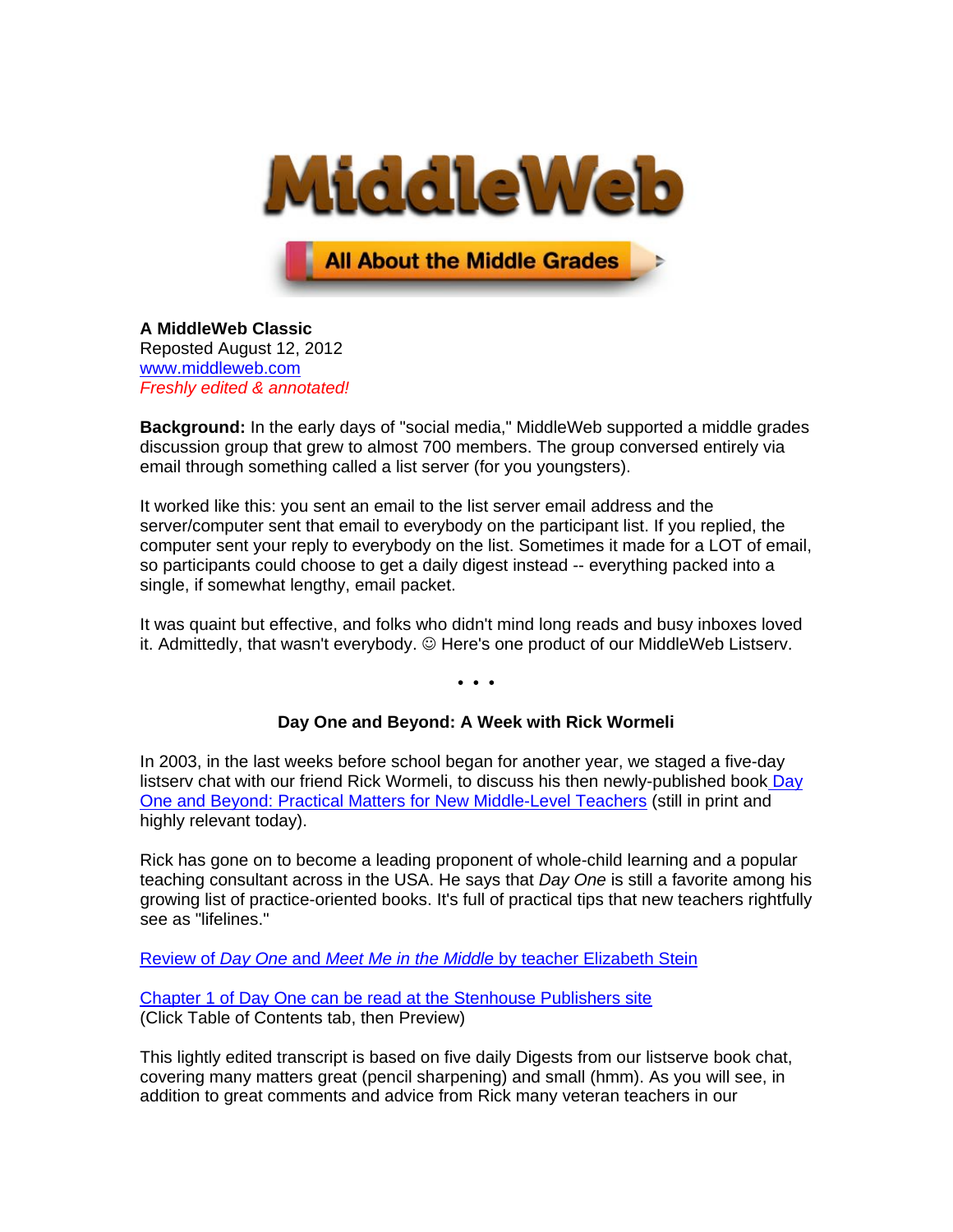MiddleWeb community pitched in with tips from their vast store of classroom experience. We've also added some "modern" links to related resources (including Rick's book text in Google Books!) The erratic margins are a remnant of the listserv experience.

# **JULY 28**

Topics of the day: *the digest was delivered with this summary of subject lines from the day's email.*

- 1. Welcome to the Day One & Beyond chat!
- 2. Let's start our chat about Day One! (3)
- 3. Classroom Rules (24)
- 4. T-chart idea (4)
- 5. Intro (2)
- 6. Rick: Getting here from there
- 7. sub plans & effort grades (2)
- 8. Rick will be along... (3)
- 9. Possible consequences
- 10. Cartoons
- 11. Detailed sub plans.
- 12. Take Advantage of Those First Days (2)
- 13. use of cartoons in class
- 14. Bathroom break
- 15. Pencil sharpeners

----------------------------------------------------------------------

Date: Mon, 28 Jul 2003 13:15:24 -0400 From: John Norton Subject: Welcome to the One Day & Beyond chat

Welcome, teachers, new and veteran!

We've gathered here to discuss a book written specifically for new MS teachers and teachers new to the middle grades. Rick Wormeli is the justifiably proud author of "Day One and Beyond" and will be here with us to explore "practical matters for new middle level educators."

As veterans of our listserv know, Rick drew on our MiddleWeb Listserv discussions while preparing his book, and many names familiar to list members appear in his text. Rick has always been careful to credit ideas and insights he's gleaned from our discussion group. Another sign of his generous spirit.

This conversation will last for about five days, and it will work JUST LIKE our regular listserv chat. You get all the mail, and you respond as you have time.

We'll gather up the conversation and post it at the MiddleWeb site for future reference. So the questions asked and answered here this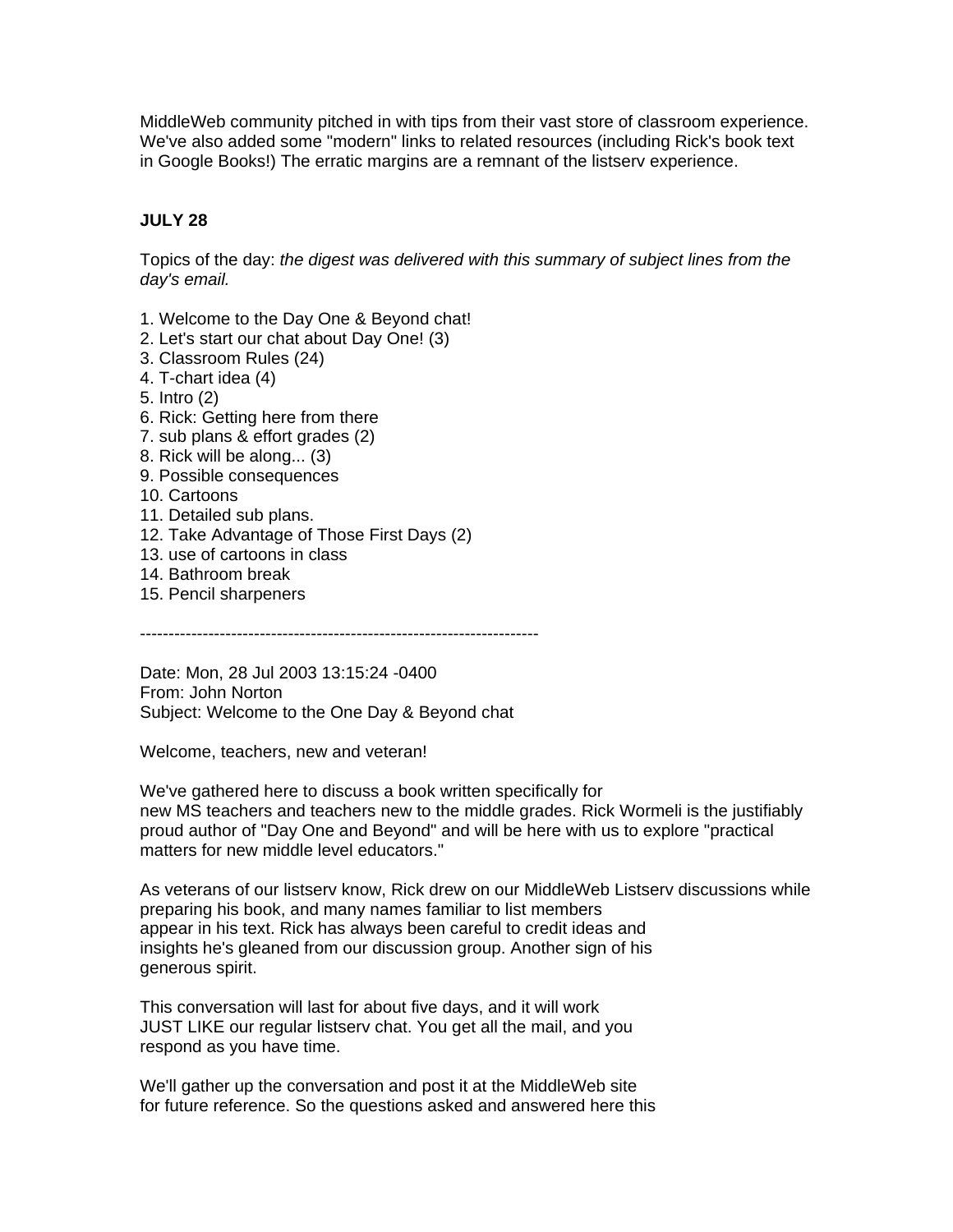week will be of service to many new teachers down the road.

IF YOU HAVE NOT HAD A CHANCE TO GET RICK'S BOOK...

[Find out more about Day One and Beyond here.](http://www.stenhouse.com/productcart/pc/viewPrd.asp?idproduct=0355&r=mw050728)

*Note to readers: Rick Wormeli joins the conversation about midway through this first day.*

------------------------------

Date: Mon, 28 Jul 2003 13:31:55 -0400 From: John Norton Subject: Let's start our chat about Day One!

Rick and I have mulled over the best way to begin our conversation. Since we have a good representation of both new and veteran teachers, let's do it this way.

1. IF YOU'RE A NEW TEACHER (or new to the middle grades), feel free to ask any urgent question that's on your mind. OR, if you've read something in Rick's book that you'd like to hear more about, ask about that.

2. IF YOU'RE A VETERAN TEACHER, you might respond to something in the book -- something with which you agreed or disagreed, something you're curious about, or something that confused, surprised, or inspired you. (And Rick adds, "something you read in the book upon which you could improve.") You can also respond to any new teacher concerns that spark a thought.

John

------------------------------

Date: Mon, 28 Jul 2003 11:01:52 -0700 From: Joanne Subject: Classroom Rules

Rick,

How do you handle the whole bathroom pass issue? Do students quietly take the pass and go, do they ask you first, do they only get x number or "uses" of the pass per term? How do you "stop" the students who use the bathroom pass simply as an excuse to get out of the classroom?

For that matter, add the issues of pencil sharpening, getting a tissue, whatever. Do you discuss these things in the first days of class? What is the "rule"? Before the bell rings, after the discussion part is over and students are getting ready for desk work? I have some ideas, but would love to hear from an expert.

Thanks! Joanne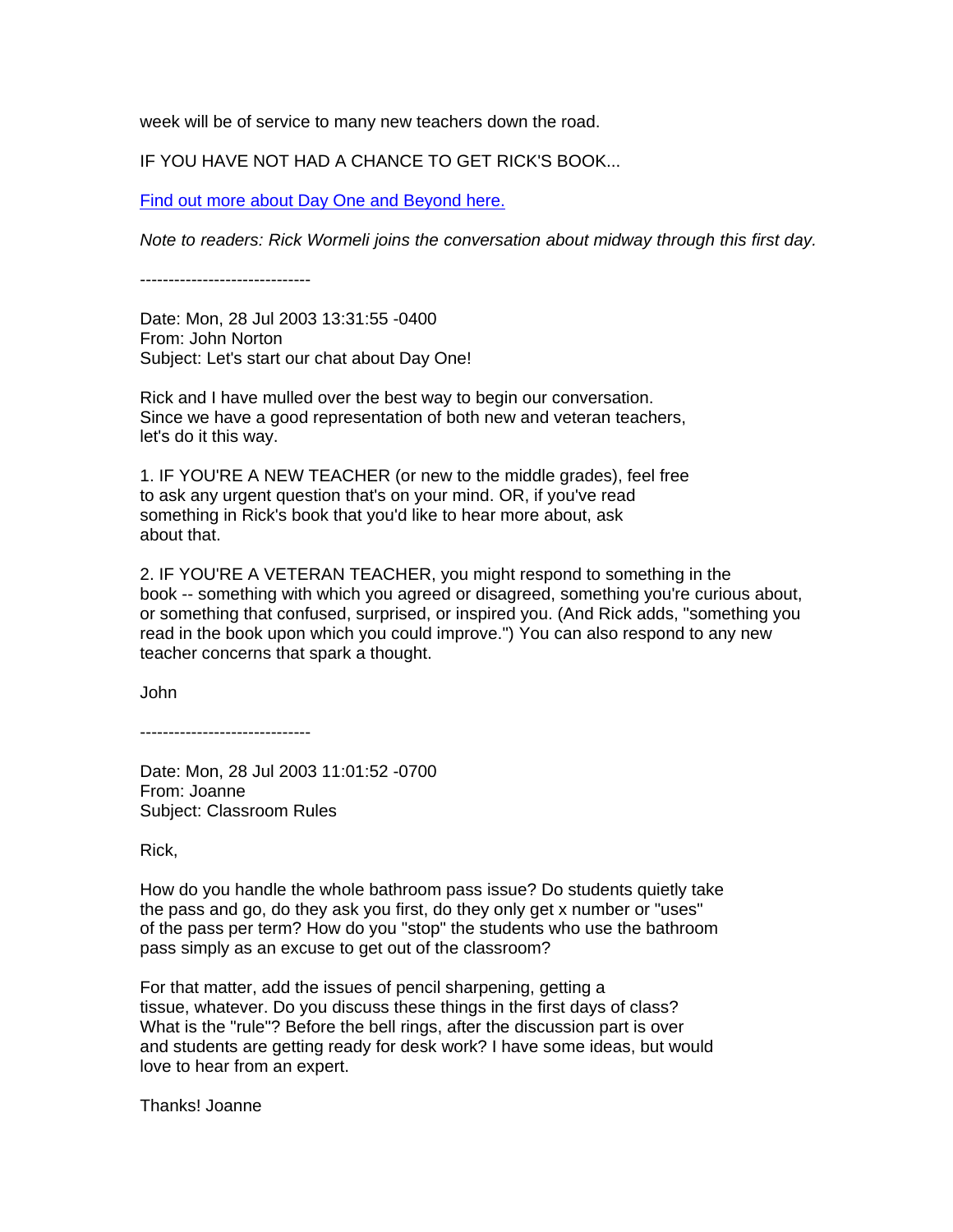------------------------------

Date: Mon, 28 Jul 2003 14:23:31 -0400 From: CRW Pup Subject: Re: Classroom Rules

I also am interested in hearing from more experienced educators (This will be my 2nd year in NY and 3rd overall, although my 1st year was so heinous I don't think I should count it!) on this point. I think it's demeaning to make another human being get my permission to use the restroom, and my policy has been that I hang the passes up on the bulletin board and when someone has to go, they unobtrusively get up, take the pass, and go, replacing the pass on their return.

This actually worked great until the last month and a half of the year, when some students started abusing the privilege. However, I didn't notice until other students pointed it out to me because by then, I'd gotten used to them being responsible (I know,

silly me) about it. So I'm looking for ideas on how to amend my policy in a way that is still respectful of them as free human beings yet also doesn't promote abuse. Is it as simple as just paying more attention to who is using the pass and how often? Should I implement a sign-out sheet, as my mentor teacher did during my student teaching? That still seems too "prison-esque" for my tastes.

Pencil sharpening: I usually have let them just get up and sharpen pencils themselves and get their own tissues. Goodness knows I don't want to be a tissue-fetcher during cold season! I point out to them where I keep the tissue boxes and where the sharpeners are, and haven't had any problems with it.

Liz

(**Editor:** Another suggestion we heard recently: two big cups - one for sharp pencils, one for dull pencils. Take a sharp one, leave a dull one. Assign someone to sharpen batches of pencils as needed.)

------------------------------

Date: Mon, 28 Jul 2003 13:32:33 -0500 From: Paulette Romano Subject: T-chart idea

Rick,

I am a veteran teacher and find your book just as useful as a new teacher. I love the [T](http://books.google.com/books?id=RxNGBq3uuccC&pg=PT49&lpg=PT49&dq=wormeli+t-chart&source=bl&ots=vEThV_B0wQ&sig=X3dhsxWrf8bNFae3Ro1qYu99_1U&hl=en&sa=X&ei=1MYnULa_BKrF6gHyhYHoAQ&ved=0CFAQ6AEwAA#v=onepage&q=wormeli%20t-chart&f=false)[chart idea](http://books.google.com/books?id=RxNGBq3uuccC&pg=PT49&lpg=PT49&dq=wormeli+t-chart&source=bl&ots=vEThV_B0wQ&sig=X3dhsxWrf8bNFae3Ro1qYu99_1U&hl=en&sa=X&ei=1MYnULa_BKrF6gHyhYHoAQ&ved=0CFAQ6AEwAA#v=onepage&q=wormeli%20t-chart&f=false) with the eye and ear to teach how to work in groups! It puts so much more ownership on the students when they come up with the ideas. I can't wait to use this. I also like [the assortment of seating arrangements you shared.](http://books.google.com/books?id=RxNGBq3uuccC&pg=PT64&lpg=PT64&dq=wormeli+seating+arrangements&source=bl&ots=vEThV_F4xM&sig=-gbQ_NxXNdL-yZ6lwA2bxFBCl4U&hl=en&sa=X&ei=CdgnUPnrOYm36wGoo4CQBA&ved=0CDMQ6AEwAA#v=onepage&q=wormeli%20seating%20arrangements&f=false) I've used quite a few of these but I found some new ideas there as well. I know you don't advocate rows, but that is one thing that I still have to do the first couple of weeks just to get to know my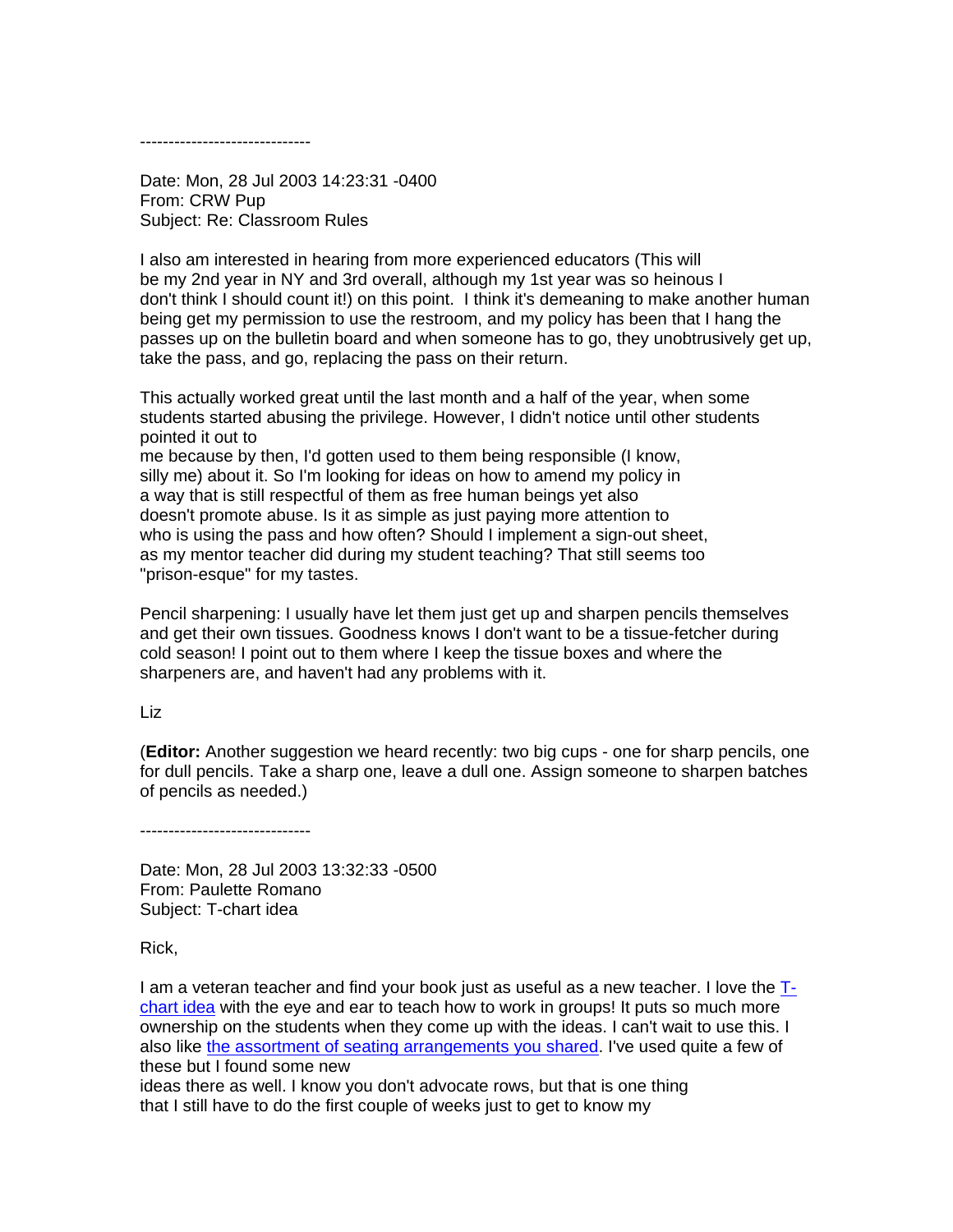students. I think it's visually easier for me to remember. I'm still reading through the book and I know I'll find much more to comment on. Thanks very much for this informative book!

**Paulette** 

------------------------------

Date: Mon, 28 Jul 2003 14:42:47 -0400 From: Carrie Becker Subject: Intro

Hi!

I am also a new teacher to the middle school--our district has changed our 4-5 selfcontained building to a 5-6 middle school building. I have been teaching fifth grade for 2 years now and love it! One concern I have is that we may be encouraging the kids grow up more quickly because they are now part of a middle school model. I really like how [Rick delineated the difference between a junior high and middle school,](http://books.google.com/books?id=RxNGBq3uuccC&pg=PT19&lpg=PT19&dq=wormeli+junior+high+vs+middle+school&source=bl&ots=vEThV_F6pV&sig=3Gb2X7RiRMZmelZbCQ8AGohpPZI&hl=en&sa=X&ei=i9gnUP-4Hees6QHTr4CADg&ved=0CDgQ6AEwAA#v=onepage&q=wormeli%20junior%20high%20vs%20middle%20school&f=false) especially since I had no idea there was a difference!

------------------------------

Date: Mon, 28 Jul 2003 13:49:26 -0500 From: Paulette Romano Subject: Re: Classroom Rules

I keep a box of tissues on both sides of the room. My students have to bring in 2 boxes at the beginning of the year according to their supply list. As far as sharpening pencils goes, I instruct my students to do this at the beginning of class or at a time when no direct instruction is going on.

**Paulette** 

------------------------------

Date: Mon, 28 Jul 2003 14:43:19 -0400 From: Matt Subject: Classroom Rules I guess I'm at the opposite end of the spectrum on this one. As a general rule, students do not leave my room during class. Obviously there are exceptions, but expecting them to come to class prepared and having attended to any bathroom needs between classes is certainly much easier to manage. In-class business (i.e. pencil sharpening, etc.) should be taken care of prior to the bell ringing. There's nothing worse than leading a class discussion with kids wandering all over.

The exception I do make is they are free to get tissues when necessary. It does sound strict, but I don't have any problems, and the kids adapt just fine. But whatever method(s) work best for you, make sure you are very diligent about them, especially the first several weeks of school. Ensure that your students know exactly what you expect from them, and you'll seldom have problems.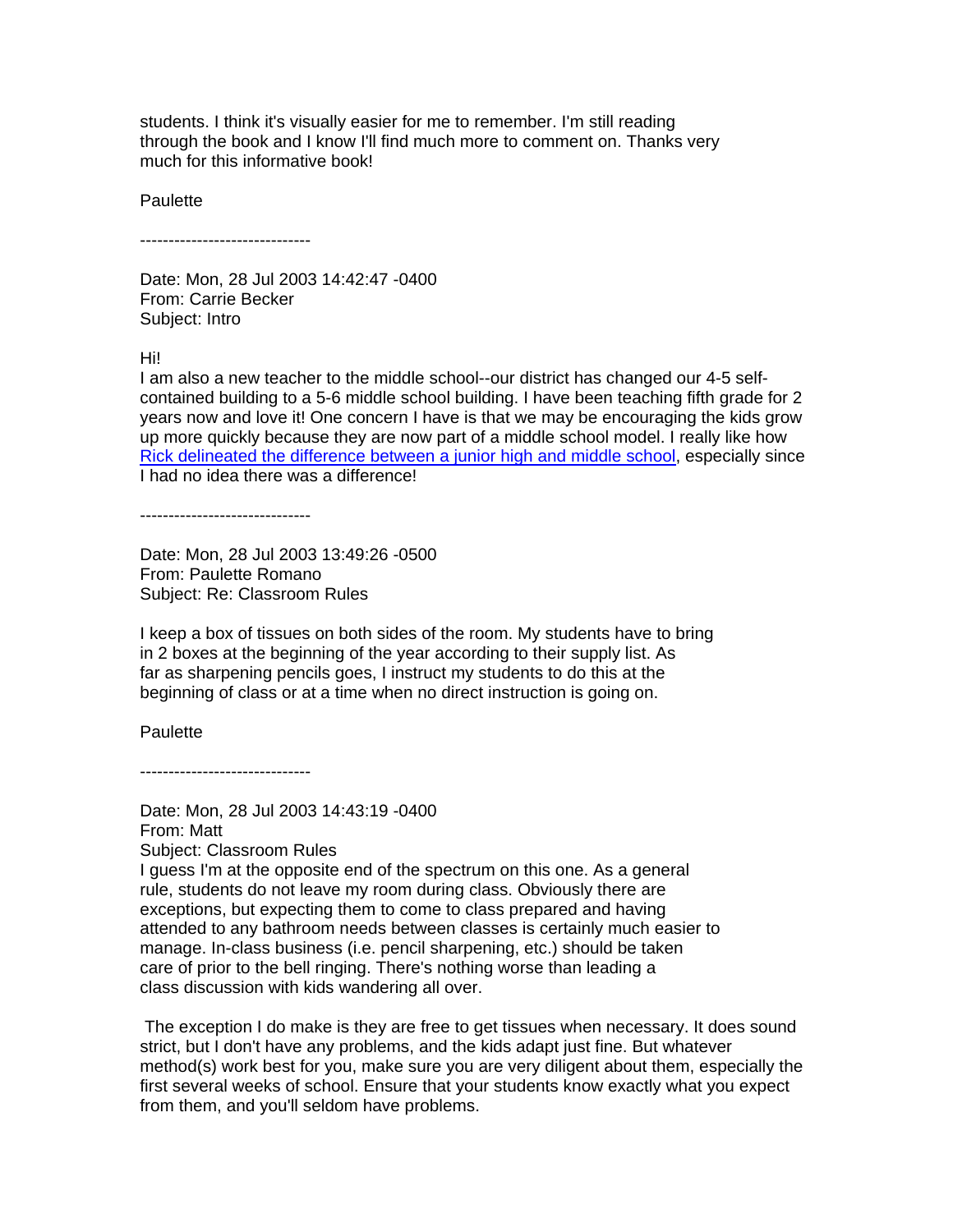------------------------------

Date: Mon, 28 Jul 2003 14:09:48 -0500 From: Ellen Berg Subject: Re: Classroom Rules

I'm not Rick ;-), but I'll be happy to share my pencil sharpener procedure with you. Students may sharpen their pencils:

1. If I'm not currently teaching/giving instructions; 2. If there is no other student at or moving toward the pencil sharpener;

3. If they're taking notes during lecture, the lead breaks and they raise their hands for permission.

We practice this the first week of school. Seriously. Everyone takes their turn at the sharpener.

------------------------------

Date: Mon, 28 Jul 2003 14:29:35 -0500 From: Ellen Berg Subject: Rick: Getting here from there

Rick,

I, like so many others, am amazed and thankful for your thoughts and insights into being more effective in our profession. I look at what you have achieved, and I think to myself, "That's where I want to be."

Being in this profession for going on eight years now, I understand that becoming a master teacher is a process rather than an event. When I first began teaching I was sure I was going to get it all right the first year or I would be a failure. It's a pretty common thought among newer teachers I've known--I had a mentee who was afraid to take a day off sick (bronchitis!!) for fear she would be a bad teacher if she did!

Could you share a little about your journey from novice to master teacher with us for the benefit of all the newer teachers on the list?

------------------------------

Date: Mon, 28 Jul 2003 16:22:24 -0400 From: Carrie Becker Subject: Re: Classroom Rules

>How do you handle the whole bathroom pass issue?

Matt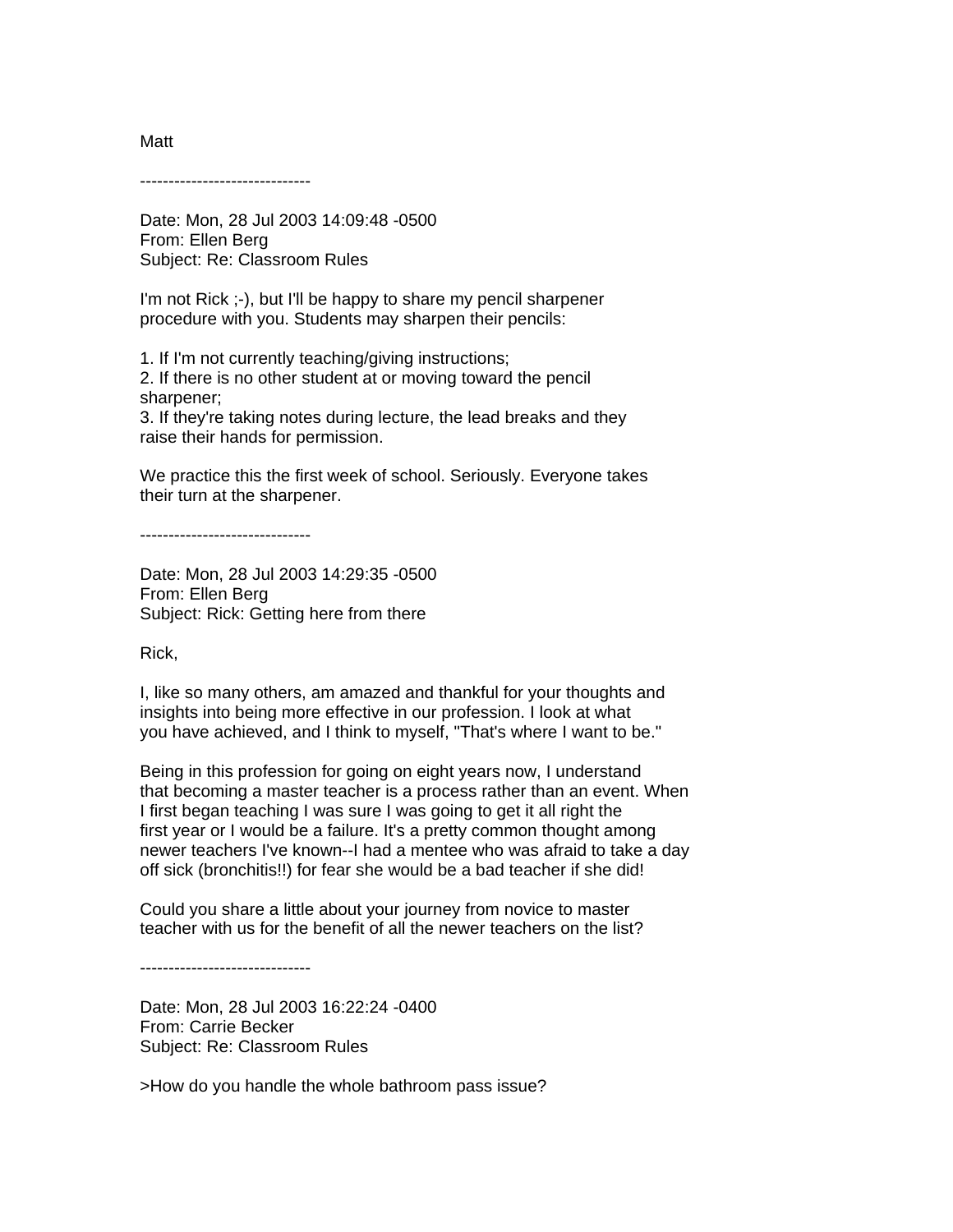I've only been at this for four years (all in an elementary, self-contain ed classrooms with fourth and fifth graders), but I'll give my two cents as well! When my students need to use the restroom, I have them form a 'T' with their hands (like the sign for time-out) and if it is not during an important part of a lesson, I nod my head nonchalantly to agree they may go. This does sound a little demeaning now that I think about it...but it was something I felt was necessary. It prevented any one student from going too often.

My door frame was metal and two magnets were placed there--one for girls and another for boys. On the left hand side of the door frame I stapled two envelopes in which I had an index card foreach student. As they quietly exited the room, they removed their name ca

rd from the envelope, put it up on the door frame with the magnet and left. This way I knew who was gone to the bathroom at all times, which was helpful, especially if there was a fire drill. A little more than half way through the year I told my students they had gained my trust to go when they needed to and not have to sign to me. They still to put their name up, however.

In the past I have had 'pencil sharpening hours' posted by the pencil sharpeners...before the school day begins and after we write homework down (remember this was in a selfcontained classroom). They were also to be sure that they had 2 pencils sharpened at the beginning of each day.

This year I think I may do something similar...pencil sharpening right at the beginning of the period and a couple minutes prior to leaving. I found that this led to fewer disruptions. As far as tissues...I place two boxes of tissues in the back of the classroom in different places so that students may get up to get a tissue without disturbing the class.

Hope this helps! --Carrie :)

------------------------------

Date: Mon, 28 Jul 2003 16:38:11 EDT From: MKrause Subject: Re: Classroom Rules

I hear a lots of interesting ideas about classroom rules/passes. However, I think the key is that the work going on in the classroom needs to be interesting and stimulating enough that that is where kids WANT to be.

Ideally, kids are working in small groups on projects of their choosing (whatever the academic discipline). Then bathroom excuses, excessive sharpening, tissue usage, etc. are minimal and only when necessary. I feel it's important to give middle school kids the responsibility for deciding when to use the bathroom - after all, I see a primary objective of my job is to help them develop into independent learners (I tell them I will have done a good job when they do not need me anymore!). OBVIOUSLY, this all sounds good and doesn't always work just as planned - what does in middle school?! In which case, at the end of class I might have a brief, private conversation with a "pass-offender" to see what's up. These conversations can be illuminating.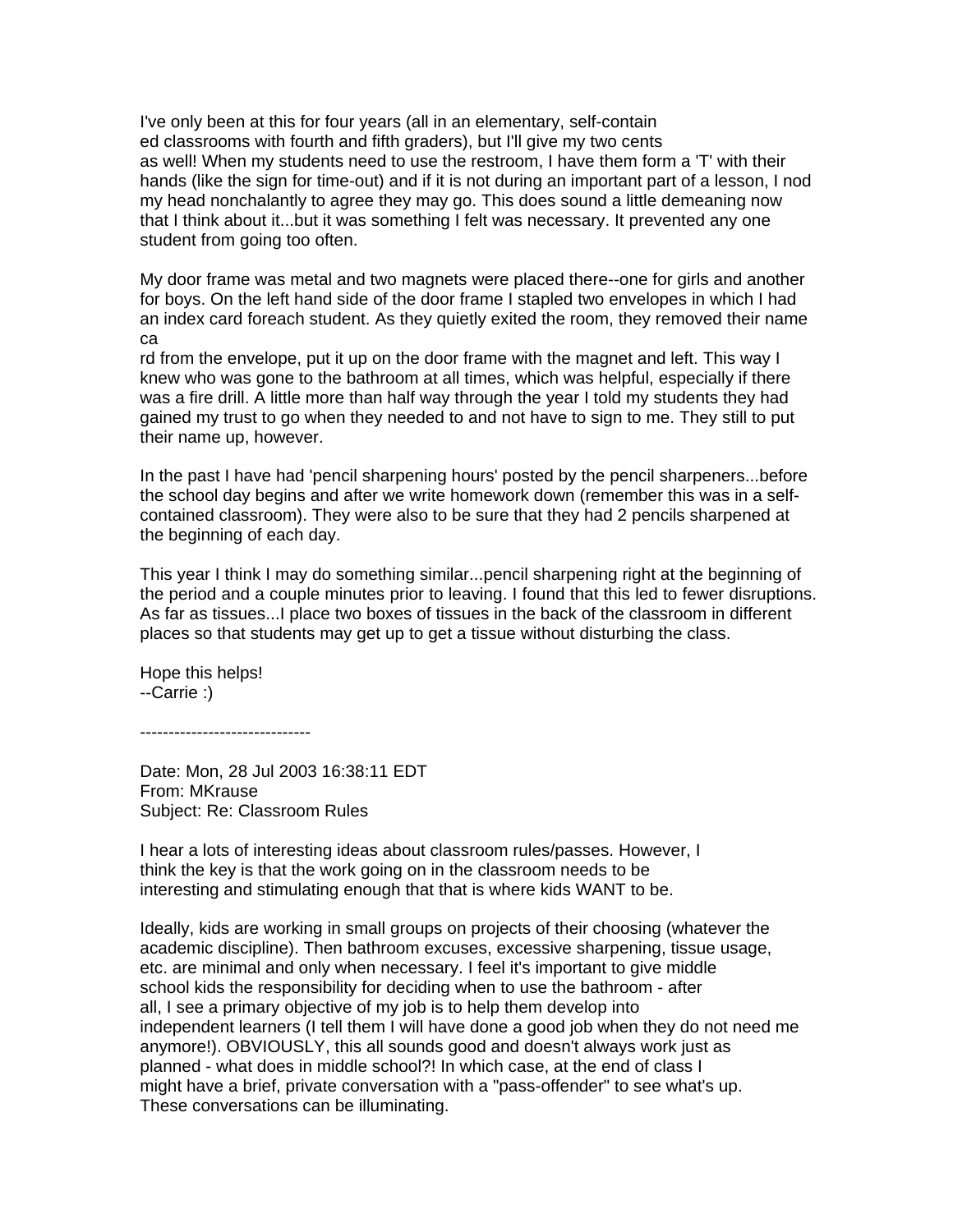# Meg Krause

------------------------------

Date: Mon, 28 Jul 2003 13:47:18 -0700 From: fijifamily Subject: Re: Classroom Rules

A few years back, I closed my daycare business, substitute taught and planned on returning to school to get my master's degree. I joined several teacher chatboards and was very surprised to see several pages of posts all about sharpening pencils! I read them all, of course, because I couldn't even begin to imagine what was so hard about sharpening pencils!

Wow! Those posts were a real eye opener and my first encounter with the need to have and teach procedures for everything. So, as to your question, yes, you will definitely need a procedure for sharpening pencils, getting tissues, a drink of water, asking a question, turning in papers, etc., etc.

Rules are different than procedures. Rules are simple statements that describe what behaviors the teacher expects. Procedures are step-by-step directions for how and when a teacher wants something done, such as sharpening a pencil.

What procedures you decide to use will depend on your situation and your students needs. I did a long term sub position in a life skills class and I didn't have any problems with kids sharpening pencils at all. I had simple procedures that allowed them to sharpen their pencils as needed as long as it wasn't while I was speaking to the class. I had no problems and this procedure worked well in that class.

I was then transferred to a 6th grade language arts/social studies, which was a two hour block. I quickly realized how teachers could fill several pages about sharpening pencils! LOL!! The classroom was equipped with one electric pencil sharpener and the first day, the kids kept it running nonstop until it overheated and quit working!

Day two, I implemented the procedure of allowing students to sharpen two pencils either before class or during the first 5 minutes of class time while the kids were doing bell work. Very few kids sharpened their pencils during this time, but amazingly kids complained that BOTH their pencils were breaking and they NEEDED to sharpen them during class. Not!! They wre breaking the tips because they used sharpening pencil time to wander around the classroom chatting to their friends.

Day 3, I gathered all the dropped pencils from the hallways, supplemented with some golf pencils and made these already sharpened pencils available for anyone whose pencil happened to "break." I also let them know that I'd be happy to chat with their parents about getting them some stronger pencils if broken pencils caused them to need to borrow more than 1 of my pencils.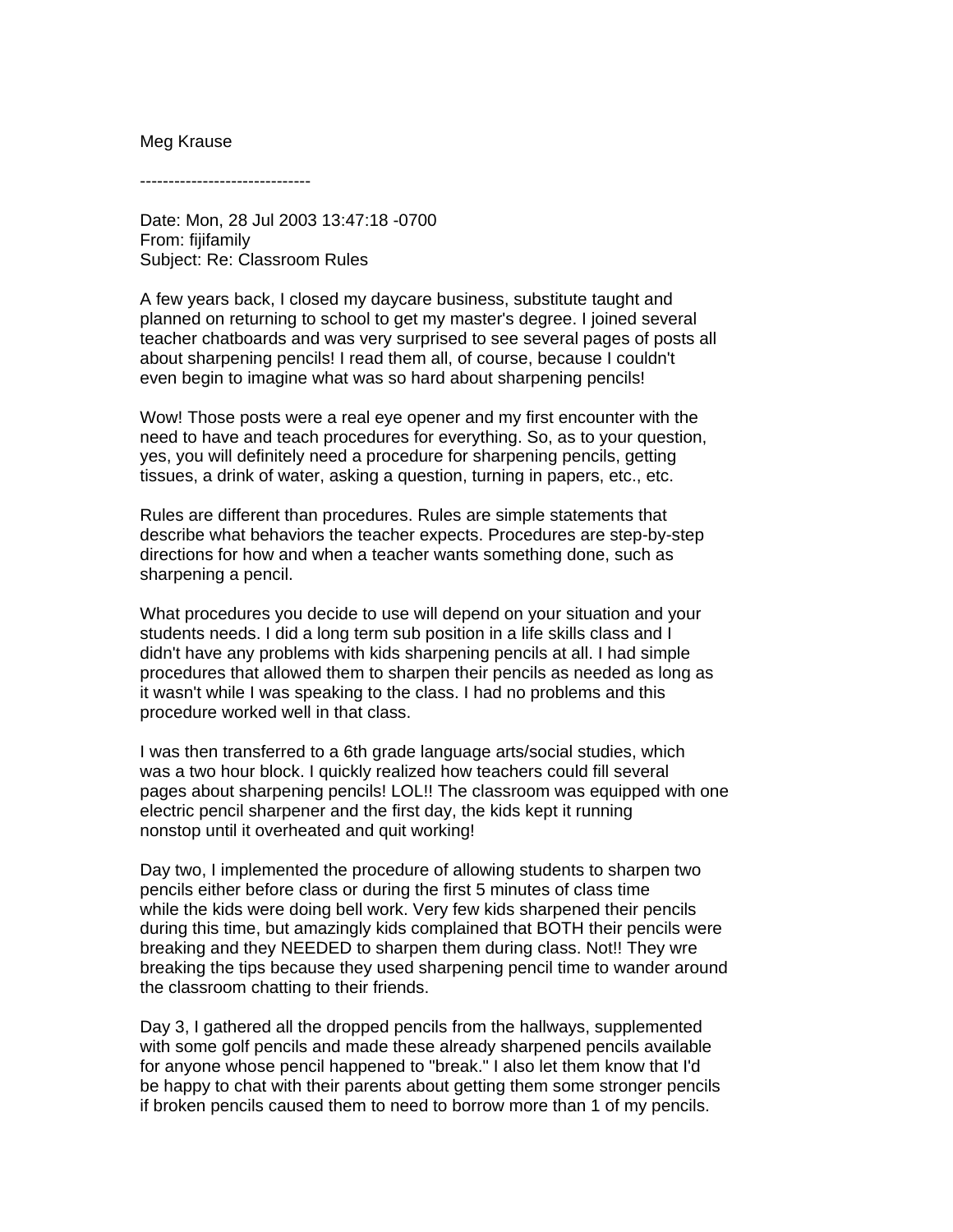Problem solved.

So, yes, pencil sharpening and other procedures will need to be taught, practiced and retaught over the first couple weeks of school. Have fun!

Roxanne in WA

[who didn't even mention mechanical pencils, personal sharpeners, losing pencils, jacking (stealing) pencils, erasers or the other myriad problems with pencils - lol!! ]

------------------------------

Date: Mon, 28 Jul 2003 17:04:54 -0500 From: Nicole Foster Subject: Re: Classroom Rules

I tell my students they need to get a pencil sharpener with a shavings catcher for my class. Most kids can buy one; if not, I give them out as little "prizes." Usually someone near will have one and they even get where they put them on their desks to use and pass them around. A student raises his pencil up and everyone knows the problem. (I did this one year when we went through 2 of the regular pencil sharpeners in a year! From then on, there was no pencil sharpener problem.) Nicole

------------------------------

Date: Mon, 28 Jul 2003 18:10:58 -0400 From: Cossondra George Subject: Re: Classroom Rules

I have 2 wooden passes I made from cheese boards - one says "Mrs. George Bathroom Pass" the other Mrs. George's Hall pass. They are hanging by the exit door. If I (or someone else) am not in front of the class, students may grab and go, only with bathroom pass. That way I know only one at a time is gone.

I've not had trouble with abuse except one young man who was discovered to be meeting his girlfriend every day at preset times (not just during my class.... thank goodness!). The other pass is for going to locker, errands for me, high school or elem. buildings.

Pencils... WOW! I have a cup (like someone else said...scrounge the floor talk to the custodian) full of pencils/golf pencils available but NO sharpening during presentation by me or anyone else. I have a sharpener in front and back for easy accessibility.

Kleenex - at least 2 boxes at all times - we do on occasion stop for loud blowers - they are usually embarrassed and get the idea to be quieter next time. Kids get up when they need a tissue whenever - if they get up several times, I may suggest they grab a few tissues to take to their seat.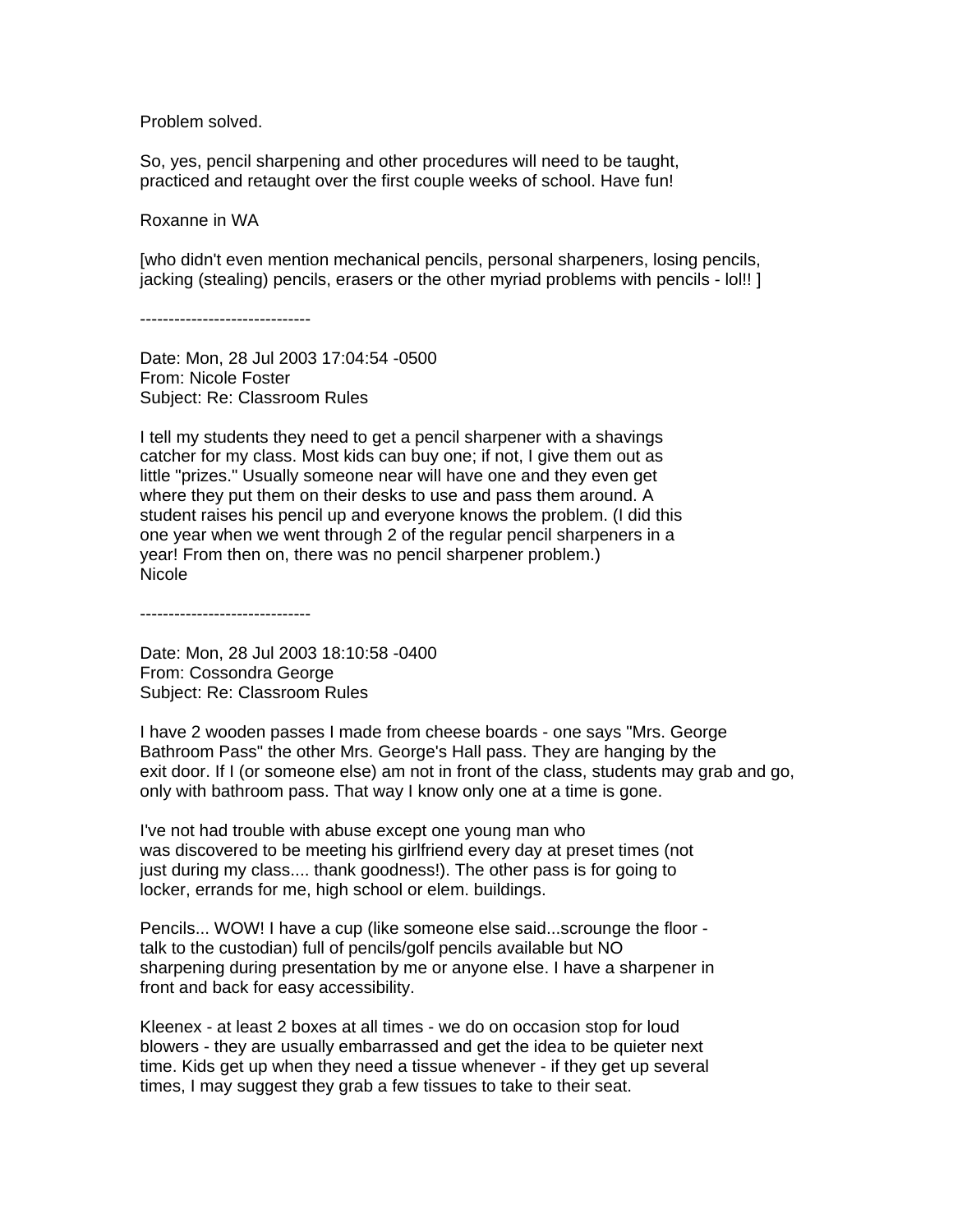Water - bring a bottle - I do have a sink in my classroom so kids can fill bottles there (even though it is not as cold as the hall fountain, if you are THIRSTY it is wet).

My class is pretty relaxed during work times so kids are milling around anyway so it never seems to be a problem with any of these areas.

Cossondra George Newberry Middle School

*Editor's Note: See Cossondra's [2012 interview](http://www.middleweb.com/1282/the-goddess-of-good-advice) with MiddleWeb, "The Goddess of Good Advice."*

------------------------------

Date: Mon, 28 Jul 2003 18:25:54 -0400 From: Cossondra George Subject: Re: sub plans & effort grades

I'm reading Rick's book -- and I love the detailed sub plans!! I thought I was the only person who was so meticulous ( and mine are nothing compared to yours, Rick!!) but subs do appreciate the effort as do the students!

My classes hate to have their routines interrupted so virtually minute by minute plans really keep the ball moving the way they are used to having it. It also does away with the complaints when I return of she didn't do this or he did that differently. One thing I add, I leave a good read for the teacher (especially for AR time) usually a middle school book or my latest favorite "How to Talk So Kids Can Learn" something the sub can read a few pages from for inspiration, and education. I try to vary these since our sub pool is small. Subs often ask to borrow these to finish, so it is a great way to educate these fellow educators in our philosophies and make them feel respected.

I also really enjoyed Rick's ["Achievement vs. Work Habits"](http://books.google.com/books?id=RxNGBq3uuccC&pg=PT91&lpg=PT91&dq=wormeli+achievement+vs+work+habits&source=bl&ots=vEThV_F9qN&sig=nh6PgxNDEbFRmnEcXILmYf1DbYU&hl=en&sa=X&ei=udknULDDDaWK6QHPgIHwCQ&ved=0CDcQ6AEwAQ#v=onepage&q=wormeli%20achievement%20vs%20work%20habits&f=false) (pg 81) comparison. I struggle

with this concept myself every time I complete report card grades - your perspective, Rick, is helping me develop a plan for fall that I can justify and stick with.

Cossondra George

*Editor's Note: See Cossondra's [2012 interview](http://www.middleweb.com/1282/the-goddess-of-good-advice) with MiddleWeb, "The Goddess of Good Advice."*

------------------------------

Date: Mon, 28 Jul 2003 18:58:44 -0400 From: John Norton Subject: Rick will be along...

Rick will be along soon. Meanwhile, please continue to talk quietly among yourselves.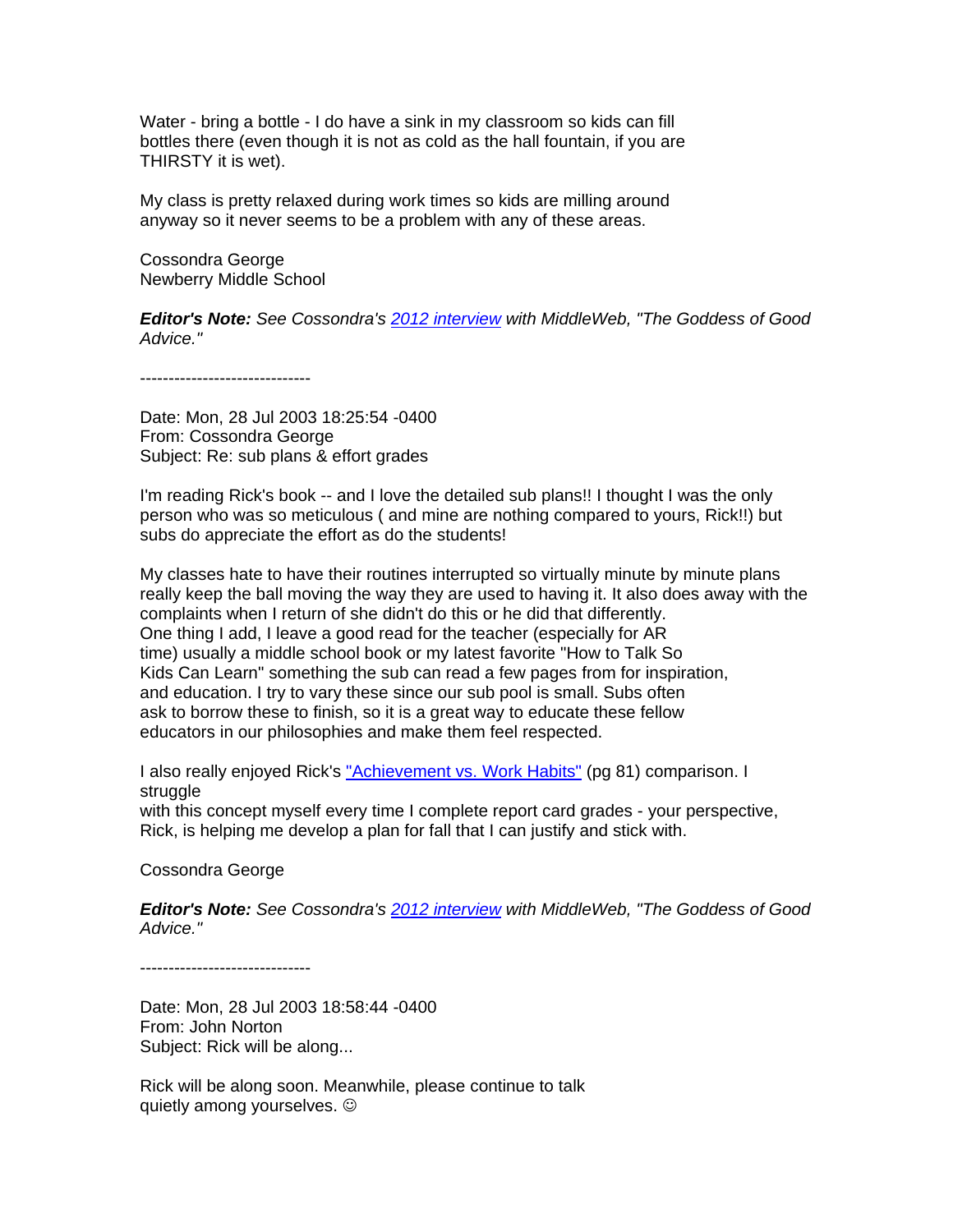We have many veteran teachers on the list, and I encourage new folks to pose any question you have. We're focusing on practical matters, and no question is too simple - if you don't know the answer!

John

------------------------------

Date: Mon, 28 Jul 2003 19:18:53 -0400 From: Cossondra George Subject: Re: Rick will be along...

I read Rick's book earlier when it was first published and I highlighted favorite content by writing comments in margins. When I started to write my response for the book chat earlier, there was a notation on page 64 I could not make out. But I figured it out!!!

The comment was "Zac" with a smiley face. Why?

Rick suggests [using cartoons in handouts](http://books.google.com/books?id=RxNGBq3uuccC&pg=PT73&lpg=PT73&dq=wormeli+using+cartoons+64&source=bl&ots=vEThV_G1xP&sig=GE4Oi5fzCOjSYOL6FCs9C6xNTs0&hl=en&sa=X&ei=ydonUKmIL7SM6QHr-oDADw&ved=0CDIQ6AEwAA#v=onepage&q=wormeli%20using%20cartoons%2064&f=false) to draw attention to topics or specifics. I have tried to collect every possible math related cartoon I can find and often start class with one on the overhead that somehow relates to our lesson for the day. One particularly "un-humorful" 7th grader (named Zac, of course) rudely interrupted the reading of the daily cartoon with, "Why do you ALWAYS have to have those STUPID cartoons? What are we? Kindergartners?"

As I stood there trying to NOT strangle Zac as I pointed out all the hours spent looking for cartoons and making overheads of them, trying desperately to come up/not come up with an appropriately CRUEL come back (it was last hour on one of those rare 90 degree days when the kids and I were all melted and exhausted from the thick humidity and heat so ..... my patience was GONE, long gone.... )

when ... from the other corner.....

"Well, Zac, if that's how you feel, why'd you complain to Mrs. Smith earlier today that she NEVER has cartoons?"

(I was polite.... I simply smiled, finished reading the cartoon, and proceeded as planned...saved by the young man with a very appropriately timed sense of humor)

Point of story.... kids do appreciate those little extras - like cartoons that we do for them.

Cossondra George

*Editor's Note: See Cossondra's [2012 interview](http://www.middleweb.com/1282/the-goddess-of-good-advice) with MiddleWeb, "The Goddess of Good Advice."*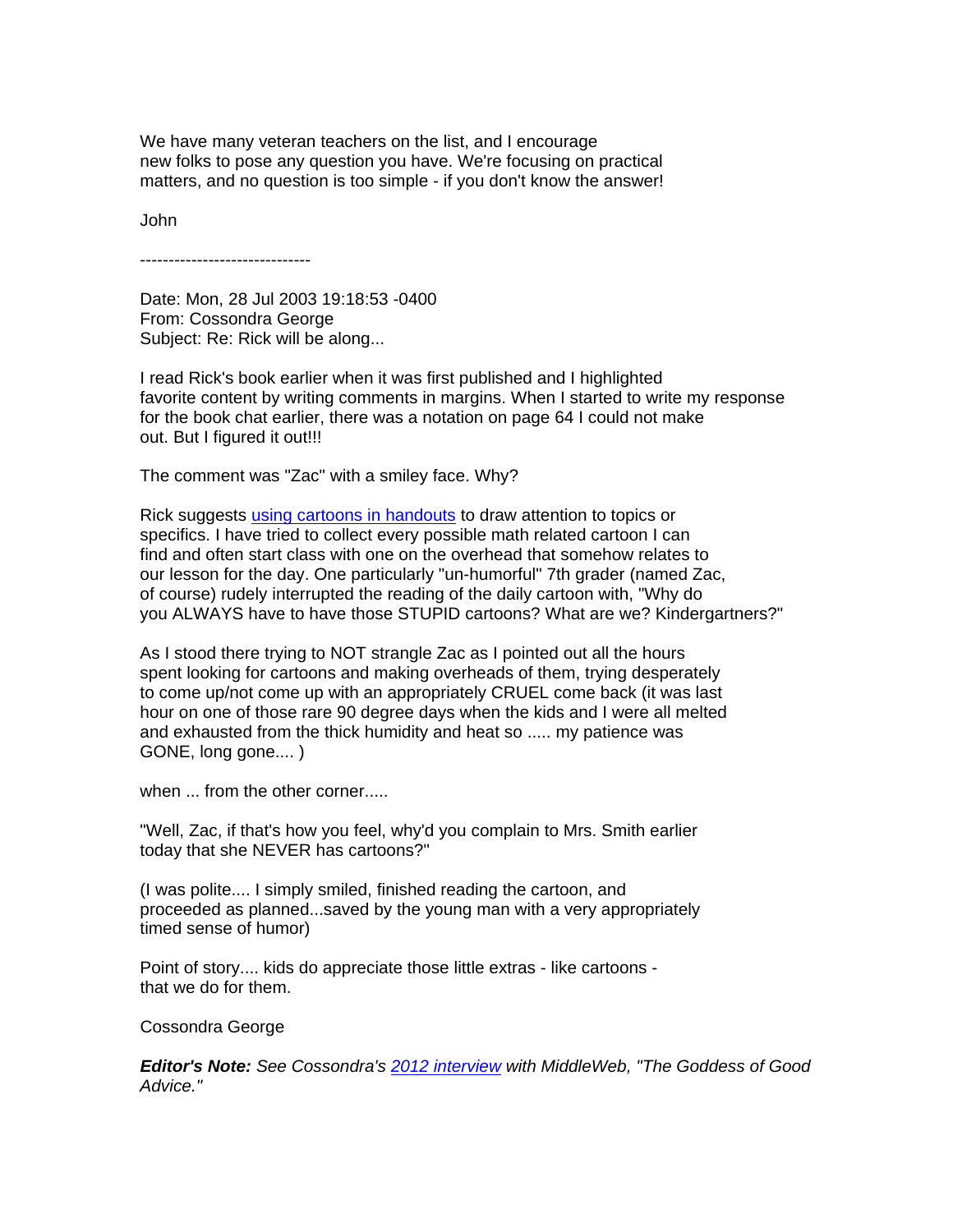------------------------------

Date: Mon, 28 Jul 2003 19:33:19 -0700 From: Allison Gaines Subject: Possible consequences

Hello Rick and all...

I read Day One and [the discipline chapter](http://books.google.com/books?id=RxNGBq3uuccC&pg=PT73&lpg=PT73&dq=wormeli+using+cartoons+64&source=bl&ots=vEThV_G1xP&sig=GE4Oi5fzCOjSYOL6FCs9C6xNTs0&hl=en&sa=X&ei=ydonUKmIL7SM6QHr-oDADw&ved=0CDIQ6AEwAA#v=onepage&q=wormeli%20using%20cartoons%2064&f=false) with particular interest because I'm searching for a good list of possible, and ascending, consequences. I want to be very clear on my "day one" (and in the beyond!) that there are specific consequences for choosing to act out. I want to post them, discuss them, and even practice them, but I don't have a great group of ideas to call on that come BEFORE the biggies--eg. call parents, office etc.

I know of some--exclude from activity, hall, etc. but I have to say that logistically, a lot of them seem somewhat troublesome because then I have to leave instruction to deal with that kid instead of with the other kids I want to be working with.

So, can folks recommend some good CONCRETE examples of logical, progressive possible consequences for students?

Allison Gaines

*Editor's note: For some 2012 thoughts about behavior management, check out the archive and related handouts from [our late July webinar w](http://www.middleweb.com/1200/free-new-teacher-webinar)ith Rick and two other veteran middle grades teachers. Also see [this post](http://www.middleweb.com/2012/teachers-engage-students-behave) by Anthony Cody at the MiddleWeb site, which aligns with the webinar advice.*

------------------------------

Date: Mon, 28 Jul 2003 17:36:12 -0600 From: Cynthia Huffstodt Subject: Re: Cartoons

Have you found some great sources for these cartoons? I will be teaching math this year and would love to do this too! I have tried to find science related cartoons with little success.

Cindy H. Albuquerque, NM

*Editor's note: Try the google image link for [education cartoons.](https://www.google.com/search?q=education+cartoons&hl=en&client=firefox-a&hs=yiH&rls=org.mozilla:en-US:official&prmd=imvns&tbm=isch&tbo=u&source=univ&sa=X&ei=idsnUJK7OPDH6AHWuIGIBw&ved=0CGwQsAQ&biw=1333&bih=753) Check for usage rules. Mark Anderson at [Andertoons](http://www.andertoons.com/free-cartoons/) has good classroom/school cartoons and will likely grant classroom usage rights if you send him a note and promise to only use with students during lessons.*

------------------------------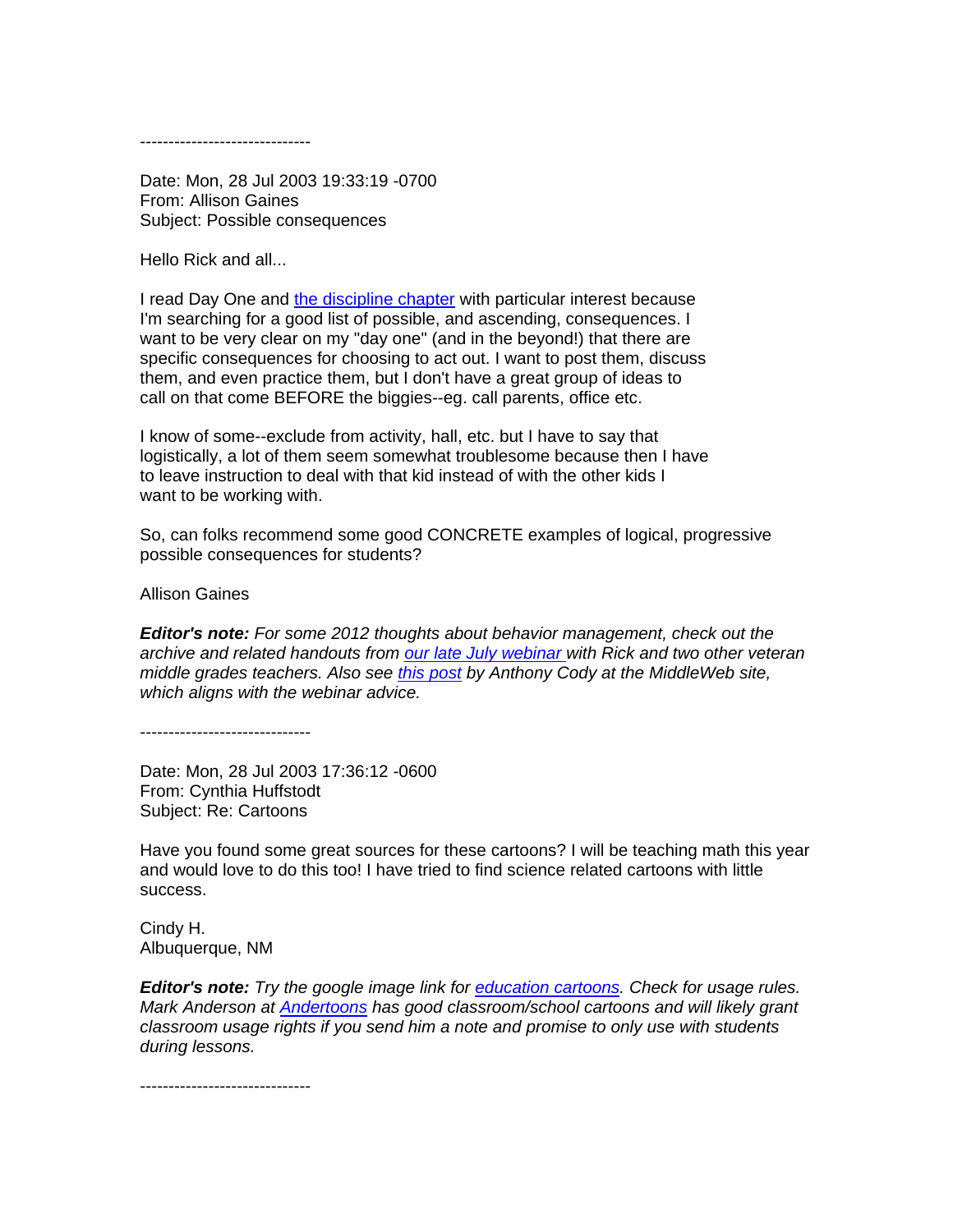Date: Mon, 28 Jul 2003 19:55:59 -0400 From: Nina Newlin Subject: Re: Detailed sub plans.

The [detailed sub](http://books.google.com/books?id=RxNGBq3uuccC&pg=PT159&lpg=PT159&dq=wormeli+sub+plans&source=bl&ots=vEThV_G7rN&sig=C7a_aeCbjVt5xJlWhLRfI-4vVOo&hl=en&sa=X&ei=4twnUMTOMab20gHstYHICw&ved=0CEkQ6AEwBA#v=onepage&q=wormeli%20sub%20plans&f=false) plans (In our system, we are working hard to change that name to visiting teachers) were great. I have been involved in giving workshops to visiting teachers and its amazing how often those folks get woefully inadequate plans. and you have to remember this, subbing is, after driving a bus, the hardest job in the system. You cannot give a visiting teacher too much information!

I'd also advocate a feedback form, so the visiting teacher can let you know what you can do to improve his or her experience. After all, none of us want to be known as the middle school no sub will go to!!!

Nina

Virginia Strong Newlin, NBCT Principal

------------------------------

Date: Mon, 28 Jul 2003 17:04:52 -0700 From: Melba Smithwick Subject: Re: T-chart idea

I love [the T-chart idea,](http://books.google.com/books?id=RxNGBq3uuccC&pg=PT49&lpg=PT49&dq=wormeli+t-chart&source=bl&ots=vEThV_B0wQ&sig=X3dhsxWrf8bNFae3Ro1qYu99_1U&hl=en&sa=X&ei=1MYnULa_BKrF6gHyhYHoAQ&ved=0CFAQ6AEwAA#v=onepage&q=wormeli%20t-chart&f=false) Rick. I love the visuals of the ear and the eyes for establishing cooperative group behavior. I plan to share this with our teachers this Wednesday when they come in for pre-contact planning. The common complaint at my school with our veteran teachers who were not accustomed to co-ops, had a difficult time with the discipline during co-op activities. Your section on this helps them understand that giving the kids rules is not sufficient and by providing a visual on a chart (all teachers chart daily with their students) serves as a constant reminder to the students of the expectations.

Since we are a community of learners, through your book we can all read how one expert is able to link this strategy with the content. Sometimes our teachers get so involved with their content that anything else is considered an extra burden they are asked to do. I plan use an excerpt from your book (if..... you are a middle school teacher) as read-aloud to start us off.

Melba Yvette Smithwick Campus-Based Staff Developer Corpus Christi ISD

------------------------------

Date: Mon, 28 Jul 2003 20:07:26 EDT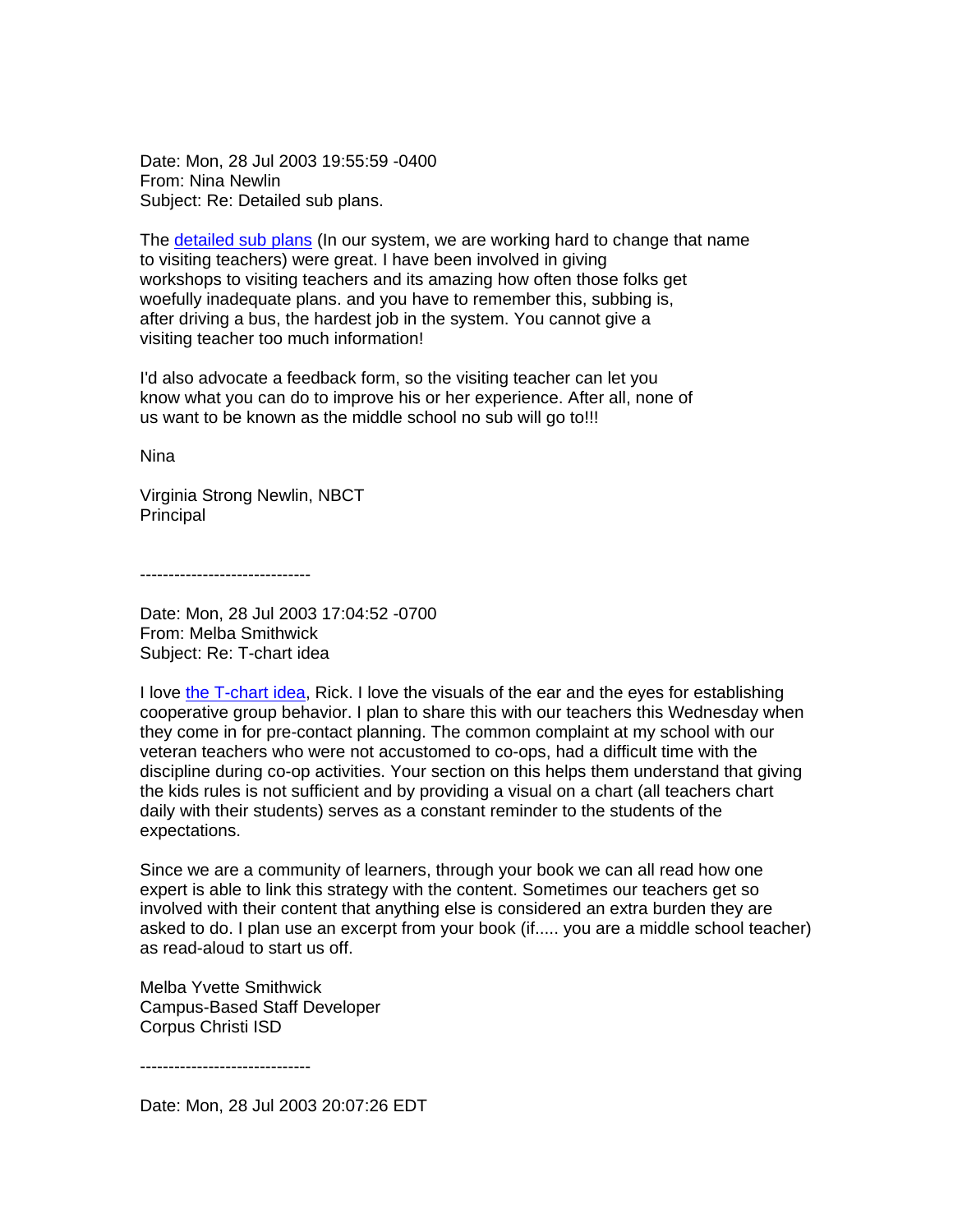From: Dmsteach Subject: Re: Classroom Rules

Hi,

Pencil sharpening, bathroom hall passes, nose blowing, etc...are all procedures that you will need to explain ASAP to 6th graders (the first time our students change classes) for each class period. I try to keep the tone light and give them situations when they do NOT need my permission (emergency bathroom breaks, nose bleeds, etc.) Other times, they should use respect (we discuss that, too) about interruptions and then we get so busy with activities that most of the time, it doesn't become an issue. I keep a big container of 'yucky' pencils that the custodian collects for me as well as the little golf pencils available anytime as needed. Tissues are available (placed within reach around the room) at all times - donated by my homeroom students at the start of each year.

I've found that if you get into power struggles about these details, the kids will spend all their time trying to 'get one over' on you. As long as you give your expectations about these procedures and keep the students engaged with the learning activities the problems are minimized.

Another thing is to be consistent about 'your' procedures...think them through, present them, then remember them. Many students need lots of reminders in the beginning of the year, but after a few weeks things should run smoothly.

Jeanie Dotson

------------------------------

Date: Mon, 28 Jul 2003 21:26:41 -0400 From: Eileen Bendixsen Subject: Re: Classroom Rules

# Bathroom Pass:

The building rule is that there can only be one person out at a time. Each teacher has a wooden pass with a hole in it that they can hang on the hook by the door. They must sign in and out. In my science classes and math class they ask to go out and can leave as long as direct instruction is not going on. Math class is right after lunch and 75 minutes long. I know many of them leave just to leave for a few minutes, but as long as they are gone for only a couple of minutes and I don't find out that they have gone out more than one other period during the day I let them go. It usually takes less time than arguing with them.

Last year so many went out during math that I started with a different lab table (you could use row) each day and I let them know when to start and they simply went table to table. Before

that I would correct homework and explain the day's concept and then ask who needed to go out. There were so many interruptions or arguments about who was next that I came up with the rotation system and that worked really well. The only thing I don't like about students taking the pass and simply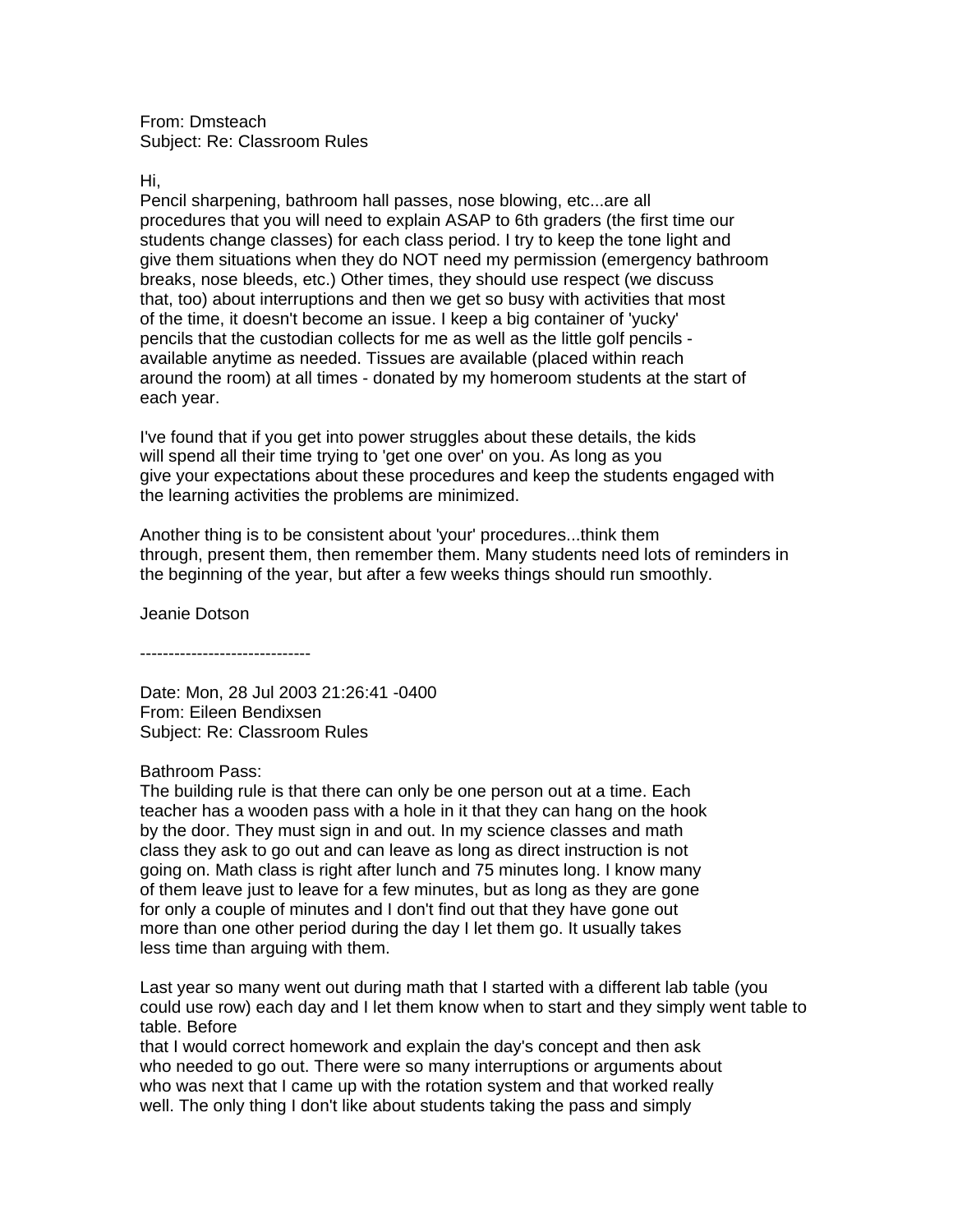leaving is that with labs going on you could easily not realize someone has left the room. In a quieter situation it might work.

The can get a tissue at any time, although I have had students who seem to use this as a way to get up out of their seat and talk to someone. Having allergies myself I always hesitate to say anything to them that I think they are looking for an excuse. Again in science during labs they are up and around anyway, so it is no big deal. If this becomes a problem you could have a couple of boxes in locations that would minimize the disruption.

As soon as they come in for math class they are expected to get their pencil out and get it sharpened if it needs to be sharpened. In middle school they like to break them so they can get up and sharpen them. I do let them get up when they need to but again not during direct instruction.

I actually try not to let these things annoy me because then it becomes a game that they can get you on. I do not make a big deal of this the first day of school. I sometimes think that making too much of it sometimes gives them ideas that might not occur until later in the year. If it becomes a problem in any class I then address it and my rules become a little stricter.

Eileen

------------------------------

Date: Mon, 28 Jul 2003 21:31:36 -0400 From: Eileen Bendixsen Subject: Re: Classroom Rules

>Obviously there are >exceptions, but expecting them to come to class prepared and having >attended to any bathroom needs between classes is certainly much easier to >manage.

I'm curious to know how they can do this. We only have two minutes between classes and I insist that they come to class in time. In my school, going to the bathroom in between would mean students coming late to class and even if only one kid needed to go they would definitely have a buddy that would stop along with them so that they could still walk to class together.

Eileen

------------------------------

Date: Mon, 28 Jul 2003 21:37:08 -0400 From: Eileen Bendixsen Subject: Re: Classroom Rules

At 04:38 PM 07/28/2003 -0400, you wrote: >I hear a lots of interesting ideas about clasrsroom rules/passes. However, I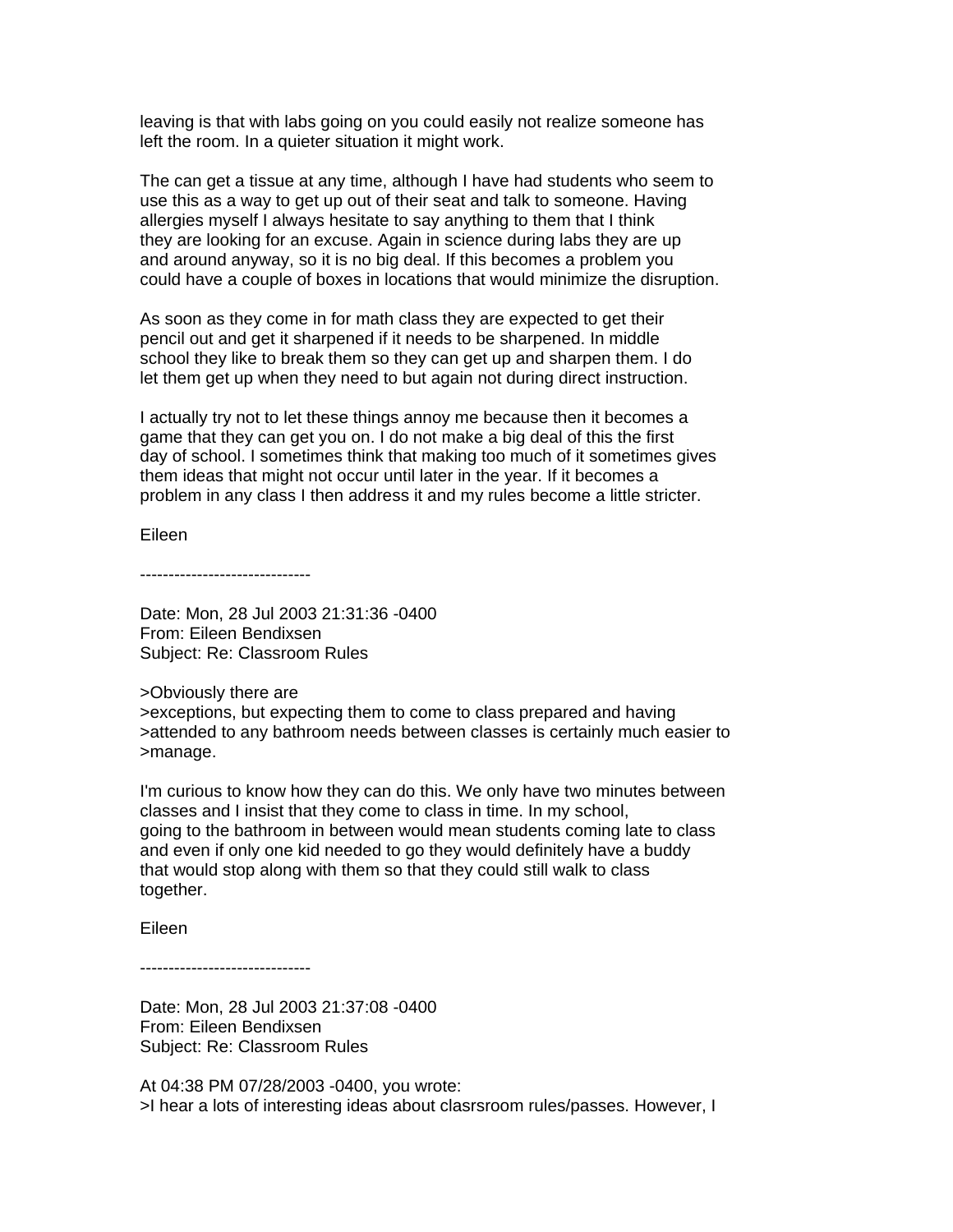>think the key is that the work going on in the classroom needs to be >interesting and stimulating enough that that is where kids WANT to >be. Ideally, kids

>are working in small groups on projects of their choosing (Whatever the >academic discipline).

I agree completely. I've always had very few students leave during science which is hands-on. Math which is so LONG and more written work is when they ask to go. Being after lunch which is only 25 minutes from bell to bell makes it a good time for them, as far as they see, to go as well. They can go at lunch, but it is so short and if they buy their lunch there isn't a great deal of time and passes are limited.

Eileen

------------------------------

Date: Mon, 28 Jul 2003 21:54:16 -0400 From: Matt Subject: Classroom Rules

We give them 3 minutes between classes, which is usually enough time. However, I do make it clear that as long as they tell me they need to use the bathroom (and don't abuse it), I don't mind if they are a couple of minutes late. If they walk in late and haven't told me ahead of time where they were, they are tardy, regardless of their excuse.

Matt

#### ------------------------------ **RICK JOINS THE CHAT**

**DOAB = Day One and Beyond**

Date: Mon, 28 Jul 2003 22:13:04 -0400 From: Rick Wormeli Subject: Re: Rick will be along...

Hi Everyone -- I'm here! I had a Daddy duty to perform this evening that kept me from being with you. My 9 year-old daughter went to summer camp yesterday and forgot her ear plugs and ear bandit for swimming. I had to drive both of them out to her. She's had multiple tubes in her ears so she has to wear them every time she swims.

I'm back now and responding to the e-mail messages. Thanks for your patience. I'll be checking in at least once each morning, afternoon and evening every day this week.

-- Rick Wormeli

------------------------------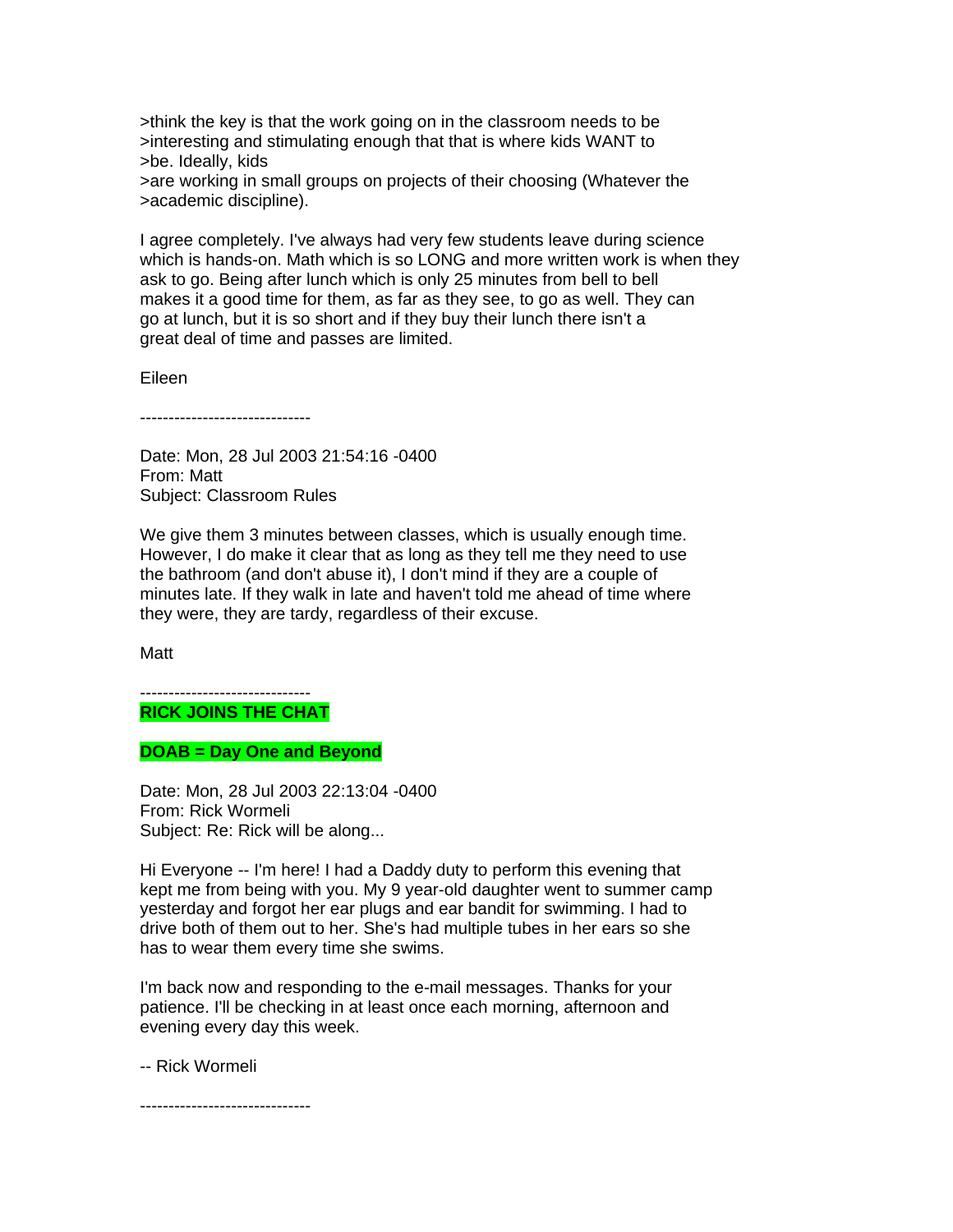Date: Mon, 28 Jul 2003 20:25:05 -0600 From: Brenda A Dyck Subject: Take Advantage of Those First Days

I don't why, but students seem more willing to absorb new procedures during those beginning days. Once I figured that out I now take full advantage of it.

I remember trying to establish a "in the front door, out the back door" procedure a couple of months into the year (it took me that long to realize that the chaos that accompanied class switches had much to do with two classes meeting head-on at my front door). It was almost impossible to get them to follow my new procedure. They never did get it. The next year I explained the door thing to my new class the first hour I had them and after a week they had it down pat.

That's why this book chat discussion topic is so important. It will get us all thinking about what we want to implement the first day. The rest of the year will be a walk in the park...right? ;>)

Brenda

------------------------------

Date: Mon, 28 Jul 2003 22:23:13 -0400 From: Rick Wormeli Subject: Re: Let's start our chat about Day One!

Hi Ka-Rhonda -- There are a buhjillion different kinds of grade and record books out there. Choose one that works for you. In the first few years of service, however, you might try different structures -- that's fine. I prefer books that have the days of the week on the left vertical axis with my periods (or subjects) across the top. The turn of each page reveals a new week. It'll help, too, if you accept the fact that teachers who are responding to the needs of students often have messy grade books -- or at least arrows and cross-outs indicating a change of plans from one day to the next. It's a sign of flexibility and differentiated instruction.

I worry about pristine lesson plan books that were completed a week or two prior to the lessons and show no adaptations based on students' responses to current lessons.

-- Rick Wormeli

-----Original Message-----

As a new teacher to the middle school, I was wondering what is the best lesson plan/ record book to buy when you have 100 plus students. All of the ones that I have seen are for elementary.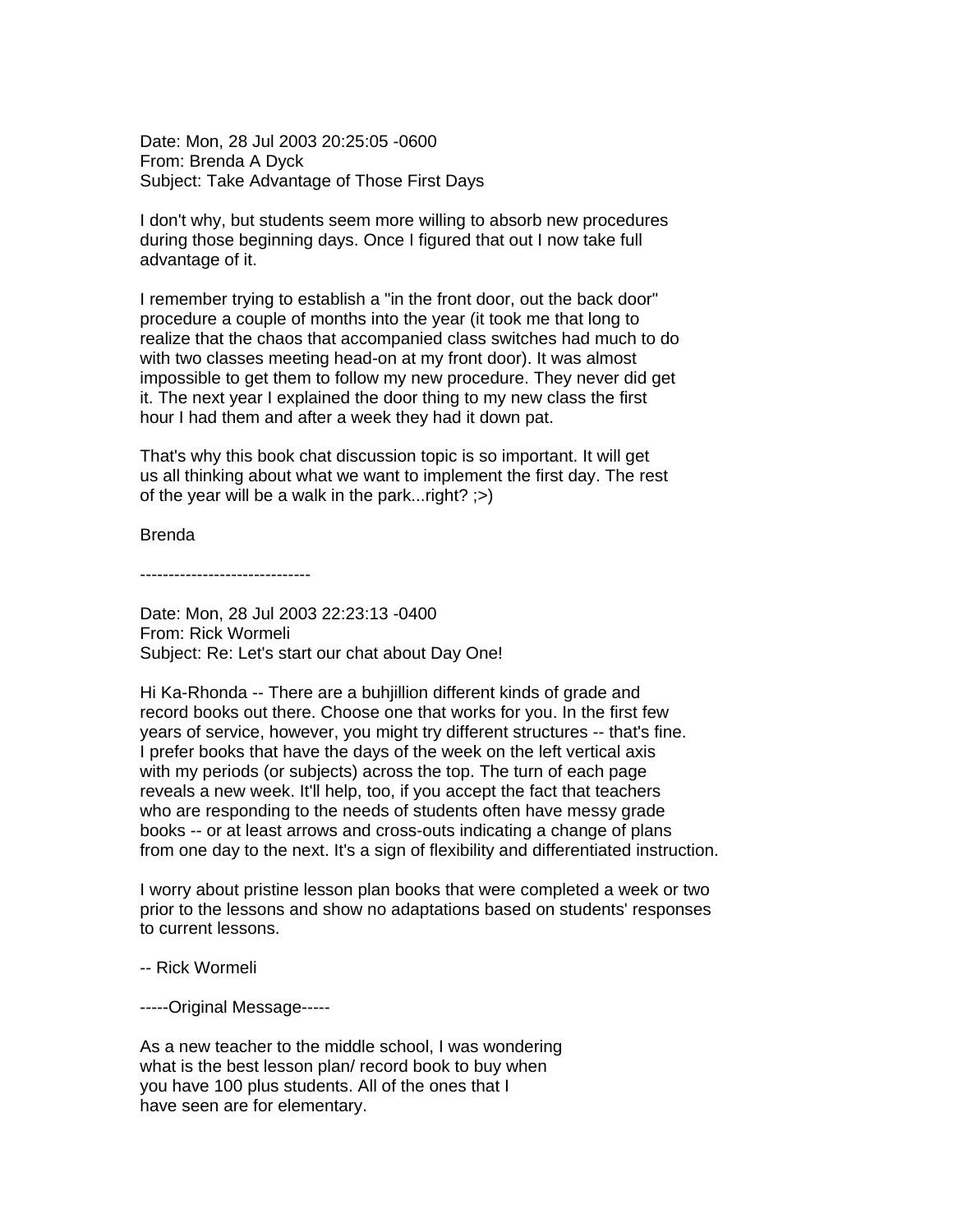Thanks, Ka-Rhonda

------------------------------

Date: Mon, 28 Jul 2003 22:39:42 -0400 From: Rick Wormeli Subject: Re: Classroom Rules

Hi Joanne -- I noticed a number of folks responding to this message. I haven't read those ideas yet, but I'm working my way there. My initial response is this: I am no expert. I can tell you what works for me and a few others, but wow, I'm far from knowing the ultimate wisdom on this. For the most part, my students only go to the bathroom when the pass is available. If the pass isn't on the chalk tray or the shelf near the door, they can't go. Some years I've used students' assignment notebooks as the bathroom pass, however, and that works, too. Still, though, only one at a time, unless it's an emergency. Students usually just take the classroom pass and go.

We do talk about when it's appropriate -- during quiet seat work, for example. Students are to do everything they can to not miss direct instruction or small group work. If a student is a chronic abuser of the bathroom pass, his privileges are denied, but we talk for a while beforehand. This is tricky ground, however, because by school district mandates (and county law?) we cannot deny a student access to the bathroom. To be honest, sometimes young adolescents need to go to the bathroom, but not necessarily to use the toilet. In an insecure and sometimes overwhelming world they need a time-out, a chance to throw water on their faces, stare at themselves in the mirror, or sit in the stall and think quietly for a moment. I don't have a problem with this as long as it's infrequent and healthy.

I've moved away from allowing a particular number of uses of the bathroom pass per grading period. It became a paper chase and game with students, and unforeseen things kept forcing me to bend the rules -- kidney infections, a class celebration in which we served a lot to drink, colder and warmer weather, classroom spills that required students to use the bathroom to clean-up. It's easier and more effective to teach students how to handle the bathroom with maturity then employ an allotment system.

For the other areas you mention, teach students to think for themselves. They will never learn or take responsibility if we are the gatekeeper for every little thing. We won't have time to teach, in fact, because we're regulating everything. I talk very seriously about doing such things prior to the start of our lessons, but life gets in the way almost every time. In the middle of my lessons, I often have to get more chalk, grab a tissue, sharpen a pencil, etc., so it would be hypocritical of me to demand my students take care of such things prior to their learning. We can do all those things, however, at appropriate times and in appropriate ways, and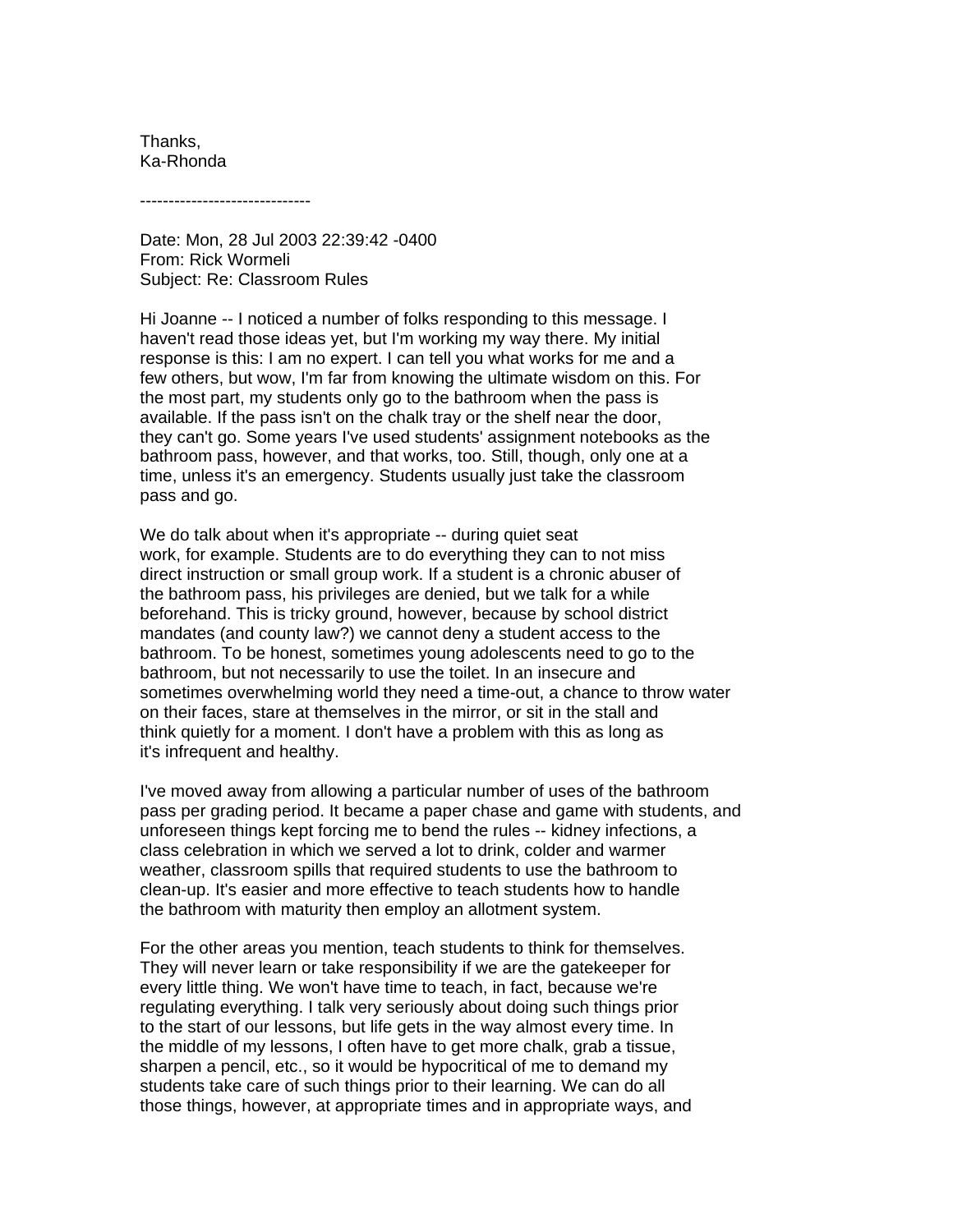those are what I teach students and to which I hold them accountable. 'Basic courtesy amidst life's realities.

-- Rick Wormeli

------------------------------

Date: Mon, 28 Jul 2003 22:43:41 -0400 From: Rick Wormeli Subject: Re: Classroom Rules

I agree, Liz, with your approach. When I find out that students are abusing such privileges, however, I usually stop and have a class meeting about the problem, even if just for a few minutes. It usually starts with, "Some individuals have taken advantage of our system for checking in and out of class to use the bathroom. This cannot continued. I'm open for suggestions on how to convince these individuals to respect our rules and rebuild the trust we've placed in them..."

-- Rick Wormeli

-----Original Message-----

Joanne - I usually have let them just get up and sharpen pencils themselves and get their own tissues. Goodness knows I don't want to be a tissue-fetcher during cold season! I point out to them where I keep the tissue boxes and where the sharpeners are, and haven't had any problems with it.

Liz

------------------------------

Date: Mon, 28 Jul 2003 22:51:51 -0400 From: Rick Wormeli Subject: Re: T-chart idea

Thanks, Paulette. Somebody shared that idea with me about 18 years ago when we were talking about cooperative learning strategies and it's stuck with me ever since. I use it a lot. As far as seating in rows goes, I understand your point. Rows make memorizing names easier. I urge you to move students into positions in which no student is no more than two or three desks away from you, however, as soon as you can. It'll help tremendously.

I'm very grateful for your comment that veteran teachers can find helpful information in Day One and Beyond. I almost regret writing the word "new" in the title, because practical ideas are helpful to everyone -- veterans and new teachers alike. I'm sure if others wrote books on practical ideas of middle level teaching, I'd get a bunch out of them - ideas I'd never considered. I appreciate your open mind about professional development and reading.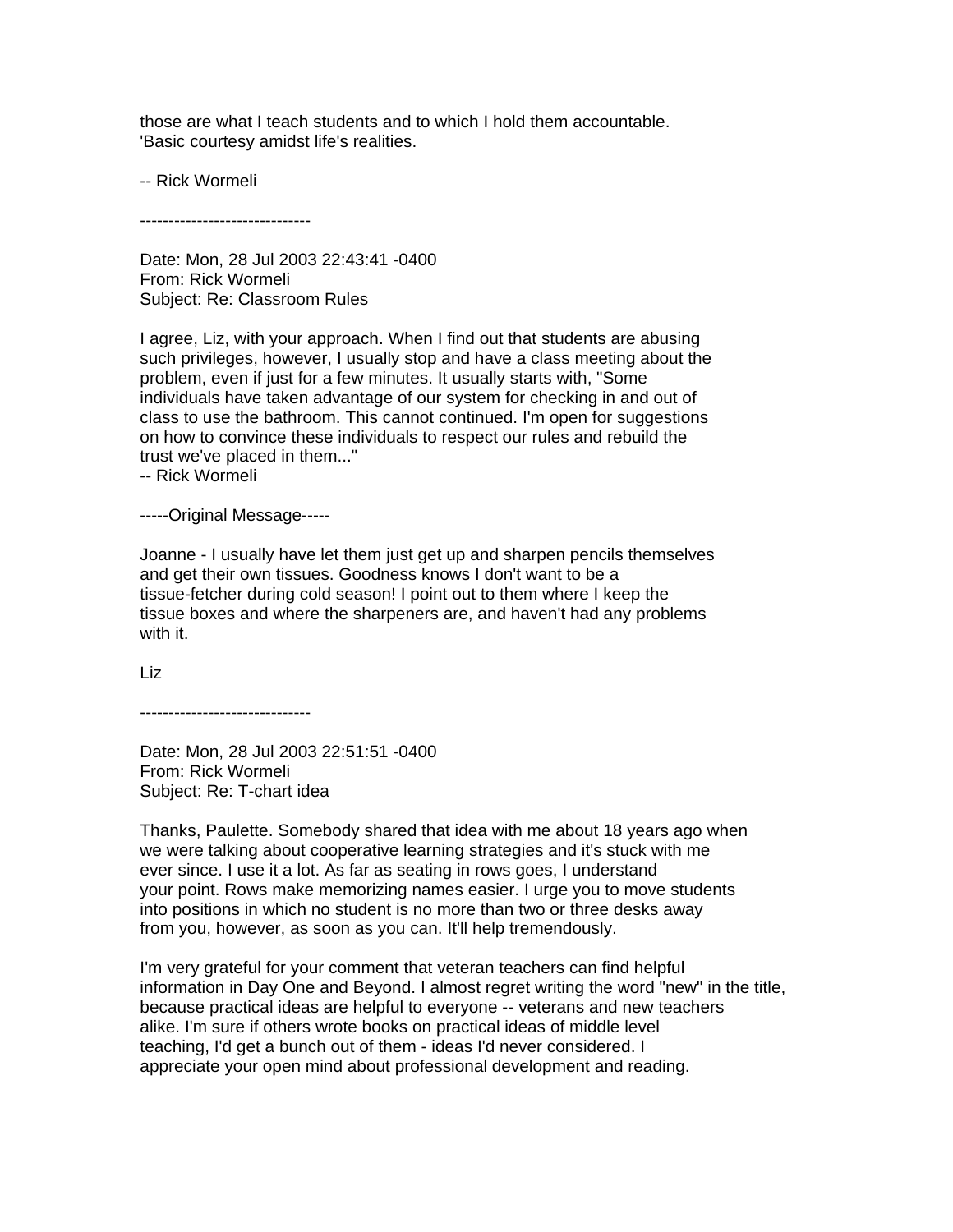### -- Rick Wormeli

------------------------------

Date: Mon, 28 Jul 2003 22:58:02 -0400 From: Rick Wormeli Subject: Re: Intro and gradebook/lesson plan book

Hi Carrie -- Thanks for bringing up these ideas. The first one is particularly important, especially for parents and policy-makers. We have to get the word out that middle schools are very different from junior high schools and that it takes specific expertise to work successfully with middle school students. They aren't junior versions of high school students.

-- Rick Wormeli

-----Original Message-----

Hi!

I am also a new teacher to the middle school--our district has changed our 4-5 self-contained building to a 5-6 middle school building. I have been teaching fifth grade for 2 years now and love it! One concern I have is that we may be encouraging the kids grow up more quickly because they are now part of a middle school model. I really like how Rick delineated the difference between a junior high and middle school, especially since I had no idea there was a difference!

------------------------------

Date: Mon, 28 Jul 2003 23:08:59 -0400 From: Rick Wormeli Subject: Re: Classroom Rules

Matt, You sound reasonable and approachable. Your students sense your respect for them, I bet, and therefore go out of their way to follow your protocols. Your approach works well. There are some teachers, however, who don't explain their rationale, and rules such as yours foster resentment. You've probably found what others have found that most students respond to rules well when it doesn't feel as if something is being done to them, but rather with them. Sure, you impose your restrictions, but you also accept reality and trust them to live up to the expectations of their growing maturity. It's a collaboration of sorts to do this thing called, school." - Rick Wormeli

-----Original Message-----

I guess I'm at the opposite end of the spectrum on this one. As a general rule, students do not leave my room during class. Obviously there are exceptions, but expecting them to come to class prepared and having attended to any bathroom needs between classes is certainly much easier to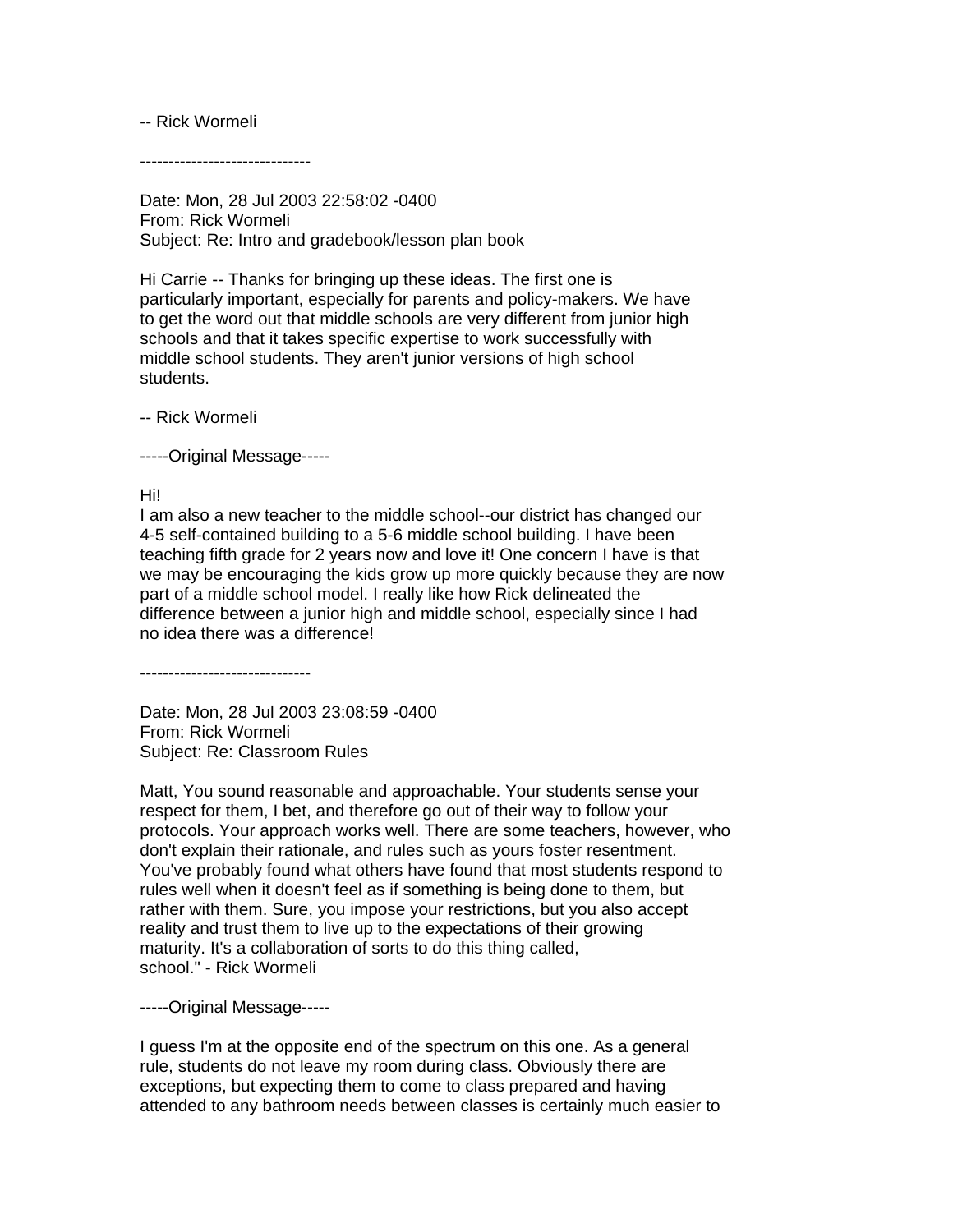manage. Matt

------------------------------

Date: Mon, 28 Jul 2003 23:09:01 -0400 From: Rick Wormeli Subject: Re: Classroom Rules

Hi Ellen -- I do this, too! I know it sounds silly, but you're right, students need practice and an image of following the rules. We practice moving into groups, turning in papers, getting out equipment, and other classroom procedures, just as we might with elementary school students. A few times of doing so enables us to work efficiently later in the year. It's worth the extra time earlier in the year.

-- Rick Wormeli

-----Original Message-----

Joanne,

I'm not Rick ;-), but I'll be happy to share my pencil sharpener procedure with you. Students may sharpen their pencils:

1. If I'm not currently teaching/giving instructions;

2. If there is no other student at or moving toward the pencil sharpener;

3. If they're taking notes during lecture, the lead breaks and they raise their hands for permission.

We practice this the first week of school. Seriously. Everyone takes their turn at the sharpener.

Ellen

------------------------------

Date: Mon, 28 Jul 2003 23:22:01 -0400 From: Rick Wormeli Subject: Re: Classroom Rules

Carrie -- I really like your magnetized people on the door frame idea. I have to remember that one. I'm hesitant for students to be forced to do a public display of the need to use the bathroom, however, such as you suggest with the "T" hand sign. It might prohibit some folks from going when they really should go. Sometimes one of my female students gets her period and has to use the bathroom right away but wants to be discreet. A public declaration of her need to use the bathroom won't make things any easier for her.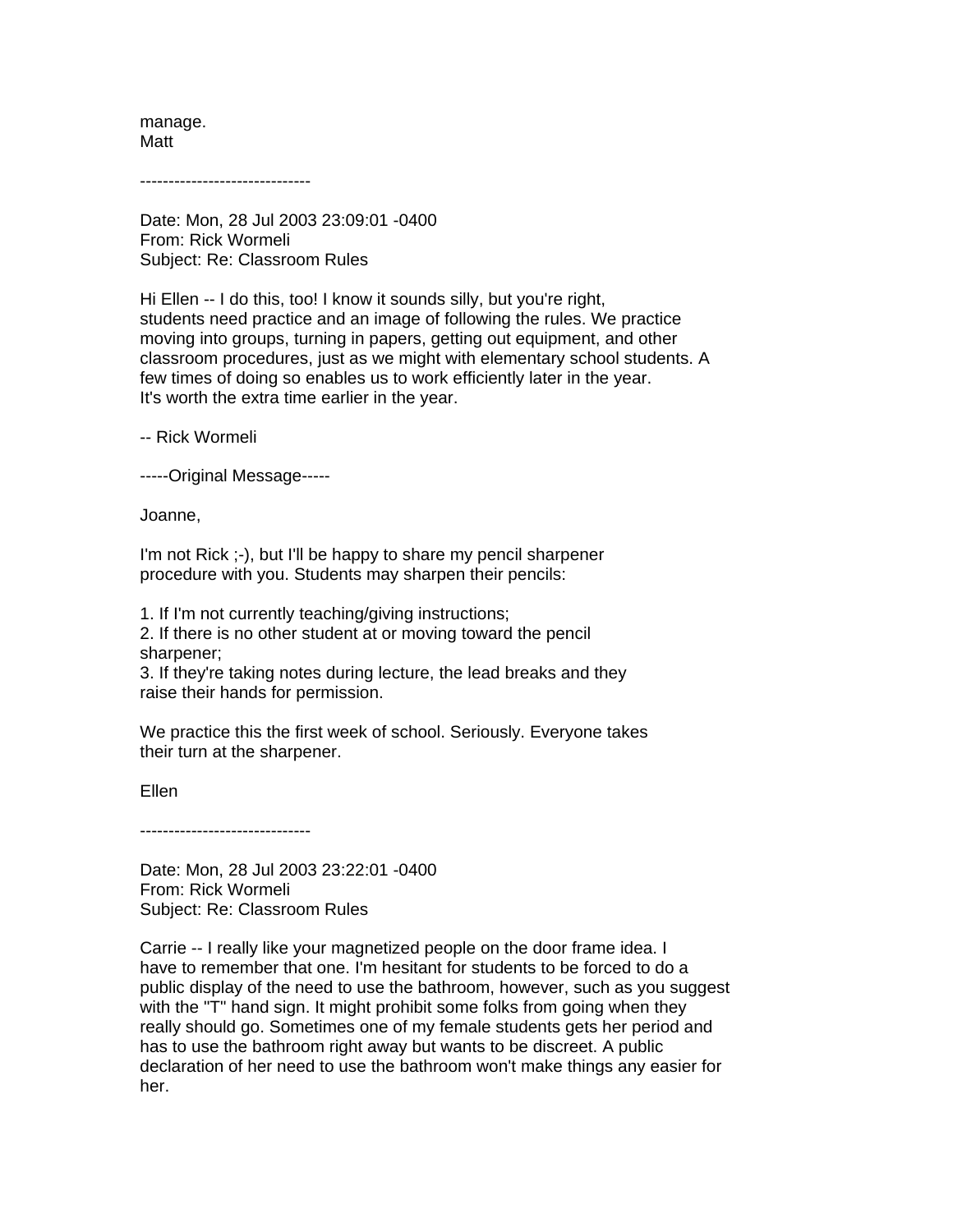How do you handle students whose pencils break while writing? I agree with requiring two sharpened pencils, but sometimes they only have one and it breaks. Do they sit quietly and get nothing done, or do you bend your rule and allow them to sharpen their pencils in the middle of class? I've done both routes in the past, and 'never liked the first option so I've tended toward the second.

-- Rick Wormeli

-----Original Message-----

>How do you handle the whole bathroom pass issue?

I've only been at this for four years (all in an elementary, self-contained classrooms with fourth and fifth graders), but I'll give my two cents as well! When my students need to use the restroom, I have them form a 'T' with their hands (like the sign for time-out) and if it is not during an important part of a lesson, I nod my head nonchalantly to agree they may go. This does sound a little demeaning now that I think about it...but it was something I felt was necessary. It prevented the any one student from going too often. My door frame was metal and two magnet persons were placed there--one for girls and another for boys. On the left hand side of the door frame I stapled two envelopes in which I had an index card for each student. As they quietly exited the room, they removed their namecard from the envelope, put it up on the door frame with the magnet person and left. This way I knew who was gone to the bathroom at all times, which was helpful, especially if there was a fire drill. A little more than half way through the year I told my students they had gained my trust to go when they needed to and not have to sign to me. They still to put their name up, however.

------------------------------

Date: Mon, 28 Jul 2003 23:26:25 -0400 From: Rick Wormeli Subject: Re: Classroom Rules

Well said, Meg. Instilling a sense of self-analysis and community building is always a healthy discipline approach. I particularly like the "private" aspect of the pass-offender. If it grows to more than one student, it might require a class meeting to discuss the problem, but talking with students privately is almost always the best first step.

Your thinking supports Oscar Wilde's reminder that the goal of any teacher is to put himself [or herself] out of a job. -- Rick Wormeli

-----Original Message-----

I hear a lots of interesting ideas about clasrsroom rules/passes. However, I think the key is that the work going on in the classroom needs to be interesting and stimulating enough that that is where kids WANT to be.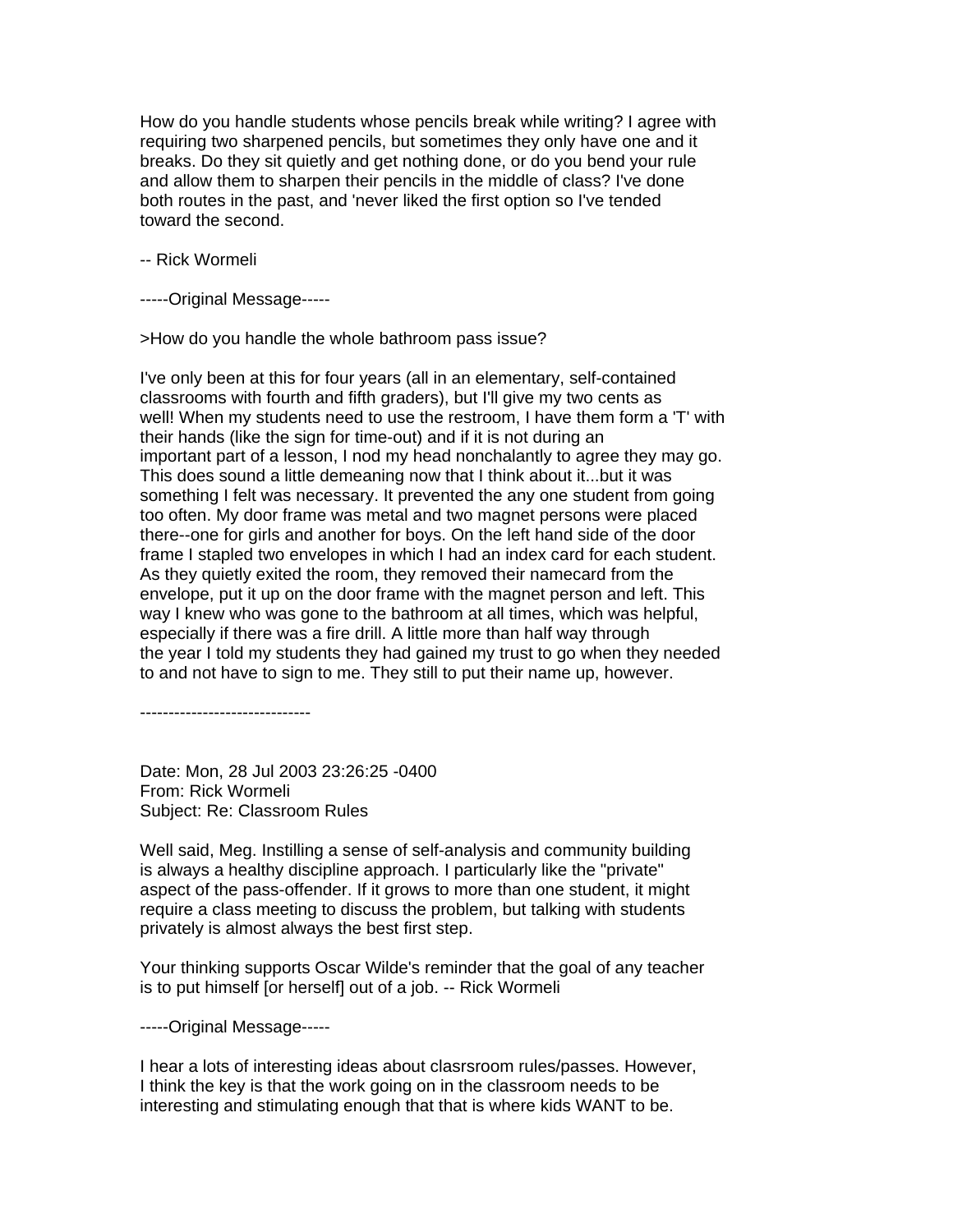Ideally, kids are working in small groups on projects of their choosing (Whatever the academic discipline). Then bathroom excuses, excessive sharpening, tissue usage, etc. are minimal and only when necessary. I feel it's important to give middle school kids the responsibility for deciding when to use the bathroom - after all, I see a primary objective of my job is to help them develop into independent learners (I tell them I will have done a good job when they do not need me anymore!). OBVIOUSLY, this all sounds good and doesn't always work just as

planned - what does in middle school?! In which case, at the end of class I might have a brief, private conversation with a "pass-offender" to see what's up.

These conversations can be illuminating. Meg Krause

------------------------------

Date: Mon, 28 Jul 2003 23:32:10 -0400 From: Rick Wormeli Subject: Re: Classroom Rules

Hi Roxanne -- This is great! Thanks for sharing your experiences. I just wanted to add that I used to have an electric pencil sharpener in my room, and I removed it because of the noise as well as the jamming/overheating factors you describe below. The wall-mounted manual one doesn't break down as much and it's quieter. I'm not anti-technology, I just haven't found a quiet, durable electronic sharpener yet. :-) -- Rick Wormeli

------------------------------

Date: Mon, 28 Jul 2003 23:45:51 -0400 From: Rick Wormeli Subject: Re: sub plans & effort grades

Hi Cossondra -- Thanks for your kind words about the sub plans. I agree with everything you've said here about how important detailed plans are to substitute teachers. I get great feedback from substitute teachers, thanking me for the plans. Interestingly, I was admonished by an administrator one time for having such detailed plans. I couldn't believe it. He said that the plans took too long to read and consequently prevented substitute teachers from getting to work. Evidently a substitute teacher had complained about the length of my plans -- four typed pages' worth.

Two pages listed the lessons for each class period and two pages described the classroom procedures and information you see listed in DOAB. When I explained my rationale for the lengthy plans and most substitutes' positive comments, he didn't respond. He sat silently. I then asked him if I could continue to do my plans this way, and he said, "okay" and that was the last I heard of it. Weird, eh?

The Achievement vs Work Habits debate for report cards and assessments is catalyst for many conversations. I would be very interested to explore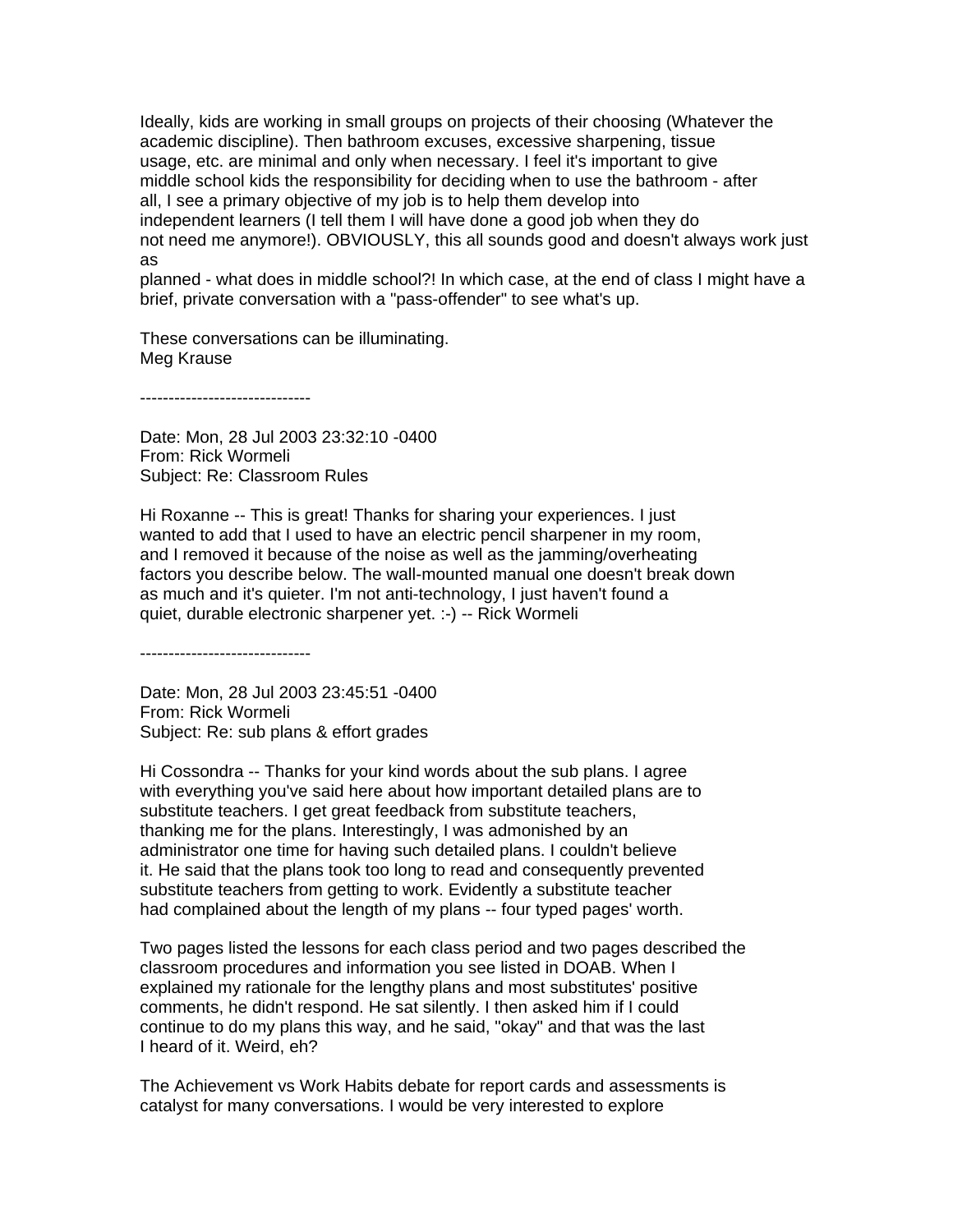these ideas if anyone wants to pursue them. I believe that how we respond to assessment and reporting issues is a clear statement of how we see our roles as teachers. I also think that some teachers would not like the role they've carved for themselves that is communicated daily by their assessment and reporting practices if they knew about it. They don't realize the messages they are sending and if they did, they might make some changes.

-- Rick Wormeli

*Editor's note: In 2005, Rick supplied MiddleWeb with a rich Word doc that includes [lots](http://www.middleweb.com/wp-content/uploads/2012/08/Wormeli_subplanideas.doc)  [of ideas for sub plans.](http://www.middleweb.com/wp-content/uploads/2012/08/Wormeli_subplanideas.doc)*

------------------------------

Date: Mon, 28 Jul 2003 23:52:12 -0400 From: Rick Wormeli Subject: Re: use of cartoons in class

Wow, this is great, Cossondra! Thanks for sharing this. I have yet to find a grade-level that doesn't appreciate such extras, but middle school is particularly impacted by that which is novel, unique, and different. Curriculum theorists universally refer to the 10-14 year-olds as in the romanticism stage of human development. They're not referring to the hormones coursing through their veins, but to the classical interpretation of romanticism such as in the 18th century that focused on imagination and emotions. Cartoons really capture students' minds and hearts. Hey, you could make big money publishing a book of math cartoons for teachers to use in their lessons! -- Rick Wormeli

-----Original Message-----

Rick suggests using cartoons in handouts to draw attention to topics or specifics. I have tried to collect every possible math related cartoon I can find and often start class with one on the overhead that somehow relates to our lesson for the day. Cossondra George

------------------------------

Date: Tue, 29 Jul 2003 00:06:38 -0400 From: Rick Wormeli Subject: Re: T-chart idea

Thanks, Melba, for this positive feedback. [The T-chart](http://books.google.com/books?id=RxNGBq3uuccC&pg=PT112&lpg=PT112&dq=wormeli+t-chart&source=bl&ots=vEThV-x8uU&sig=FBOJ--sIjWuvdcjCcNCtGdjEL7g&hl=en&sa=X&ei=VOEnUOGqCIXG6AGQxoCICA&ved=0CEUQ6AEwAw#v=onepage&q=wormeli%20t-chart&f=false) works for classroom behavior as well as content, as you mention below. The biggest impact with behavior comes in the post-activity experience, however, in which students reflect on the T-chart and to what extent they lived up to the listed criteria on both sides. That debriefing is critical. Some folks just do the first part in which the class lists the criteria for success but they don't reflect on it at the end. Without that reflection, the T-chart has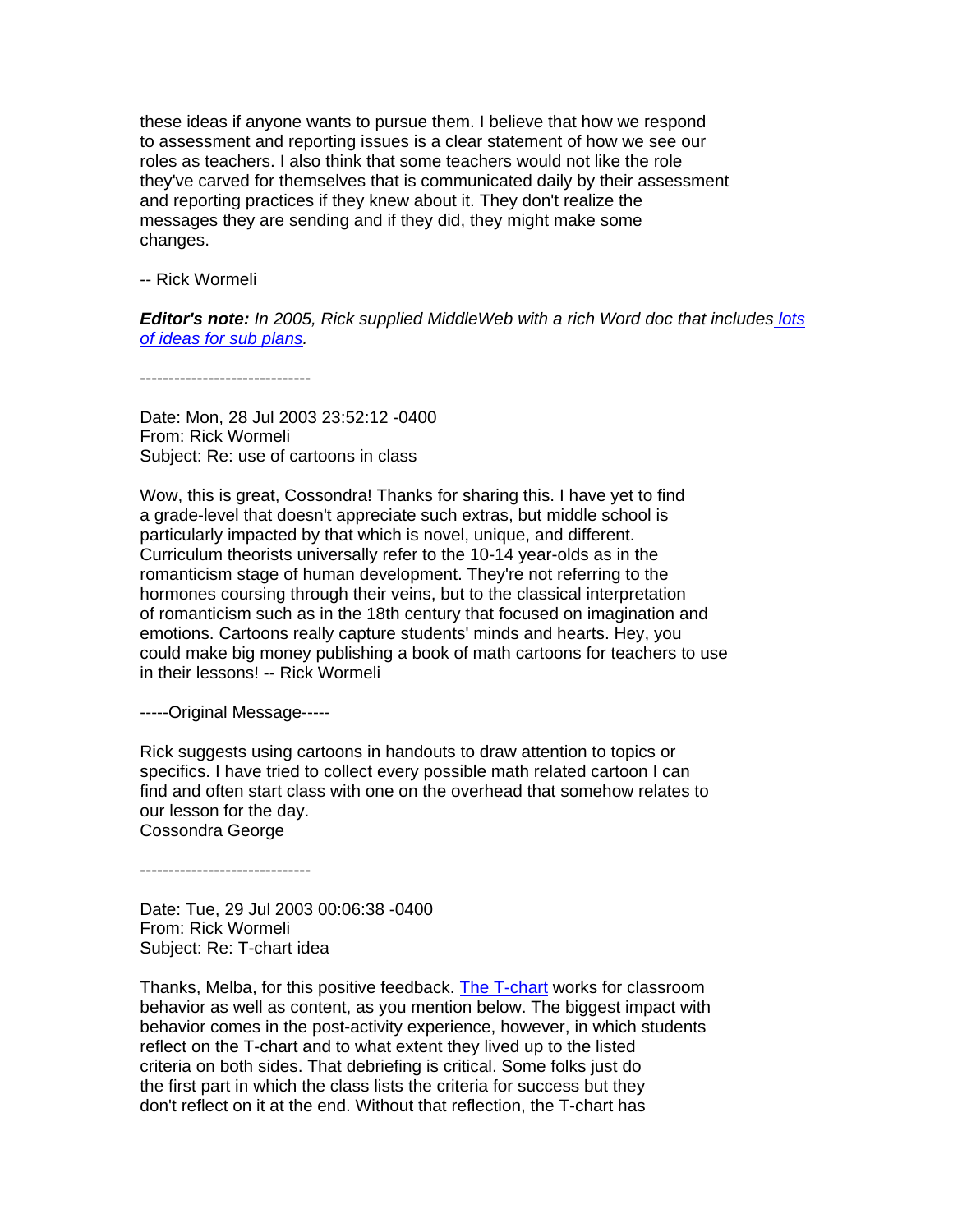little impact.

Enjoy the excerpt ["You Might Be a Middle School Teacher."](http://www.iowachoral.org/rs/jhms/kit/mightbe.pdf) When I do it, I try to put all the Jeff Foxworthy or "Redneck" into it that I can. Marjorie Shepherd (the author of the piece) is a wonderfully professional voice for reason here in Virginia. She really speaks her mind with policymakers and her common sense approach has earned her many accolades. -- Rick Wormeli

-----Original Message-----

Ditto on the T-chart idea, Rick. I love the visuals of the ear and the eyes for establishing cooperative group behavior.

Melba Yvette Smithwick

------------------------------

Date: Tue, 29 Jul 2003 00:14:34 -0400 From: Rick Wormeli Subject: Re: Classroom Rules

These are great ideas, Eileen. I just want to emphasize those classes right after lunch. Teachers need to employ more flexibility during these classes. Sometimes what students ate or drank for lunch catches up with them rather suddenly and they need to go. Also, some of my students still need to be reminded to use the bathroom because they come back from the cafeteria involved in conversations and they forget to go. A courtesy reminder at the door prevents many of the later interruptions.

-- Rick Wormeli

------------------------------

Date: Tue, 29 Jul 2003 00:18:44 -0400 From: Rick Wormeli Subject: Re: Take Advantage of Those First Days

Hi Brenda -- I couldn't agree more. Have students practice these things just for their own sake. The beginning of the year finds students very impressionable. We can't waste the time, and we enjoy teaching so much more for taking the time early on to establish classroom tone and procedures. 'A walk in the park? Maybe. How about, "a walk in a funhouse?" "...an Alberta wilderness?" "a walk among future great leaders?" :-) -- Rick Wormeli

-----Original Message-----

I don't why, but students seem more willing to absorb new procedures during those beginning days. Once I figured that out I now take full advantage of it....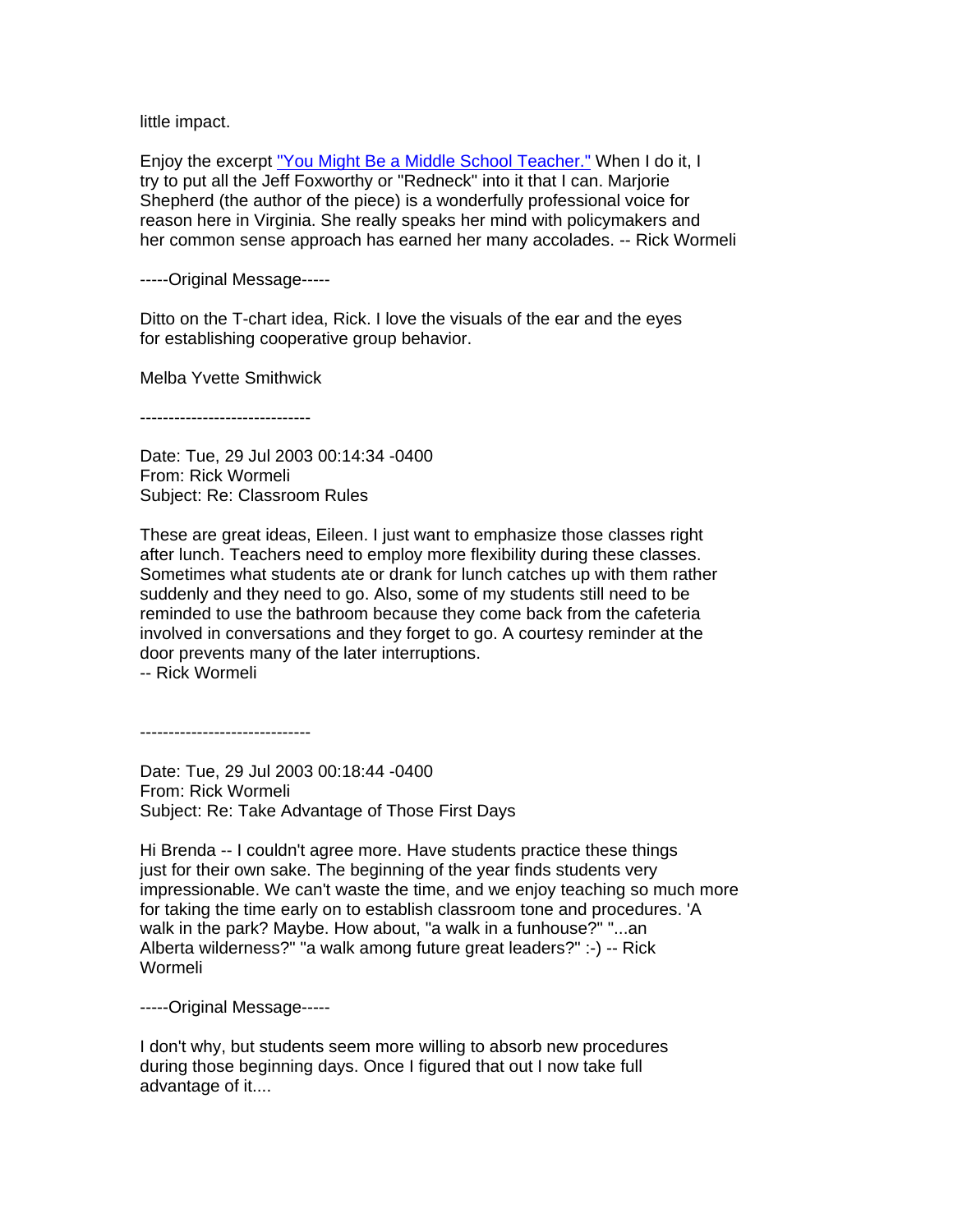That's why this book chat discussion topic is so important. It will get us all thinking about what we want to implement the first day. The rest of the year will be a walk in the park... $right?$ ;

Brenda

------------------------------

Date: Tue, 29 Jul 2003 00:40:00 -0400 From: Heather Migdon Subject: Re: Bathroom break

Many schools in DC "mandate" a morning and afternoon bathroom break for students sixth grade and under. I hate it! Rarely do all kids in the class have to use the bathroom at the same time. Is this a battle I shoot fight with my admins, or should I try to motivate my kids (4th grade) to whittle the break down to 5-7 minutes? (Of course, I welcome a creative choice "C.")

Heather Migdon

------------------------------

Date: Tue, 29 Jul 2003 00:55:01 -0400 From: Heather Migdon Subject: Re: Pencil sharpeners

Because I've taught younger children, my approach is a bit different. Electric sharpeners are too much fun, which leads children to sharpening pencils that don't need to be sharpened. I either trade them for a short but sharp pencil from my bucket, or I let them use my manual, hand-held one. (They do have time to sharpen pencils in the morning and after lunch.)

Heather, 4th grade

------------------------------

# **JULY 29**

Topics of the day:

- 1. Let's start our chat about Day One!
- 2. Classroom Rules (10)
- 3. Possible consequences (7)
- 4. calling roll (5)
- 5. sub plans & effort grades
- 6. Pencil sharpeners
- 7. Intro and gradebook/lesson plan book (8)
- 8. Cartoons Math
- 9. Detailed sub plans.
- 10. reflection
- 11. Pencils and potty breaks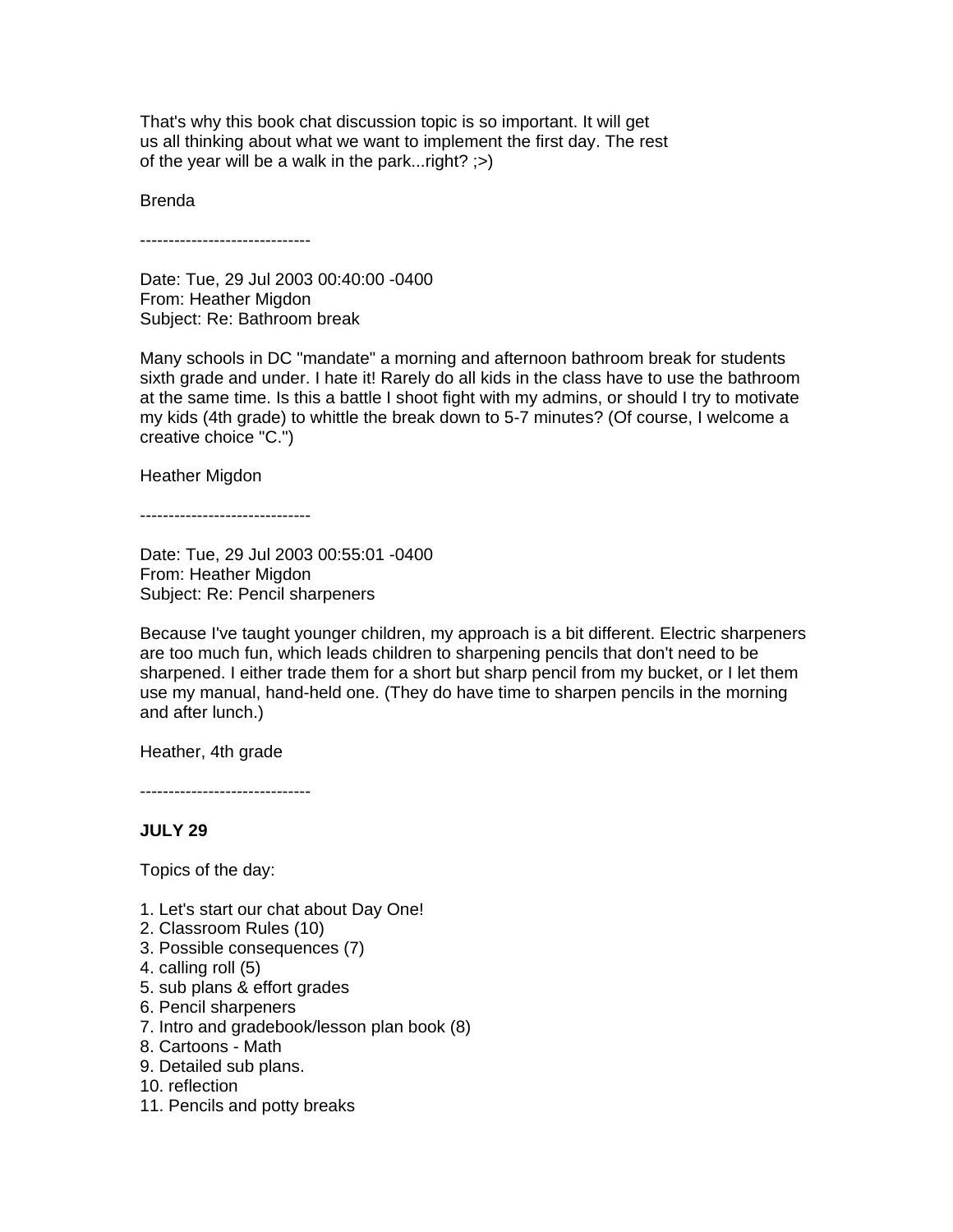- 12. reflective practitioner (3)
- 13. Rick's 4.0 grading scale (2)
- 14. Chapter on Teaming (2)
- 15. back this evening
- 16. Discipline vs. classroom management (2)
- 17. Preparedness Mark (2)
- 18. Becoming a Reflective Practitioner (4)
- 19. <No subject given> (6)
- 20. Doorstops and Other Botherations (3)
- 21. Pencils and the bathroom....the bane of my existence!!!!
- 22. More on erasable pens -- was Classroom rules
- 23. Chewing gum (4)
- 24. lesson plan books (2)
- 25. Mess Grade Books (2)
- 26. blogging

----------------------------------------------------------------------

Date: Mon, 28 Jul 2003 23:44:39 -0700 From: fijifamily Subject: Re: Let's start our chat about Day One!

I use post-it notes in my plan book. I record the lesson and activity ideas on the post-it notes and then if I have to change something, I can just move the post-it notes around or change them without erasing and messing up my plan book. I got this idea from another teacher and it works great, especially for a new teacher who makes lots of mistakes and changes! Lol!!

Roxanne in WA

------------------------------

Date: Mon, 28 Jul 2003 23:58:03 -0700 From: fijifamily Subject: Re: Possible consequences

Hmmm. . .either this one got posted late or it got overlooked, but I'd be interested in hearing an ascending list of consequences too. Roxanne in WA

> Hello Rick and all...

>

> I read Day One and the discipline chapter with particular interest because

> I'm searching for a good list of possible, and ascending, consequences. I

> want to be very clear on my "day one" (and in the beyond!) that there are

> specific consequences for choosing to act out. I want to post them,

discuss them, and even practice them, but I don't have a great group of ideas to

> call on that come BEFORE the biggies--eg. call parents, office etc....

> So, can folks recommend some good CONCRETE examples of logical, progressive possible consequences for students?

>

> Allison Gaines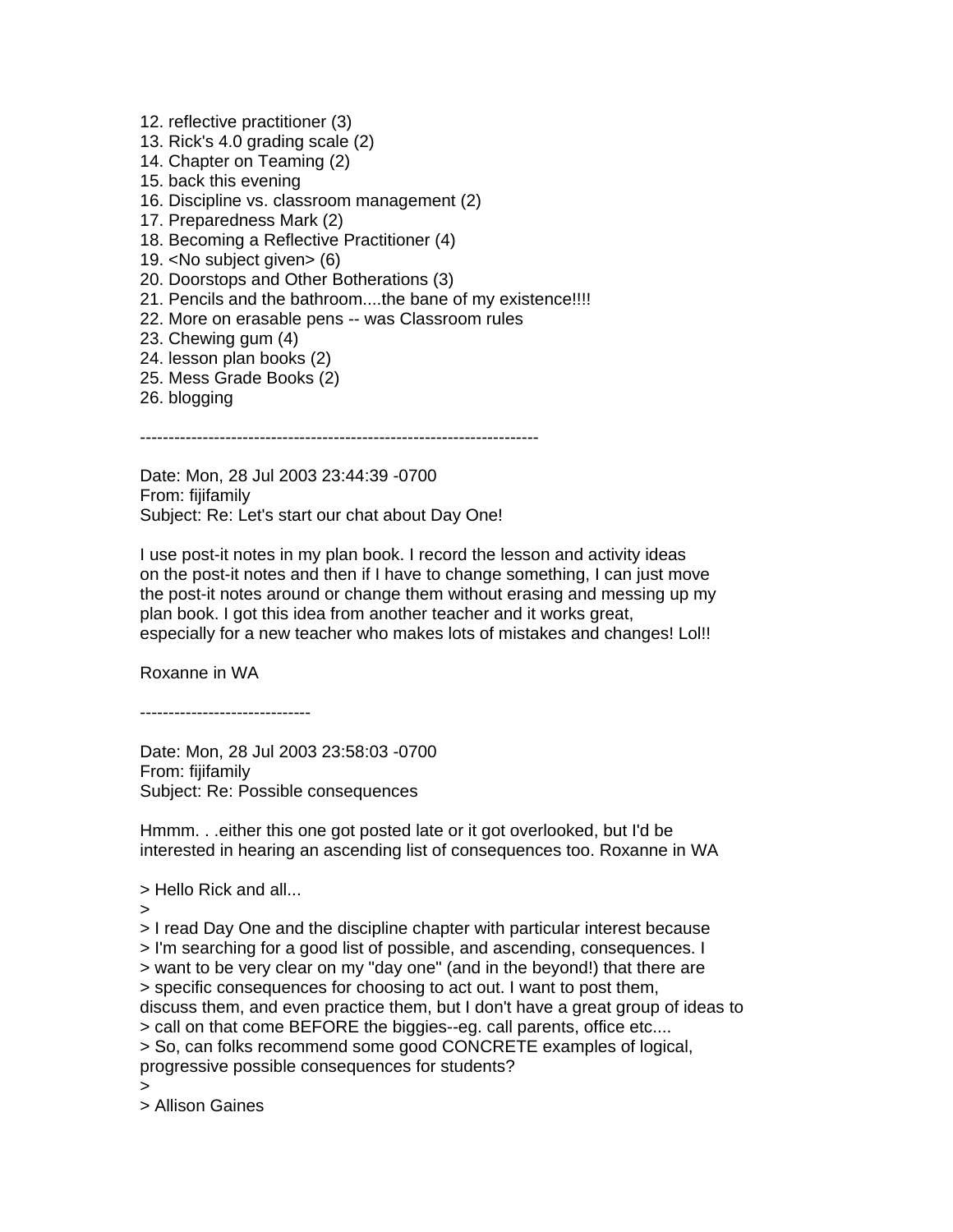------------------------------

Date: Tue, 29 Jul 2003 06:53:46 EDT From: Dmsteach Subject: calling roll

Rick - I chuckled over [the story in Chapter 2](http://www.stenhouse.com/assets/pdfs/dayonech2.pdf) about calling roll. We've all faced the quandry of mispronouncing uncommon names or just plain reading them incorrectly, like saying Danielle instead of Daniel and having all the boys laugh at Daniel's discomfort.

Have any of you ever had the students say their names and then you check them off your list instead of stumbling over names? That would help with pronouncing them correctly, learning which name they want used (middle names, nicknames, etc.), and would also give the teacher a quick read on which students are very outgoing or very shy? I may try that this year along with a brief dialog for each student - something like a comment or question for each student. I know we have to hurry through so much but this year I want to make my students feel like he or she belongs (to use the quote from Ch. 2) from the first day. I also know that all those things that must be done right away will somehow get done so I'd like to begin with a more relaxed pace. Any thoughts?

Jeanie Dotson

------------------------------

Date: Tue, 29 Jul 2003 07:16:49 -0400 From: Carrie Becker Subject: Re: Classroom Rules

Hi Rick and others--

First of all, I wanted to say how great it is that Rick is responding to the posts that have been made already. I can't even imagine how much time you've spent in front of the computer! Thank you for acknowledging our thoughts and commenting on them.

As far as the bathroom sign...the students just hold up the 'T' in front of their chest which is very discrete. Most of the time no other students realize what's happened until the student has left the room. I started this method when I was teaching 4th grade in NC where there seemed to be a more strict hold on the students than the procedures I have experienced in my current position (CT). I'm not sure why that is, maybe it's part of the culture.

My students are fifth graders and I think that some still need that structure as far as using the restroom...but your comments and the comments of others have caused me to rethink this. Thank you for that!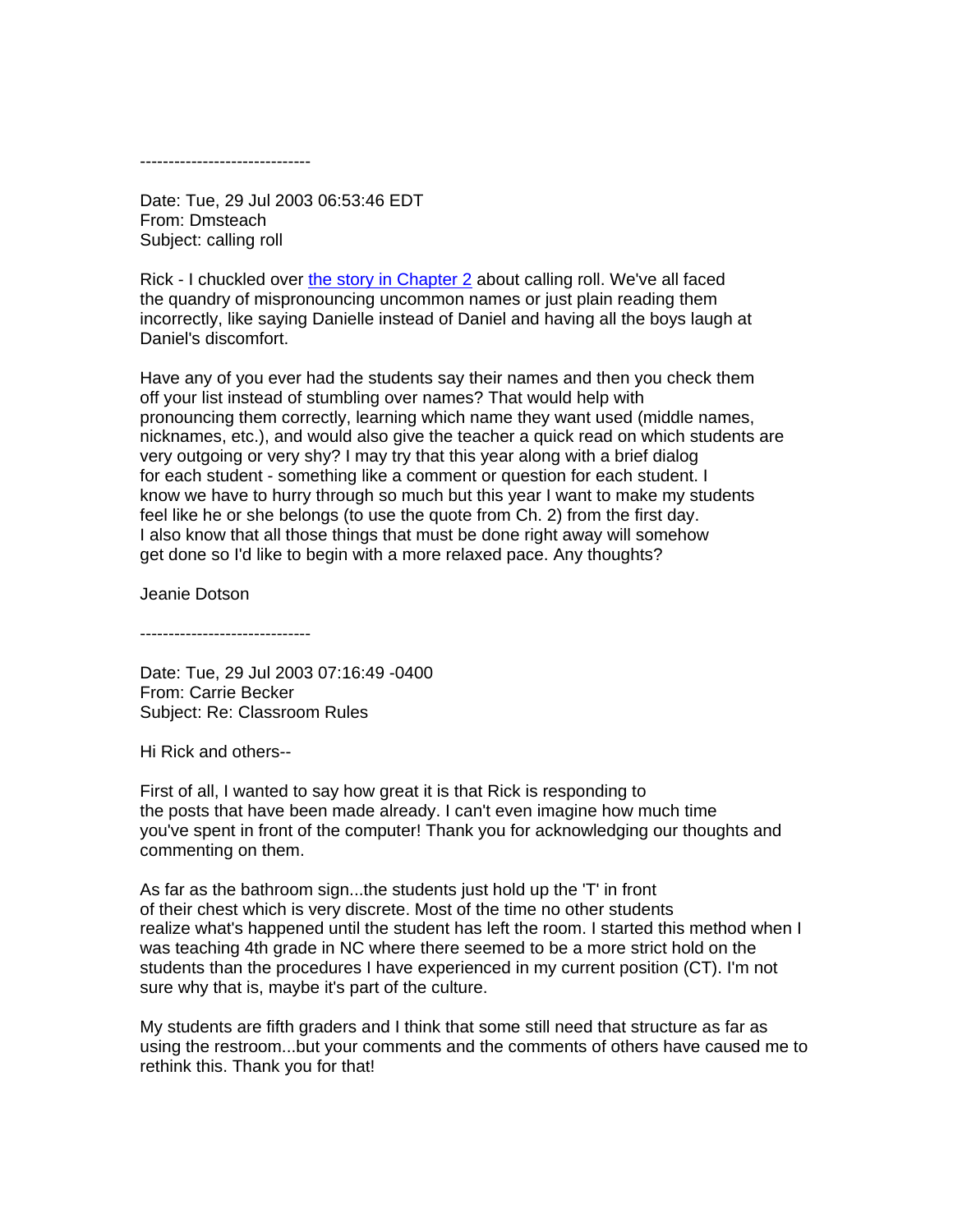Now I'm thinking maybe I'll just do the magnets on the door frame instead since it's a visual for both the students and I and less disruptive (sometimes I lose my train of thought when they show me the 'T' sign! or have to say there's someone else out). They knew if someone's name was up, they'd have to wait until the person who was out was back.

Thanks again for sharing your thoughts, procedures and experiences, every one!

--Carrie :)

------------------------------

Date: Tue, 29 Jul 2003 07:46:26 -0400 From: Carrie Becker Subject: Re: sub plans & effort grades

Rick wrote...

*The Achievement vs Work Habits debate for report cards and assessments is catalyst for many conversations.* 

On our school's report card (remember, it's an intermediate school), there is a section called "Work Habits". These are the descriptors which we rate on a basis of 1 (Demonstrating Consistent Behavior) 2 (Developing and Refining Behavior) or 3 (Beginning to exhibit behavior).

Works Cooperatively Strives to produce high quality work Follows directions Completes homework on time Seeks help when necessary Participates in discussions and activities Uses time efficiently

These are not calculated into the academic grades, but instead stand alone to indicate the status/progress of these skills. On all of my rubrics I have the students grade themselves once they finish the project or assignment. There is always a section (depending on if they worked in groups or independently) about their work habits in general, but it is not weighted as much as the academic sections. I believe having this as part of the assessment is important because working together is part of real life.

--Carrie :)

------------------------------

Date: Tue, 29 Jul 2003 07:21:17 -0400 From: Mendy Gannon Subject: Re: Pencil sharpeners

One of my teammates and I require the use of pens (preferably erasable) for use in class. Both of us have stick pens and erasable pens for sale in our team store. No pencils, no need for a pencil sharpener. The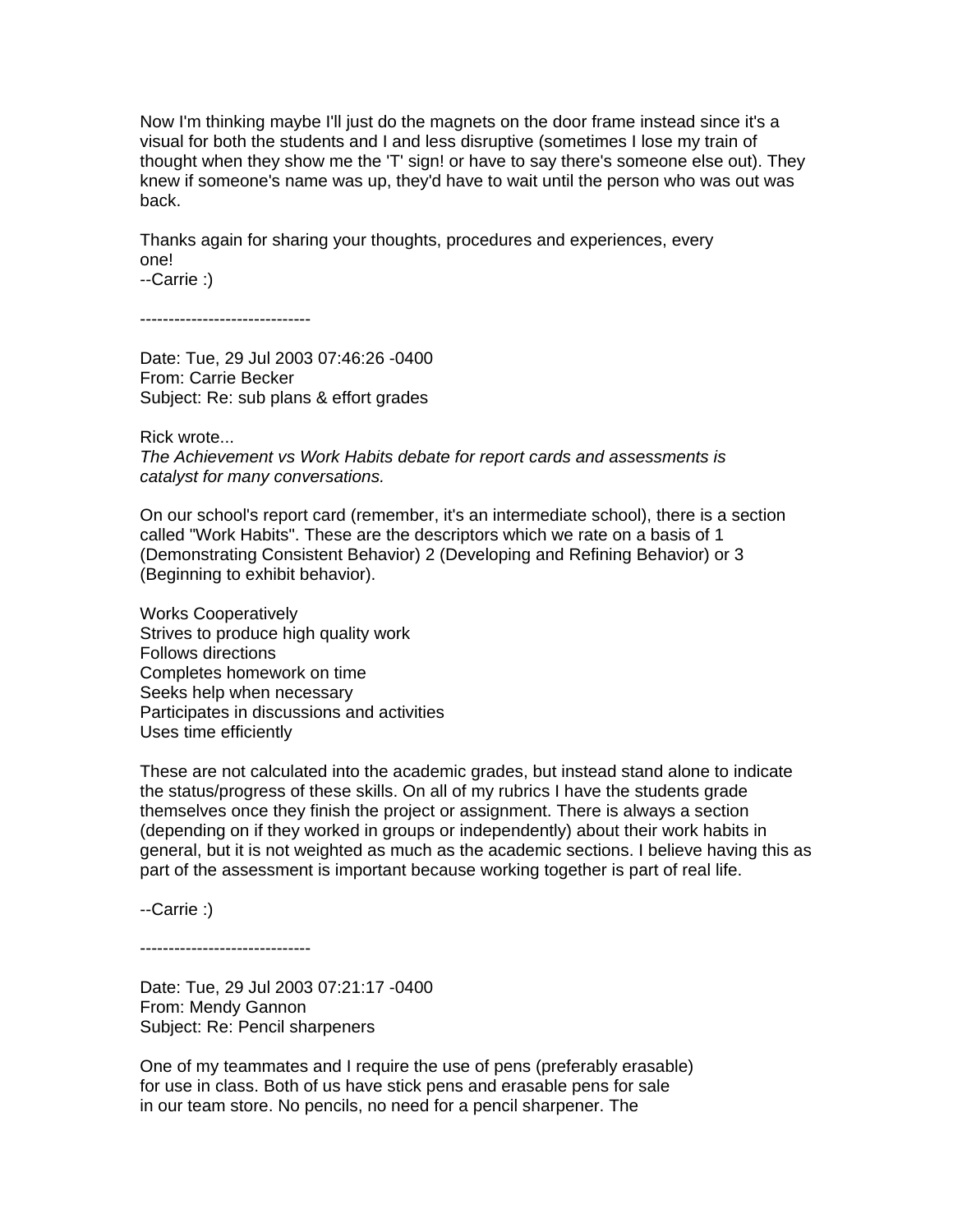papers are also much easier for me to read as the pen creates a better contrast on paper.

We teach social studies and science, but it works for us. ;)

Mendy Gannon Lady's Island Middle School Sixth Grade

------------------------------

Date: Tue, 29 Jul 2003 08:08:03 -0400 From: Bill Ivey Subject: Re: calling roll

On Tuesday, Jul 29, 2003, at 06:53 America/New\_York, Dmsteach6@AOL.COM wrote:

> Have any of you ever had the students say their names and then you > check them

> off your list instead of stumbling over names?

Hi!

Sort of... I often will start the first class of the year by playing a couple of name games. I study the list ahead of time so I have some idea of spellings (and of course guesses at pronunciations), and then we do the following:

1. Form a circle. Introduce yourself to the first student to your left, and ask how they are doing. They will introduce themselves, and so on. Move on around the circle talking to teach student in turn. Meanwhile, the students are following around behind you (the first student on your left turning to talk to the second student on your left, etc.) so that by the end everyone has greeted everybody.

2. Reform your circle. Now say "I'm Bill and I'm a guitar" (or whatever your equivalent name and identifying object is). The next student to your right will say "I'm Kian and I'm a baseball bat, and you're Bill and you're a guitar" and so on around the circle. At the end, you get to try to go all the way around the circle!

You get to hear students pronounce their own names at least twice, plus several other iterations pronounced by other students. It gives you a good head start!

Take care, Bill Ivey Pine Cobble School, Williamstown, MA Stoneleigh-Burnham School, Greenfield, MA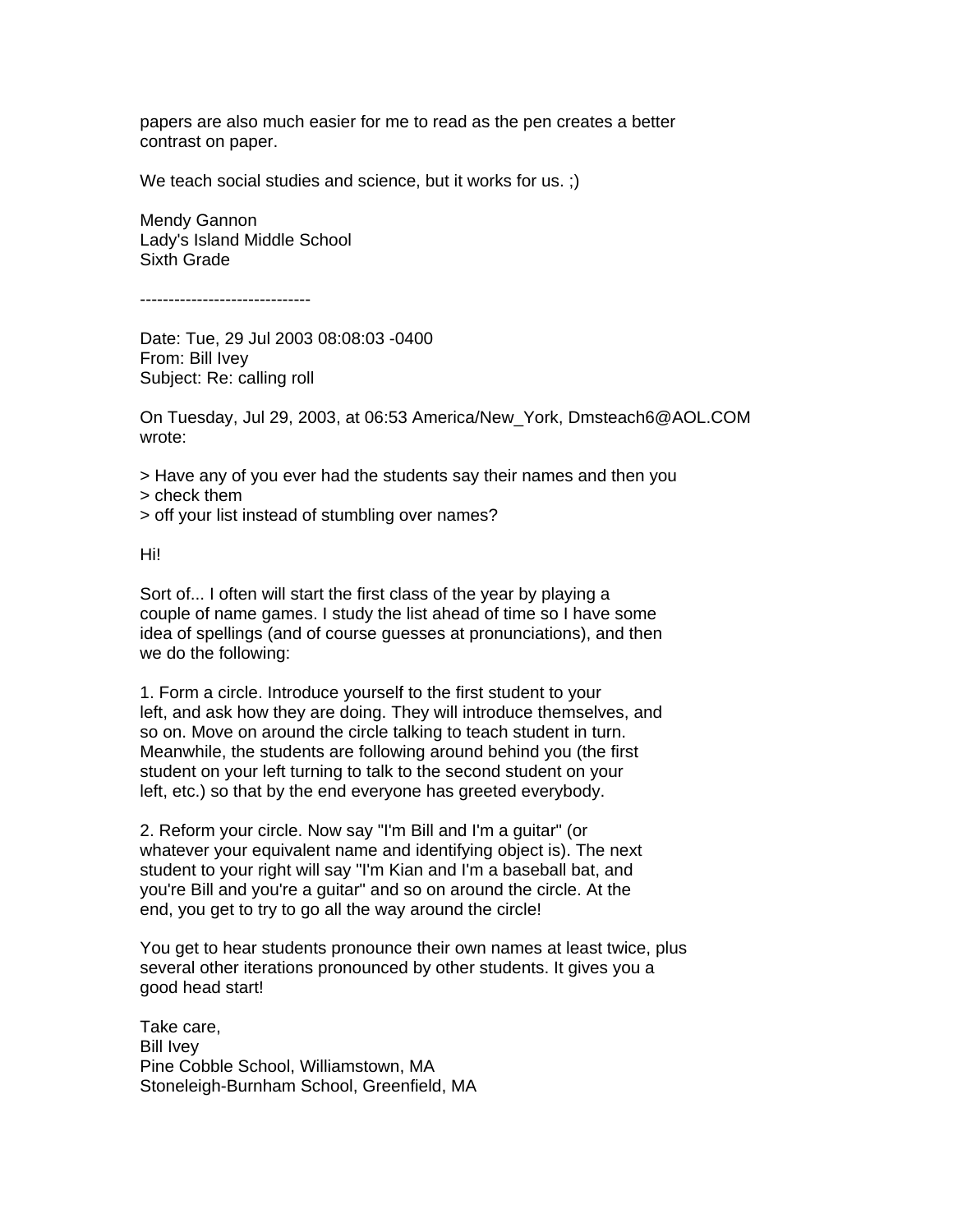------------------------------

Date: Tue, 29 Jul 2003 08:22:17 -0500 From: Paulette Romano Subject: Re: Detailed sub plans.

When any of you are referencing something from [Rick's book,](http://www.amazon.com/Day-One-Beyond-Rick-Wormeli/dp/1571103554) could you please mention the chapter it was in? Some are obvious but others are not. As we discuss and all these great ideas are flowing, I want to go back and read the details! Thanks much!

#### **Paulette**

------------------------------

Date: Tue, 29 Jul 2003 09:23:58 -0400 From: Rick Wormeli Subject: Re: calling roll

This is a great idea, Jeanie. It makes sense. I'd like to try it with new classes down the road. The only concern I have is my own memories of calling out my name to the teacher in front of the whole class. For some reason it was a little embarrassing to call out, "Rick Wormeli," in front of my classmates. Maybe it opened me or my name to ridicule or at least I thought it did. I wasn't one of the cool/popular kids in middle school, so I tried not to draw attention to myself that first week of school. I didn't want to stand out. This wouldn't prevent me from using your idea, but it gives me pause. 'No big conclusions -- 'just thinking out loud.

Someone read that opening story in chapter two and told me about his similar experience, except the child's last name was "Kno." The first name was the same as the student in the story in DOAB. Put the two together and it gets very awkward. This sort of thing happens a lot in my community just outside of D.C. with many cultures living together. A number of years ago, three sweet, studious, but very shy girls came up to me privately and explained that they were having trouble with the itinerant art teacher who came to our room every week. They said that the teacher was wonderful, but that they couldn't concentrate with everyone calling her name throughout the hour she was with us. In their native country, her name translated as, "Gay Butt." Every time students called the teacher's name for a question, they were horrified. -- Rick Wormeli

-----Original Message-----

I chuckled over the story in Chapter 2 about calling roll. We've all faced the quandry of mispronouncing uncommon names or just plain reading them incorrectly, like saying Danielle instead of Daniel and having all the boys laugh at Daniel's discomfort.

Have any of you ever had the students say their names and then you check them off your list instead of stumbling over names?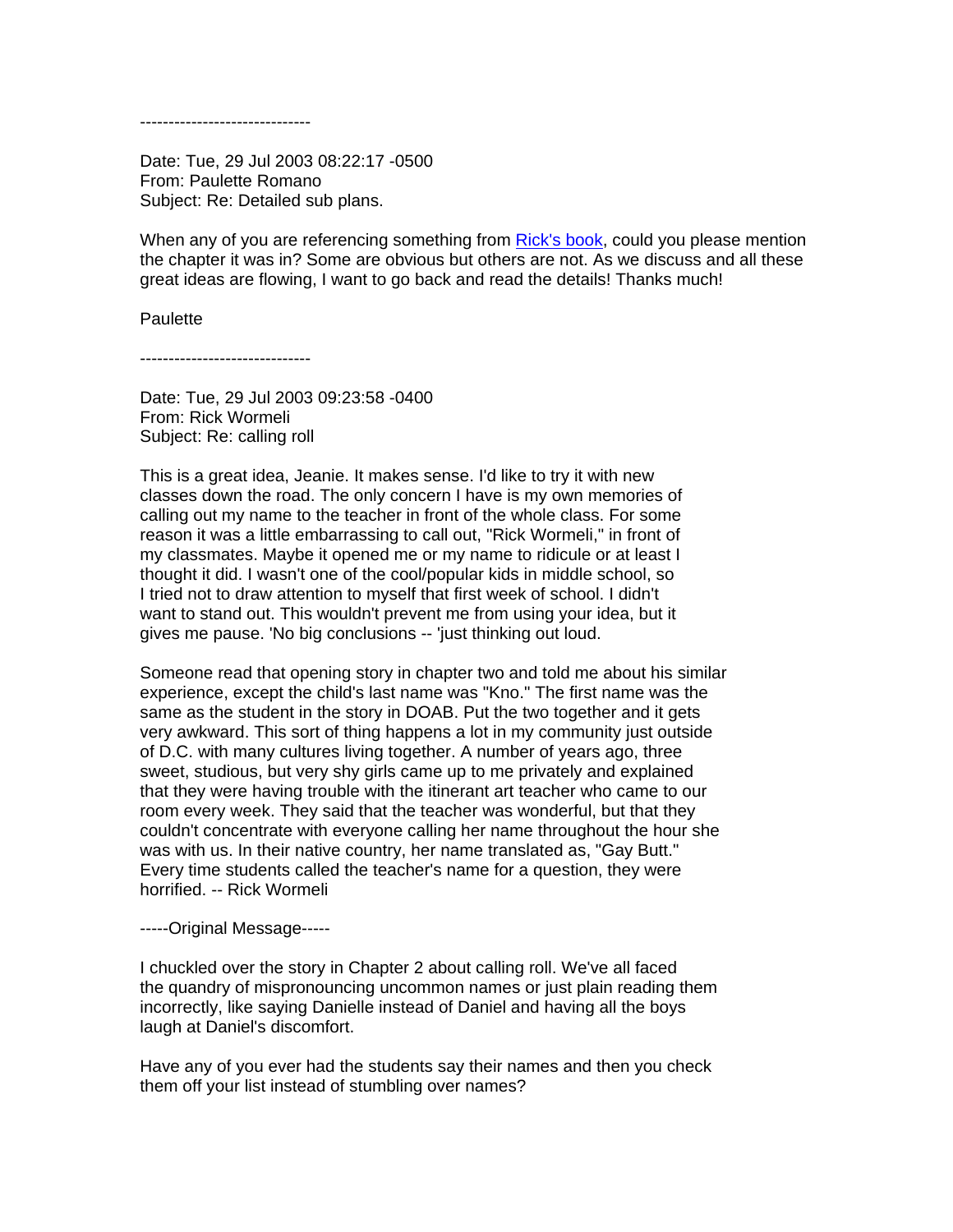#### Jeanie Dotson

------------------------------

Date: Tue, 29 Jul 2003 09:37:14 -0400 From: Rick Wormeli Subject: Re: Classroom Rules

Hi Carrie -- It looks like you take care of the "not wanting to publicly declare the need for the bathroom" concern well, so don't change it if it works for you.

Your other comments made me curious: Why don't you allow students to use pens in the first half of the school year? What is your indicator that students are ready to use them halfway through the year?

Thanks for all of your great ideas and comments, too, Carrie. You have a lot of wisdom with sharing! -- Rick Wormeli

------------------------------

Date: Tue, 29 Jul 2003 09:38:03 -0400 From: Rick Wormeli Subject: Re: Intro and gradebook/lesson plan book

Lori -- This is a great idea! Can you share your set-up? How do you lay out the periods, days, and notations? Is it vertical or landscape style? What personal touches do you add that help you organize your day, week, and month? Do you print out all the pages for the year or just for a week or month at a time? How do you do long range planning -- just maintain it all electronically? What happens if you need to be portable with your plan book, such as when attending committee/department meetings -- is it on a laptop?

'Anyone else create their own plan books and might be willing to share their format? -- Rick Wormeli

-----Original Message-----

I, too, have always made my own plan book. I use a template in Word. Of course, I'm changing my setup for middle school, but I'll still make my own. I'd always rather type than write anyway. I have used Thinkwave as my grading program and intend to use that again as well. Unless, since I'm moving to a new school, they have a grading program that everyone uses. Lori

------------------------------

Date: Tue, 29 Jul 2003 08:47:03 -0500 From: Paulette Romano Subject: Re: calling roll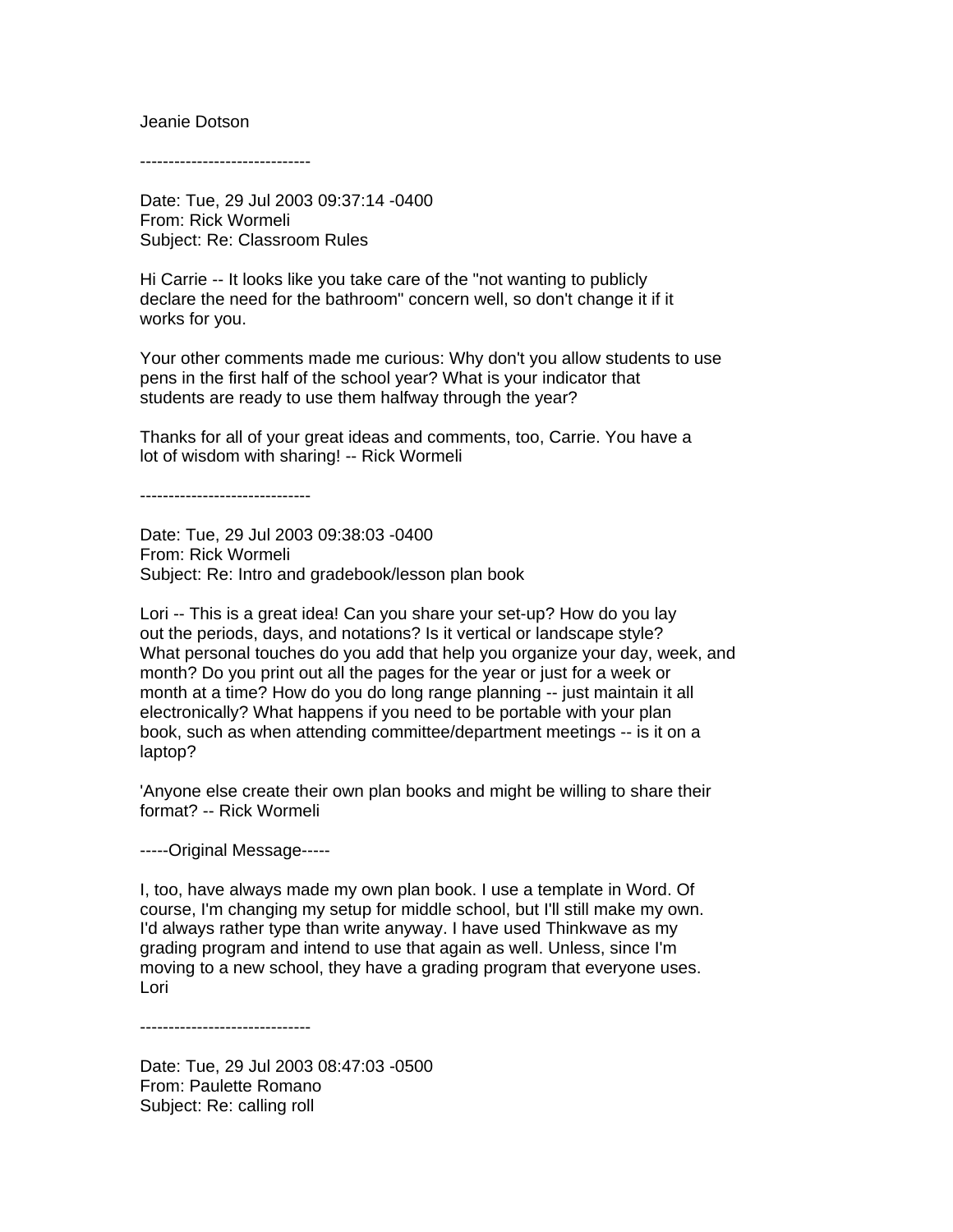Jeanie wrote . . .

"Have any of you ever had the students say their names and then you check them off your list instead of stumbling over names? That would help with pronouncing them correctly, learning which name they want used (middle names, nicknames, etc.), and would also give the teacher a quick read on which students are very outgoing or very shy?"

I did the old "slapping of the forehead with my palm" routine when I read this! What a great idea and so obvious! You absolutely can teach an old dog new tricks!

Paulette ;)

------------------------------

Date: Tue, 29 Jul 2003 08:49:39 -0500 From: Lori Subject: reflection

Although there are many great ideas in the book, I think that the biggest challenge I see for myself is to start doing [the daily reflecting Rick talks](http://books.google.com/books?id=RxNGBq3uuccC&pg=PT14&lpg=PT14&dq=wormeli+daily+reflection+day+one&source=bl&ots=vEThV-B4uU&sig=JvdcUzmQ8ufx8UEg_Tp0hLXMd50&hl=en&sa=X&ei=ZO8nUMfWJKLk0QHx34HQCw&ved=0CEIQ6AEwAg#v=onepage&q=wormeli%20daily%20reflection%20day%20one&f=false) [about.](http://books.google.com/books?id=RxNGBq3uuccC&pg=PT14&lpg=PT14&dq=wormeli+daily+reflection+day+one&source=bl&ots=vEThV-B4uU&sig=JvdcUzmQ8ufx8UEg_Tp0hLXMd50&hl=en&sa=X&ei=ZO8nUMfWJKLk0QHx34HQCw&ved=0CEIQ6AEwAg#v=onepage&q=wormeli%20daily%20reflection%20day%20one&f=false) I know that when I do journaling about other things, it makes me a better person. I think that reflecting about my teaching would make me a better teacher. Rick, since I am such a "monkey see, monkey do" sort of teacher, can you give me an example (short) of how you do this? Lori T

------------------------------

Date: Tue, 29 Jul 2003 09:12:43 -0500 From: Ellen Berg Subject: Pencils and potty breaks

When I envisioned my teaching career, I thought kids would come in knowing what to do and how to do it. As Brenda stated, it is so important to capitalize on our students' openness those first few weeks so we can be effective the rest of the year.

After much time I've finally found two procedures that really work for me:

1. Pencils: Middle school students have \*always\* lost their pencils, left them in lockers, or left them in other classes. I finally decided it was a lot of effort for a little bit of gain to raise a fuss over this, and I started having pencils available. The problem? The pencils were never returned to me. SO, this summer I had kids sign their pencil out and cross their names out when the pencil was returned. If you lose my pencil during the period, then you must bring me a pencil the next day to replace the one you borrowed. It worked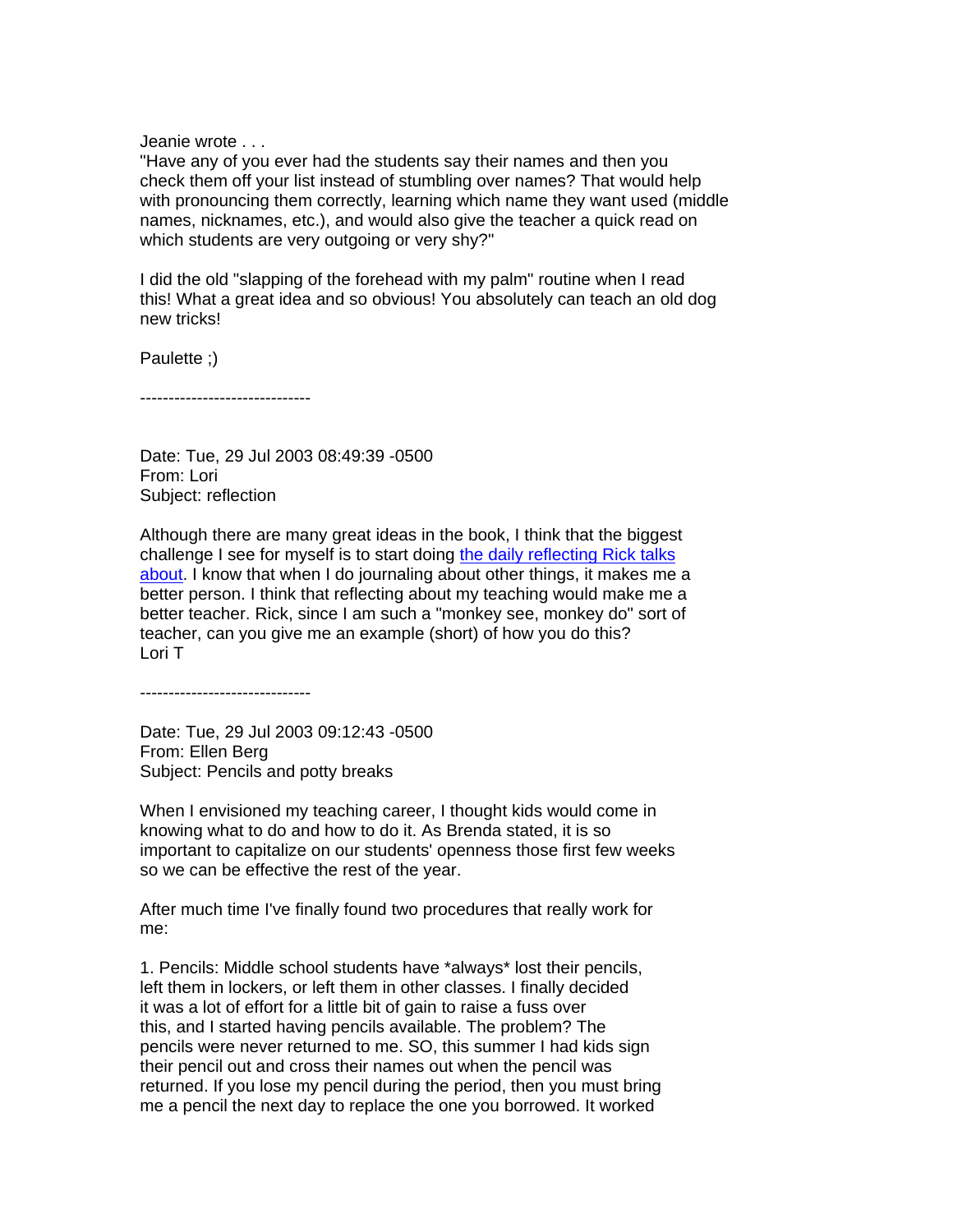well, and I think the kids felt responsible. I'm going to try to turn this over to a pencil monitor this school year to increase students' responsibility and sense of ownership. Like others, my pencils are ones I find on the floor or are well-used. I got a few complaints--"This is a raggedy old pencil!"--but other students told those students to stop complaining because at least they had a pencil to use.

2. Potty breaks: To curb the number of potty breaks, our team designed a bathroom pass each student receives every five weeks. The numbers 1-6 are typed at the bottom, there's a space for the student's name, and blanks for our initials, date and time. Students may use the restroom at any time they present the pass EXCEPT at the beginning of class or during instruction. All of spend 10-15 minutes at most in direct instruction, so it's not a hardship. All kids have to do is present their pass. We hole-punch, initial, date and time the pass, and kids go.

Do some kids lose their passes? Yes. Sometimes they borrow others' passes, and sometimes they talk with us privately about it. If it's the students' first time we'll give them a new pass with the comment, "Now, if others found out you got a new pass, we might have to rethink this...." It works. There are also kids who have medical reasons to go more often, and we work around that as well. Kids who want to go more than their alloted 6 times/5 weeks have to borrow from their friends. The kids really seem not to abuse the system.

Our bathroom passes arose after one young lady and her friends told our gentleman math teacher that she had to go for "personal," reasons four weeks in a row.....all of us ladies finally sat them down and expressed great concern about their health and offered to call their mothers so they could make a doctor's appointment ;-).

Ellen

Ellen Berg Turner MEGA Magnet Middle St. Louis, MO

------------------------------

Date: Tue, 29 Jul 2003 09:14:33 -0500 From: Ellen Berg Subject: Re: Classroom Rules

> I've found that if you get into power struggles about these details, > the kids > will spend all their time trying to 'get one over' on you.

Jeanie is so right. I've always thought the secret middle school anthem was, "You Gotta Fight for Your Right to Party!" by the Beastie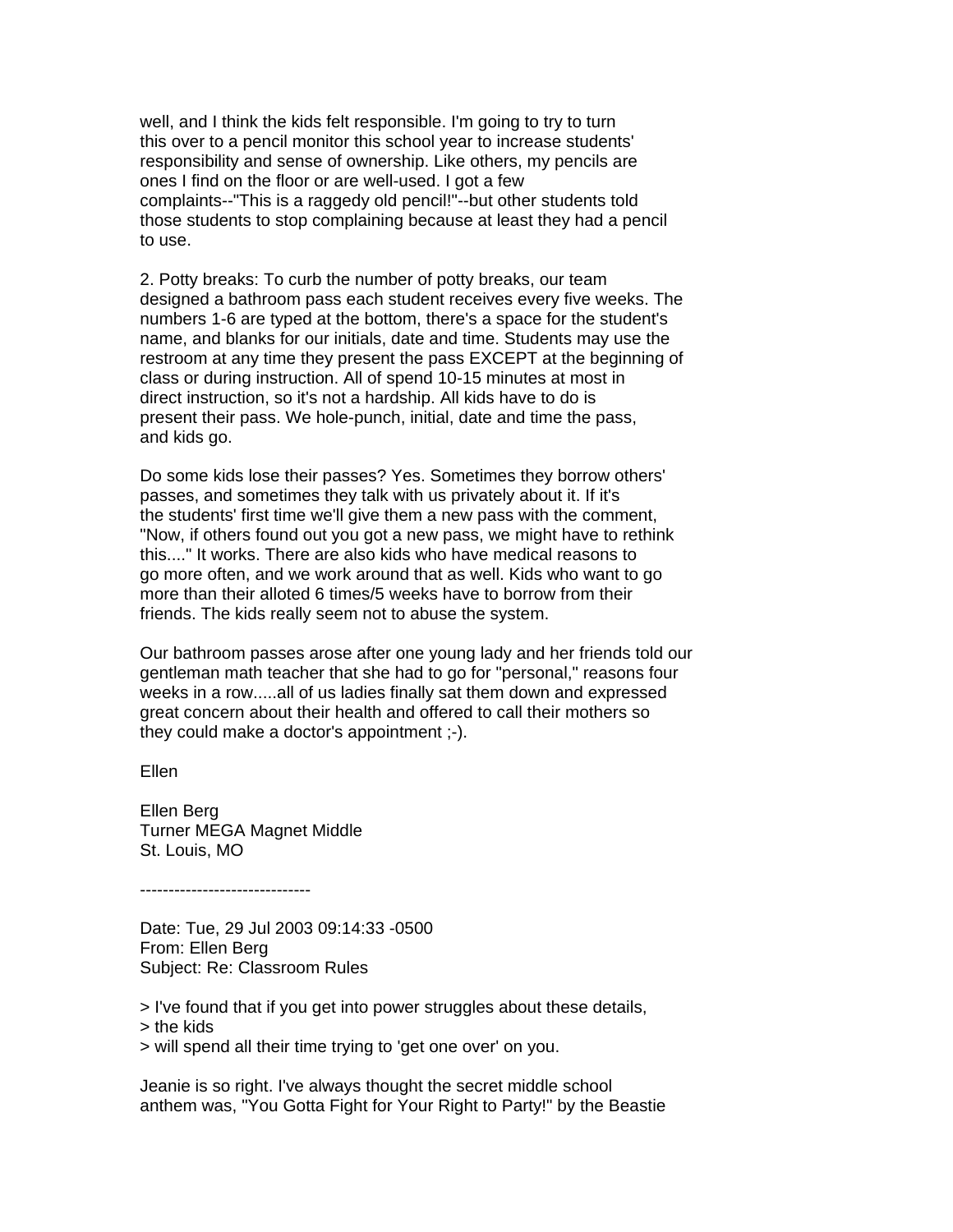Boys. The more structured choice I give my students, the more cooperative they are.

Ellen Berg

------------------------------

Date: Tue, 29 Jul 2003 09:29:39 -0500 From: Ellen Berg Subject: Re: calling roll

> Have any of you ever had the students say their names and then you > check them > off your list instead of stumbling over names?

Jeanie,

I always call roll the first day, but I preface it with a statement. I tell them the story of how every teacher known to man mispronounced my last name (McClurg--what's so hard about that? ;-) when I was growing up. I explain that I am doing my best, I want to pronounce their names correctly, and if I mispronounce their names they are to gently correct me. I then model it for them. I laugh at myself and apologize profusely when I make a mistake, and I think that eases the tension. I always clarify what name they would prefer to be called.

In a district where I have had many Bosnian students (Sumeja, Elvir) as well as students with unique but unfamiliar names like "Simashelaya," this practice is necessary!

Ellen Berg

------------------------------

Date: Tue, 29 Jul 2003 10:12:31 -0400 From: Rick Wormeli Subject: Re: reflective practitioner

Hi Lori -- Happy to talk about reflective practice. I started this as a candidate for National Board

Certification and it never stopped. Highly accomplished educators are teachers who, "think systematically about their practice and learn from experienceî according to the National Board for Professional Teaching Standards.

Consider when that happens: In the shower. Waiting to fall asleep at tonight. In the dentist's office. In the line at the grocery store. While cleaning the rabbit cage. In the car on the way to school. While on vacation and doing everything possible not to think about school. While listening to a speaker at a symposium. Our teaching, our classrooms, and our students are never far from our minds. It's hard to turn them off. We read something in the newspaper, see something in the store, or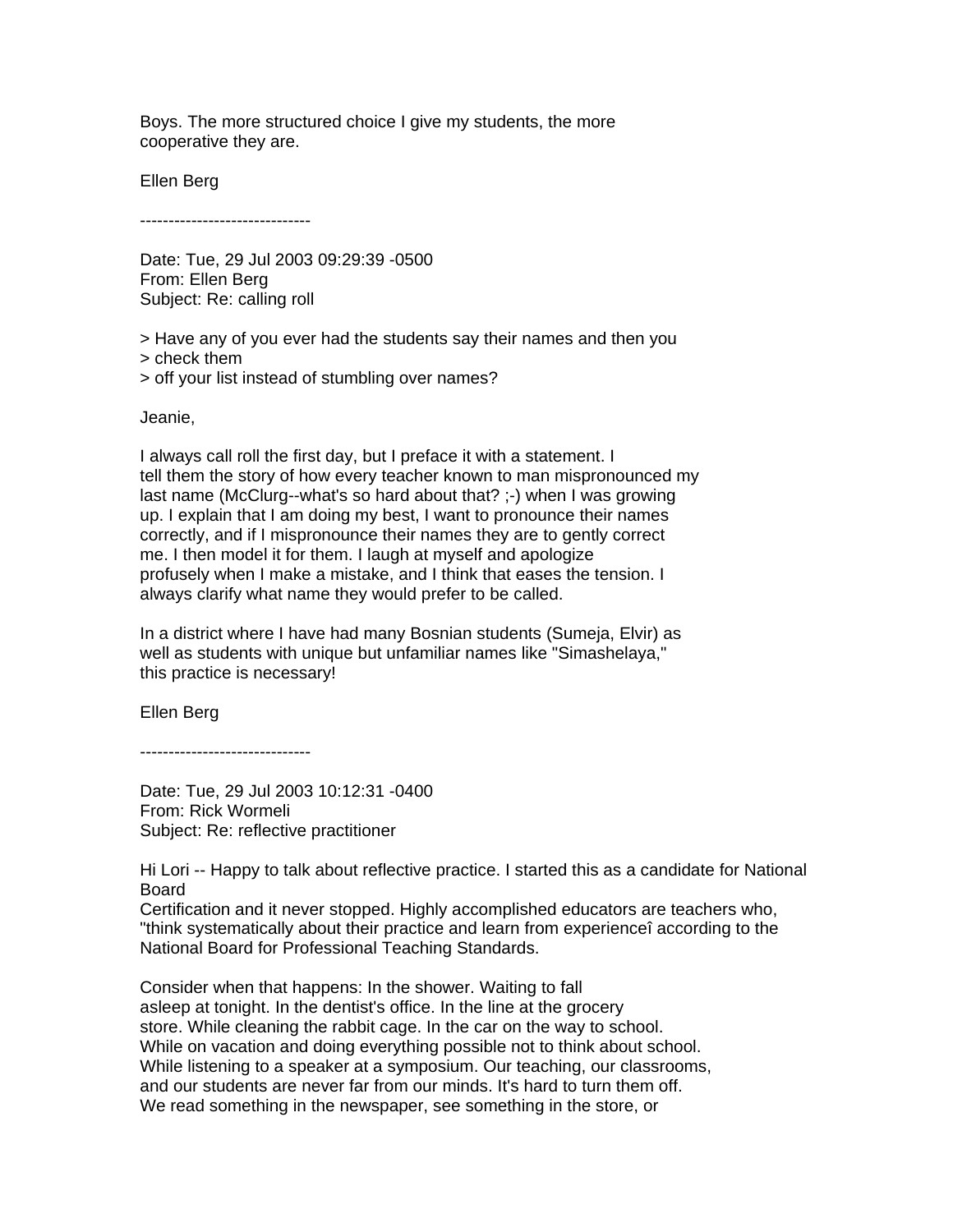experience something worth sharing and what do we say? ìI could use that with my studentsÖî In search of teaching excellence and student success, we are always hungry.

In truly accomplished teachers, there is something more than a hobbyist's passion at work, however. A professional educator establishes structures for reflection and revision of practice -- he is a reflective practitioner. He is not afraid of what such scrutiny might reveal. Mistakes are not so much weaknesses as they are opportunities. Those opportunities can only be realized, however, if the teacher thinks systematically about her practice and learns from her experiences.

What form might such systemic reflection take?

A personal journal that reflects upon the actions, people, and decisions of the day Videotaping oneself and analyzing the tape privately or with a colleague Informal and formal discussions with peers Professional reading and discussion Conversing on listservs Team-teaching Graduate work Publishing reflective commentaries in educational journals (or writing letters to the editor) Administrative reviews of your practice Inviting student critique of your practice Examining your practice in light of high teacher standards Writing notes about a recently taught unit that you place in folder for reference when you teach the unit again Observation of other teachers Seeking the expertise and opinions of others

# *Also this:*

At the end of important lessons or units completing a structured self-analysis with such questions as:

ìWhat worked? What didn't work? What will I do differently tomorrow as a result of what happened today? Whose needs are not being met? How does this lesson fit into the larger picture? Are the students building meaning for themselves or am I doing it for them? Is this material just 'fluff' or is it something useful to their lives? How intellectually rigorous is this? How can I tell the students are learning? Were the students prepared for this lesson? Why or why not? What will I do differently the next time I teach it?î

In so doing, accomplished teachers demonstrate the very things they wish to inspire in their students. Such teachers are curious, tolerant, fair, and respectful of diversity. They demonstrate the abilities to problem-solve, self-analyze, take multiple perspectives, take risks, be creative, and adapt. Professional decisions are based on purposeful reflection, personal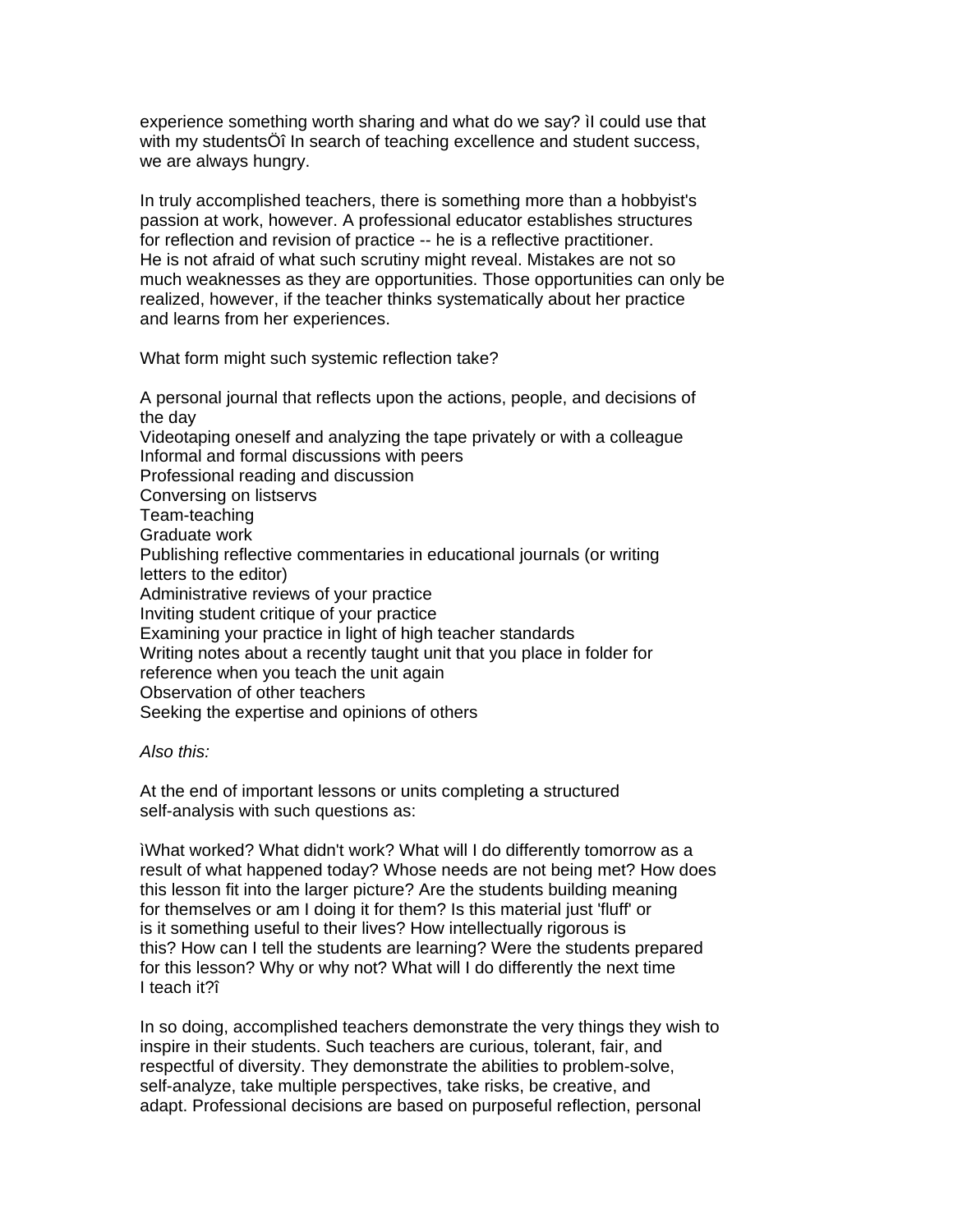principles, training, and experience. They practice what they preach about lifelong learning.

-- Rick Wormeli

-----Original Message-----

Although there are many great ideas in the book, I think that the biggest challenge I see for myself is to start doing the daily reflecting Rick talks about. I know that when I do journaling about other things, it makes me a better person. I think that reflecting about my teaching would make me a better teacher. Rick, since I am such a "monkey see, monkey do" sort of teacher, can you give me an example (short) of how you do this? Lori T

------------------------------

Date: Tue, 29 Jul 2003 09:41:04 -0500 From: Ellen Berg Subject: Re: Intro and gradebook/lesson plan book

> 'Anyone else create their own plan books and might be willing to share > their > format? -- Rick Wormeli

I've tried many things, but what works best is a spiral notebook. At the top I list the objectives and activities. With the remainder of the page I make notations for each class I have, journal style, with the date(s). It reminds me of adjustments we made or conversations/special needs of students. I'm wordy, so I need room.

Of course, all my classes don't follow each other exactly, but there is still space for each class linked with the objectives. If I need to add an activity to reinforce a concept, it gets added to the journal area with that day's date as well. It's kind of messy, but it works for me.

Ellen Berg

------------------------------

Date: Tue, 29 Jul 2003 07:44:56 -0700 From: Carolyn Beitzel Subject: Re: Classroom Rules

CRW Pup wrote:

>Should I implement a sign-out sheet, >as my mentor teacher did during my student teaching?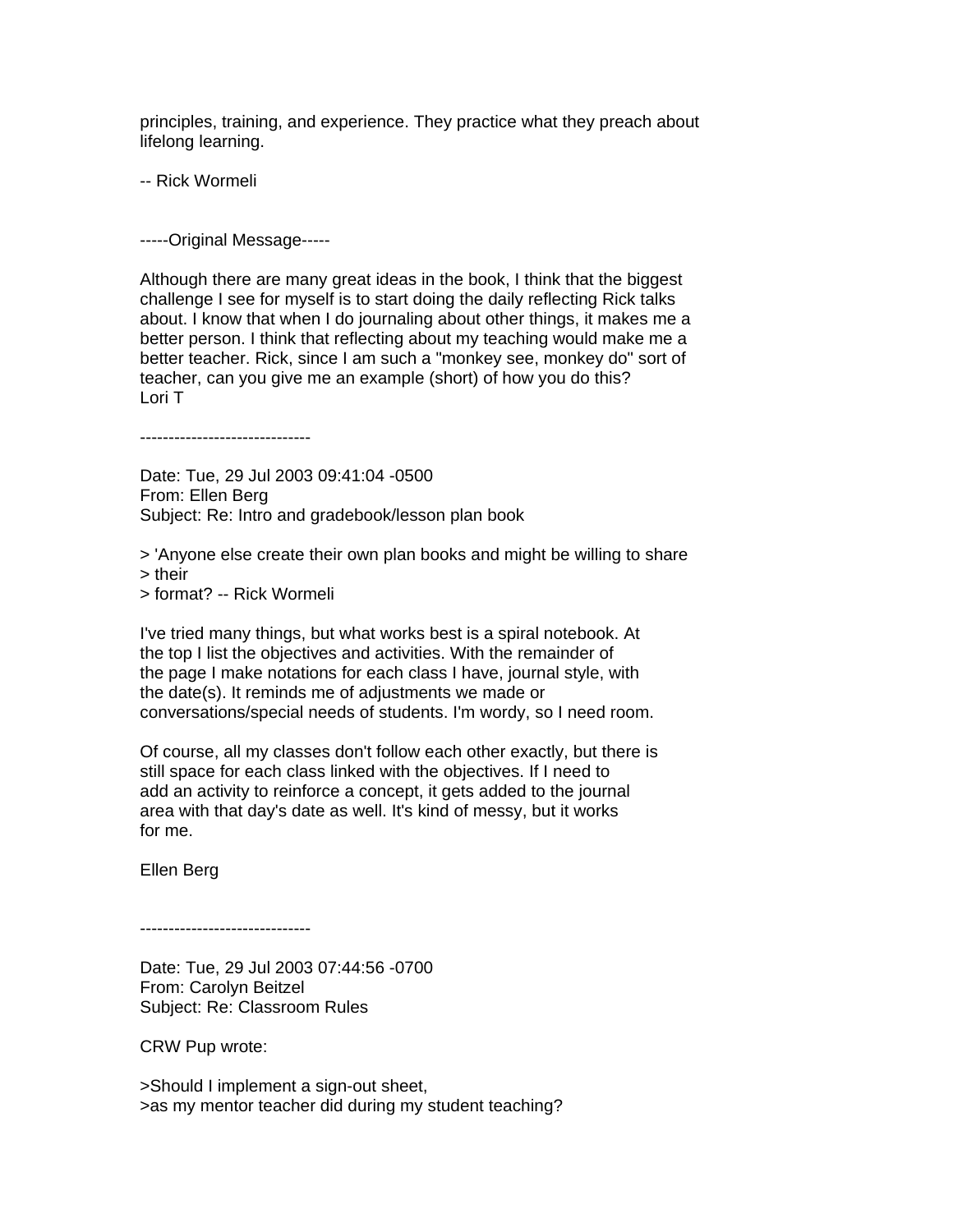At our school everytime a child leaves the classroom they are "required" to sign out and then in with times. This is for security and safety. We have had some children unaccounted for during fire drills and such.

>For that matter, add to that the issues of pencil sharpening, getting a >tissue, whatever.

In my class this is done before I have "officially" begun. Once I or someone is talking then the kids have to wait until we do desk work (tissues they can get at any time).

I have also typed and copied a booklet that lists all the classroom procedures which is distributed the first week of class. We talk about it then as things come up we refer to it for the first month or so. If anyone would like a copy send a private email (it is in Word format). This idea came from Wong's book.

Carolyn Beitzel 8th grade American History Beverly Hills Middle School Upper Darby, PA

------------------------------

Date: Tue, 29 Jul 2003 08:04:14 -0700 From: Carolyn Beitzel Subject: Re: Classroom Rules

Matt wrote:

>We give them 3 minutes between classes, which is usually enough time.

Honestly, when is the last time you or a woman has gone to the bathroom, with books or bookbag, washed your hands and gotten to class in under three minutes??? (with time to spare for sharpening that pencil :) before class starts!) Think of the lines in women's rooms. Why do you think that is? What about "at that time of month?"

I think we expect way too much from social adolescents. Three minutes in my opinion is NOT enough time. That is our passing time as well, and if I insist that kids take care of business before they get to me then they are for the most part late. I would rather get them in on time, get them started on the days work, then let them go.

Carolyn Beitzel

------------------------------

Date: Tue, 29 Jul 2003 11:17:53 -0400 From: Mendy Gannon Subject: Rick's 4.0 grading scale

Hi All! I was very interested in the 4.0 scale that Rick [discusses in his book,](http://books.google.com/books?id=RxNGBq3uuccC&pg=PT39&lpg=PT39&dq=wormeli+grading+scale+day+one&source=bl&ots=vEThV-C0tN&sig=QnsYDk4ZvrYpz7KgwEkkxnnBTkc&hl=en&sa=X&ei=q_EnUKW2Dqa36QH6j4CIDw&ved=0CDsQ6AEwAQ#v=onepage&q=wormeli%20grading%20scale%20day%20one&f=false)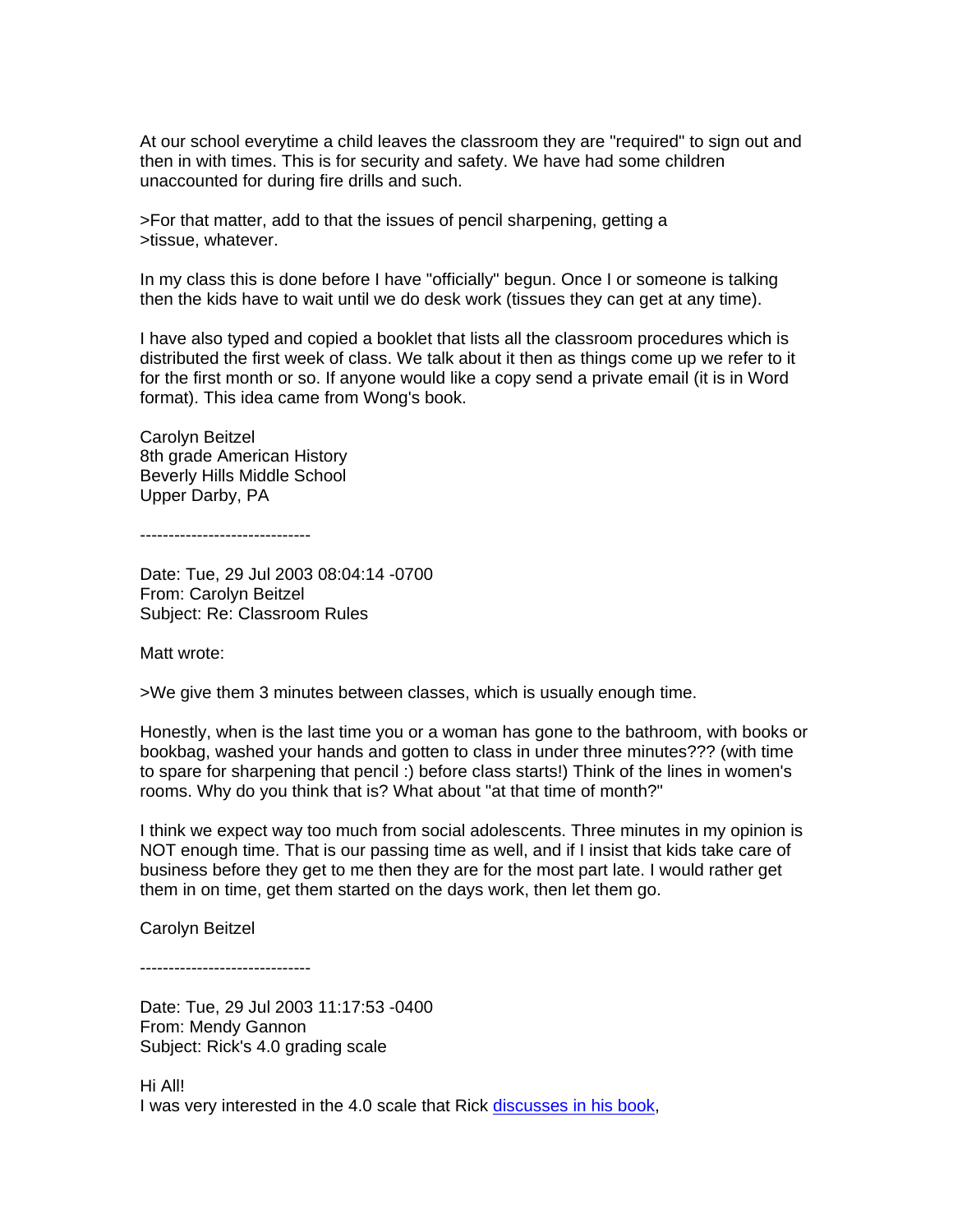but my district requires that we report grades numerically instead of A, B, C, or others ;)

Rick, you mention a conversion process for numerical or percentage grades in your "parent quick reference" - would you mind sharing it with us?

Anyone else use a 4.0 system?

Mendy Gannon Lady's Island Middle School Sixth Grade

------------------------------

Date: Tue, 29 Jul 2003 10:20:50 -0500 From: Paulette Romano Subject: Chapter on Teaming

After reading Chapter 7 on teaming, I have a few thoughts to throw out for comment. The chapter starts out with a team scenario where they use a large laminated calendar to list tests, quizzes, projects, conferences, etc. to remind each team member of others' assignments as well as to not overlap too much. I am the team leader of my team and I use a separate 1 inch binder with monthly calendars as well as the agenda and notes for each team meeting. It really does help to record what goes on in each classroom and it becomes the document you can refer to if a parent complains that there are too many things due on the same day.

Our 6th grade is structured to be all 2 person teams. The principal feels that we make more of a connection with just 50 students as opposed to a larger group of 75 or 100. It is a good idea, but it also limits the team sharing of ideas. Last year I worked with a first year teacher right out of college and to my delight we were the perfect "odd couple"! Our strengths and weaknesses really blend well. Obviously, she was just getting her feet wet last year, and this year we are raring to go! I'd love to hear about structures of other teams and what you do at meetings.

**Paulette** 

------------------------------

Date: Tue, 29 Jul 2003 11:24:06 -0400 From: Heather Migdon Subject: Re: Possible consequences

I'm a great believer in the intelligence of children. In other words, many things kids will try to do (especially in DC schools), they know before they even meet you that they shouldn't do these things. But sometimes kids need reminders, and I understand that, so I use a variety of subtle and semi-subtle techniques (the "teacher look", walking closer to the child, corrective post-its, etc - with much love to [Fred Jones\)](http://www.fredjones.com/) before I ever use my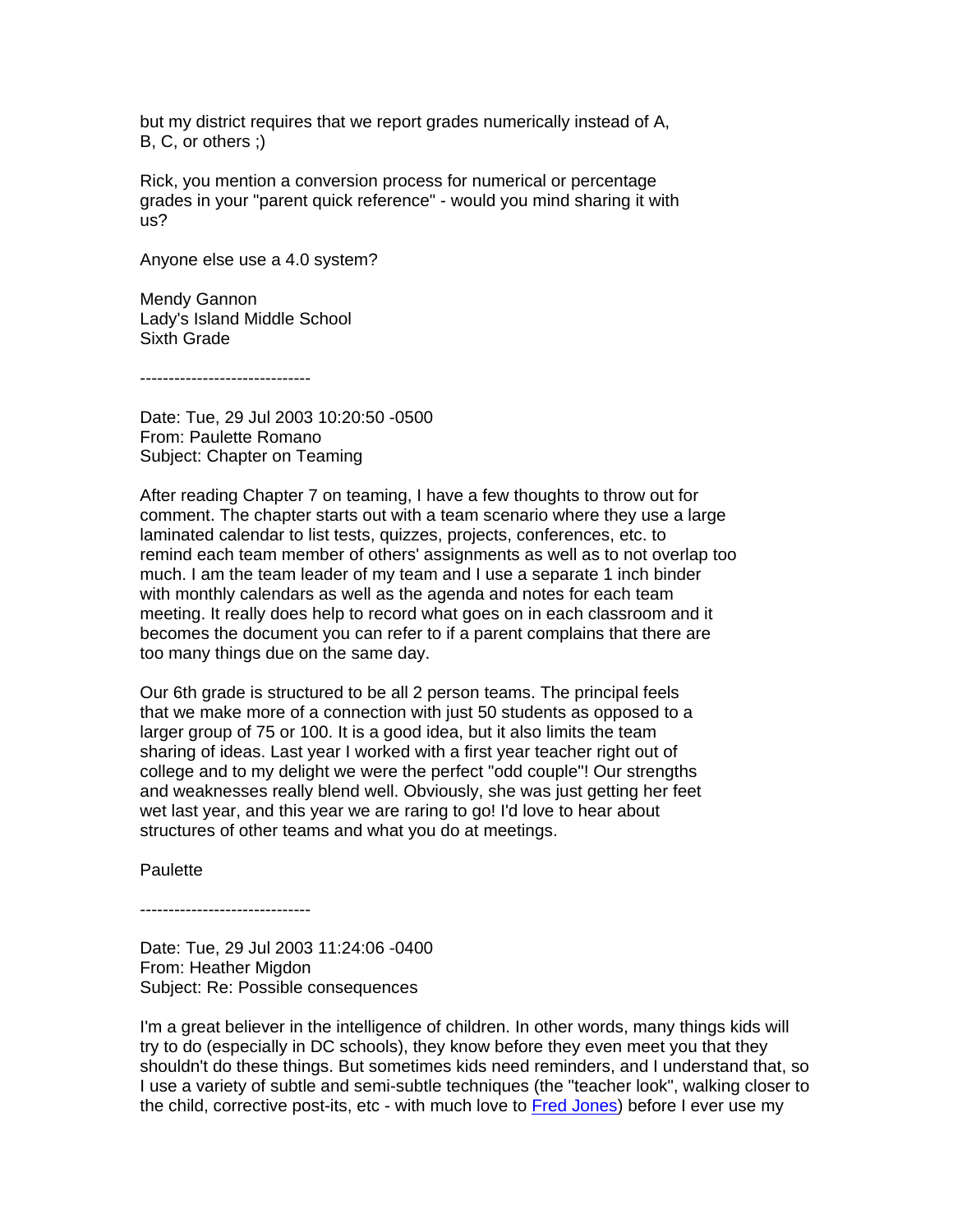back-up system with more formal consequences. That being said, I have no stated "warning." With my 4th and 6th graders, I found telling them "Okay, now it's a warning" to be completely ineffective. I let the kids know that they will know if they are doing something wrong, but I don't let them read from my playbook, so to speak.

My consequences are generally time out with written reflection (although I might drop the written reflection next year to make time out less a punishment and more "something everyone needs once in a while" - what do you think?), then no recess or 15 minutes after school, then phone call, then one hour detention after school on Friday. After the first eight weeks with (*lost text*)...

# **JULY 30**

There are 45 messages totalling 1916 lines in this issue.

Topics of the day:

- 1. Preparedness Mark
- 2. Intro and gradebook/lesson plan book (2)
- 3. Pencils and the bathroom....the bane of my existence!!!!
- 4. lesson plan books (2)
- 5. chapter 4--seating and desks (7)
- 6. Link to text of Rick's book
- 7. New teachers ask your questions!
- 8. Procedures
- 9. seating and learning names (9)
- 10. Essential vs. Nice to Know
- 11. Classroom Rules (2)
- 12. Homework -- how much should it count? (2)
- 13. electronic grade programs & pictures
- 14. Re-taking tests and grading issues (10)
- 15. First days of school (2)
- 16. Beginning of year Assessment
- 17. Math Assessment

----------------------------------------------------------------------

Date: Wed, 30 Jul 2003 07:35:20 -0400 From: Mendy Gannon Subject: Re: Preparedness Mark

My teammates and I give a preparedness and participation mark on a weekly basis. It counts for ten percent of their overall grade and it works like this:

Students earn up to a 100 points per week (20 per day on a five day week) For record keeping, we have what we call the "magic clipboard" and students start off with their daily allotment of points. They lose points for not having materials, and for being off task. We weight our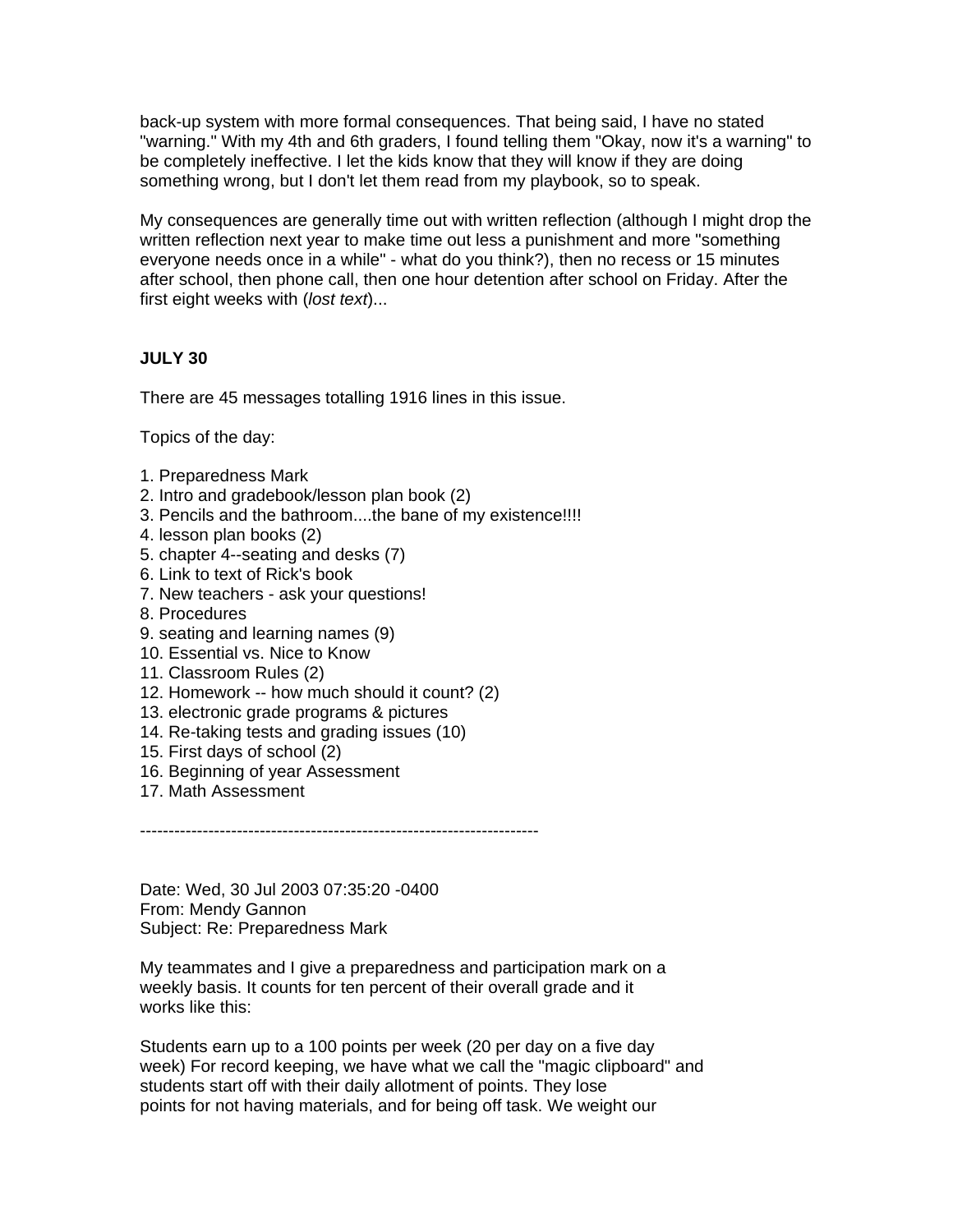grades, so the 10% comes from the average of the nine weekly grades.

We keep the clipboard sheets in a binder, so we have a weekly picture of each child's week in class -- were they prepared? Talking? Daydreaming? Drawing? If the behavior doesn't stop with the notation on the clipboard (and we stole this idea from someone on the list!) we conference with the child and have them sign the back of the sheet. If someone is having a bad week, we touch base with the child and the parent.

The kids actually named it the "magic" clipboard as all one of us has to do is pick up our boards and look -- and magically students are on task . . . :)

Mendy Gannon Lady's Island Middle School Sixth Grade

------------------------------

Date: Wed, 30 Jul 2003 08:08:00 -0500 From: "Rick S." Subject: Re: lesson plan books

Rick

I know that in our district, the principals are required to view our plans weekly. It is actually in their ratings that they have done this. I just do my plans for them and as they change through the week, they just change.

~Rick Speigner

------------------------------

Date: Wed, 30 Jul 2003 09:47:11 -0400 From: Carrie Becker Subject: chapter 4--seating and desks

Thanks for all of the [seating arrangement options,](http://books.google.com/books?id=RxNGBq3uuccC&pg=PT64&lpg=PT64&dq=wormeli+seating+arrangements+day+one&source=bl&ots=vEThV-C4pQ&sig=neOZg6kHf9GHtanFvpq__mCjS8Q&hl=en&sa=X&ei=FfMnUMj-OoKf6AHM6YGQCw&ved=0CDMQ6AEwAA#v=onepage&q=wormeli%20seating%20arrangements%20day%20one&f=false) Rick! I'm excited to try many of them and see how they work in my classroom space. I really like your point about minimizing back rows...Ithink that's so important for all students.

My arrangement for starting the school year is similar to your Senate, with 6 rows of 4 desks each, three rows on each side of the classroom, all angled toward the front of the classroom where most of the action happens with the whiteboard, overhead, maps, etc. It works well b ecause I can see everyone's faces and is easy for group work with differe nt students.

In my classroom I have 24 student desks that are often seen in elementary schools (chairs not attached, desks with storage space). Now that we are going to be a middle school and changing classes, I'm wondering how to h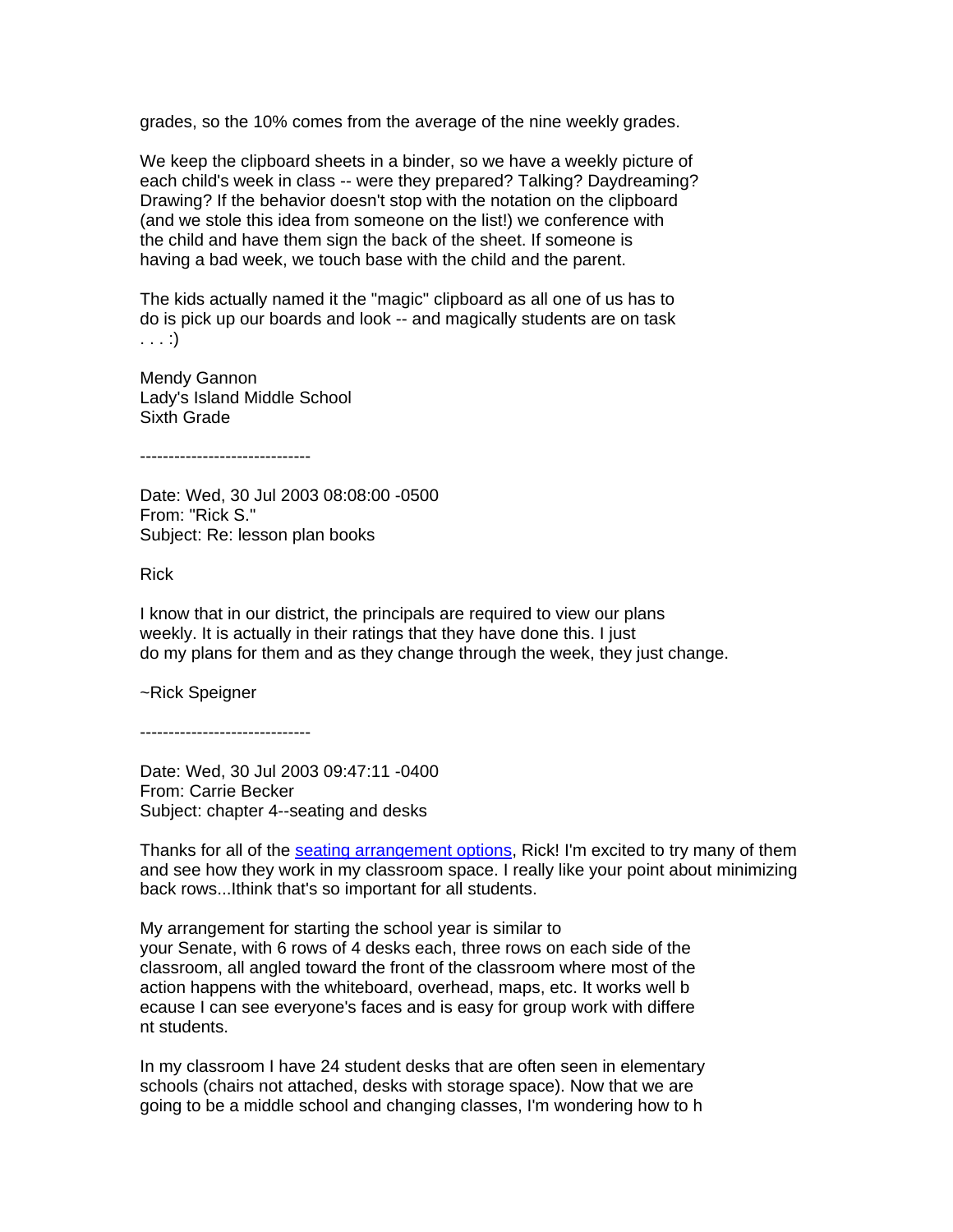andle this. A few questions about seating...

After the first couple of weeks do you have assigned desks for the studen ts for each period (my homeroom class would since they would be there for reading and social studies and the desks would contain their supplies)?

I am concerned about the supplies in the student desks 'disappearing', re gardless of how many times we discuss the importance of keeping hands out of the desks. The past two years we have been switching for science and this has been a bit of a problem. Any suggestions?

Thanks! --Carrie :)

------------------------------

Date: Wed, 30 Jul 2003 10:32:38 -0400 From: Rick Wormeli Subject: Re: lesson plan books

Hi Rick -- Yeah, I realize that. It's too bad those in positions to make decisions above those decisions made by principals see this sort of thing as helpful. I'm glad there's flexibility in your class, school, and district to allow for those changes. It's a drain on your time to submit them and it cause some undue anxiety, but at least your folks are realistic. There are many schools, however, in which teachers are admonished if what they teach doesn't match what they wrote down for the principal for the week. 'Gives me the willies... (spelling?) -- Rick Wormeli

-----Original Message-----

Rick I know that in our district, the principals are required to view our plans weekly. It is actually in their ratings that they have done this. I just do my plans for them and as they change through the week, they just change. ~Rick Speigner~

------------------------------

Date: Wed, 30 Jul 2003 10:44:33 -0400 From: Rick Wormeli Subject: Re: chapter 4--seating and desks

Hi Carrie -- Yes, I assign seats. Every time I think students are doing well enough to choose their own seats and I let them, I regret it. Then I come across as wishy-washy if I keep changing them. Although I reserve the right to do that, I try not to do so. Determining the assignments takes time, but it's worth it. As I mention starting on page 55 in DOAB, I seat them boy-girl-boy-girl and it calms things quite a bit. I also spread out those students who might be management issues as well as my students who are models of appropriate behavior and I fill in around them as the chemistries seem to fit. I change seating arrangements at least once a month to keep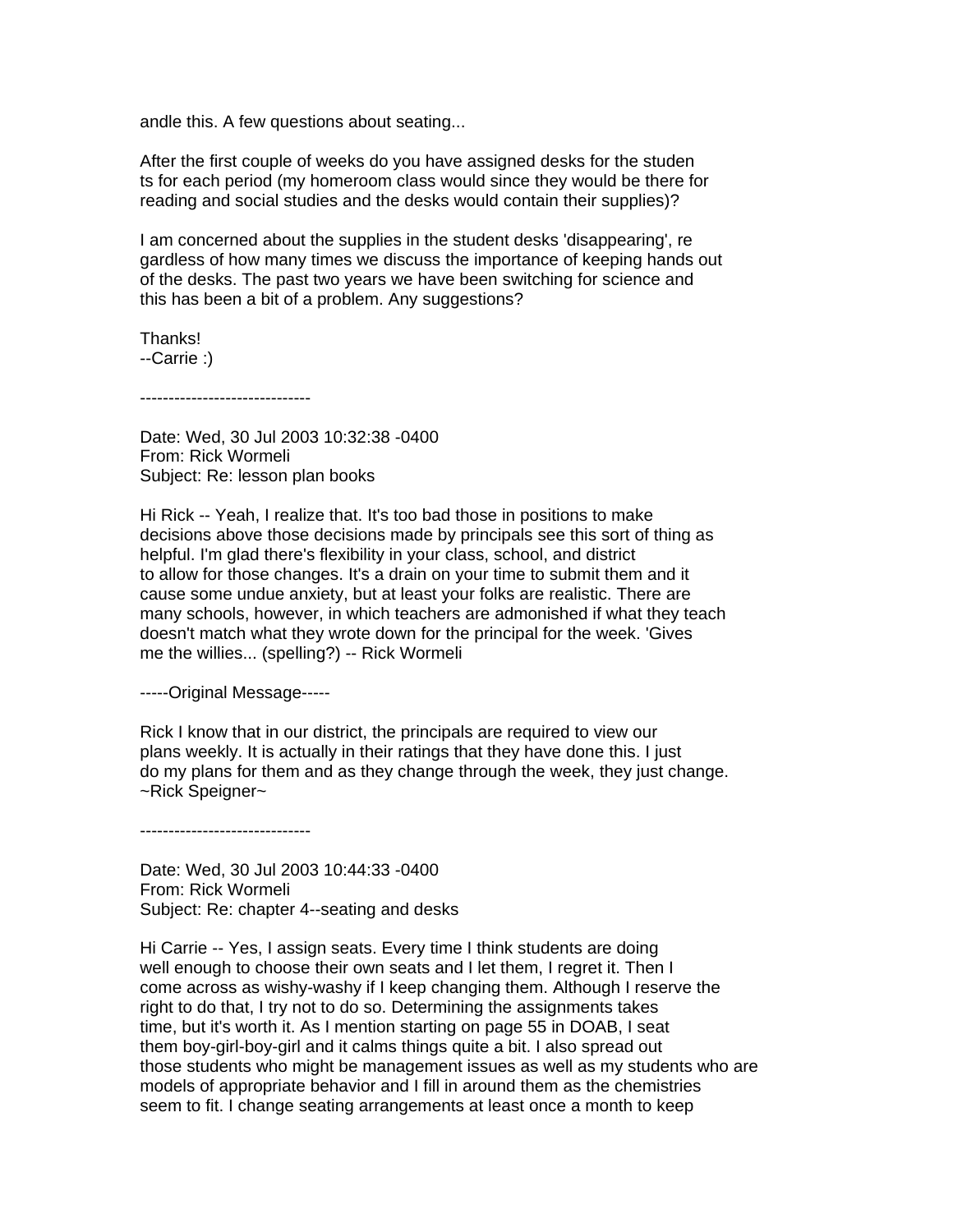things fresh and not too territorial. Changing seats often helps those students who are struggling to make sitting next to someone they don't like possible -- they realize it's temporary.

I know this is going to sound weird, but when I've taught in middle schools in which the classroom desks were like the ones you describe (with storage spaces in the desks and students move from teacher to teacher for each subject), I turn the desks around so there is no access to the storage space. Students can handle their one or two periods with me without having to store items in the desk. Of course, we have lockers in these situations, but I've also used storage cubbies along one wall. This way I can move students into flexible groups whenever the lesson calls for it without students feeling like someone is sitting in their spot. Yes, we have anchor seats or home base in each class to which students return but their minds are open to shared space this way.

In my son's school (he's in 6th grade and it's housed in an elementary school), they keep the desks as normal and just track who sits where and if anything is stolen or damaged, the children who sit in that desk during the day are interviewed by the teacher. I guess I'd rather they spent time on other things. - Rick Wormeli

-----Original Message-----

Thanks for all of the seating arrangement options, Rick! I'm excited to try many of them and see how they work in my classroom space. I really like your point about minimizing back rows...I think that's so important for all students.

Thanks! --Carrie :)

------------------------------

Date: Wed, 30 Jul 2003 11:46:35 -0400 From: Cossondra George Subject: Re: chapter 4--seating and desks

I also turn my tables arond so the cubbies are not easily accessed. This cuts down on the amount of extra junk students bring to class since there is no where to put it, and it cuts down on the garbage left in the cubbies for me to clean out (YUCK!). Even my homeroom kids do not store items in the cubbies long term. They use their lockers and the bothering of other's materials is eliminated.

I try to change seats every 2 weeks. I vary the method - usually I choose but on occasion I allow students to choose or use a random assigment method (playing cards or computer generated). The difficult but one the students appreciate: I have them anonymously write up to 3 people they would like to sit by, and ONLY 1 that do not want to sit by. I then very laboriously use this info to create a seating chart. It is time consuming so I usually on do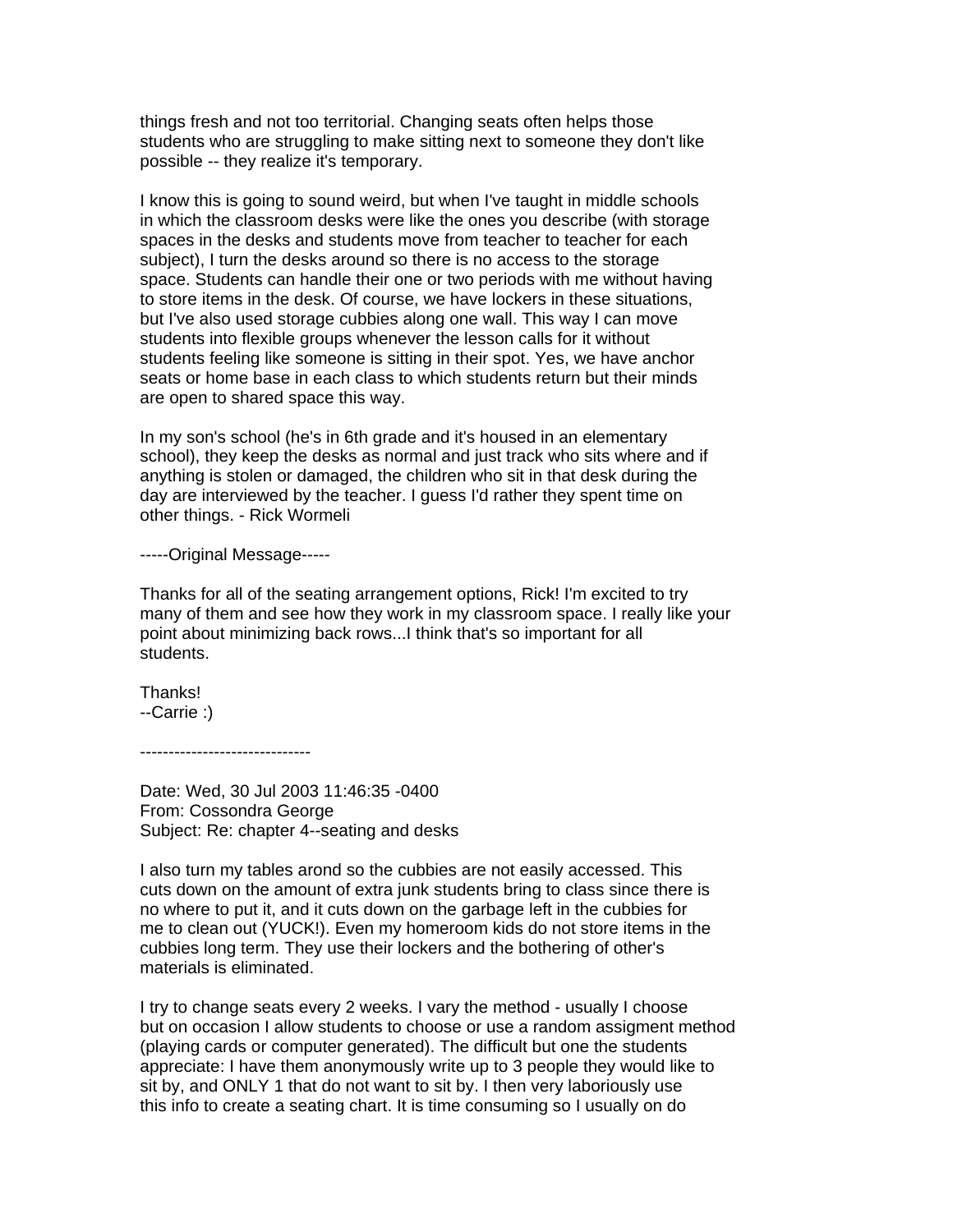this mayabe twice a year but the kids are usually very happy in these seats and I leave them there a longer period of time (until the talking issue becomes a problem - I warn them the first day that "their" seating arrangement is in jeopardy - the next time the class is chatty, I do not say anything, they just have a new seating chart when they arrive the next day.) Kids like to change seats often - we do lots of group work with "your table mate" so I like them to experience a variety of partners. It is more work on my part but they enjoy the changes and there is little complaining since, yes, they know it is a temporary placement.

Cossondra George

------------------------------

Date: Wed, 30 Jul 2003 13:44:17 -0400 From: Carrie Becker Subject: Re: chapter 4--seating and desks

I turn the desks around so there is no access to the storage space. Students can handle their one or two periods with me without having to store items in the desk.

This is an issue in our building because it is a temporary housing for fi fth and sixth grade middle schoolers there are no lockers. :( There is re modeling going on at the current middle school and we will be there next year, with lockers, thank goodness! I have a closet in my classroom where students will keep their bags, jackets, etc, but their supplies will be stored in their desks. I have turned desks around for students who have d ifficulty concentrating on the task at hand so that thought crossed my mi nd. I was just wondering if it was worth the time and effort.

In my son's school (he's in 6th grade and it's housed in an elementary sc hool), they keep the desks as normal and just track who sits where 20

I agree...I'd rather spend my time on more worthwhile things than trackin g students at desks!

--Carrie :)

------------------------------

Date: Wed, 30 Jul 2003 13:54:41 -0400 From: Carrie Becker < Subject: Re: chapter 4--seating and desks

Even my homeroom kids do not store items in the cubbies long term. They use their lockers and the bothering of other's materials is eliminated.

Since we don't have lockers we don't have that option. :( At least not for this year...

I try to change seats every 2 weeks. I vary the method - usually I choose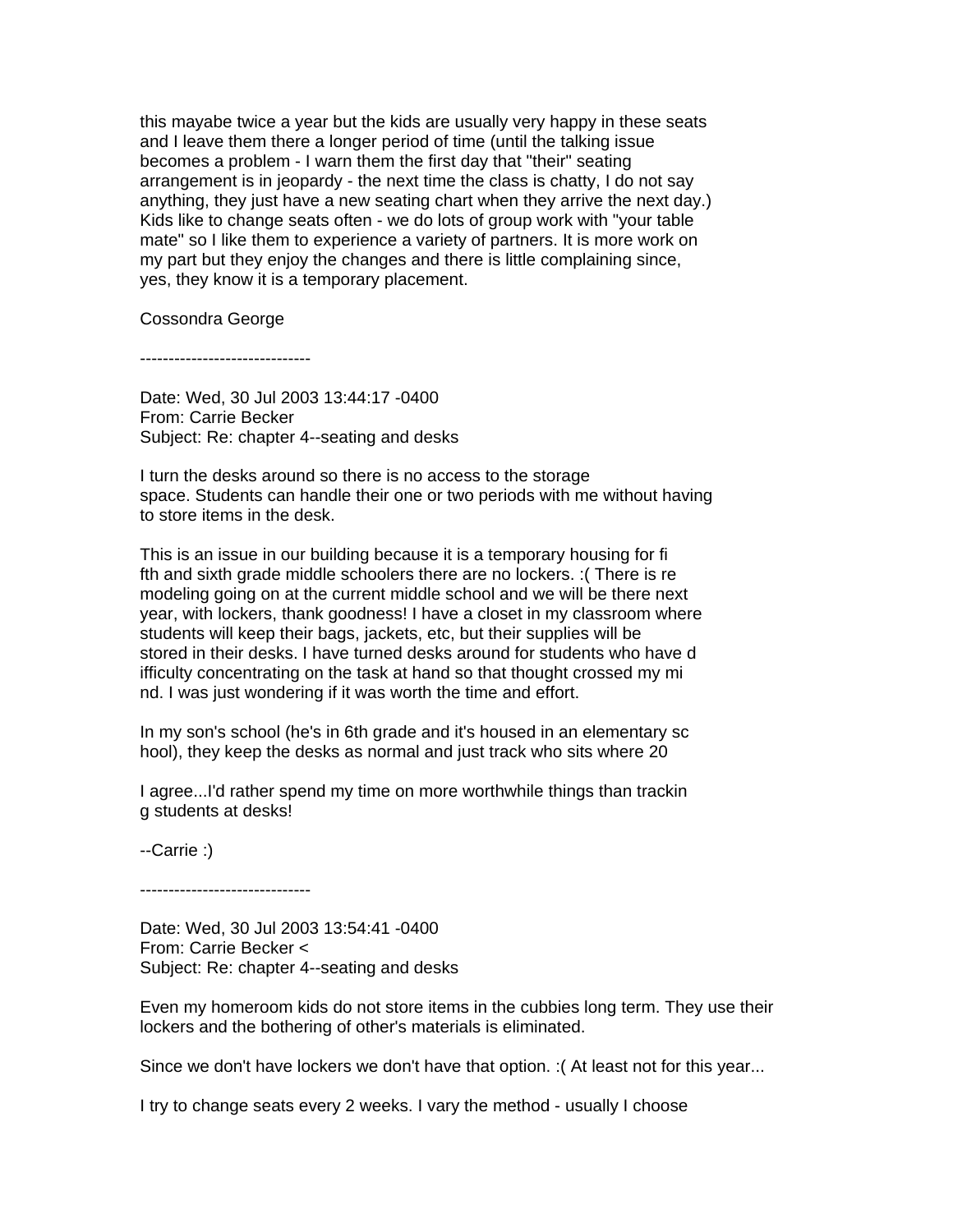but on occasion I allow students to choose or use a random assigment method (playing cards or computer generated).

How do you do random assignment on the computer? I haven't done that before, but it sounds like it would be interesting to try. I always place them myself and mix up the kids so they aren't with anyone they were in a group with for the last time.

The difficult but one the students appreciate: I have them anonymously write up to 3 people they would like to sit by, and ONLY 1 that do not want to sit by. I then very laboriously use this info to create a seating chart.

I have done this as well, but you are right, it is time consuming. And it's always hard when you can't grant everyone's wishes. I do my best to, though! I've never done the "ONLY 1 that do not want to sit by" I can see where that would be good, too.

--Carrie

------------------------------

Date: Wed, 30 Jul 2003 14:10:53 -0400 From: Matt Subject: Procedures

Carolyn, I'm curious about your classroom procedures booklet. I have considered creating one for this year to hand out, giving students all the information (ok, MOST of the info) they need to understand what to do and when to do it. Such as:

- \* What do I do when my pencil breaks?
- \* What do I do when I have been absent?
- \* Am I allowed to use the dictionary?

Etc, etc, etc.

Is there any way you can share your booklet/list? If not, perhaps a summary of the procedures you clarified in it?

Thanks

Matt

------------------------------

Date: Wed, 30 Jul 2003 14:05:53 -0400 From: Cossondra George Subject: Re: chapter 4--seating and desks

Carrie asked: How do you do random seat assignment on the computer? I haven't done that before, but it sounds like it would be interesting to try. I always place them myself and mix up the kids so they aren't with anyone they were in a group with for the last time.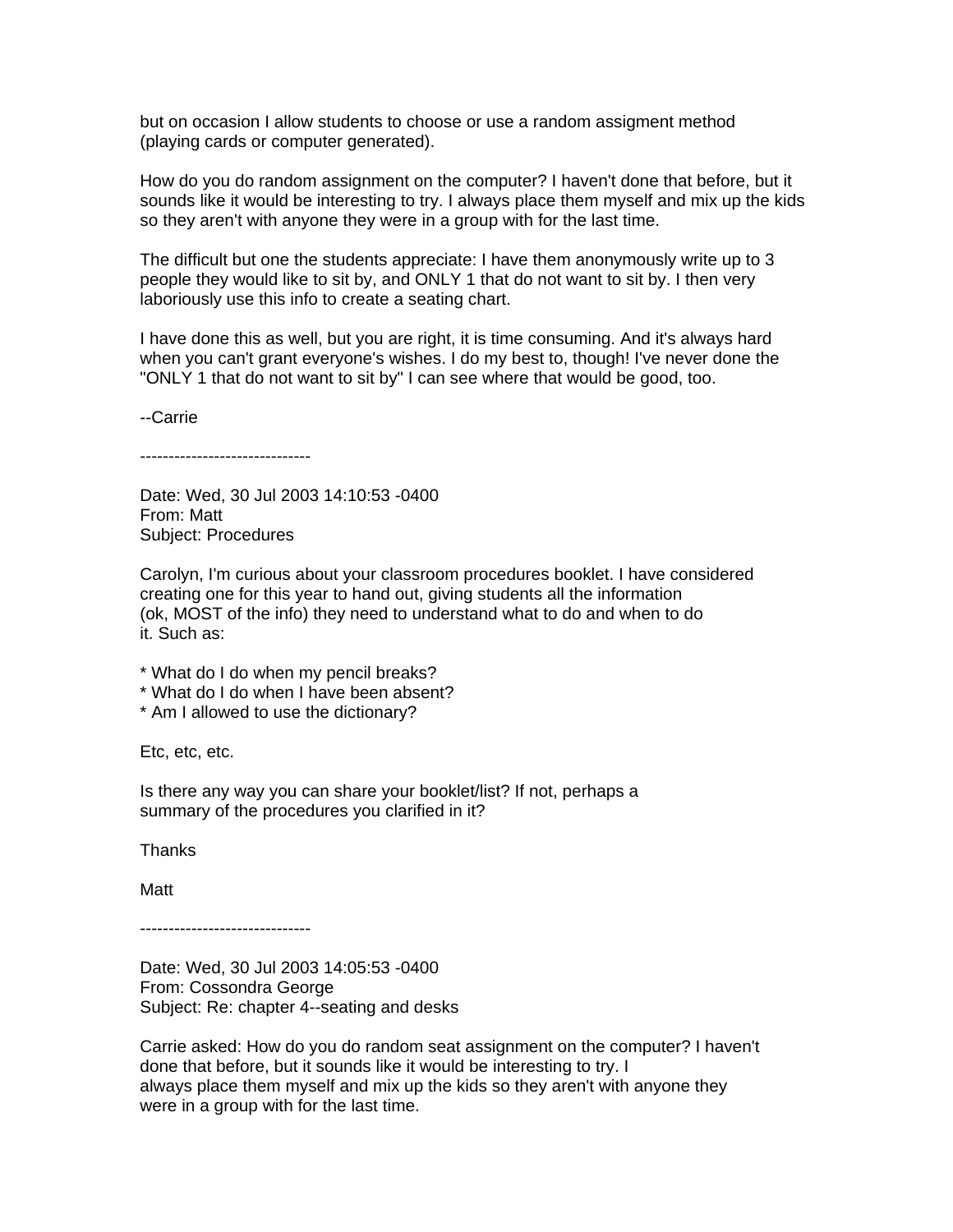We use a softare program for grading that generates seating charts complete with pictures.

Pretty cool actually - I know some of the other electronic grade books do this also -

Cossondra George

------------------------------

Date: Wed, 30 Jul 2003 14:34:35 -0400 From: CRW Pup Subject: seating and learning names

Along the line of seating and the beginning of the year:

I put a little twist on the "alpha order" thing. I generally have difficulty learning names, so I used a strategy last year that I found very effective - I had just about all the names down within a week, and many within the first 3 days, which was quite an accomplishment for me. I seated them in rows (like someone else in the chat, I find that type of linear arrangement most helpful to my recall as I'm a very spatial thinker), but here's the twist - I seat them in alpha order by \_first name. That way, if I blank out on someone's name but remember that she's between Ahmad and Alex, then I can usually come up with the right name (it's gotta be Aimee, not Kelly). :) It's also a good intro to scientific thinking; I say something like, "A significant part of science is looking for patterns. Who can figure out the pattern behind the seating arrangement?" They've already figured out that it's not traditional alpha order, because some of them are thrilled not to be where they thought they'd be (in the back, or in the front, depending on last name). Last year I got a few incorrect guesses before someone hit on it.

The second thing I'm doing is new this year, so I don't know how effective it is. I'll report back to the main list sometime in September. I got a list of my students for this year from the guidance department, and then made copies of last year's seventh grade yearbook pictures (I teach 8th grade) and made flash cards of my incoming students. I'm going to see if I can use the flash cards in my remaining month of freedom (er, I mean, "long-term curriculum planning time") to learn some names and faces before they even walk in the door. I remember being so impressed by a college professor who used this trick and called each of us by name on DAY ONE! I don't know if I can do THAT (he had a lot fewer students than I will) but I can certainly facilitate the September learning curve for myself.

Liz

------------------------------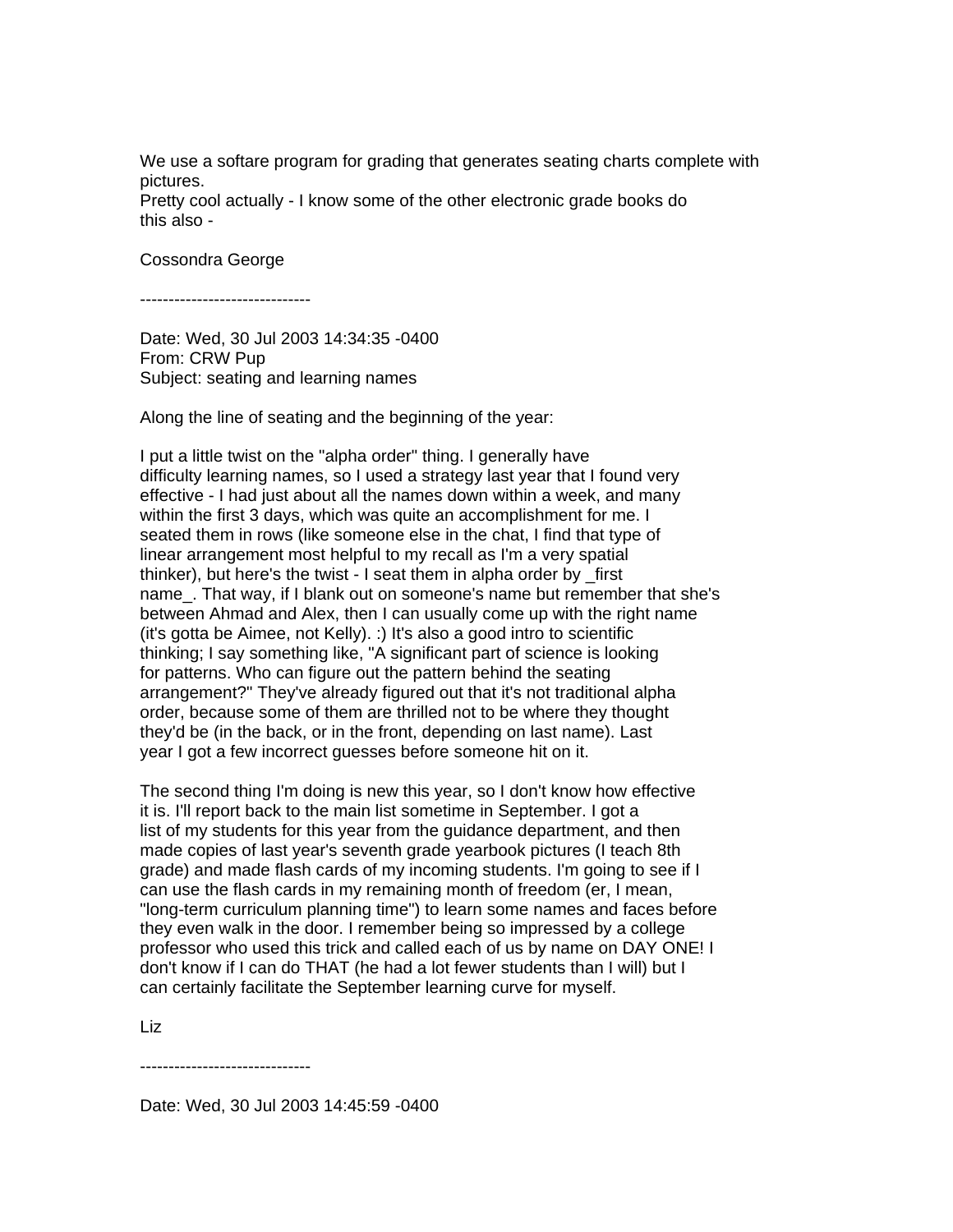From: Rick Wormeli Subject: Re: seating and learning names

These are terrific ideas, Liz! Knowing a kid's name right away is very endearing to students. It's like learning someone else's language -- Students feel respected by you. They feel like they belong and that they are important enough to have their name remembered by this new teacher. Good luck with the pictures and memorizing -- let us know how it goes. Thanks for sharing these!

-- Rick Wormeli

------------------------------

Date: Wed, 30 Jul 2003 14:58:54 -0400 From: Mendy Gannon Subject: Essential vs. Nice to Know

My goal this year is to increase student choice and differentiation in my classroom, and to do this, I need to be able to sift from the vast wealth of historical knowledge the essential information/understandings separate from the "nice to know" information.

My question is this: those of you already doing this -- how do you go about it? How do you determine "the essential"? Anything you could share on your process would be helpful to me.

Mendy Gannon Lady's Island Middle School Sixth Grade

------------------------------

Date: Wed, 30 Jul 2003 12:05:21 -0700 From: Joanne Subject: Re: seating and learning names

> These are terrific ideas, Liz! Knowing a kid's name right away is very

> endearing to students. It's like learning someone else's language --

- > Students feel respected by you. They feel like they belong and that they
- > are important enough to have their name remembered by this new teacher.

> Good luck with the pictures and memorizing -- let us know how it goes.

> Thanks for sharing these! -- Rick Wormeli

I, too, love the idea of getting the class lists ahead of time and referring to last year's yearbook. In my last school, we didn't get our class lists until 24 hours (or was it less? hmmmm) before school started. It was treated like some kind of state secret or something. I am going to ask this year and see if, in my new district, it is possible to get even a tentative list of class members. This is such a good idea, I'd love to do it, too. And if the class list changes somewhat? No problem, I will just know a few extra names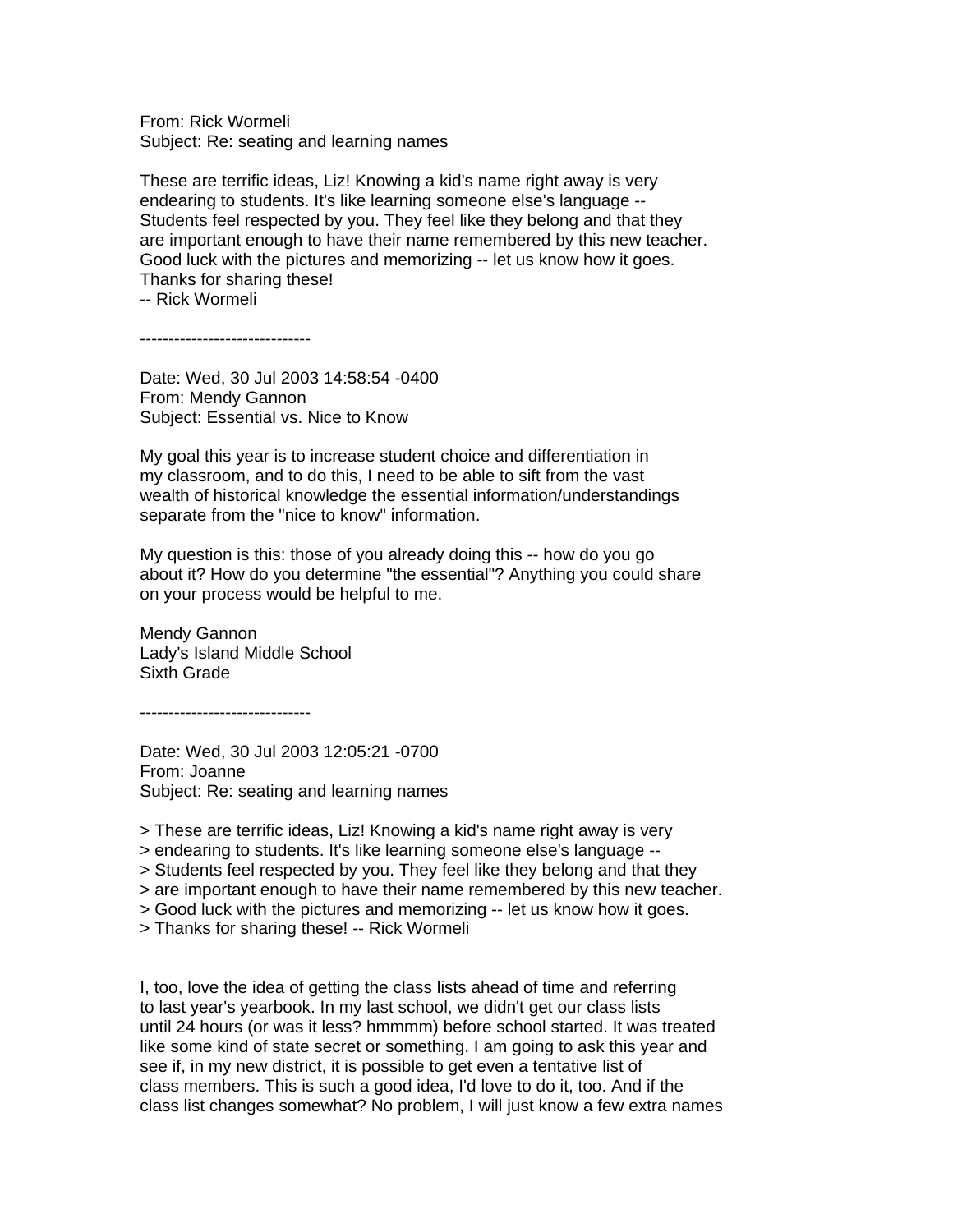and faces. Can't hurt, can only help.

Joanne

------------------------------

Date: Wed, 30 Jul 2003 12:08:45 -0700 From: Melba Smithwick Subject: Re: Classroom Rules

I have read most of the posts on classroom rules and how, where, when, how often etc. do we handle situations like bathroom trips, pencil sharpening, throwing trash ....... As you gain more experience, you will learn that not one approach will work for a long time with middle school students. Some times you will need to change the procedure more than once in a given school year. Kids wise up and always find ways to bypass the rules or twist them to suit their needs.

The key, in my opinion, is to stay one step ahead of them and change the process before it gets out of hand. One year requiring the students to sign out on the chalkboard to leave the room was sufficeint. On the other hand, the following year, I had to ask the students to sign-out on a form I kept track of and on the board. Yet another year, each had a bathroom pass good for 3 trips to the BR each six weeks. We must be very flexible as we all know and always maintain a sense of humor and an open mind. Think of it this way:

Imagine yourself at a staff meeting and you must excuse yourself for a short pause to the BR. Your principal requires all teachers to ask for permission. So you ask and she/he responds with "Do you really have to go now? Can't you can wait until the break?" Food for thought.

Melba Yvette Smithwick Campus-Based Staff Developer Corpus Christi ISD

------------------------------

Date: Wed, 30 Jul 2003 15:13:26 -0400 From: CRW Pup Subject: Re: seating and learning names

At 12:05 30/07/2003 -0700, Rick wrote:

>

>I, too, love the idea of getting the class lists ahead of time and referring >to last year's yearbook. In my last school, we didn't get our class lists >until 24 hours (or was it less? hmmmm) before school started. It was treated >like some kind of state secret or something.

Caveat - I did not get the \_class lists\_ - our district also waits until the last moment to give us those. All I got was a list of all the kids in my house (our school is so gargantuan that we have 5 houses to divide it up a bit). So it's all 130-some kids, but NOT broken down by class.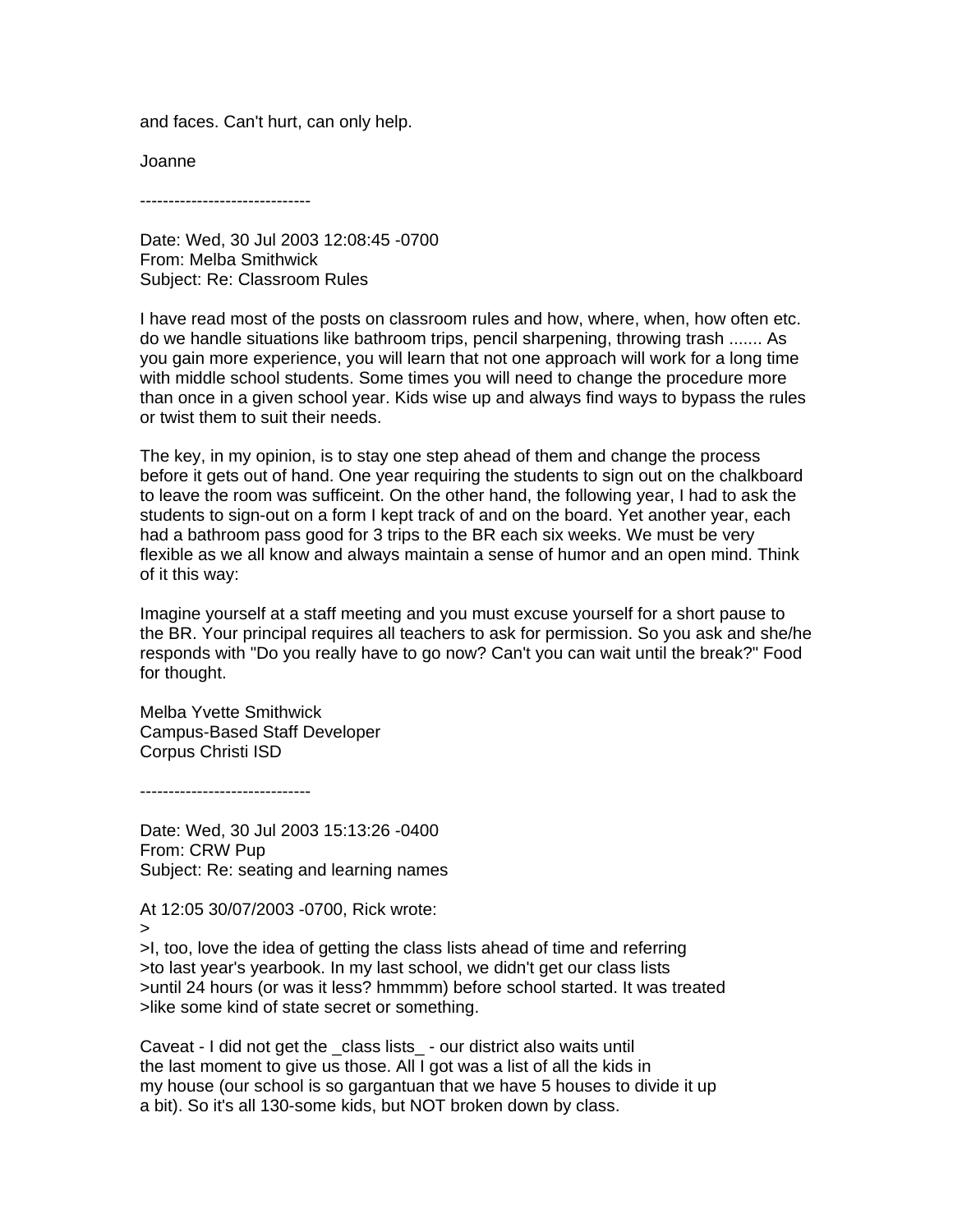------------------------------

Date: Wed, 30 Jul 2003 12:29:27 -0700 From: Carolyn Beitzel Subject: Re: seating and learning names

CRW Pup wrote:

>I seat them in alpha order by first name.

And here is a twist - have the kids determine the lineup and that way you can also get one of those icebreakers out of the way.

I am definitely using this. I too have such a hard time with names. It took me almost two months before I could figure everyone out. Very embarrassing.

Carolyn Beitzel

------------------------------

Date: Wed, 30 Jul 2003 15:58:02 -0400 From: Rick Wormeli Subject: Re: Classroom Rules

Melba -- 'Very provocative and accurate.' Thanks for saying this. Sometimes we find the ways we treat students unacceptable for interaction with colleagues, yet we do it anyway. Most of our interactions are basic courtesy among humans, not something one does with adults and not with children. Thank you for reminding us of that very bottom line -- our relations with one another, no matter the age or experience. -- Rick Wormeli

------------------------------

Date: Wed, 30 Jul 2003 15:58:05 -0400 From: Rick Wormeli Subject: Re: seating and learning names

Hi Carolyn -- Could I put in a plug for anti-alphabetical order? :-) As someone with "W" as the starting letter of his last name, I can attest to how old it gets (really fast) to always be seated towards the end and in a far away seat, to get supplies last, etc. You can also still see things alphabetically if students are seated anti-alphabetically. 'Just a thought for me and particularly for anyone with the last name, "Zyrckle." :-) -- Rick Wormeli

------------------------------

Liz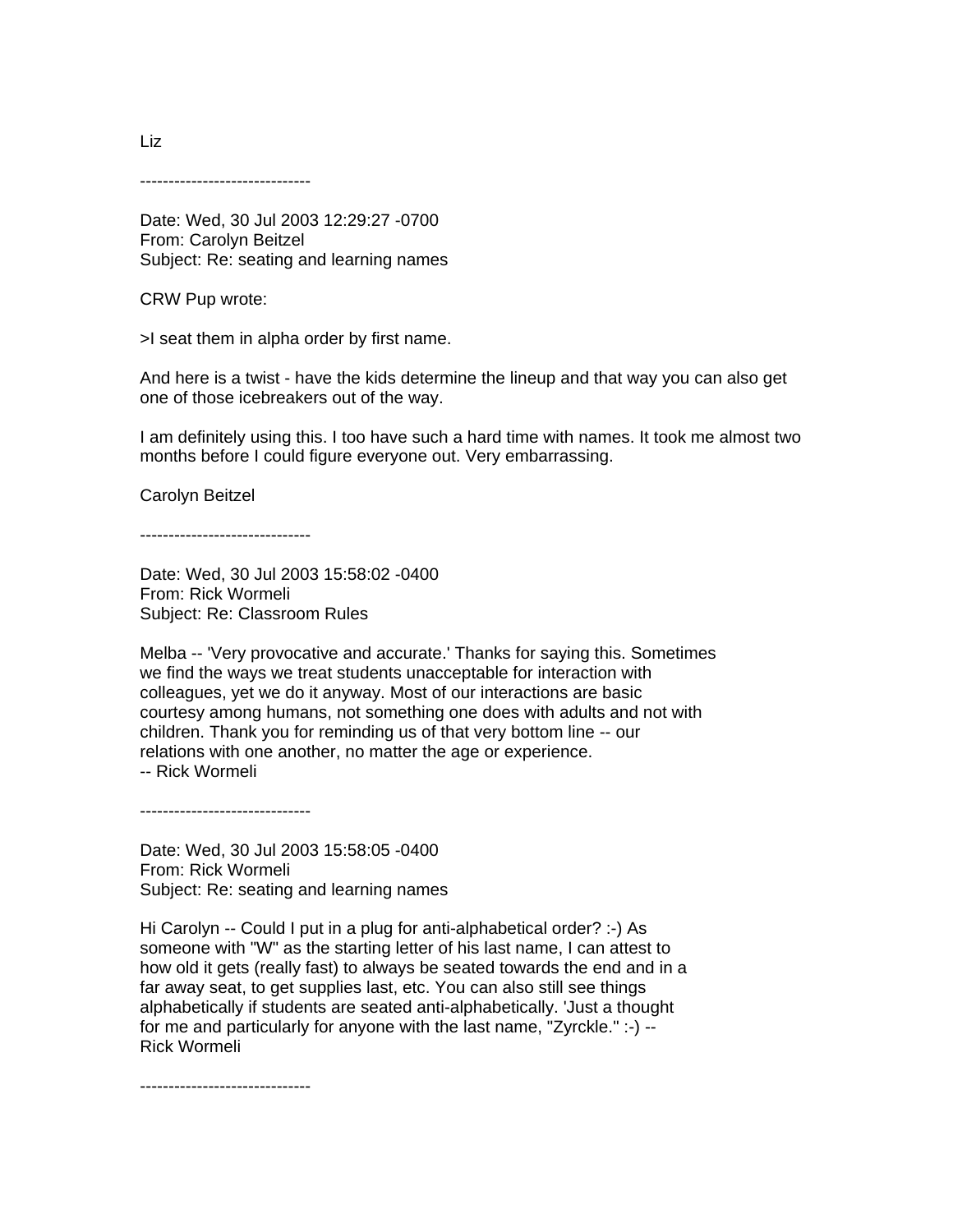Date: Wed, 30 Jul 2003 16:48:49 -0400 From: Mendy Gannon Subject: Homework -- how much should it count?

Just a quick poll -- I just finished rereading Chapter 8 - [dealing with](http://dcwesttechnologytools.wikispaces.com/file/view/Homework+Article.pdf) [homework](http://dcwesttechnologytools.wikispaces.com/file/view/Homework+Article.pdf) - and I'd like to know how much you guys count homework in your overall grade.

Thanks for sharing. :)

Mendy Gannon

------------------------------

Date: Wed, 30 Jul 2003 17:17:53 -0400 From: CRW Pup Subject: Re: seating and learning names

At 15:58 30/07/2003 -0400, you wrote:

>Hi Carolyn -- Could I put in a plug for anti-alphabetical order? :-) As >someone with "W" as the starting letter of his last name, I can attest to >how old it gets (really fast) to always be seated towards the end and in a >far away seat, to get supplies last, etc. You can also still see things >alphabetically if students are seated anti-alphabetically. 'Just a thought >for me and particularly for anyone with the last name, "Zyrckle." :-) -- >Rick Wormeli

Rick - that's the beauty of the alpha-by-first-name system - unless a kid is named Zach Zygote, or Alan Aardvark, etc. etc., they're probably going to get seated differently from the way they're accustomed to under alpha-by-last-name rules. I find it more useful than using last names because I'm not calling them by their last names. I can learn those after a week or two or three. I think Carolyn was talking about using the first-name method instead of the last-name method.

Liz

------------------------------

Date: Wed, 30 Jul 2003 17:46:49 -0400 From: Cossondra George Subject: electronic grade programs & pictures

RE: pictures in electronic grade programs

They are put in the systme by some higher power - I think.... not sure, but with our shool pictures, comes the downloadable picture disk that is then easily out into the program. Actually I never gave much thought to how the pics got there, I just know they are there - oh the things we take for granted, eh??

But it is cool - nice to print for subs.

Cossondra George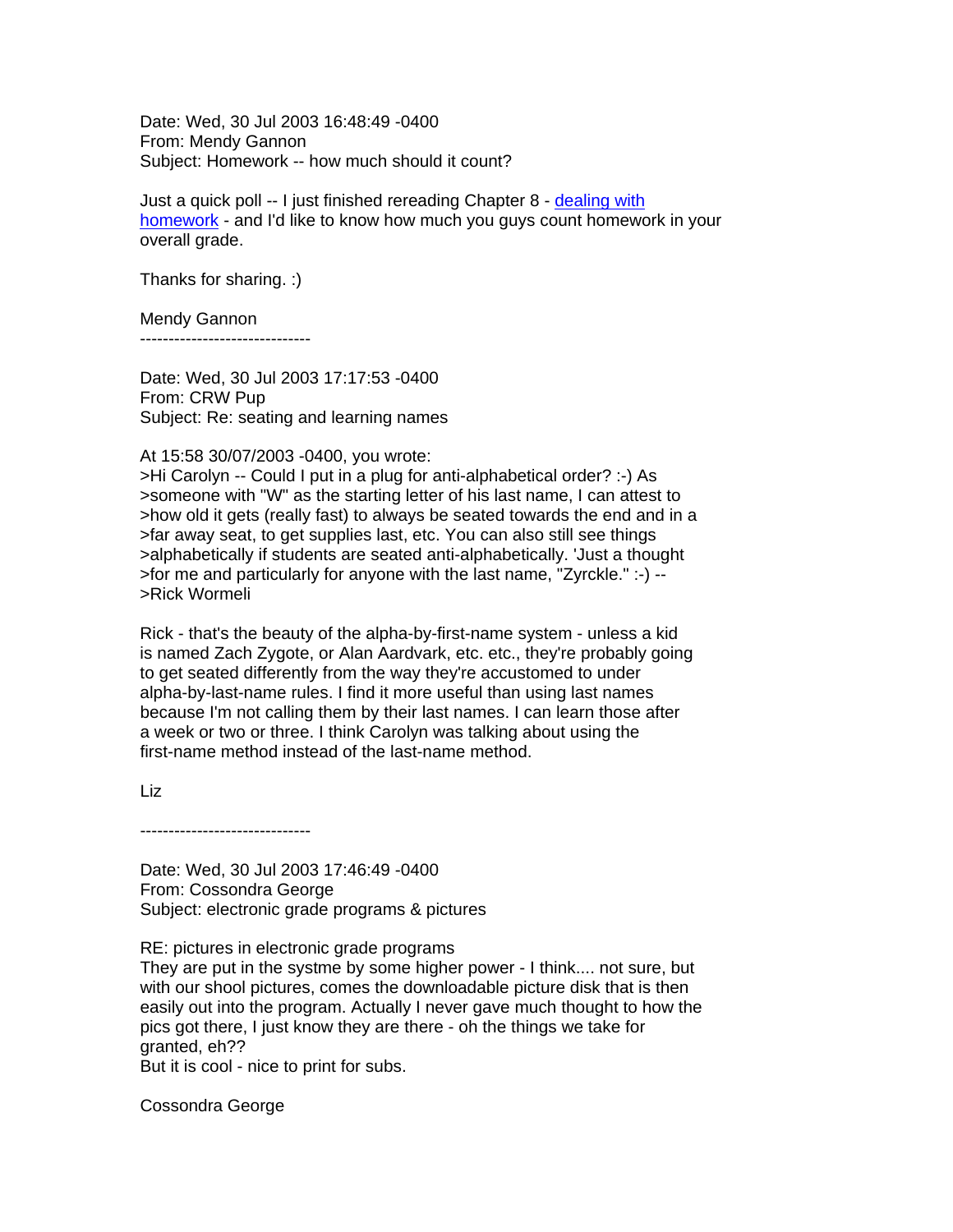------------------------------

Date: Wed, 30 Jul 2003 18:12:20 -0400 From: Rick Wormeli Subject: Re: seating and learning names

Hi Liz -- You're right, she was talking about the first name method, not the last name. I missed that in the original post. I'm reading through too many at a time, I guess. :-) The first name method is a wonderful approach and it should take care of the end-of-the-alphabet-woes I mentioned in my e-mail. Thanks! - Rick Wormeli

------------------------------

Date: Wed, 30 Jul 2003 19:34:19 -0400 From: Eileen Bendixsen Subject: Re: Homework -- how much should it count?

At 04:48 PM 07/30/2003 -0400, you wrote: >Just a quick poll -- I just finished rereading Chapter 8 - dealing with >homework and I'd like to know how much you guys count homework in your >overall grade.

In science it is 10%. In math 20%. This is decided by the person writing the curriculum, but we had quite a bit of talk about lowering the math to 10% this year. It is inflating grades of some students.

Eileen

------------------------------

Date: Wed, 30 Jul 2003 19:10:20 -0400 From: Isabel Wiggins Subject: Re-taking tests and grading issues

My question for all of you is how to afford a "second chance" to those who score poorly on tests.

I teach 7th grade math to heterogeneous groups of students--yes, I'm striving to differentiate. There are a significant number of students who function reasonably well with day to day classwork, homework, quizzes, investigations, etc., but don't score well on a chapter test.

In the beginning of this past year my policy was no retakes. Then I was persuaded by a class discussion (and my own doubts about my policy) to permit students to retake tests. After all, learning is continuous. Who's to say that they can all learn the material by an arbitrary test day. Teachers in earlier grades had the policy of "correct your mistakes and earn half credit". I thought this was too easy, so I added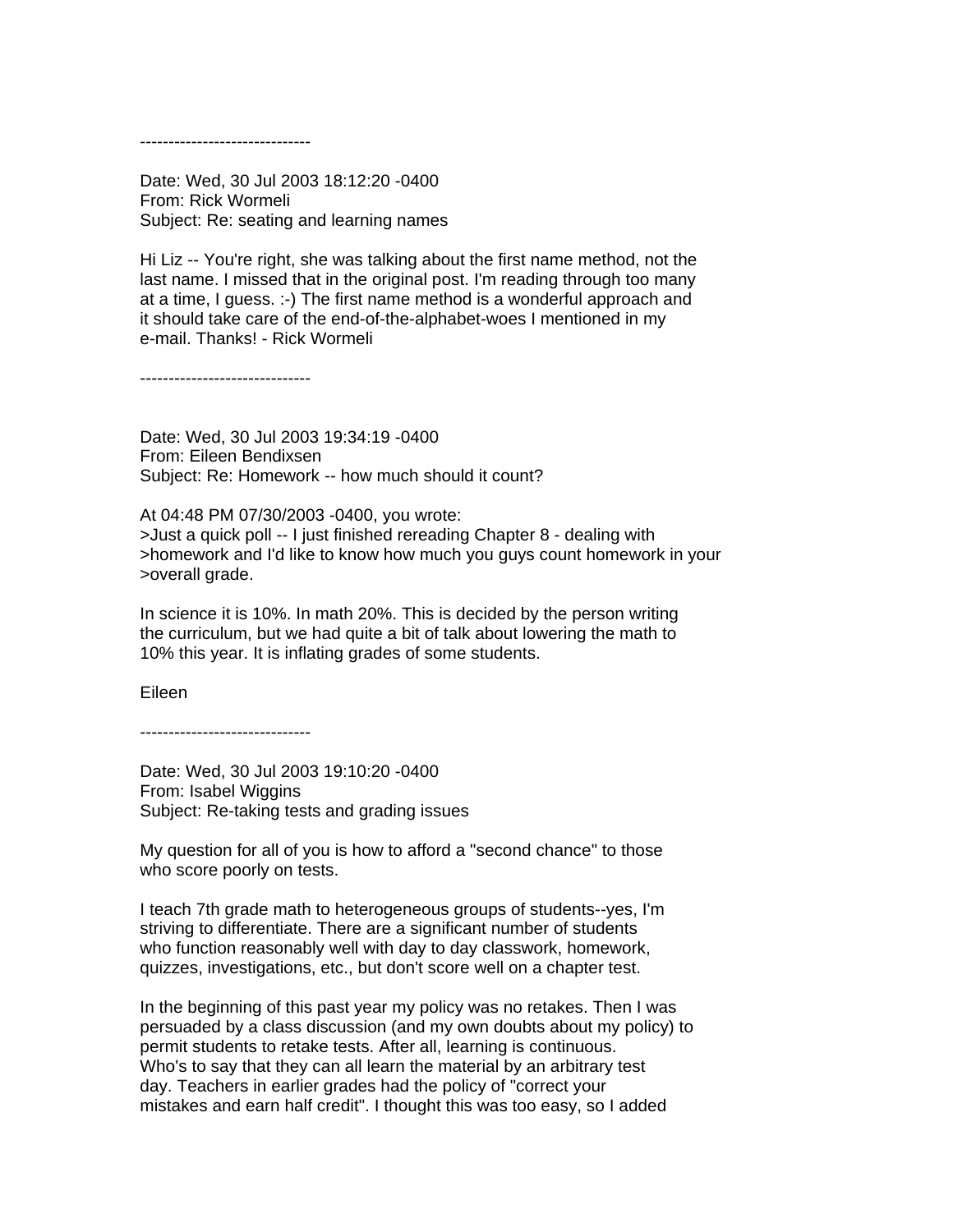another step. In order to earn half credit for an item missed on the test, the student had to: 1) write the correct answer tothe original problem, and 2) answer a similar question correctly. I thought the second step would "prove" that the student now understood whatever it was that caused them to get the item wrong on the test. In that sense, it worked well. However it created lots of extra paperwork from me--creating alternate test questions, keeping track of whether the student made the correction AND answered the alternate problem correctly.

I tried to use the policy only for students who scored below 80% on the chapter test, but many students who scored well (ex: 97%) demanded the opportunity to get the 98.5%. I felt like I had opened Pandora's Box.

So...my question to the group is how do you handle students who want to retake a test?

I read in Rick's book about some marking periods when he had as few as 3 grades to average. I've been trying to collect more and more grades thinking that the final average is more stable. I'm also in a quandary about grading with differentiated assignments--one student pointed out that if she had done "that other assignment" instead of the one she was assigned (an enriched version) she would have had an A+, so she she was being punished for being smart. ????

Looking forward to hearing the wisdom of the group... Isabella Wiggins

------------------------------

Date: Wed, 30 Jul 2003 16:44:05 -0700 From: Melba Smithwick Subject: Re: Re-taking tests and grading issues

Isabella, I did pretty much what you've described. I allowed my students to retake exams even those who scored in the 90s. However, I added an extra step. At the bottom of their page, I required for them to explain to me the types of errors they made and how they were able to correct them. What did you do wrong to get this grade? How did you correct the problem? Many times they just make calculation errors. I truely believe that students do learn at difference rates and who's to say that they are all ready to test at the same time. For that reason, I let them retake tests anytime they requested it. Yes, I had a lot of paperwork, but after awhile, it actually decreased. Students began analyzing their mistakes before turning in their tests. We also practiced analyzing their errors during homework/classwork checks.

------------------------------

Date: Wed, 30 Jul 2003 16:48:40 -0700 From: Melba Smithwick Subject: Re: seating and learning names

I once had a teacher who sat us according to academic averages. The higher the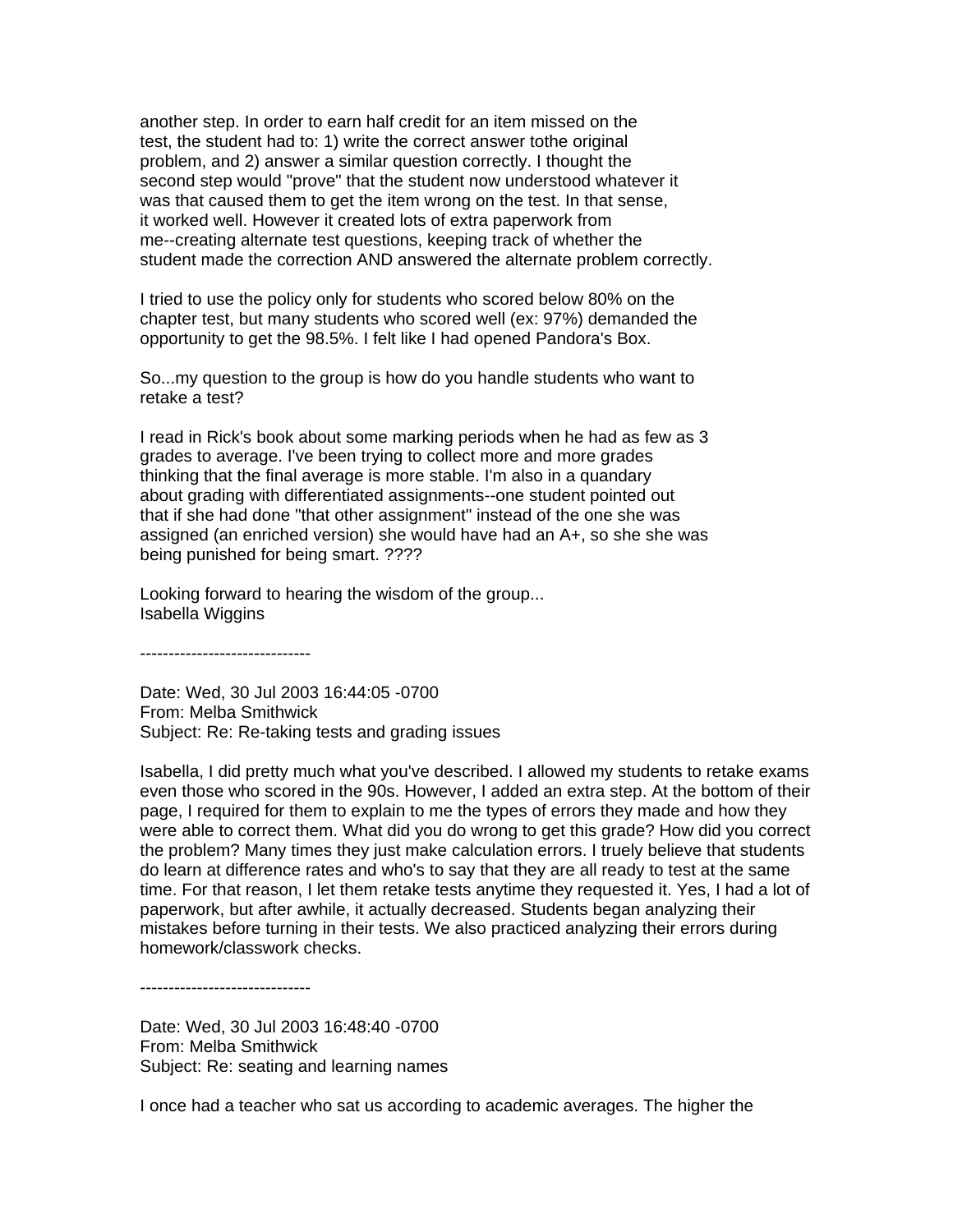average the further back you sat. My average was between a 98-100 in eighth grade science. Roger Hammonds and I battled for 1st or should I say last chair every week. I never got grades like that in any other science classes after that year. Not a good idea for the kids in the front, though. I would not recommend it, but I thought it would y'all another perspective.

------------------------------

Date: Wed, 30 Jul 2003 19:54:14 -0400 From: Heather Migdon Subject: Re: Re-taking tests and grading issues

Rick (and others),

I often hear that teachers should work on procedures and classroom community for the first six weeks of school before introducing new material. While I agree with the sentiment, I have yet to see it in practice. What does six weeks of teaching without academic instruction look like? I've seen long lists of recommended first day of school activity and ice-breakers, but I'm looking for something more cohesive. Anyone have a start of year unit (or something similar) that could be adapted for kids as young as 4th grade? (Keep in mind, many of the kids will not be reading that well)

Thanks!!!

**Heather** 

------------------------------

Date: Wed, 30 Jul 2003 16:54:42 -0700 From: Joanne Subject: Re: Re-taking tests and grading issues

Since mastery of a concept is what our goal is, it makes sense to me to allow retakes on exams. I would do as Melba said....... rather than giving the student another, similar problem, I believe I'd rather see the student analyze the error in the math problem and provide the correct answer. In language arts, perhaps the student could quote the comma rule or tackle an essay question again. I'd have to think about that one. However, if mastery is our goal, then I believe we need to do all we can to help our students achieve that.

Joanne

------------------------------

Date: Wed, 30 Jul 2003 17:06:48 -0700 From: Melba Smithwick Subject: Re: Re-taking tests and grading issues

Heather, Founta and Pinnell's **Guiding Readers and Writers** has the first 20 days of school already planned for reading teachers. They also explain each day. Our LA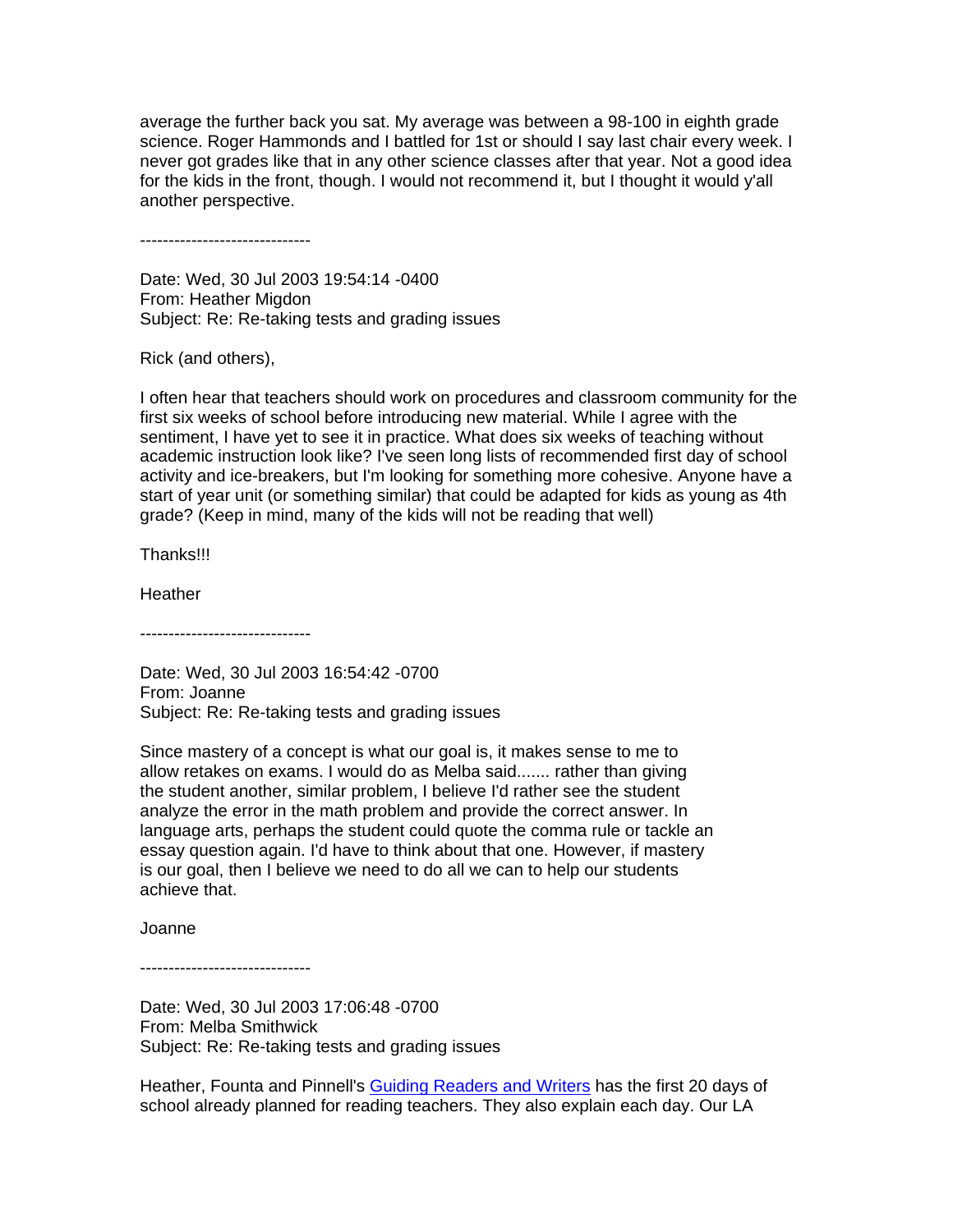teachers use this. It will work perfectly with your 4th graders, even the struggling readers. The book is full of wonderful ideas, lessons, activities and provides step by step instructions on the reader and writers workshop. Worth looking at.

Heather Migdon wrote:

Anyone have a start of year unit (or something similar) that could be adapted for kids as young as 4th grade? (Keep in mind, many of the kids will not be reading that well)

Thanks!!!

**Heather** 

------------------------------

Date: Wed, 30 Jul 2003 20:27:33 -0400 From: Heather Migdon Subject: Re: First days of school

I love Fountas and Pinnell, but I would not start their 20 day plan the first week of school. Do the teachers literally start using it day one?

**Heather** 

------------------------------

Date: Wed, 30 Jul 2003 20:31:36 -0400 From: Heather Migdon Subject: Beginning of year Assessment

One of my principals let me know that this year, she will want a class roster with their "grade levels" in reading and math. Her example was like "Suzie is at a 3.4 grade level in reading and a 4.2 grade level in math." I have ideas about how to get specific reading grade levels, but math? I'm clueless. Does anyone know an assessment tool that gives specific grade levels in math?

**Heather** 

------------------------------

Date: Wed, 30 Jul 2003 20:50:18 -0400 From: Cossondra George Subject: Re: Re-taking tests and grading issues

For my 7th graders' math tests, I do allow retakes but in order to retake the test, you must attend a review session (I try to schedule one during student lunch and another after school) That way I know the students are prepared, or have at least had the opportunity to have their questions clarified. I then give the new test either at lunch or after school for full credit.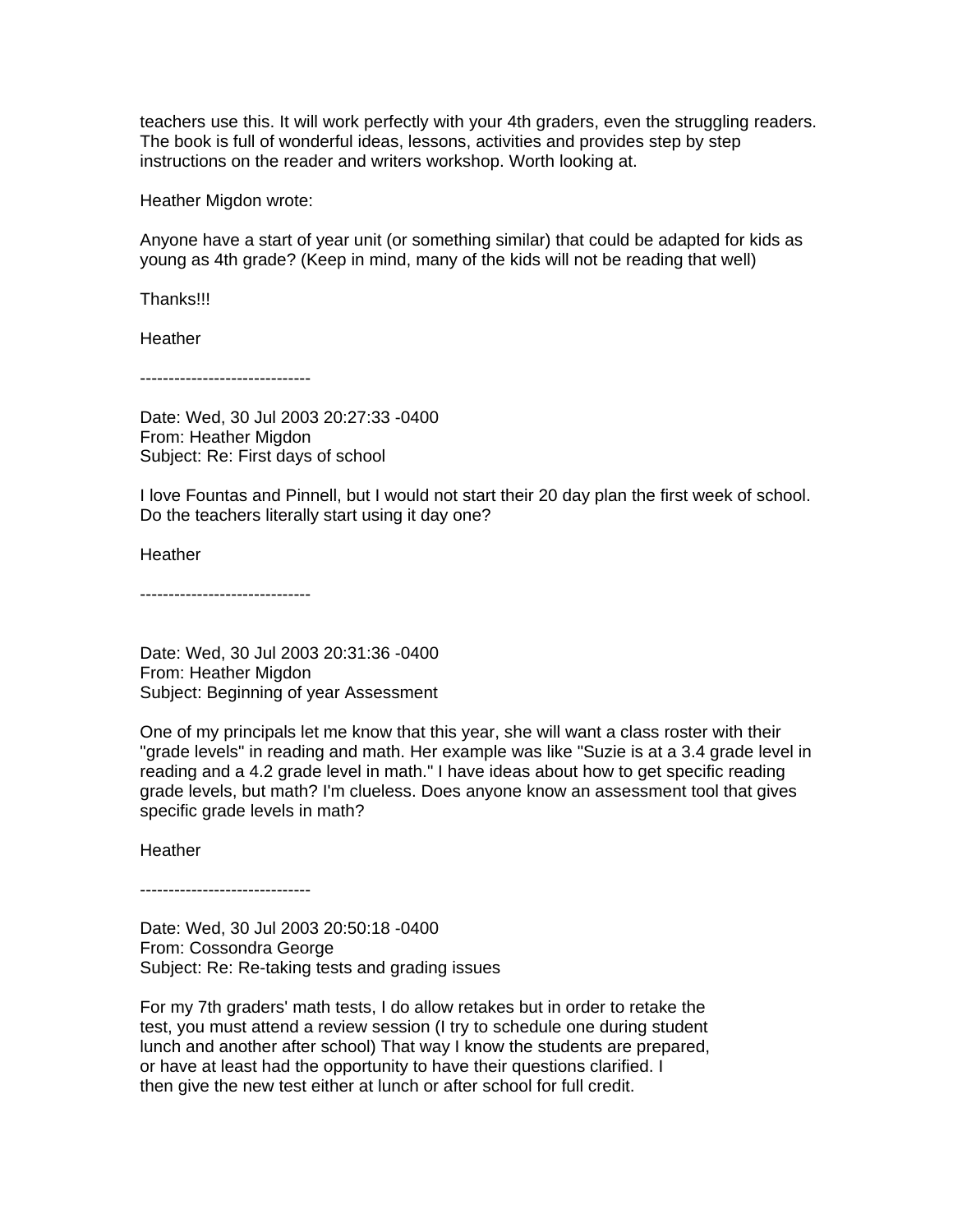#### Cossondra

------------------------------

Date: Wed, 30 Jul 2003 17:53:35 -0700 From: Melba Smithwick Subject: Re: First days of school

Sure do. We had 90 minute classes. This year we are back to 55 minutes, but will continue with reader/writers workshop.

*Heather Migdon wrote:*

I love Fountas and Pinnell, but I would not start their 20 day plan the first week of school. Do the teachers literally start using it day one?

Heather

------------------------------

Date: Wed, 30 Jul 2003 22:38:04 -0400 From: azteacherldy Subject: Re: Re-taking tests and grading issues

In my reading classes I give Vocabulary Tests every other week. I do allow students to re-take them (however it's not exactly the same test). It always amazes me of the many students who score low on the first test, don't take the time to study the material and then re-take the test. Especially when I tell them that I'll take the better of the two scores.

------------------------------

Date: Wed, 30 Jul 2003 23:01:35 -0400 From: Rick Wormeli Subject: Re: Re-taking tests and grading issues

This is a terrific idea, Melba! I'm going to have my students do this at the bottom of their papers as well. Reflective analysis of one's own work -- what a helpful tool to them as students. You're right, too: The paperwork does lessen quite a bit with redo's. -- Rick Wormeli

-----Original Message----- From: Melba Smithwick Sent: Wednesday, July 30, 2003 7:44 PM Subject: Re: [MWBOOKS] Re-taking tests and grading issues

I did pretty much what you've described. I allowed my students to retake exams even those who scored in the 90s. However, I added an extra step. At the bottom of their page, I required for them to explain to me the types of errors they made and how they were able to correct them....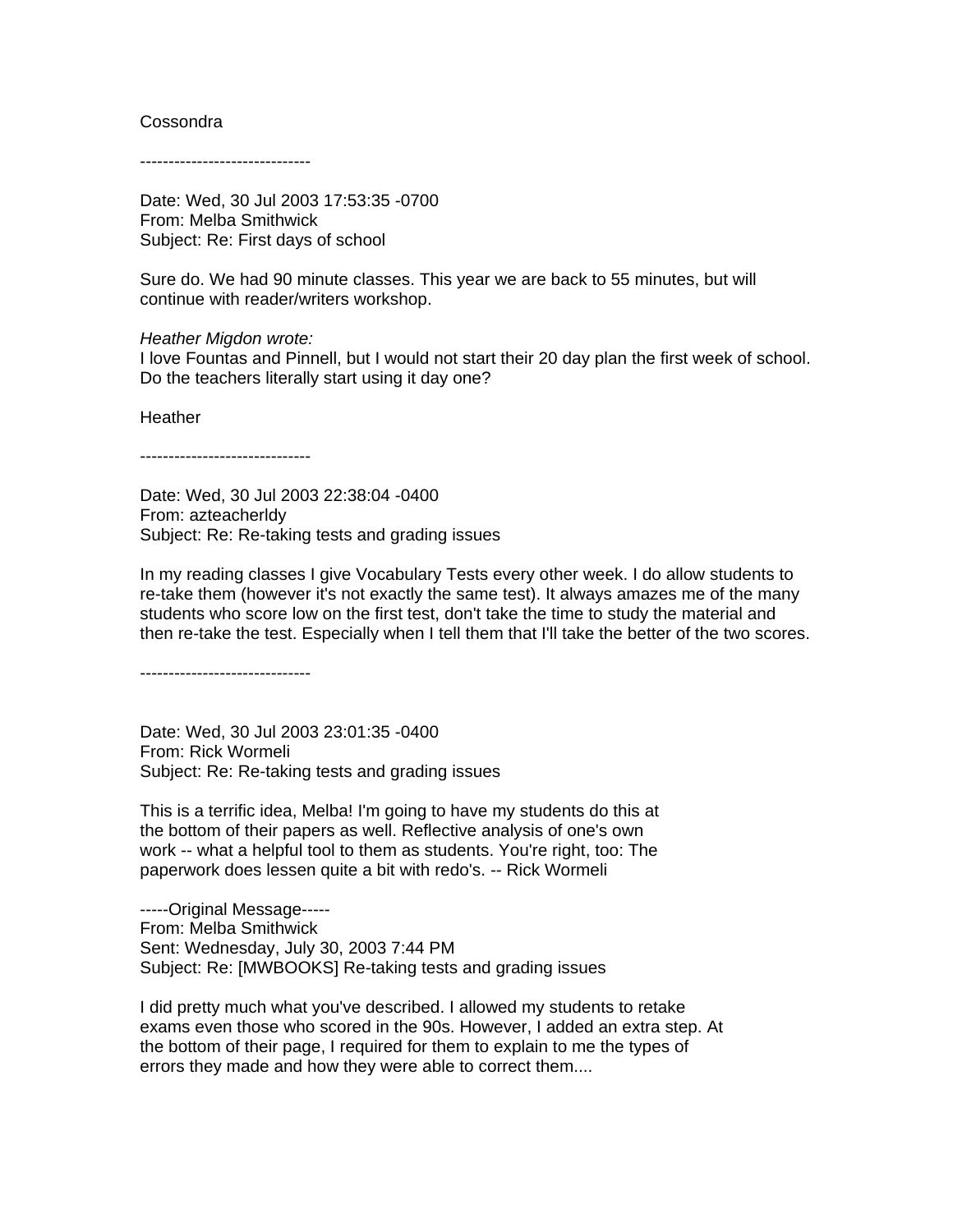------------------------------

Date: Wed, 30 Jul 2003 22:58:57 -0400 From: Rick Wormeli Subject: Re: Re-taking tests and grading issues

Hi Isabel -- These are terrific questions, ones that many of us revisit every year. Your rationale for allowing students to redo tests, projects, and other assignments is sound. I agree, though, if we start putting in too many steps for redo's, it gets to be a lot of paperwork. My students can do redo things only with a parent signature requesting the redo.

Why do some teachers only allow students who scored average and poorly to redo tasks for a higher grade? Is it in deference to those who scored well the first time around? If that's the case, then we're using grades for something other than their intended purpose. Why do we give grades -- to reward? to bribe? to create worry/fear? to document deficiencies? to indicate where a child is in relation to standards set for the assignment or grading period? to make instructional decisions down the road? Grades are often arbitrary and more subjective than we'd like to believe they are.

If the grade we give a student is supposed to be a valid indicator of what students know and are able to do, why would we not allow them to earn the highest possible grade? A student gets a 97% can get a 100%, if he wishes. I don't see the down side of this. It's much easier to accept this if we fully embrace the idea that different individuals learn at different rates and different ways, and they demonstrate mastery in different ways as well. If a student is sincerely trying to learn and wants to improve a fraction or a whole lot more, who are we to stop them? If a student is acting immaturely and blowing off the hard work necessary for mastery, then we refuse his request to redo the test or assignment. Everything is "at teacher discretion," an idea I make very clear at the beginning of every year.

Students get this. They appreciate that we allow them to redo until they succeed, regardless of the initial attempt's grade. Of course they have to maintain the current work as well as the redo work and that can be hard. Many don't choose to redo beyond the first quarter, they just do a better job of their first attempts. We can't differentiate and be truly for students' success but then pull them up short by saying, "You can only achieve to this lower level (less than an A or an averaged grade) because we have to honor your classmates who understood the concepts earlier than you."

If you recall in DOAB p. 76, I mentioned that I had only three grades by the 7th week of a 9-week grading period, and I was okay with it only because those grades were compositions of many different elements coming together and being assessed. This isn't the norm for me, but it has happened. I add a few a more grades by the end of the grading period, totaling about six to eight grades. This seems like a good minimum amount of grades needed to draw a valid conclusion about students' achievement. There have been times when I've had many superficial grades by that 7th week that haven't really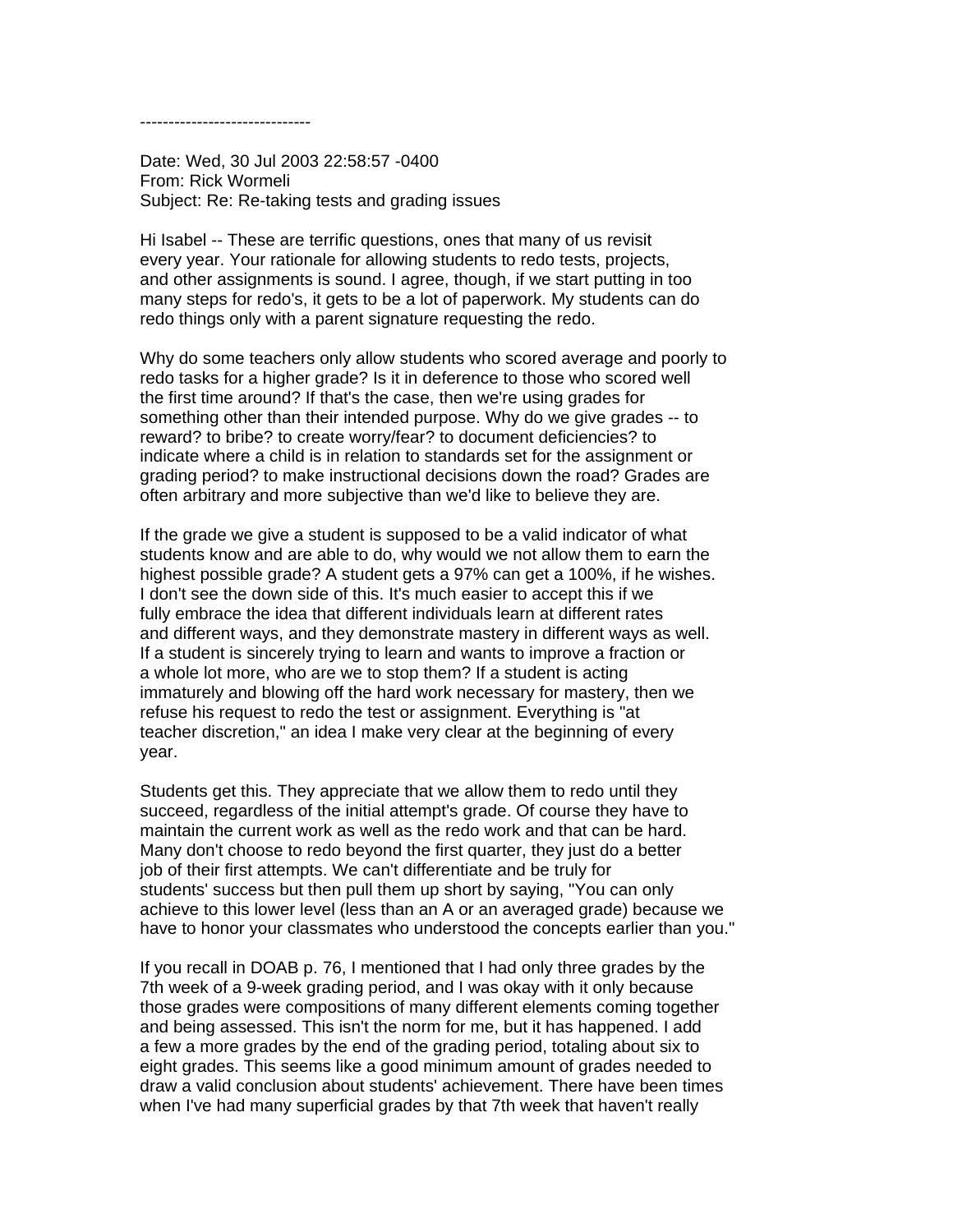indicated what students know and are able to do, and I've had to change that before the end of the grading period.

As far as your last quandary goes, remind students that they are to mark their progress against their own development and the standards, not others'. Provide her many different assignments over the year in which she can choose which assignment to do. Remind her that what is fair, is not always equal, and your goal is fairness. When you do enriched assignments, make sure to provide the student with ample opportunity to demonstrate mastery of the essential and enduring knowledge and obtain the appropriate grade for just that material, in addition to anything beyond it.

By the way, is it okay to stop at an "A" as the top grade? What messages does it send to allow "A+" and what message does it send to let the highest level of proficiency be just an "A"? It may only be in my experience, but I've found most students who are pushing for the A+ and who express anxiety over not achieving it are missing the point of school, learning, and life. An A+, if it is used, should not be about, "Well, there goes my average" if they don't earn it. The focus should still be: What did I learn and how did I make it meaningful in my life? It's so easy to catch a ride on the grade myopia train that we forget to keep what's important in life important. I could be way off on this, of course. 'Anyone else have a comment on A being the top grade or an A+ being the top grade?

Thanks again, Isabel, for these provocative and realistic questions!

-- Rick Wormeli

------------------------------

Date: Wed, 30 Jul 2003 23:48:59 -0600 From: Brenda A Dyck Subject: Re: Re-taking tests and grading issues

I allow math retakes on unit finals. In fact I strongly suggest students to do a rewrite on any test score less than 70%. When I taught S.S I did the same. It's in keeping with my teaching philosophy: "Teaching Until They Get It". I believe that sometimes we stop teaching too soon, that some students need more exposure to certain concepts. If they have this opportunity, many kids who fail will succeed.

Like Cossondra I require the students to go through a rework process (come in for one lunch hour tutorial and do a homework assignment designed to help you practice the skills). As I tell the kids, "If you keep doing what you been doing, you'll keep getting what you got" unless you come for extra help and then practice that "new found understanding". Rewrites are a natural part of my classroom culture, they are not dreaded and the students don't feel embarrassed when they need to do one. Oh...and I don't average the original test mark and the rewrite mark.

- Brenda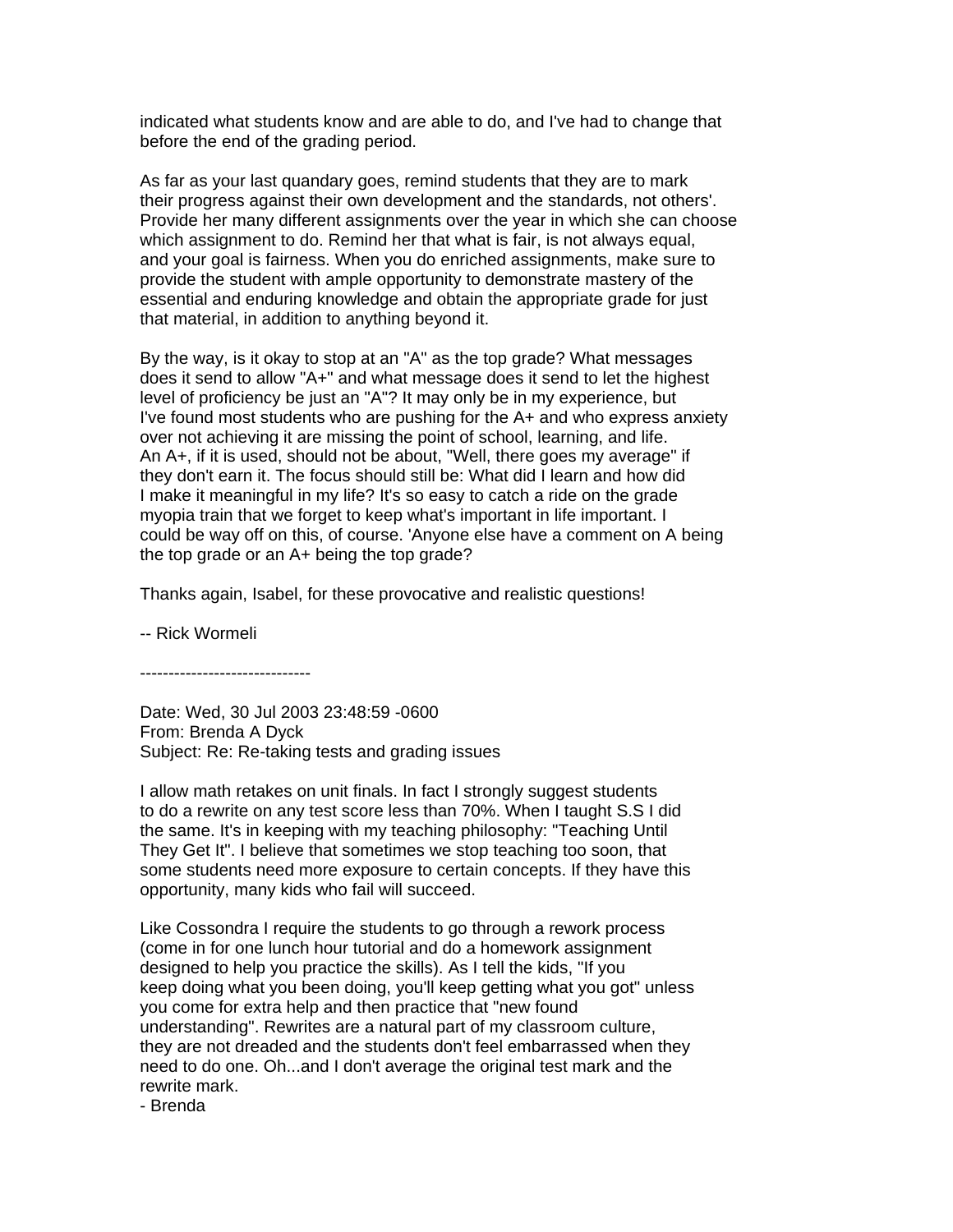## **JULY 31**

There are 33 messages totalling 1478 lines in this issue.

Topics of the day:

- 1. Another take on retakes (5)
- 2. seating and learning names
- 3. Natural consequences-help needed (3)
- 4. lesson plan books (3)
- 5. Re-taking tests and grading issues (3)
- 6. Reply to Matt's questions
- 7. power of verbs
- 8. substitute plans (2)
- 9. lesson plan books substitute plans
- 10. Teaming
- 11. To rehash a test or not (8)
- 12. To rehash a test or not clarification (2)
- 13. Marzano's books
- 14. Grading

----------------------------------------------------------------------

Date: Thu, 31 Jul 2003 06:28:51 -0500 From: "RATZEL, MARSHA" Subject: Another take on retakes

I was wondering what you might think of something that I've done in the past. I've required students to "qualify" to take the test. It's sort of a pre-emptive retake system. By qualify I mean, students have to show me that they are ready to take my assessment.

That might mean completing a study guide, a mini-conference with me or even participating in a class discussion...many, many different forms. When I become convinced they know their stuff, then I "let" them take the quiz or test. If they aren't ready, then they come in for extra study sessions held during Team Time or the structured study halls, I might partner them with a peer tutor or have them re-do the prep work necessary to be ready. I guess I have sort of viewed this more like you would preparing to take the driver's license test.

It's really worked for me. And, I know this isn't what we're talking about, when I partner this with pre-assessing and testing out of units if you already know the material, I feel like I'm getting closer and closer to getting students to focus on learning rather than just the grade. (It's probably because I'm an easy grader in that if you know the material, I give an A no matter when you learned it.)

Redoing daily work is a whole other matter. In this arena I'm pretty rigid because once I know what a student is capable of producing, I try to hold them to their personal best at all time. A qualifier....if there's something going on that would really hold them back like personal stuff or they're sick....then I modify to fit the situation. My parents have been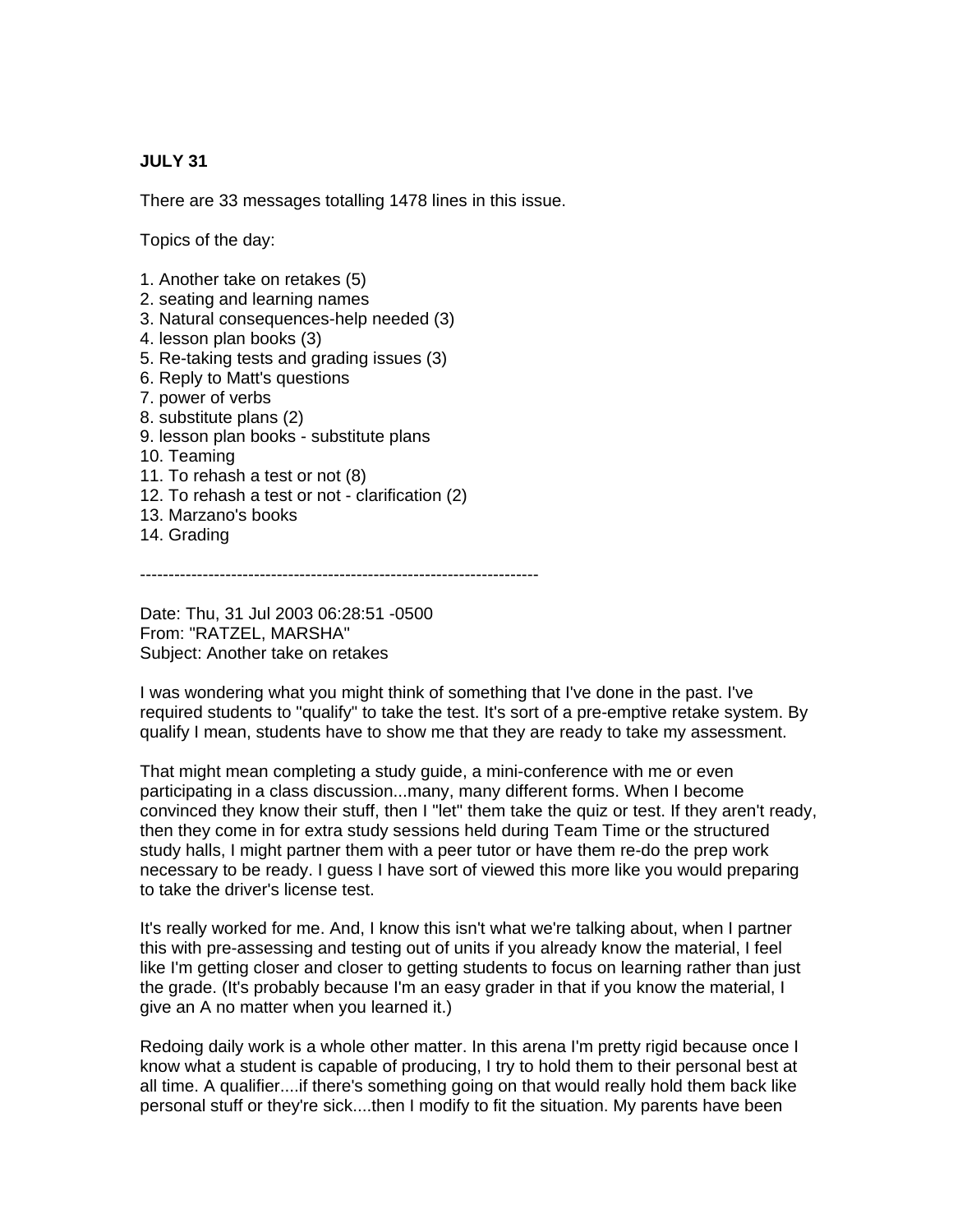very supportive of this and when I work closely with them, they are a great source of help in getting kids to work closer to their potential. Parents are delighted when I talk about this at Back to School Night and call me to make sure they're helping. Only a few do the work for their kids and usually I can get those parents to see that really they're shortchanging their kiddo if I teach them how to help their student without doing it. Typically after mid-September, most students give up and really work up to their personal best because they'd rather only have to do the work once!!!! The ones that don't probably need the extra love and support anyway, so I don't mind working with them to learn how to hold themselves to that standard. I won't say that I can get all 120 kids on a team to always do this, but I am amazed that a big majority do buy-in.

marsha

*Editor's note: Marsha Ratzel's teaching outlook [has changed a bit](http://www.middleweb.com/1113/a-better-brand-of-teaching) since 2003.*

------------------------------

Date: Thu, 31 Jul 2003 08:16:08 -0400 From: Isabel Wiggins Subject: Re: Another take on retakes

Thanks to all who have replied to my original post yesterday about allowing students to retake tests. I am sorting through a lot of philosophical issues behind the daily routines and am very grateful to have found this listserv (the main one and this one). You've given me lots to think about. (I taught for 16 years, then took a break for about 15 years, and am now teaching math again. I love it!)

Marsha, I was interested in knowing more about your mention of "redoing daily work". Are you saying that you permit/encourage/demand redoing daily work it its not up to the student's personal best? Specifically what suggestions do you give parents to get kids to work closer to their potential?

Isabella Wiggins

RATZEL, MARSHA wrote:

>Redoing daily work is a whole other matter. In this arena I'm pretty rigid because once I know what a student is capable of producing, I try to hold them to their personal best at all time....

------------------------------

Date: Thu, 31 Jul 2003 06:34:13 -0700 From: Carolyn Beitzel Subject: Re: Another take on retakes

Marsha, in real time what does this look like? For example, if I am teaching a unit on the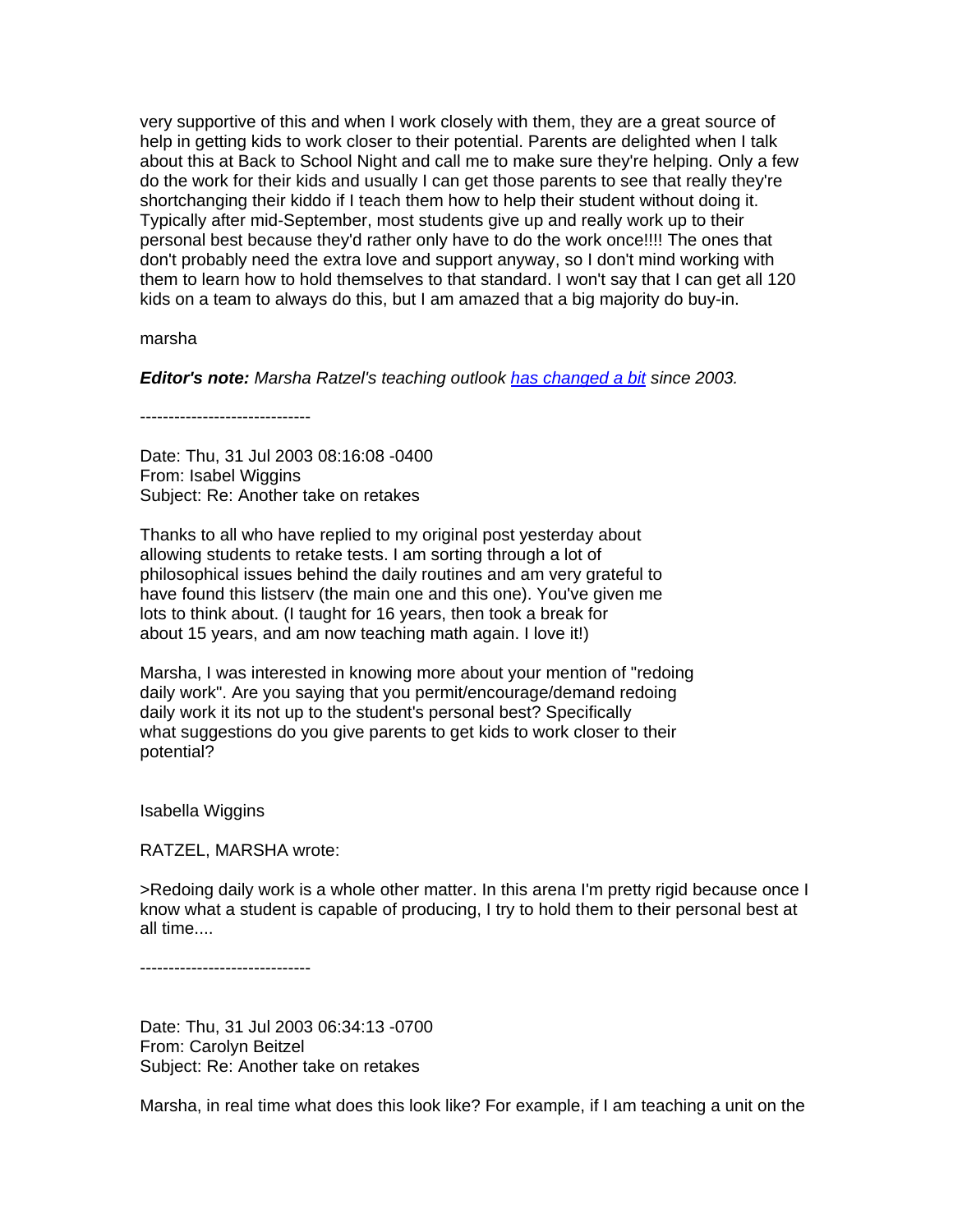Constitution and I have it planned for 10 days with an assessment on the 11th. How does your idea fit in? Keep in mind that on day 12 I have to move on to something else.

Now, of course, this is rigid and I am more flexible in real life. But, I am not grasping how some can be ready and some not and what are you doing with them all at the same time? If say 5 are ready to take the assessment and the rest are not, what do you do with those 5 as you are still teaching the others? Is there a deadline on your assessment or is it an ongoing forever kind of thing? What if someone is never ready?

COuld you please give me an actual scenario where you used this. Thanks.

#### "RATZEL, MARSHA" wrote:

I was wondering what you might think of something that I've done in the past. I've required students to "qualify" to take the test. It's sort of a pre-emptive retake system. By qualify I mean, students have to show me that they are ready to take my assessment....

------------------------------

Date: Thu, 31 Jul 2003 10:08:51 -0400 From: morton Subject: Natural consequences-help needed

Love the book, Rick; I am looking forward to trying to get across the power (and concept) of verbs by having students try to converse without them---what a great idea.

I've especially taken note of the ìConsequencesî postings in this week's discussion since that is where I need the most help. I'd like to go back to that thread, if you don't mind.

I need ideas for suitable consequences; what was the buzz phrase a few (well, maybe more than a few-time flies) years ago? Was it natural consequences? The idea that the "punishment" fits the crime. I do miss my memory :). Rick had some in his consequences reply to Heather and I'm hoping for some that fit this situation.

Anyway, here's the scenario and the problem that is bothering me the most:

I teach an almost totally self-contained 7/8 class in a very small school so I have all my students for two years. My question centers around a boy who'll be in 8th grade this year; last year he was, and this year he will be, the overall brightest student in the class. He would be a model student (interested, articulate, does excellent work, loves to read) except for one thing: he cannot keep his mouth shut when it comes to the activities of other students-he always has a remark about their deficiencies. If someone answers or asks a question, he has a snide comment about what they said or how they said it. If someone shares information about their activities, he interrupts with some kind of put down, etc., etc., etc.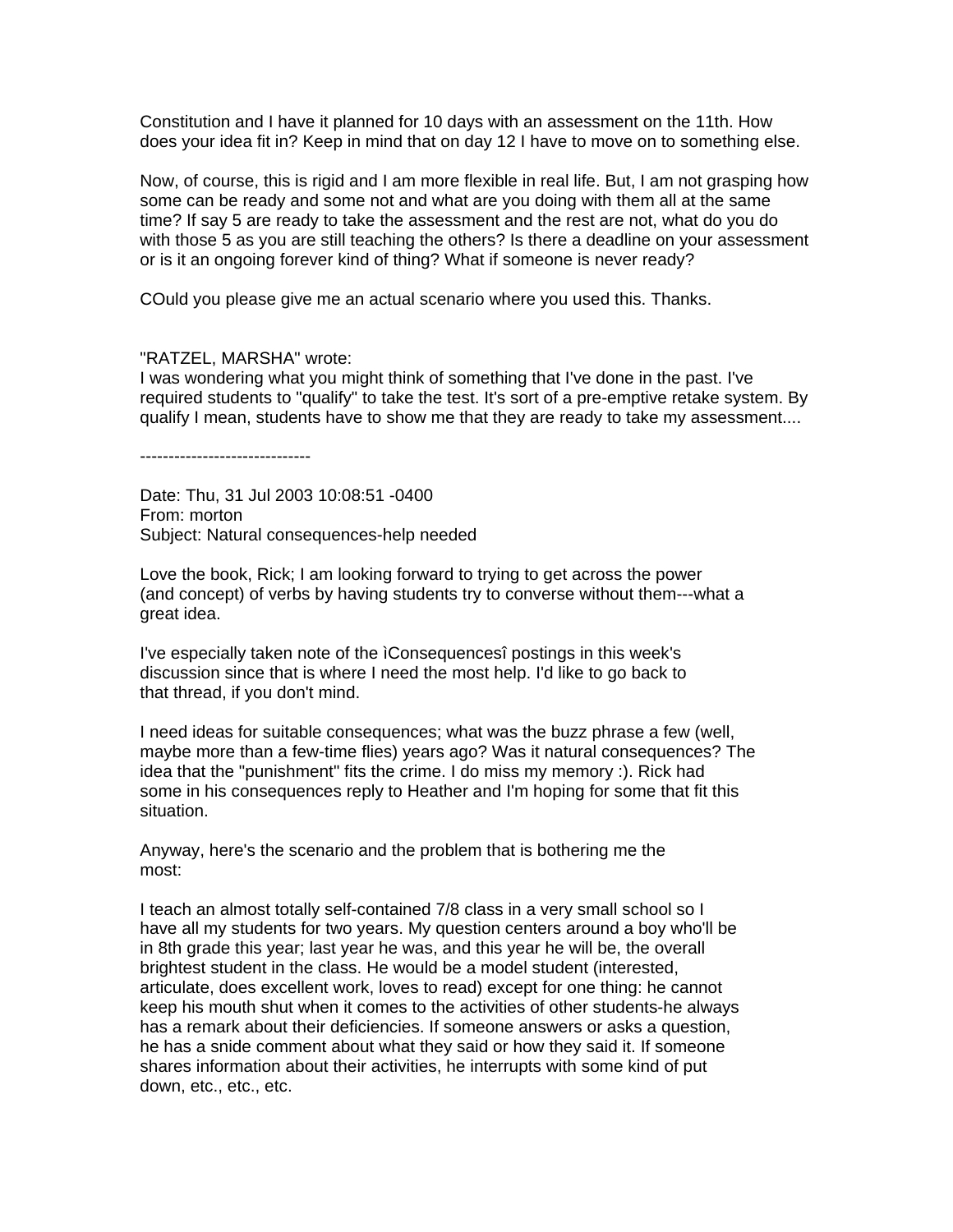We've discussed it, he agrees that it's disrespectful to the others, but he continues to do the same thing. Actually, I think the agreement is just lip service and that he has no intention of changing his behavior. Notes on progress reports and report cards explaining this as the reasons for his check minuses in respect, etc., aren't making a difference either.

If I can't turn this around somehow, I expect the situation to be worse this year as the incoming seventh grade will give him lots of fodder.

Is this a situation where writing down what he did, should have done, will do in the future to regain our trust would be of any help? And, if so, how many times would you do the writing thing before trying something else? And what would the something else be?

The especially aggravating thing about this is that the whole school is supposedly zero-tolerance for any type of harassment. We've had to do a lot of educating about what constitutes harassment; as you know, generally perpetrators don't see this or ìjust teasingî as harassment. But what is a suitable consequence for this type of harassment?

Thanks, Margaret

------------------------------

Date: Thu, 31 Jul 2003 11:30:15 EDT From: Rjpjpp Subject: Re: lesson plan books

I have found having to submit the lesson plans each week to be very cumbersome. Last year was my first year as a teacher and it was so hard to find the time to do everything. Having to have those plans on the principal's desk each Monday a.m. was one more thing to worry about. I ended up doing my best to have 5 days of plans written and then falling back on my system of rewriting/erasing as the week progressed. The principal's rationale for these lesson plans

is that if I have an unplanned absence the substitute will have lesson plans to follow. However, since mine change so much this really won't work for my classes. You can almost be assured that by Wednesday or Thursday I have strayed from what I turned into the office. How does everybody else plan for substitutes? I'm planning on preparing a "Substitute Folder" with lots of procedural info and emergency activities. Can you give me some ideas for what I should include? I have a 6 year old and a 4 year old and I'm alreayd worrying what I'm going to do when/if they get sick this year. Luckily, my husband can help on some days if they are sick but I know there may be times that I'll have to be out with a sick child.

Thanks,

**Jacqueline** 

------------------------------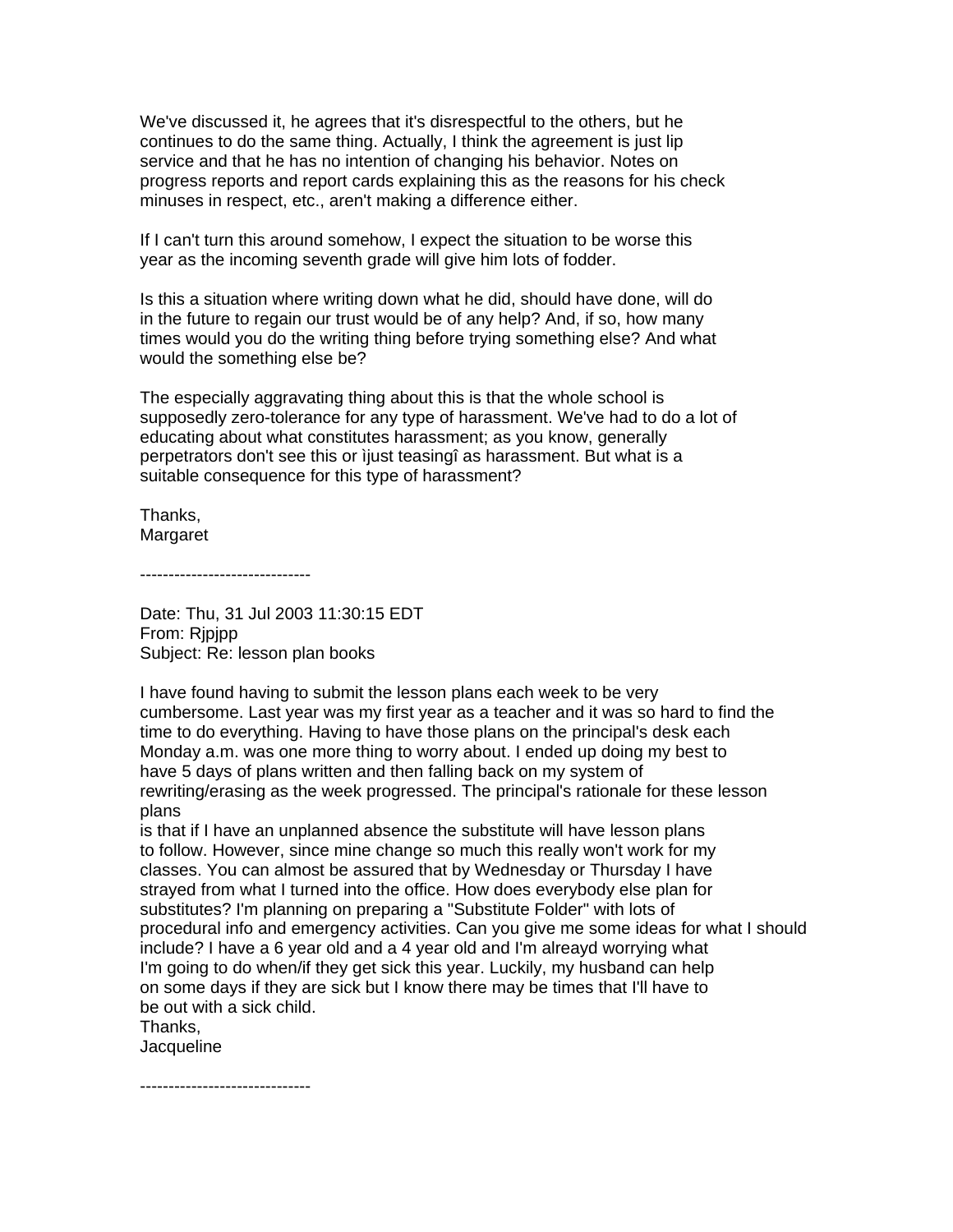Date: Thu, 31 Jul 2003 08:31:48 -0700 From: CWK Subject: Re: Another take on retakes

Marsha!

What a thoughtful and wonderful assessment process. You are truly a teacher who uses assessment to support student achievement rather than to sort them into groups of can do, can't do and won't do. I would like to share your message with two groups of teachers I will work with this month. I would like to make you come alive for them by describing you, your students and your school. If you are comfortable with this please contact me at cwilsonk@pacbell.net. I will not give them your email or any information that would be intrusive. Carolyn Wilson Koerschen

------------------------------

Date: Thu, 31 Jul 2003 12:40:23 -0400 From: Matt Subject: Re-taking tests and grading issues

I have also struggled with the re-take issue. On one hand, I'm very big on students being responsible and prepared the first time around. If they know the retake option is there, they are likely to not put forth their best effort the first time. On the other hand, there are the students who do try their hardest and still fail to grasp certain concepts.

In the past I occassionally offered retakes. I allowed students who scored below 70% to retake, but they had to come in at lunch or before school or whenever as long as it was not during class time. I then averaged the two scores together.

The recent postings have me really thinking on how to handle this issue. I agree that the student who scored 93% should be allowed to retake if the student who got a 53% is allowed. If the first student wants to do even better, than who am I to stifle their interest?

However, they do need to have some accountability. I think the compulsory attendance at a review session is a great idea. You can't just show up and do a retake, you have to do something first that demonstrates your committment. Otherwise 100 kids might show up for the retake just to get out of something else.

My questions are these:

What do you do after kids take the first test, but before the retake? Do you hand back all the tests and go over all the answers?

How do you design the retake in relation to the first test? I often find it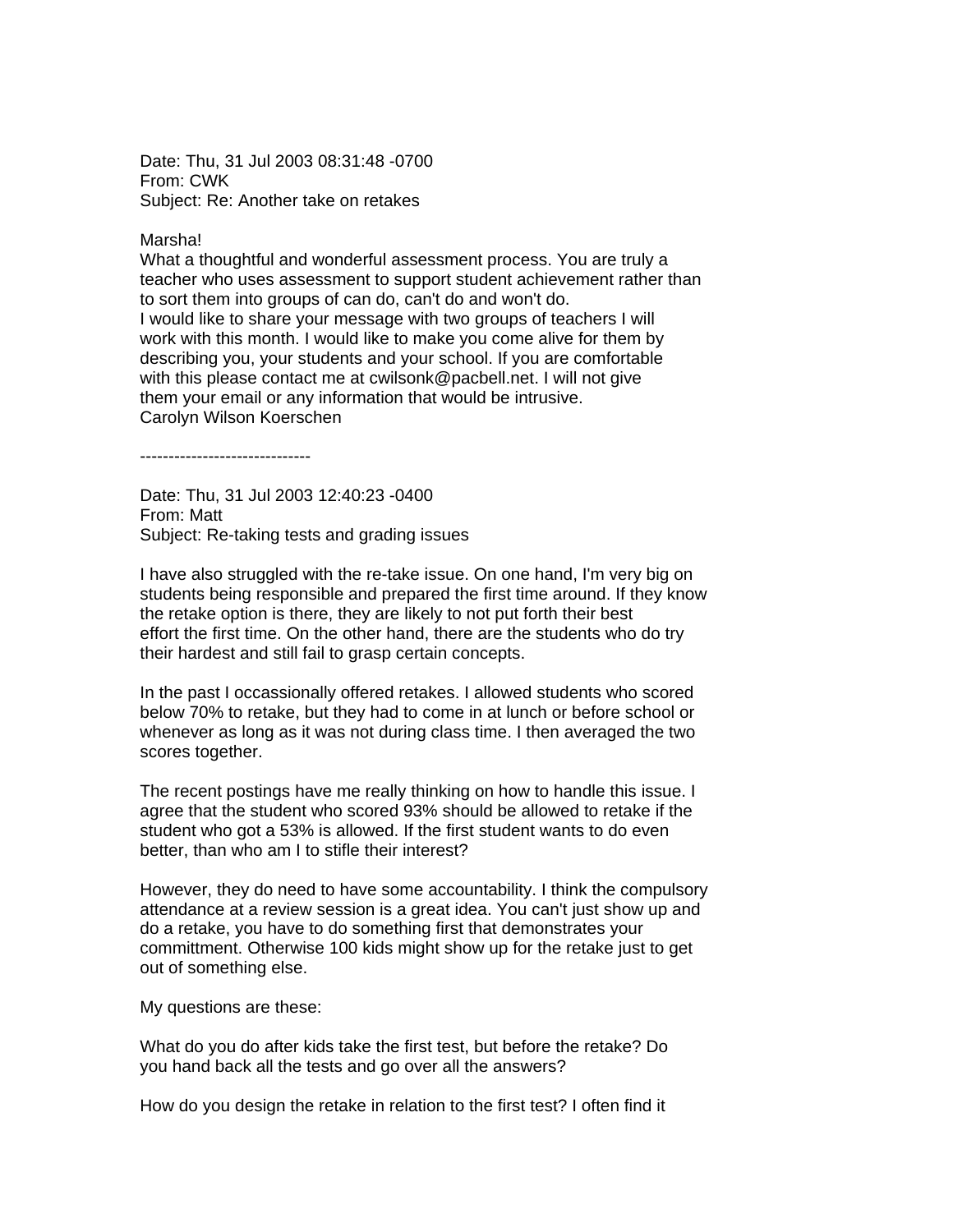difficult to write the original test, much less a second version that isn't simply a reshuffling of the first. What's the best way to do it?

Matt

------------------------------

Date: Thu, 31 Jul 2003 13:22:07 -0400 From: Rick Wormeli Subject: Re: Another take on retakes

MARSHA - Wow, this is a great idea -- the qualifying pre-assessments. Does it take more energy, time, and paperwork to pull it off, or is it about the same? -- Rick Wormeli

------------------------------

Date: Thu, 31 Jul 2003 13:22:10 -0400 From: Rick Wormeli Subject: Re: Natural consequences-help needed

Hi Margaret -- This is a great question. I hope others will chime in when they get a chance. They may have already, but I haven't read all the postings yet today.

Potential responses for students who chronically put down others and make snide comments:

1. Videotape him and watch it with him privately helping him to analyze his effect on his own learning and that of others -- invite parents to join the conversation and viewing

2. Removal from social situations ('my last choice, a still a choice)

3. Have him read and reflect on multiple short stories and novels about kids who are different and how they have to struggle with individuals who put them down or with their own negative behavior. I highly recommend The Acorn People (Jones) and Touching Spirit Bear(Mikaelson), among others.

4. Use simulations for character education or teacher-advisory times in which he is at a disadvantage to others, but also make sure at some point he is in an advantaged position and must make helpful responses.

5. Service learning -- find something in which he interacts with disabled individuals or even abled individuals but he can only succeed if he is sensitive to others.

6. Team-building activities, such as Ropes Course or Project Adventure activities (Kendall-Hunt has great books on this for schools and camps)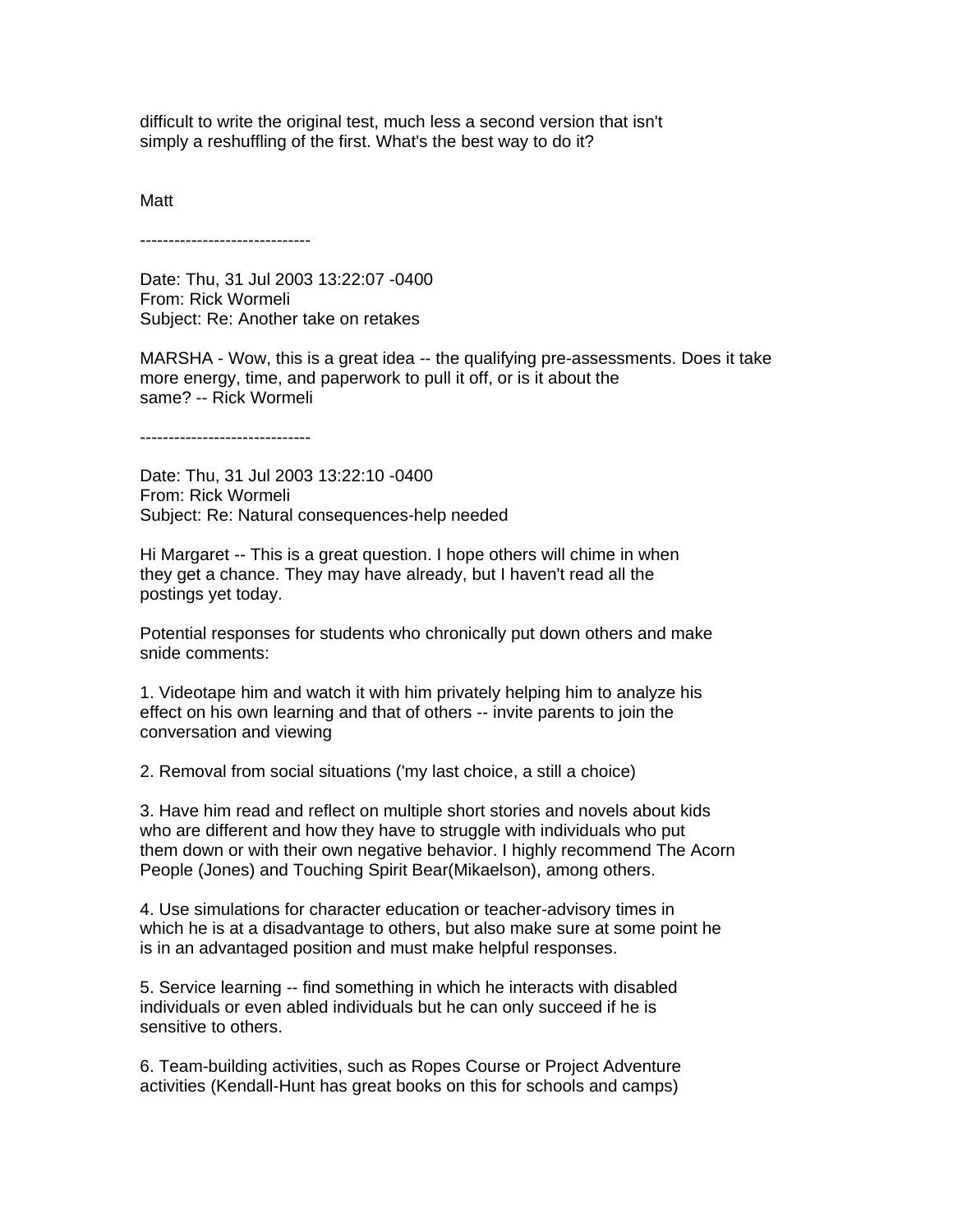7. The written analysis of his behavior that you mention and we mentioned earlier will work. Make sure to focus on the section on how he is going to rebuild the class's trust each time he breaks it.

8. Ask the student what would work

9. Behavior modification plan -- He gets points toward something desired for each period he's courteous. ('A next-to-last choice for me)

10. With parent permission, talk with his coaches, pastors and/or rabbi's about the problem. Have all the adults in his life be on the same page with helping him.

11. Cultivate a strong relationship between him and one particular adult in the building if it's not you. That adult can mentor him through this.

12. Counseling sessions with someone in your guidance department (if you have one) that might help him see that he can be accepted and even thrive without interacting so negatively.

13. I also recommend the book, What To Do With the Kid Who by Kay Burke (Skylight Professional). It has many practical strategies for teaching kids just like this.

14. Consistently applied and clear punishment for each time the student makes such a choice to abuse others.

15. If it's serious enough, invite the parents to get him a physical. At least then you would know if it is a manifestation of ADD or Tourette's Syndrome, or if a change in diet would help. For example, a lot of proteins for breakfast has helped unruly classes settle down and attend to learning (Pat Wolfe, Brain Matters, ASCD, I believe). The proteins increase the brain's production of serotonin and dopamine which help with mental acuity and being well reasoned.

16. Maturation. Some kids go through a rough couple of years but they finally grow a bit and get tired of always cutting down the world. It takes tenacity and patience on our part and the parts of his classmates, but time to grow is a part of it.

'Anyone have other ideas? -- Rick Wormeli

------------------------------

Date: Thu, 31 Jul 2003 13:42:22 -0400 From: Isabel Wiggins Subject: Reply to Matt's questions

Matt.

This year, once I started the retake policy, I just handed back tests without going over every problem. I found the students were happy about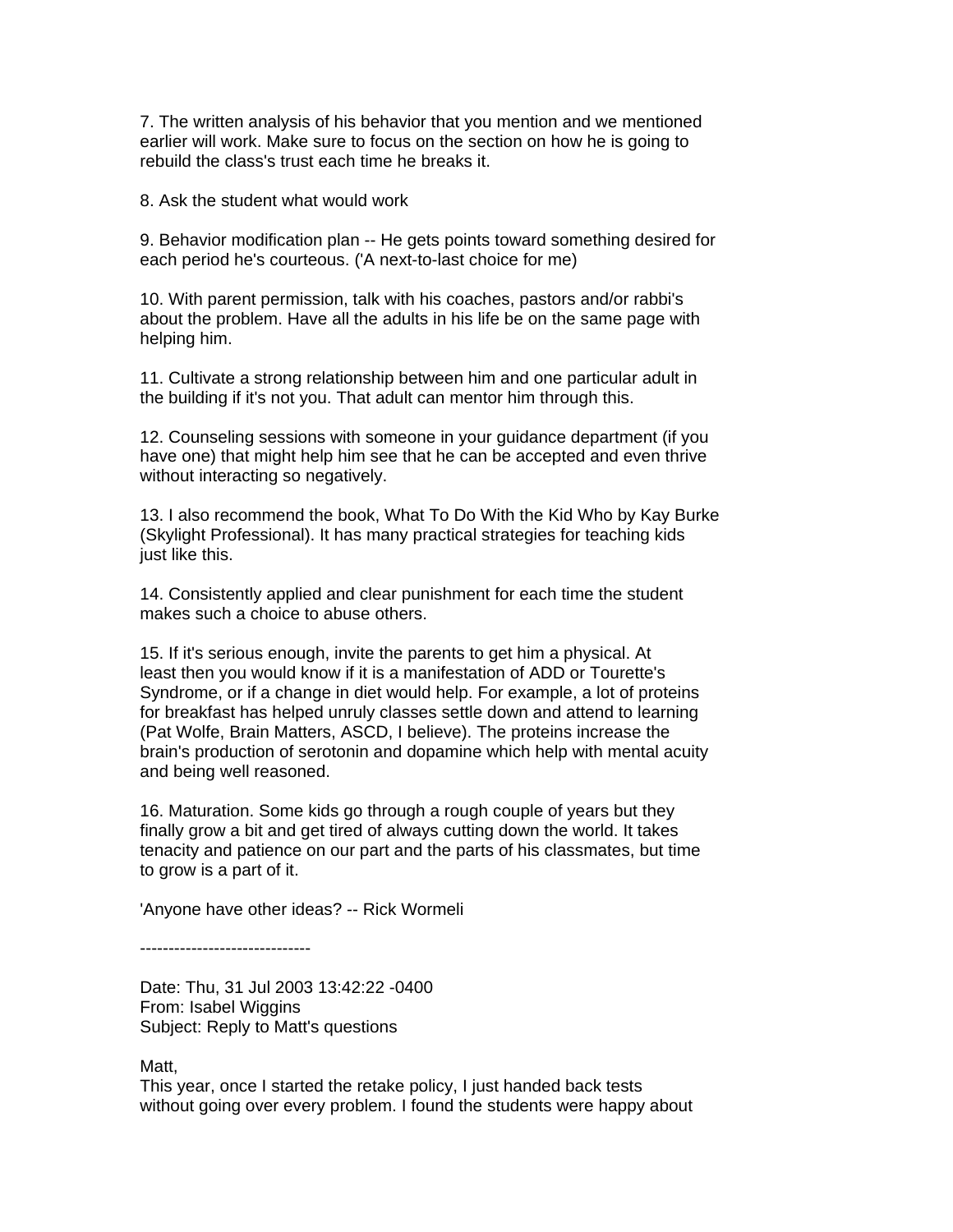that--going over every problems can get long and uninteresting to those who had the problem right on the test (even for some who had a lot wrong). I learned that no one really valued going over the test, except me.

To make corrections, students could work on their own (only a good idea if they just made careless errors), with a parent, friend, or me. Some really diligent ones came in for help before school or at lunchtime. In my school, 8:00-8:20 or lunch hour are the times for extra help. Some who relied on help at home came in for the alternate problems with more wrong answers as corrections. I like the idea of having one or two review sessions at set times.

To make the alternate test questions, I basically altered the numbers in the problems or asked a question a slightly different way. Remember, I teach math--this method probably wouldn't work for history or English. Then I directed them to do the problems numbered the same as the ones they had missed on the original test.

I did not require retakes and there were students with low grades who weren't interested in the retake process at all. Have to find another way to reach them.

The retake process probably benefited about 20% of my students, so it's definitely worthwhile. Some of the most motivated test retakers were those who scored 88% to 95% and wanted every point they could get. But why not let them?

After reading the replies to my question, I'm still struggling with giving them full credit for making corrections. I know with my own children, I am appalled when they can get 10 extra points for having a test signed. I will admit to letting students whose parents requested a complete retake take a similar test and only including the better test in my gradebook. Typically, this was a student who really "blew" a test--someone who generally was a B+ student who scored a 30%, for example. Even with earning 1/2 credit they would have only had a 65%.

The whole grading thing is very murky.

Isabel Wiggins

Matt wrote:

>

>My questions are these:

> >What do you do after kids take the first test, but before the retake? Do >you hand back all the tests and go over all the answers?

>

>How do you design the retake in relation to the first test? I often find it >difficult to write the original test, much less a second version that isn't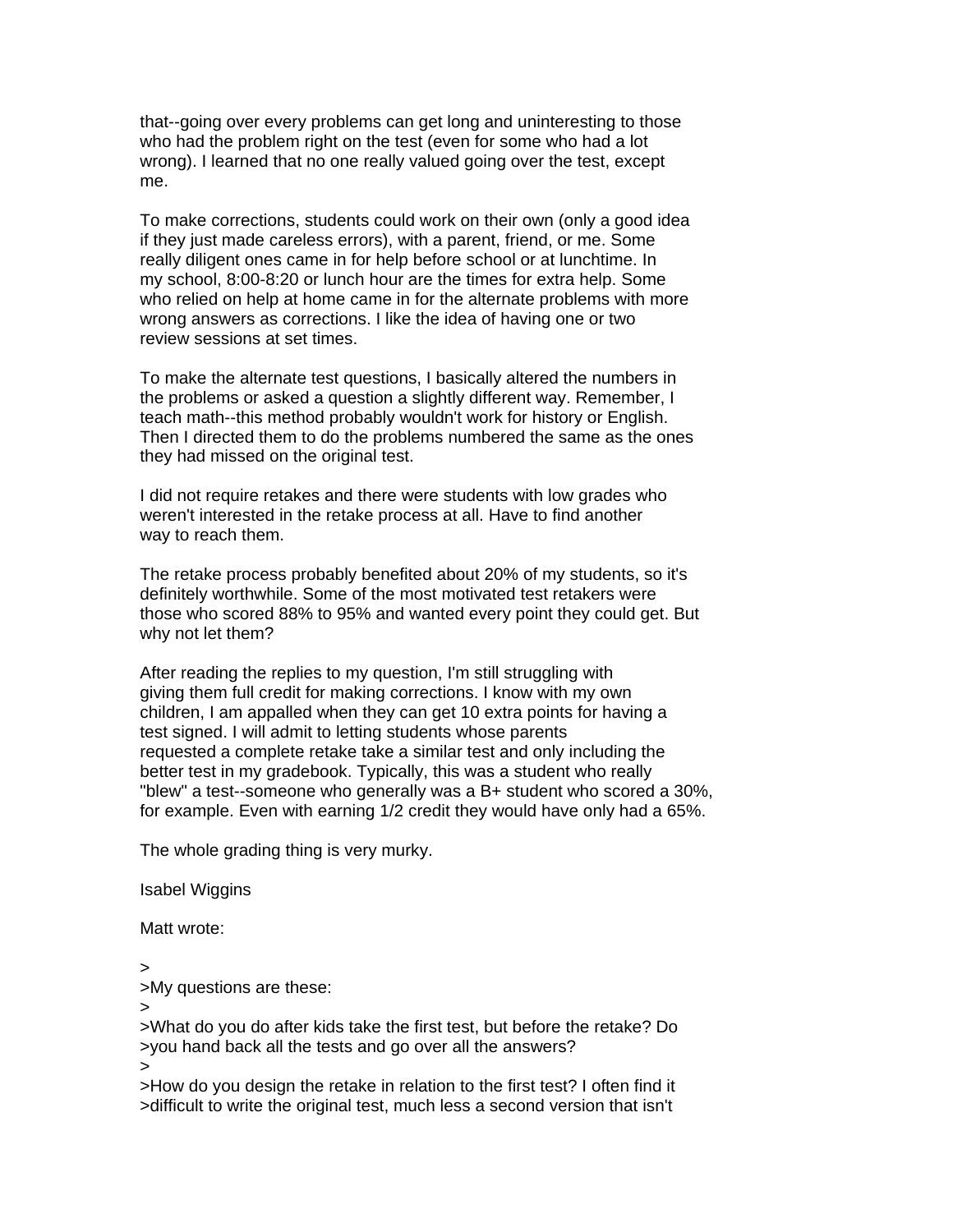>simply a reshuffling of the first. What's the best way to do it? > > >Matt >

------------------------------

Date: Thu, 31 Jul 2003 13:37:31 -0400 From: Cossondra George Subject: Re: Re-taking tests and grading issues

Rewriting a math test is perhaps easier than some other subjects because I can essentially just juggle the numbers around. I usually have a Test A and a Test B version anyway since my kids sit a 2 person tables. If this is the case, the student just takes the other version. Also, with math, even if it is the same test, the student still has to understand how to solve the problems. I require them to show their work, obviously, anyway. I also liked the idea of explaining your mistakes...

Cossondra George Newberry Middle School

------------------------------

Date: Thu, 31 Jul 2003 12:55:04 -0500 From: Lori Subject: power of verbs

Margaret wrote: Love the book, Rick; I am looking forward to trying to get across the power (and concept) of verbs by having students try to converse without them-what a great idea.

Our Title teacher had students work in groups to rewrite The Three Little Pigs without using verbs. Got the point across, and they came up with some really funny stuff. Lori

------------------------------

Date: Thu, 31 Jul 2003 13:02:49 -0500 From: Lori Subject: substitute plans

Jacqueline wrote:

> How does everybody else plan for substitutes? I'm planning on preparing a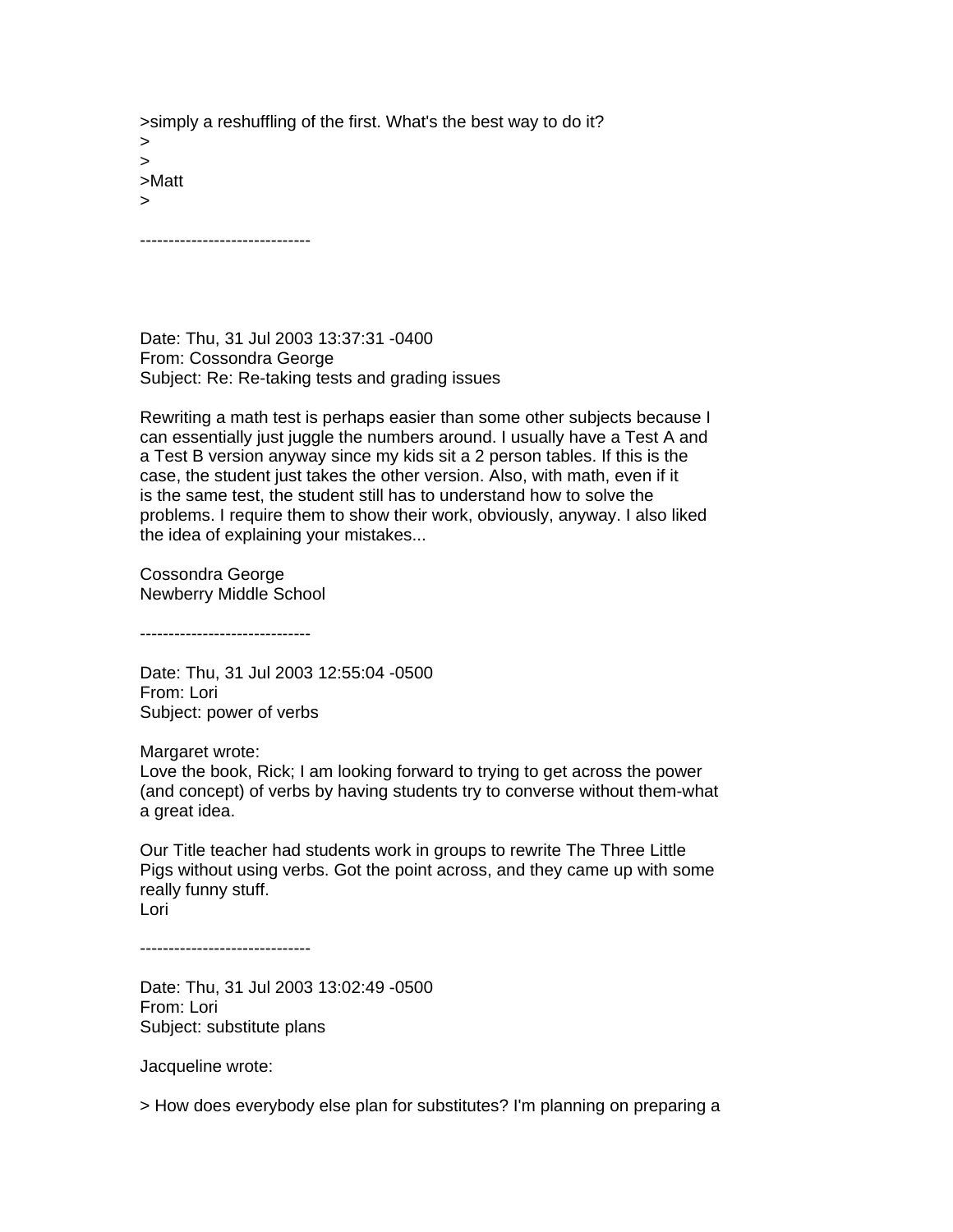"Substitute Folder" with lots of procedural info and emergency activities. Can you give me some ideas for what I should include?

In 4th and 5th grade, I had a sub box that had worksheets that covered every subject area. In my sub folder, I told the sub to totally ignore my regular plans and to pull whatever they felt comfortable doing. The sub folder contained my schedule and important information about the school and specific students. That way, I didn't have to come in if I was unexpectedly sick. This worked well for true teachers. However, I had "babysitters" that pulled every worksheet in the box and expected the kids to do them on their own. In spite of the fact that the sub plans explicitly told them NOT to do this and that they needed to go over things with the kids.

I am intrigued with Rick's idea from the book of having projects that the students can do in the sub folder. I'm going to look into that futher this year.

If I knew I was going to be gone, I wrote out very detailed plans, and left the books and materials on my desk with the plans in the order that they would be needed.

Lori

------------------------------

Date: Thu, 31 Jul 2003 13:05:59 -0400 From: Mendy Gannon Subject: Re: lesson plan books - substitute plans

>>>>>I'm planning on preparing a "Substitute Folder" with lots of procedural info and emergency activities. Can you give me some ideas for what I should include? I have a 6 year old and a 4 year old and I'm alreayd worrying what I'm going to do when/if they get sick this year. Luckily, my husband can help on some days if they are sick but I know there may be times that I'll have to be out with a sick child. Thanks, **Jacqueline** 

## Jacqueline,

I have a binder behind my desk that is labeled SUBSTITUTE SURVIVAL KIT in large letters. It has the following information, prefaced by an introductory letter:

## Contents of the binder:

1. "Teacher Pack" - Pens and pencils for your use, band-aids and cough drops, stickers for the children, behavior referrals, "caught being good" certificates, change for the drink/snack machines (located downstairs of the main office)

- 2. A/B Calendar
- 3. Class/Duty Schedule
- 4. General Policies/Map of School
- 5. Discipline/Reward Suggestions/Magic Clipboard
- 6. Blue Card/Class Rosters-Seating Charts/Class Descriptions and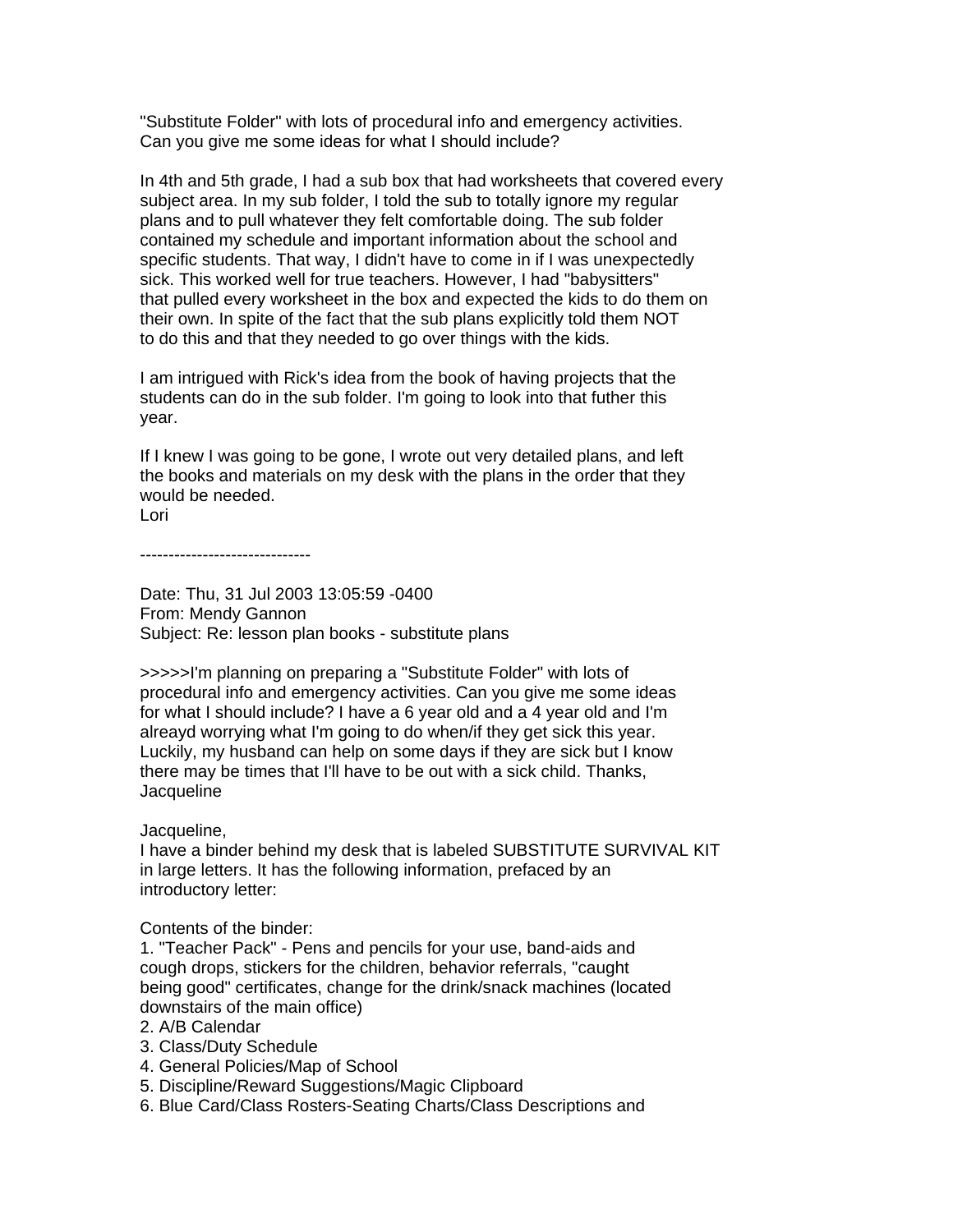Special Notes 7. Lesson Plans by Day 8. Emergency Work/Plans

I've created a substitute version of my "magic clipboard" weekly grading system, and it has greatly improved my communication with my substitutes.

I'd be happy to send you a copy of anything you'd like if you send me a note offlist.

Mendy Gannon Lady's Island Middle School Sixth Grade

------------------------------

Date: Thu, 31 Jul 2003 14:40:25 -0400 From: Rick Wormeli Subject: Re: substitute plans

Hi -- Page 151-152 of Day One and Beyond has a list of what should be in those sub folders. Submitting your lesson plans every week just so principals have plans to give subs in case we're gone as was mentioned in one of the earlier postings is really, really frustrating. It's very insensitive to teachers. As long as we have a few days' worth of emergency sub plans on file at the front office, we're fine. The principal's better use of time is helping teachers or departments identify what would make for successful, stand alone, sub plans that are substantive -- that result in teaching, not babysitting, students while the teacher is away.

I like Lori's ideas below. We can spend a half a day or one evening putting together great sub plans regarding our subjects and then breathe easier the rest of the year. We know those plans are there, but we don't use them, if we can help it. I've had some emergency sub plans go unused for five years straight because I was always able to prepare something for students related to the current lessons and get them in to school, even if I was sick. Each of those years, I just glanced through the emergency plans to make sure they were still up to date and the ready to go. I didn't have to reinvent anything.

-- Rick Wormeli

-----Original Message-----

Jacqueline wrote:

> How does everybody else plan for substitutes? I'm planning on preparing a "Substitute Folder" with lots of procedural info and emergency activities. Can you give me some ideas for what I should include?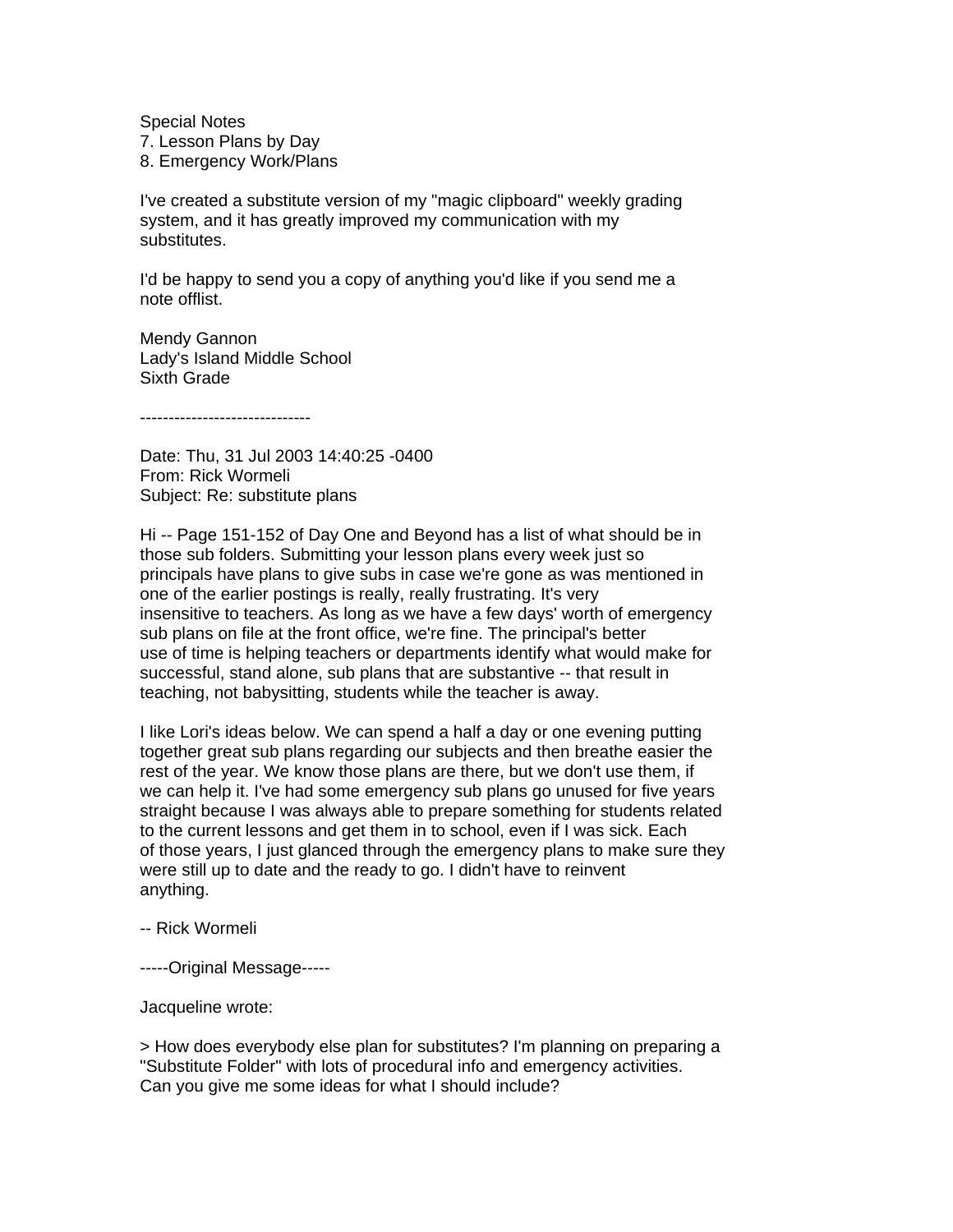------------------------------

Date: Thu, 31 Jul 2003 11:41:09 -0700 From: LINDA WHEELER Subject: Teaming

"In your first year of teaching, try to do one successful integration with one other teacher in the first semester. Working with more than one teacher may be overwhelming as you try to master curriculum and discover your professional self (Wormeli, p.113)."

I will be a first year teacher for an ESL pull-out program. This means I'll be working with the 7th and 8th grade teams for all subjects. I realize the importance of working well with both of these teams, and the support that can be found in good collaboration. Also, good collaboration with the teams is critical in order for me to best help the ESL students to be successful and included in the mainstream.

I'm looking for any advice anyone has to offer. Also, I would appreciate any helpful feedback from classroom teachers regarding what they like to see most in a resource teacher.

Thanks, Linda

------------------------------

Date: Thu, 31 Jul 2003 14:17:54 -0500 From: Paulette Romano Subject: To rehash a test or not

Isabel wrote. . .

"going over every problem can get long and uninteresting to those who had the problem right on the test (even for some who had a lot wrong). I learned that no one really valued going over the test, except me."

This is an interesting comment and a dilemma I have struggle with also. I guess this is a practice that I've come to adhere to through the years, but is it really necessary? I always assume that students want to know what the right answer is if they get it wrong, but maybe they don't. I don't always give retakes in English class, but when I do the retake is different from the original. It sure would save a lot of valuable class time not to go over a test. What do the rest of you do?

**Paulette**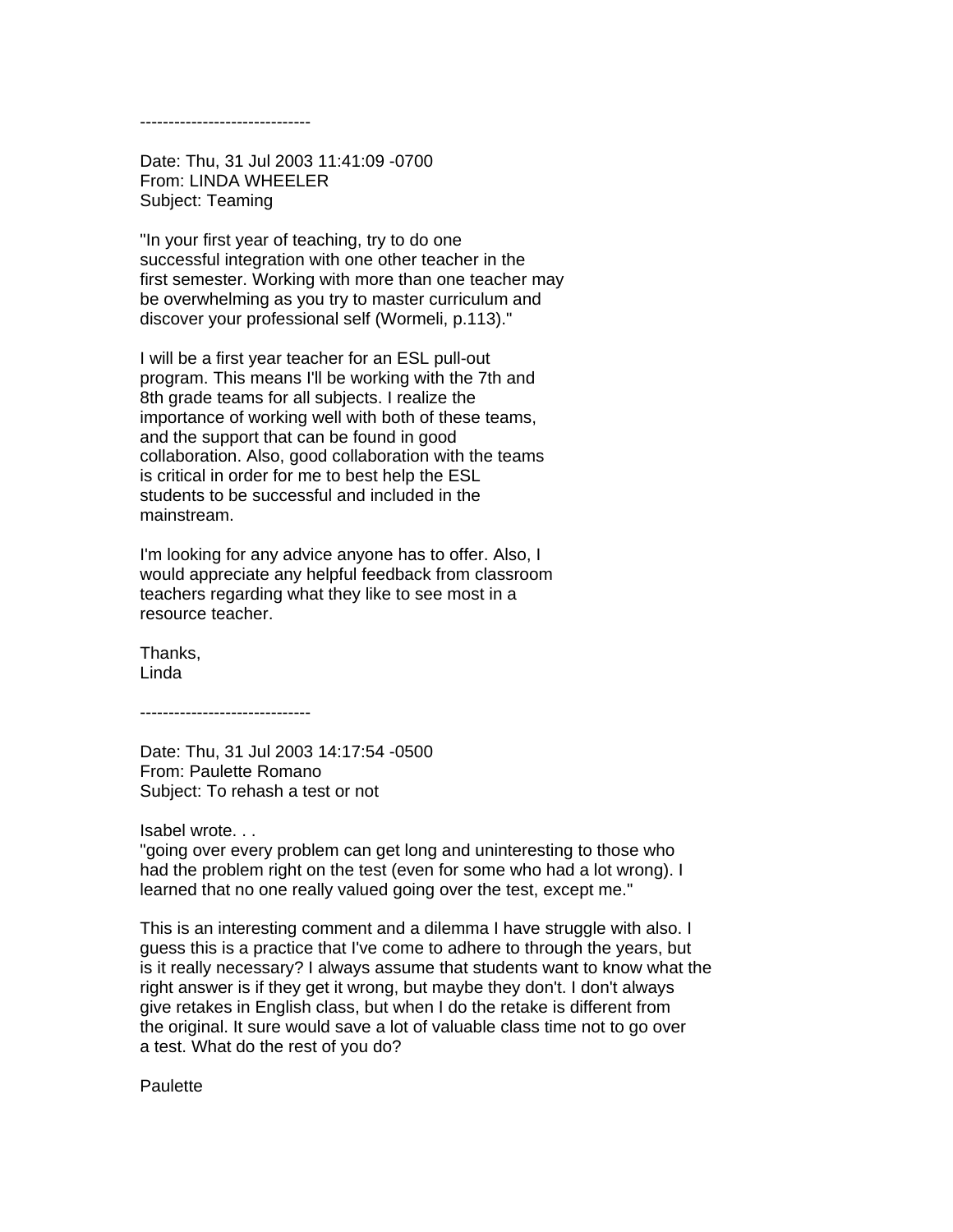------------------------------

Date: Thu, 31 Jul 2003 16:09:38 -0400 From: Rick Wormeli Subject: Re: To rehash a test or not

Hi -- Please don't give up on giving students feedback on tests. The positive effects are worth it. Just make sure it's timely. Robert Marzano (in Classroom Instruction that Works, ASCD) shows a positive effect size of 0.78 if classmates give students feedback, 0.83 if the teacher gives feedback. An assignment's (or a test's) positive effect size is only 0.28 if there is no feedback.

Here's the kicker in this: 0.25 effect size is instructionally insignificant, 1.0 is maximum positive impact. **We're wasting everyone's time, ours included, to give students assignments, tests,**

**projects, etc. for which there is no feedback.** Every time we design a test or an assignment, then, we have to plan how we're going to give feedback in the same planning breath. If we stop giving feedback on tests, we miss a major opportunity to teach. We can find compelling ways to give students' feedback.

Getting back to feedback's timely nature, my students put more of themselves into their tests, projects, and assignments when they know they are going to get it back within a day or two or three. When the assignments, projects, and tests are so long that I can't get them graded and returned for a week or more, they don't put in as much effort and depth. Consider shortening tests, projects, and assignments in order to maximize feedback's impact. -- Rick Wormeli

------------------------------

Date: Thu, 31 Jul 2003 16:41:46 -0400 From: Cossondra George Subject: Re: To rehash a test or not

Rick - by feedback, do you mean that each test should be gone over in class, or can corrected tests, complete w/ comments on mistakes work?

I too struggle with using class time to go over a test but I take a real effort not just to mark wrong answers but give "feedback" on an individaul basis on the returned papers. I also make the effort to always return papers the next day and I do allow time for questions and we go over any specific questions students may ask.

Are you saying it is more effective for student learning when we go over it again as a class?

Thanks for the clarification - I got a bit lost in your answer for some reason!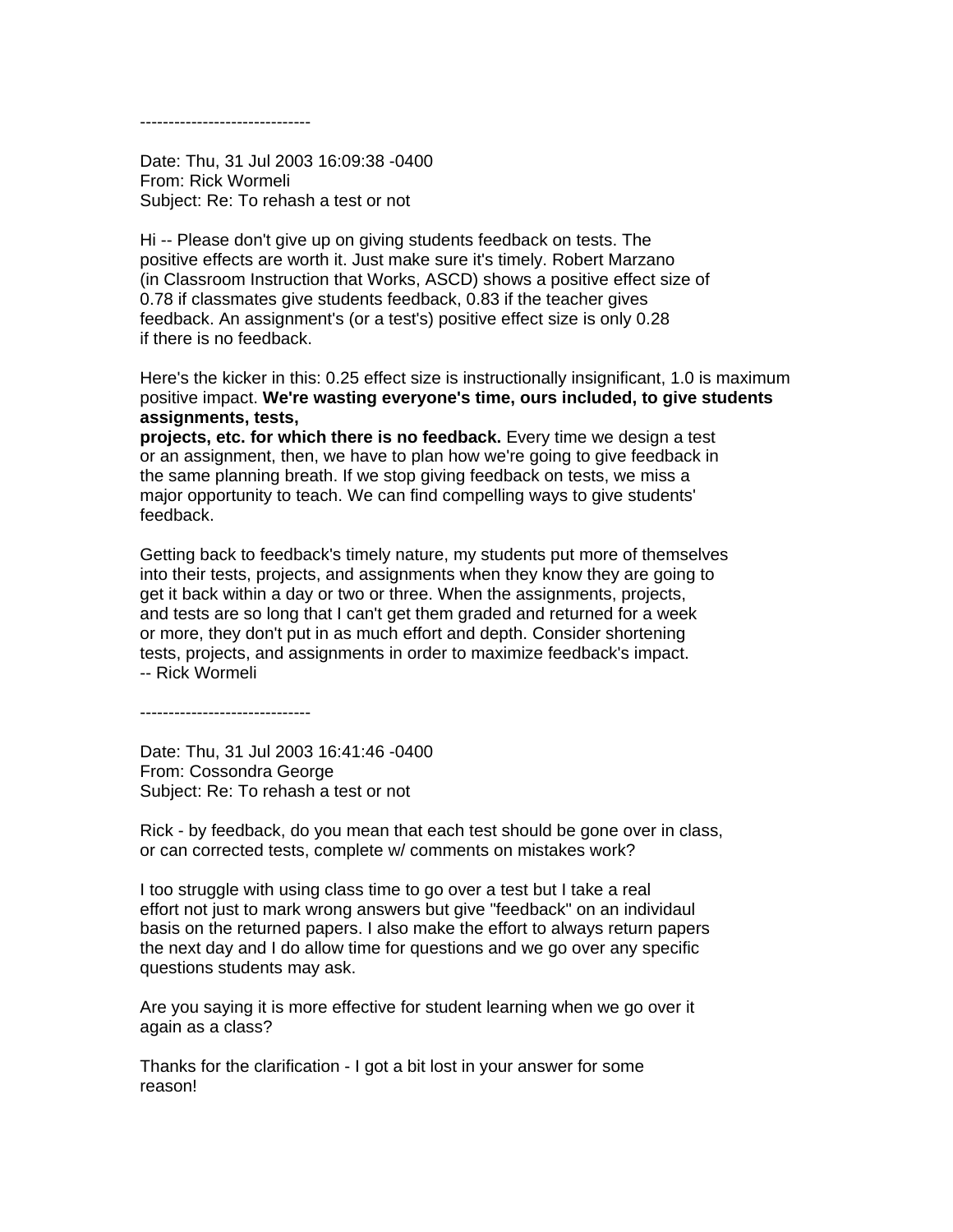#### Cossondra George

------------------------------

Date: Thu, 31 Jul 2003 15:48:21 -0500 From: Paulette Romano Subject: Re: To rehash a test or not

Thanks Rick for affirming what my gut instinct was originally telling me. Timely feedback is definitely worth the effort. I actually have Marzano's book on my pile of "to reads" before school starts. You've just given me an incentive to pick it up! I'm loving all of this discussion this week! Thank you!

**Paulette** 

------------------------------

Date: Thu, 31 Jul 2003 17:08:31 -0400 From: Rick Wormeli Subject: Re: To rehash a test or not

Hi Cossondra -- Yes to your first question. We need to find ways for students to understand their errors and to improve their mastery. If we give tests, return them with grades, but offer no opportunities for students to interact with errors and misconceptions, then the impact of the assessment as an instructional tool is significantly diminished. Good assessment instructs, and good instruction assesses. They're inseparable. (I apologize for repeating this -- I know you know this already. But it may be helpful to someone....)

Assess comes from "assidere," which means, "to sit beside." Assessment is a coaching/nurturing tool, not stop-everything-and-test tool. We can live up to its promise by always making sure we have a way in which students get feedback on their products -- tests included. There are creative ways to review homework assignments, tests, and other student products in class that aren't just asking students to compare their papers with the answers posted on the overhead.

As far as whether it's done individually or with the whole class, I agree it's hard to figure out how to do it. If we go over the whole thing and only a few students really need it, then we're wasting time. In those cases, I would do an anchor activity with the larger class and pull those students who need more specific feedback out of the anchor activity for a while to review it with them.

I think we need to facilitate formal interactions between our students and our written comments on tests and assignments, otherwise they are not considered. Most of my students look at the grade only and don't really reflect on that hopefully cogent comment in the margin.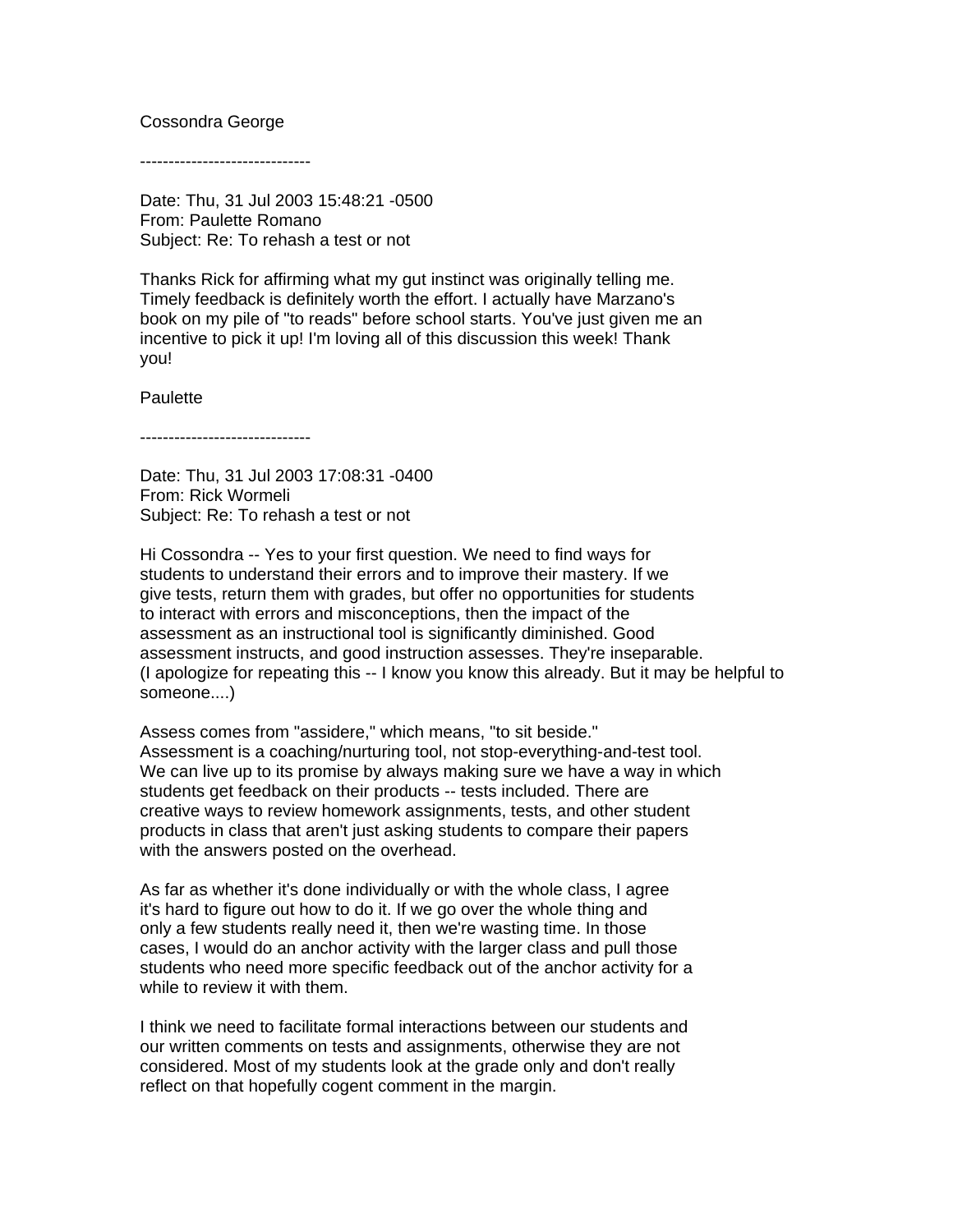So what do we do to get them to reflect on those comments? How about choosing two comments to which they write a response back to me? How about asking students to share

with one another how they would improve their understanding of the topic if they had a chance to do it over? How about requiring students to redo or rewrite whatever it is they missed correctly as homework? If it's a lot, they only have to do three? 'Just brainstorming here. The bottom line is to not leave it to students' own maturity to seriously consider those comments. Given their busy lives and many and alternative priorities, they most often will not reflect on the feedback. As the adults in their academic lives, we have to prompt them to do it.

Does this makes sense or did I confuse things further? I'm good at that. :-)

- Rick Wormeli

------------------------------

Date: Thu, 31 Jul 2003 17:11:36 -0400 From: Rick Wormeli Subject: Re: To rehash a test or not

Hi Paulette -- Thanks. Marzano's book is a terrific read! A number of schools use it as a book study. The handbook that you can get to go with it is full of practical materials, too. Not to add more to your plate, but he has a wonderful new one along the same lines: What Works in Schools (ASCD, 2003). It has the research and practicalities of several other school factors besides instruction, but he also has more on instruction. It's gets better and better, eh? :-) -- Rick Wormeli

-----Original Message-----

Thanks Rick for affirming what my gut instinct was originally telling me. Timely feedback is definitely worth the effort. I actually have Marzano's book on my pile of "to reads" before school starts. You've just given me an incentive to pick it up! I'm loving all of this discussion this week! Thank you!

**Paulette** 

------------------------------

Date: Thu, 31 Jul 2003 17:22:40 -0400 From: Isabel Wiggins Subject: Re: To rehash a test or not - clarification

Rick,

Just to clarify...

I write personal comments on each test paper and get them back to the students the next day usually. I also allow a couple of minutes for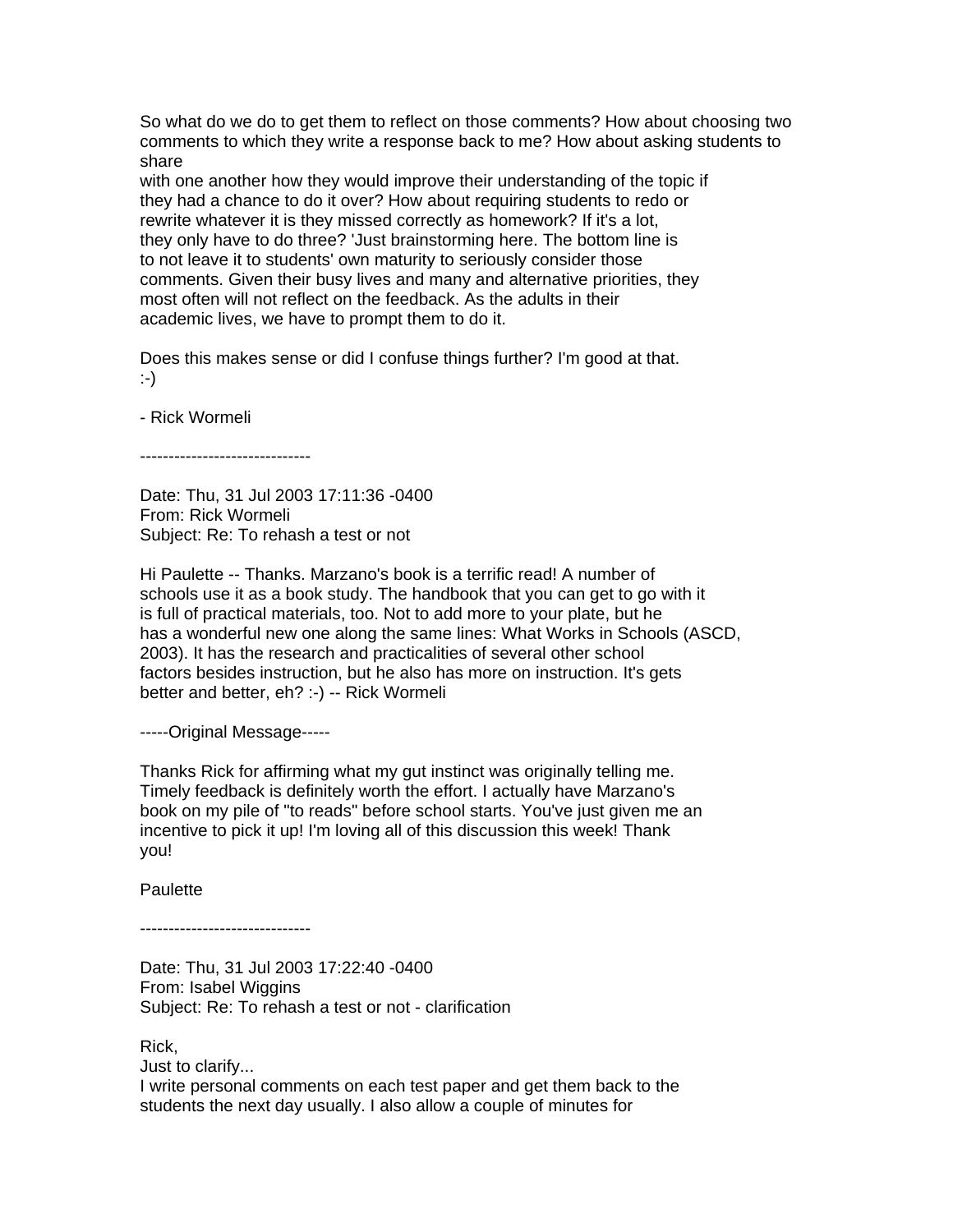the kiddos to look over their papers and ask me questions individually (as I circulate among the desks). They can see me after class for a more in depth conversation. I just don't work out the answer to every question on the board. But I'm open to another way to do it.

Isabel

Rick Wormeli wrote:

>Hi -- Please don't give up on giving students feedback on tests. The >positive effects are worth it. Just make sure it's timely.

------------------------------

Date: Thu, 31 Jul 2003 17:30:28 -0400 From: Rick Wormeli Subject: Re: To rehash a test or not - clarification

Hi Isabel -- This sounds great. Some times they might benefit from a more formal interaction, but I often do exactly as you describe here. It's effective. For those that don't have time, courage, or inclination to see you for more in-depth conversation and they really need it, how do you facilitate those conversations happening?

I agree that doing every problem or question response for every test is worth the time. Having students confer for a few moments in small groups and have each group choose two questions or problems for class discussion is one way to narrow the focus.

FYI: I'm checking out for a few hours to run some errands, but I'll be back later this evening. Keep the great ideas flowing. I'm learning a lot!

-- Rick Wormeli

------------------------------

Date: Thu, 31 Jul 2003 17:43:04 EDT From: PStef Subject: Re: lesson plan books

I have taught in several different schools and each administrator has his/her own requirements for lesson plans. There is some truth about having them prepared for substitutes. However, I believe the real problem is the fact many teachers "wing it" every day if they do not have mandated lesson plans. That makes for a really long day and very unorganized classroom. And the most important thing is that the discipline problems rise sharply if the teacher is unorganized.

The school in which I am teaching now does not require lesson plans each week. There are maybe a few weeks in the year that we have to turn in lesson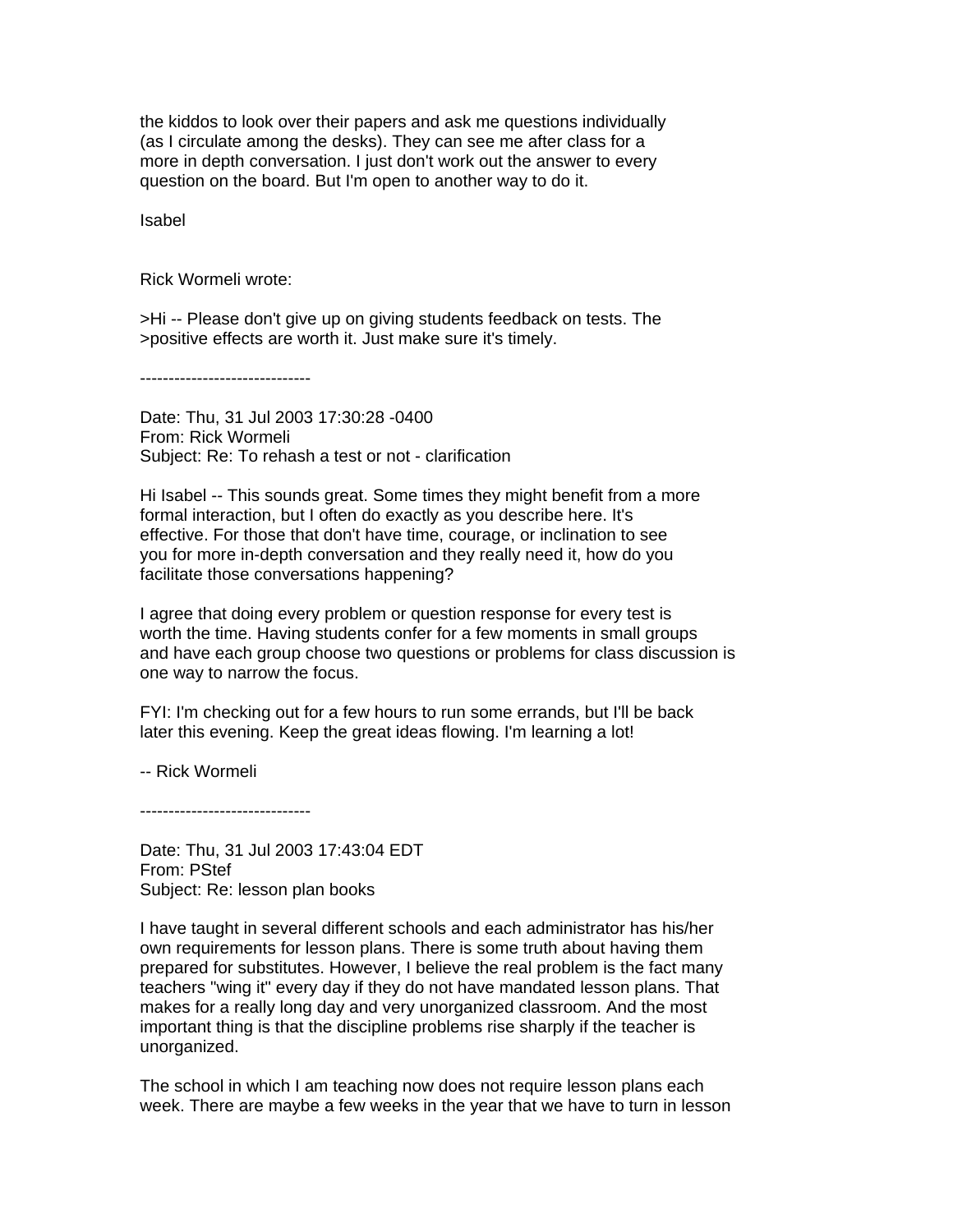plans for "documentation". I will say though when I taught at the schools that required them each week, I was much more prepared. I am in my 13th year now and I automatically write my lesson plans. It just keeps me organized. They may not 'look good" but they serve the purpose.

As for substitute folders -- they are a life saver. I write and save a generic letter on my computer explaining my schedule and rules such as going to the bathroom, to the library, to the locker....... Then, when I know who my sub is I go in and add anything I need that particular sub to know. For emergencies, I compile worksheets and such in a folder and keep it in the same place all the time. Then when I call a sub for that emergency I can tell them where to look for the folder. I leave a copy of the letter in that folder too. I don't have a problem getting subs because I always keep things prepared for them, even in emergencies.

The last thing you need is to worry about a sub when your children are sick.

Good Luck

Marilyn Stefani Surfside Middle School

------------------------------

Date: Thu, 31 Jul 2003 16:54:16 -0500 From: "Rick S." Subject: Re: Re-taking tests and grading issues

Isabel

What I do is let them correct the test. Any question they get correct on the re-do earns them 1/2 of the points that I took away originally. I also do not let them earn any more that an 80 after corrections are added to the grade from when they took the test.

~Rick Speigner

------------------------------

Date: Thu, 31 Jul 2003 16:59:25 -0500 From: Paulette Romano Subject: Marzano's books

Rick,

The handbook with practical materials sounds like a great accompaniment. Actually, my principal bought both Classrooms That Work and What Works in Schools for the whole faculty to read this summer. Hearing your seal of approval validates it even more in my eyes. I have grown children and can spend a lot of time on my own professional development (which by the way is neverending!). I don't know how teachers with young families do it!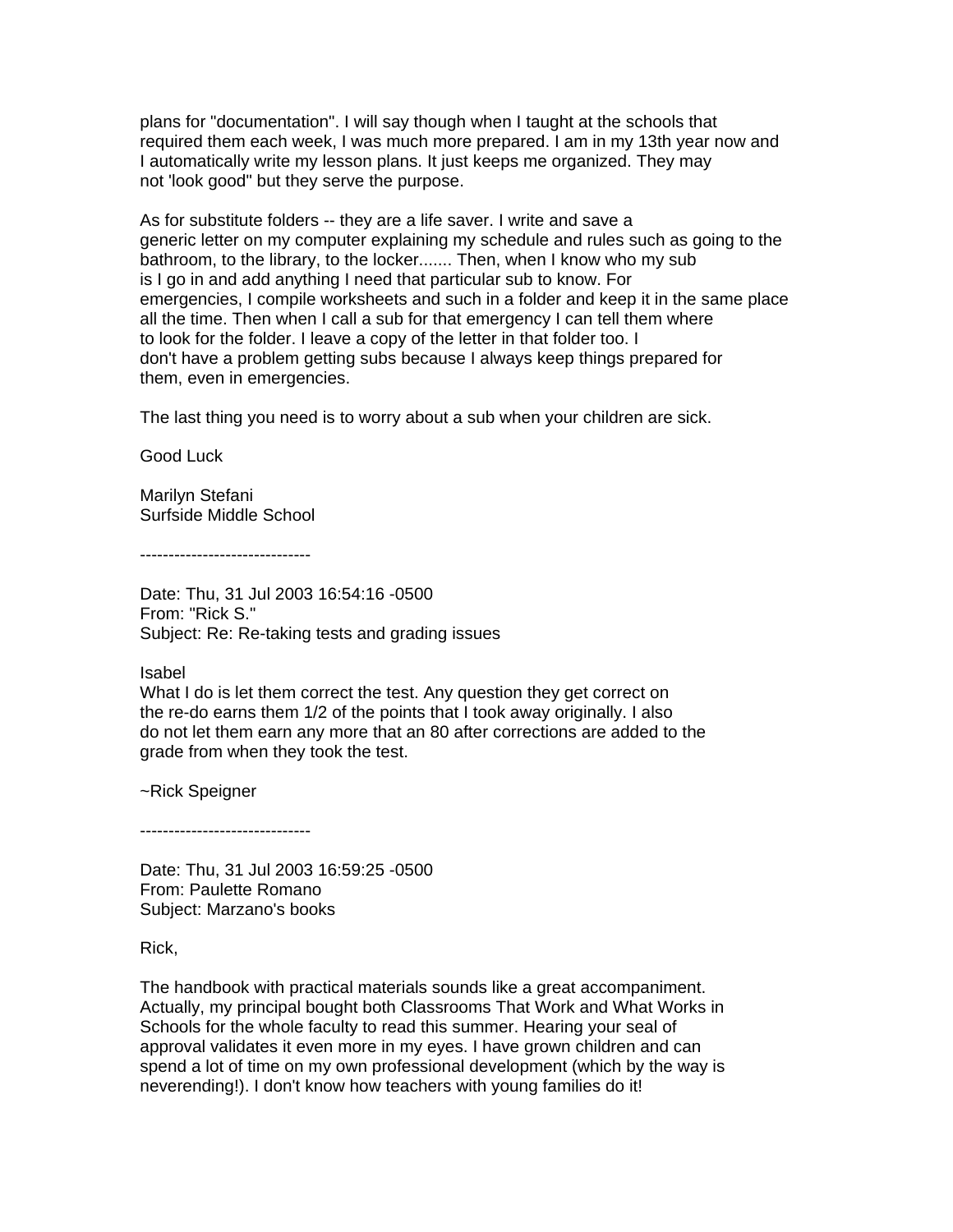#### **Paulette**

------------------------------

Date: Thu, 31 Jul 2003 18:05:53 -0400 From: Cossondra George Subject: Re: To rehash a test or not

Much clearer - thanks Rick...

I like the idea having them respond to my comments - I often also wonder if they ever take the time to read them, especially those marginal students who really benefit from feedback. This would assure they have looked the test over and reflected not only on their mistakes but my hints of what went wrong and how to show improvement - maybe I can combine the redo and respond to comment/reflect on mistakes.

------------------------------

Date: Thu, 31 Jul 2003 17:17:29 -0500 From: Nicole Foster Subject: Re: To rehash a test or not

How about passing out the test, giving the students a few moments to look at your comments, and then ask them to tell you what number thay want to go over with you? Nicole Foster

Isabel wrote. . .

"going over every problem can get long and uninteresting to those who had the problem right on the test (even for some who had a lot wrong). I learned that no one really valued going over the test, except me."

This is an interesting comment and a dilemma I have struggle with also. I guess this is a practice that I've come to adhere to through the years, but is it really necessary? ....

------------------------------

Date: Thu, 31 Jul 2003 17:18:45 -0500 From: "Rick S." Subject: Re: Natural consequences-help needed

Sorry that I don't have a viable solution. We just had an in-service where this was listed as a form of bullying. It should be addressed as such. If you have your principal's backing, I would send him to the office with a referral for verbal bullying. If the principal backs you in this and treats it as serious as it should be, he might even spend time in ISS if you school uses that. I think the referral would possibly show him the seriousness of his offense as well as you stepped-up intolerance of his attitude of superiority. I would thin that he really does not feel superior or he would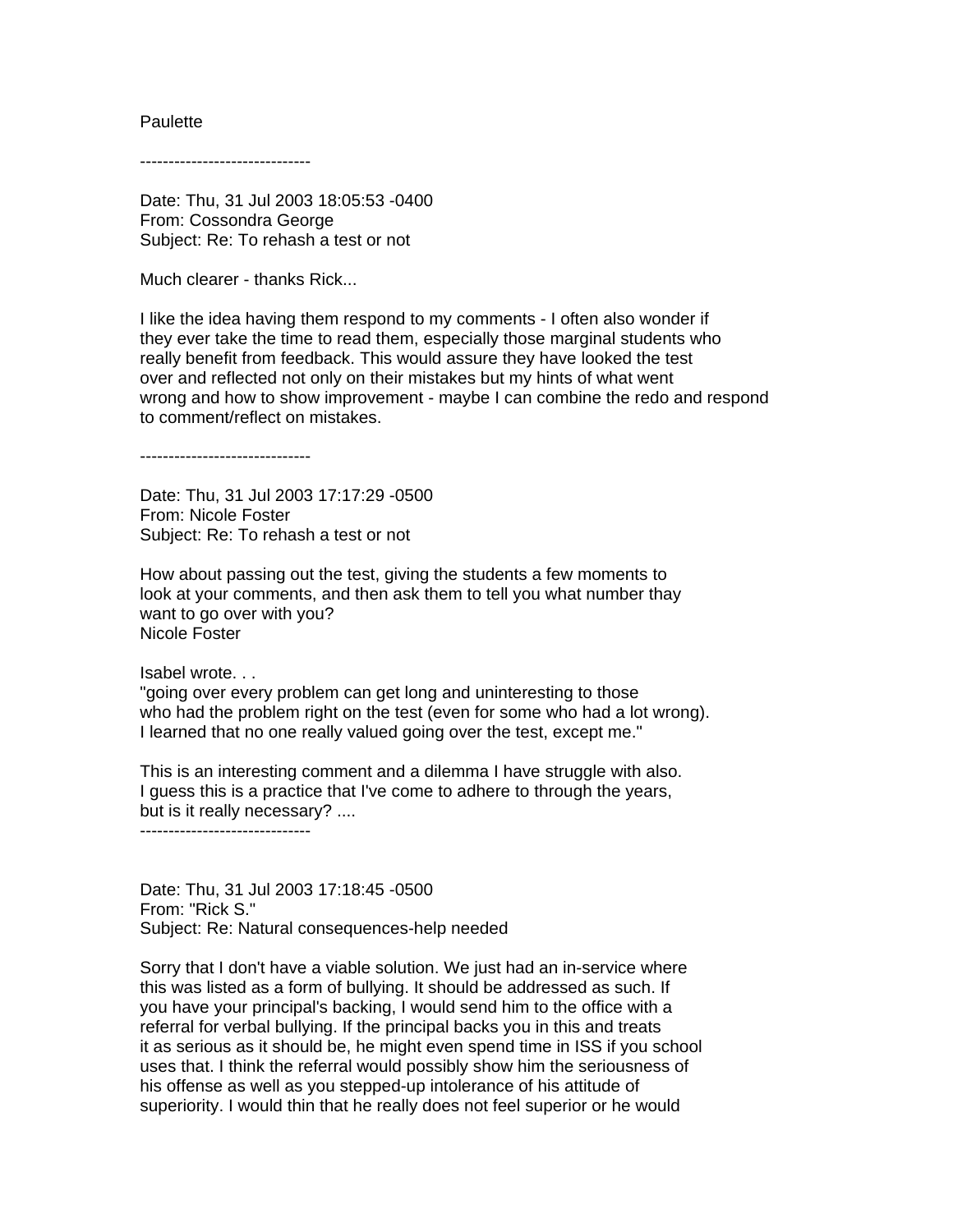not need to lift himself up by putting other students down.

~Rick Speigner

------------------------------

Date: Thu, 31 Jul 2003 19:03:36 -0400 From: winkler Subject: Re: lesson plan books

You wrote: "I will say though when I taught at the schools that required them each week, I was much more prepared. I am in my 13th year now and I automatically write my lesson plans. It just keeps me organized. They may not 'look good" but they serve the purpose."

We photocopy our plan books every two weeks, but it's done at the END of the two weeks. I, personally, don't feel that it is demeaning when done that way since there is no pressure to worry about how my plans may change during the upcoming week from what I "said" I would be doing; by the time they are turned in the plans have obviously already been through the revision process (and they look it!). It's not a perfect system; in fact, I think that once a month or every 9 weeks would suffice. But I find value in the process.

I've spent hours today updating my planbook template in MSWord; otherwise I just cannot stand all the time it takes to personalize all those blank squares week after week after week to suit my quirks. D

Joyce

------------------------------

Date: Thu, 31 Jul 2003 23:43:23 -0400 From: Matt Subject: Grading

I read the section in Rick's book on grading tonight. Another thing I have been wrestling with is how to come up with the final grade. Should I use total points or average various weighted categories? I have gone with the categories method thusfar, but I've really been thinking about going with total points. My first two years I weighted tests 35%, homework 35%, projects 20%, and journal 10%. Year two changed slightly, and last year I went with Tests/Projects (combined) 50%, homework 40%, Participation 10%.

What do you think is better, overall points where each graded assignment is given a selected number of points where the grade is determined by points received vs. points possible, or is going with weighted categories better?

Those of you who use total points, how do you decide how many points to allot for each graded item? How many points is a test worth versus a daily homework assignment?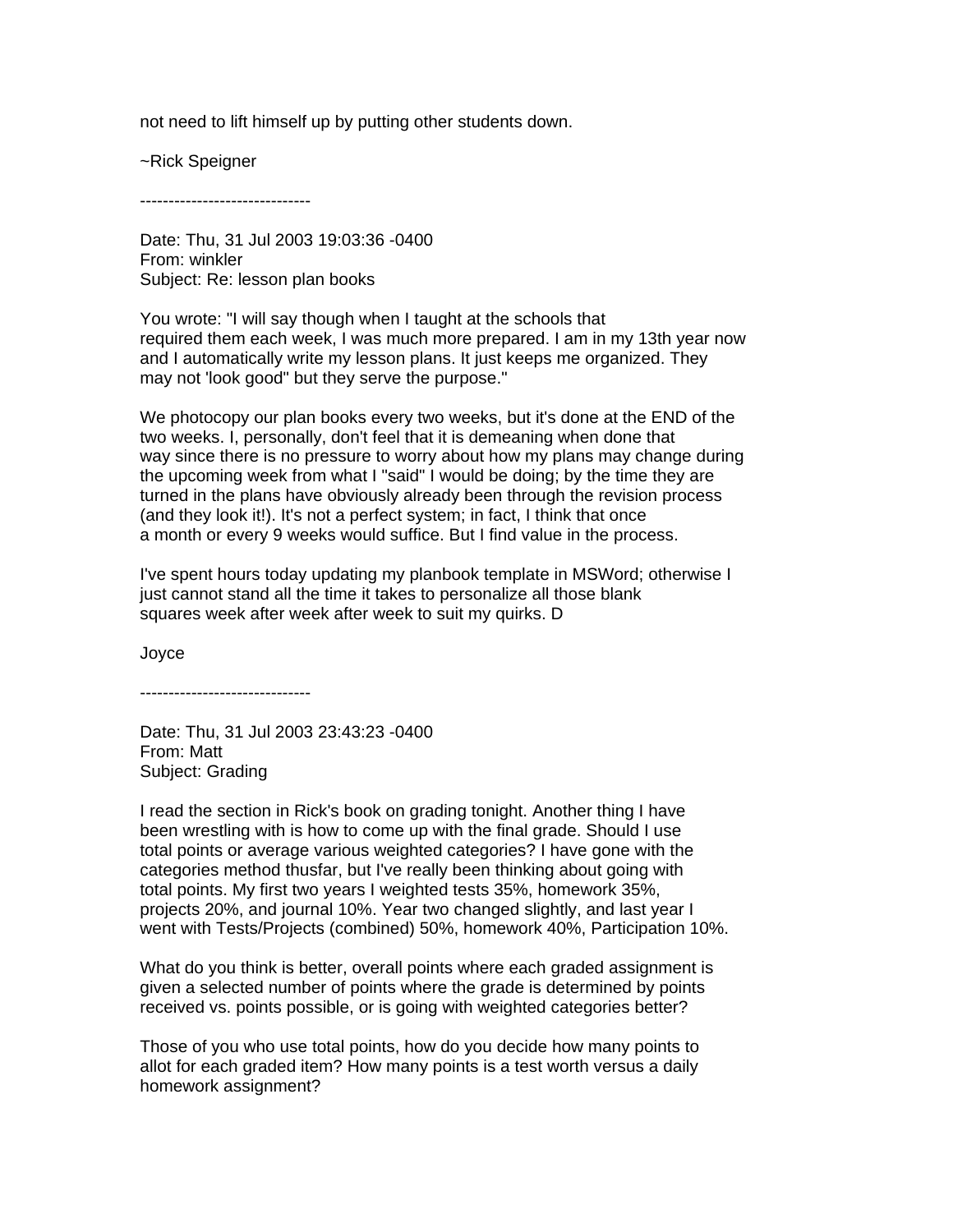I'm not just asking this of Rick, but everyone. Which method does everyone use?

**Thanks** 

Matt

# **AUGUST 1**

There are 18 messages totalling 806 lines in this issue.

Topics of the day:

- 1. Grading (10)
- 2. grading systems (2)
- 3. Grading and Knowing My Audience
- 4. Giving students choices
- 5. Natural consequences
- 6. Re-taking tests and grading issues
- 7. Thanks Rick
- 8. Thanks and Farewell

----------------------------------------------------------------------

Date: Fri, 1 Aug 2003 07:28:05 -0400 From: Mendy Gannon Subject: Re: Grading

I use weighted grades, partly because I've never been able to figure out how to do a point system ;)

I have changed my weights over the years I've been teaching, and this year they will be: Participation/Preparedness 10% Homework 20% Papers/Projects/Performances 35% Quizzes/Tests 35%

Mendy Gannon Lady's Island Middle School Sixth Grade Social Studies

-----Original Message-----

I read the section in Rick's book on grading tonight. Another thing I have been wrestling with is how to come up with the final grade..... Matt

------------------------------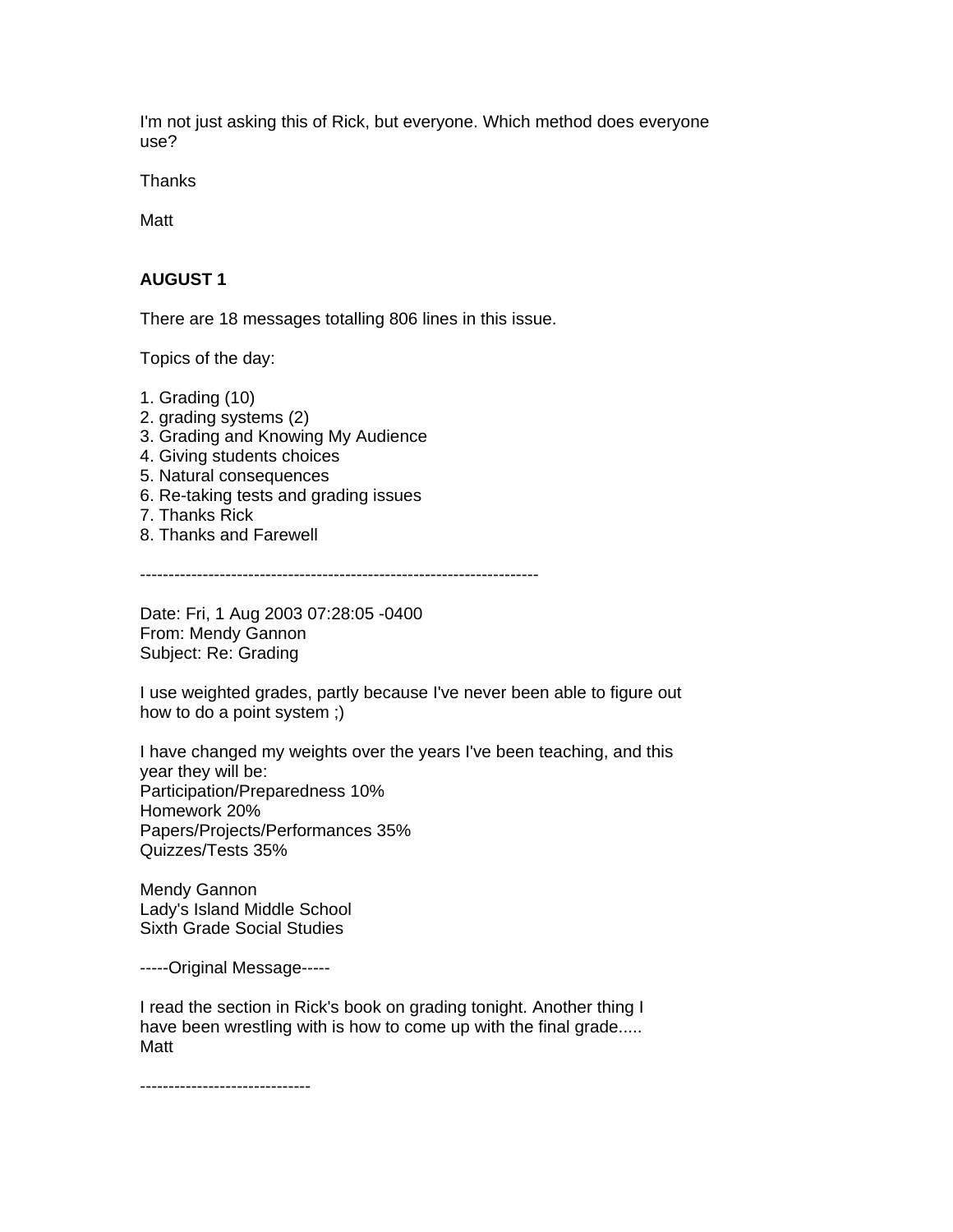Date: Fri, 1 Aug 2003 08:45:00 -0400 From: rick winkler Subject: Re: Grading

> "Should I use total points or average various weighted categories? I have gone with the categories method thusfar, but I've really been thinking about going with > total points.

>

> What do you think is better, overall points where each graded assignment is given a selected number of points where the grade is determined by points > received vs. points possible, or is going with weighted categories better?"

Interesting, because that is exactly my situation; for the last two years I've used weighted categories, but have been seriously considering switching to points this year. One of my main reasons is that it would allow for students to much more easily track their grades (and use math skills in the process), instead of having to rely on the "magical" computer or lengthy manual calculations. Not that I try to emphasize GRADES, but there is no way to avoid the issue, either.

I use Gradekeeper; it allows for both methods and is simple and adaptable. Last year I updated and printed out the gradebook on weekends, then entered the next week's directly on that printout; it eliminated having to keep a manual gradebook. But I ended up using a lot of paper over the year.

If I switch to a point system, I'm thinking of going back to a manual 3-line page I designed, on which I can easily/quickly manually enter, tally points, track attendance. Then those points can easily be entered into Gradekeeper. Sigh. That is double-work, but I really like sending at least 3 progress reports home for parent signature each 9 weeks.

So I, too, am curious to hear the pros/cons of weighting vs. total points. Also, what do you think about offering a few points (5-10) for students who have parents sign their progress reports and return them by the deadline? In the past I've offered it as homework points, but in thinking it through, isn't that a valid assessment for preparedness?

I found the entire conversation about retaking of tests to be excellent!

Joyce ------------------------------

Date: Fri, 1 Aug 2003 07:31:14 -0700 From: Carolyn Beitzel Subject: Re: Grading

Joyce, you bring up several valid points of which I too have been struggling with. I have been doing exactly as you with weighted categories and have found that it is difficult for the kids to maintain their own gradesheet when there is lengthy calculations involved. So I am going to try total points this year as well.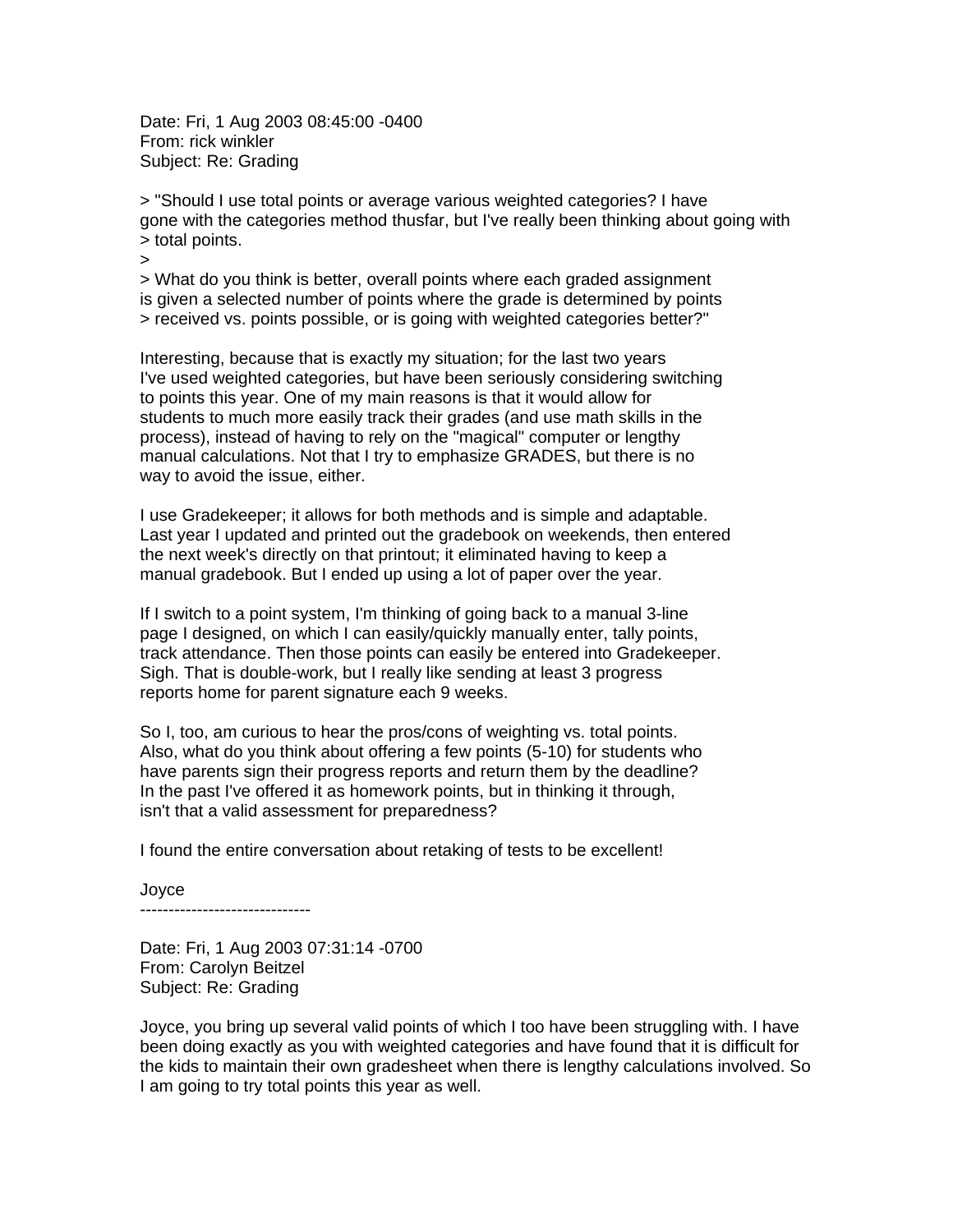I am curious about your 3 line gradebook, can you explain it more? I have seen 2 lines where you have the points on the top line then a running total on the next.

I also use a computer grade program and found that I was using TONS of paper as well. For me I don't think keeping a manual book is extra work as I did that before - I would print out the blank gradebook with assignments from the computer and as I graded the work put the grade onto the manual sheet and then inputted it into the computer once a week.

I don't think there are really pros and cons to either, just a personal preference. YOu can still weight your assignments using total points. For example if your tests were weighted 40% of the entire grade then multiply the points by four. Or you can make the total points for any assignment the weight, for example if tests were 40% then have the test equal 40 points, homework 20% or 20 points. By earning more points it automatically gives it more weight. I am sure there are others who have a different system. I hope they share.

Carolyn Beitzel

------------------------------

Date: Fri, 1 Aug 2003 10:41:39 -0400 From: Isabel Wiggins Subject: grading systems

Thanks, Rick, for the ideas for student reflection on test comments. I found the entire discussion to be very helpful.

I'm also interested in the weighted grading vs student points out of total possible points grading system. I, too, plan to switch to student points out of total possible points system. It seems easier to communicate to the parents and students and easier for the students to keep their own tally. The weighting is actually built in by the number of possible points given to any assignment. For example, if a substantive project or test is worth 100 points, quizzes and smaller activities might be worth 50 points, and homework 10 points. Other assignments done in class in the process of learning and understanding concepts might be worth 20 or 25 points. Figure out what assignments are in a typical marking period (i.e. 100, 100, 100, 50, 50, 50, 50, 25, 25, 25, 25, 20, 20, 20, and 15 homeworks (10 each)). In this example, the total is 810 points. The 100 point assignments (presumably tests or large projects) represent 37% of the grade, the 50 point assignments represent 25% of the grade, the 20/25 point assignments represent 20% of the grade, and homework represents 18% of the grade. So you can embed a similar weighting scale into this system by selecting relative point values.

Well, didn't mean for this to get so long and detailed...

Isabella Wiggins

------------------------------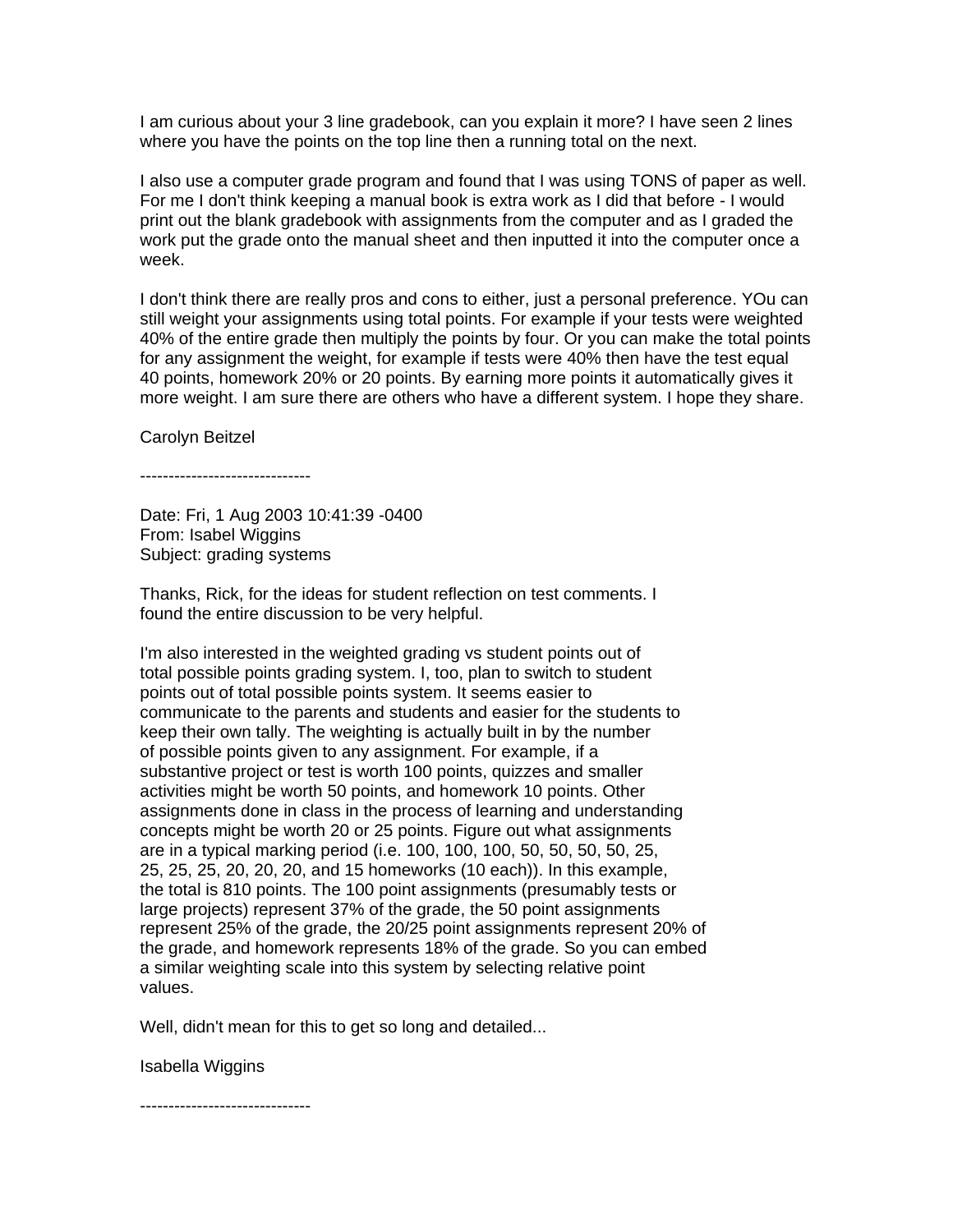Date: Fri, 1 Aug 2003 08:24:45 -0700 From: Melba Smithwick Subject: Re: Grading

I've been around for a very long time, actually able (but not gonna) to retire this year. I have tried weighting tests, 25%, 40% etc. Our district even required us for a few years to weight performance standards assessments 50% and even that was futile.

I have come to the conclusion after 29 years of teaching 6th graders that they don't really understand the weighting and the only people who care and become frustrated are the parents and the teachers. Total points works best in our neck of the woods. Our district has revamped the grading policy once again and we are back to total points.

Most of our teachers base most grades on 100%. Some start with 0 points and kids build up to them, some start with 100 and deduct, and some award less than 100 per assignment, build up from there or categorize each assignment, get an average and average all categories. The key to students' success is to post their averages weekly, teach them to review them each week, stay on their case and communicate with their parents often.

Melba Yvette Smithwick Campus-Based Staff Developer Corpus Christi ISD

------------------------------

Date: Fri, 1 Aug 2003 10:25:23 -0500 From: Lori Subject: Grading

And, then, to add another monkey wrench to the works...A question that has been buzzing around some people in my district, do you give the student the average or what they're truly achieving at the end of the grading period. If you had a kid that just didn't get place value, for instance, and scored low on some assignments at the beginning of the grading period, but really gets a handle on it at the end and truly understands it now, do you consider those early assignments? It sure seems like there are way more questions than answers for me these days! Lori

----- Original Message -----

> I read the section in Rick's book on grading tonight. Another thing I have been wrestling with is how to come up with the final grade. Should I use total points or average various weighted categories?

------------------------------

Date: Fri, 1 Aug 2003 11:25:53 -0400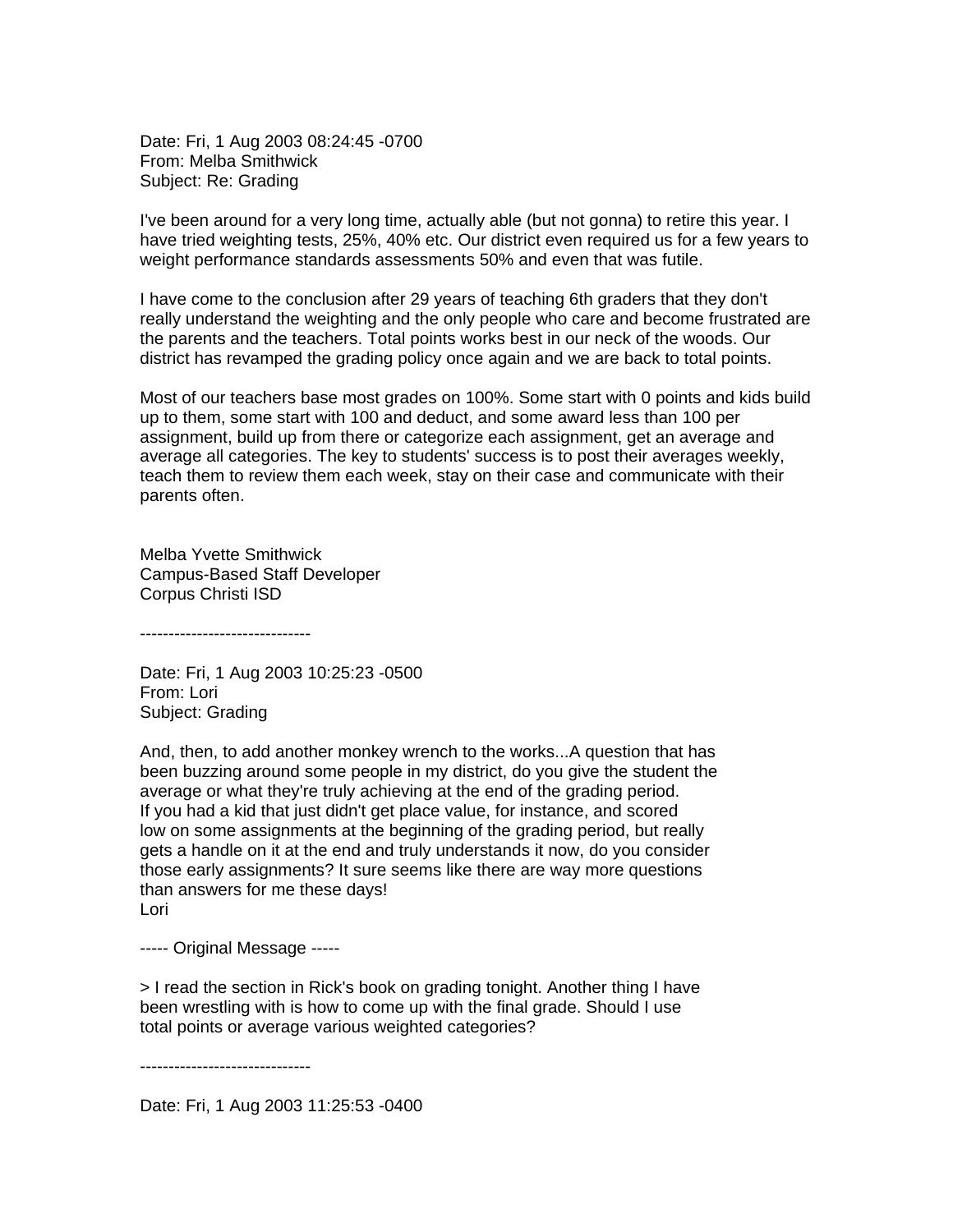From: Cossondra George Subject: Re: grading systems

I simply grade each assignment as a percentage grade and record it as such. Then daily work counts as a single grade, quizzes as double, tests/major projects as triple - it is easy for the students to understand and average their own grades. It is easy to use in PowerGrade or when calculating long hand. It makes tests have more impact than a homework assignment - at the beginning of any project I let the kids know what weight the grade has.

Cossondra George

------------------------------

Date: Fri, 1 Aug 2003 08:33:37 -0700 From: Melba Smithwick Subject: Re: Grading

Lori, in my opinion, what you decide to do with your student's grades is up to you. Why not give that child a quiz or another assignment based on the same material they did early on when they did not score well again and replace those grades? Or you could simple not count the first few assignments students do when learning the material for the first time. I always waited until I felt the majority if not all of my students had learned the material before I even considered taking a grade. We need to give our students time to make mistakes.

Some teachers, new and experienced, think that if the kids do the work then it should be recorded. Not true; not everything needs to go in. All work counts, it's just a matter of where the final grade ends up. Kids always ask, "Will this count?" My response has always been, "Does it matter? Will you not try your best to do this right? I expect your very best effort every time you do something for me. If you make a mistake or more, it's OK, but it's not OK to do less than your personal best."

------------------------------

Date: Fri, 1 Aug 2003 11:48:07 -0400 From: Bill Ivey Subject: Re: Grading

On Friday, Aug 1, 2003, at 11:24 America/New\_York, Melba Smithwick wrote:

> The key to students' success is to post their averages weekly, teach > them to review them each week, stay on their case and > communicate with their parents often. >

Hi!

Nicely summed up. During the final month of school this year, I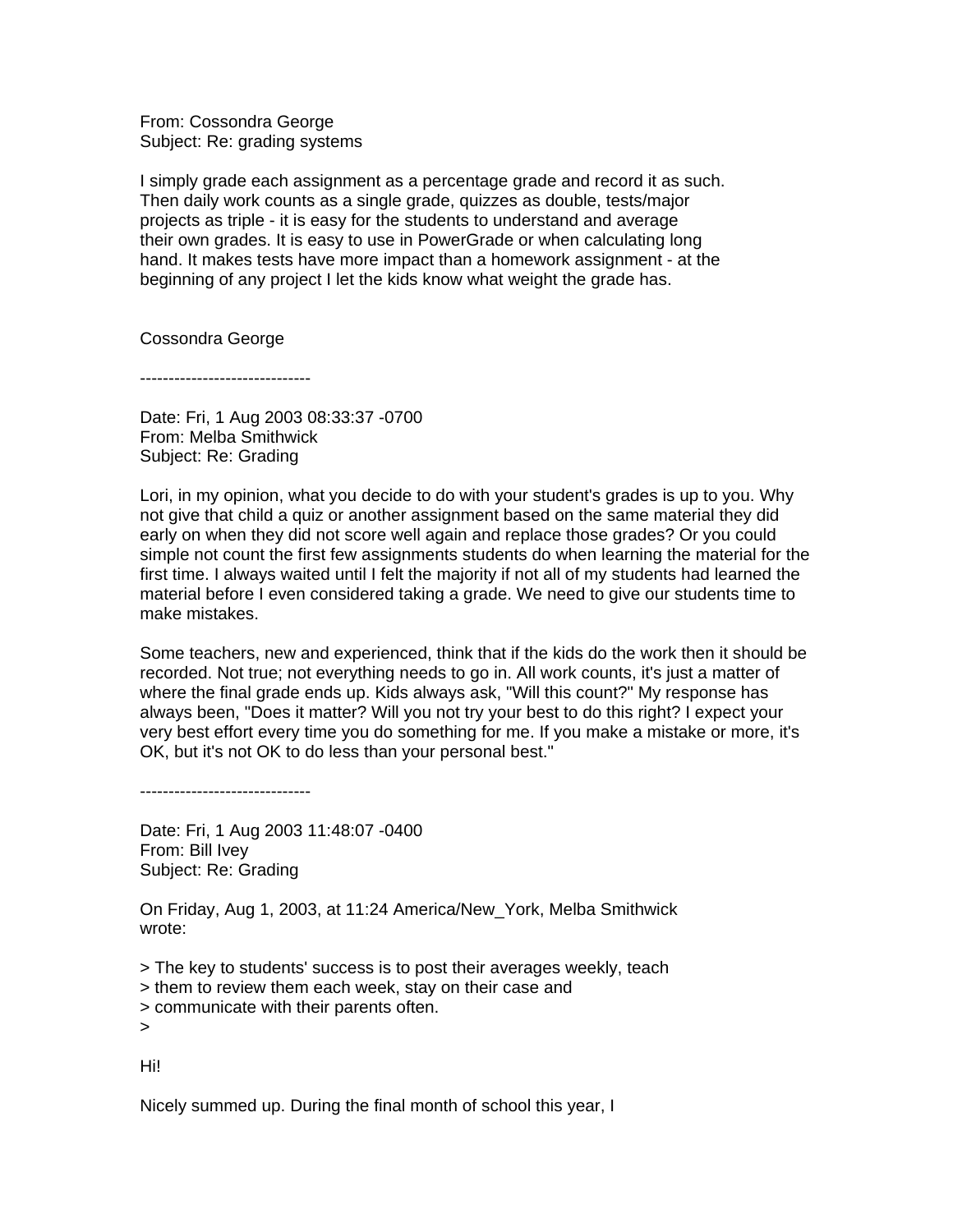designed a form to help my students review for the final exam. It began with some reflective questions along the lines of:

1. What are my strengths in French?

2. What skills do I need to improve in French?

just to get them thinking.

Then, each night, they had to fill in a three part form along the lines of:

1. What are my three goals for the evening (what three things do I want to learn more solidly)?

2. What specifically did I do to make progress toward meeting those three goals?

3. How much time did I spend?

I checked this form daily, and used it to stimulate discussions about the advantages and disadvantages of different study methods, how to determine when to keep plugging towards a goal and when to let it sit for a few days before coming back to it, long-term planning in general, and so on.

How well did it work? To be honest, it's hard to tell. The 7th grade class did a fantastic job, but then they often did. The 8th grade class had a hard time with grammar but had their vocabulary down - and that fit their pattern as well. But it did get a number of students reviewing for the final exam well before they normally would, and it did clarify for each student which methods of review worked best for himself/herself.

I was talking through the idea with our science teacher, and we both were asking ourselves - what if I had used this tool all year? So I'm putting the idea out here for your consideration and/or discussion. Has anyone done anything like this?

Take care, Bill Ivey Pine Cobble School, Williamstown, MA Stoneleigh-Burnham School, Greenfield, MA

------------------------------

Date: Fri, 1 Aug 2003 13:04:27 -0700 From: Laurie Wasserman Subject: Re: Grading and Knowing My Audience

Matt,

I teach 6th grade LD kids in Math, Reading and LA. Each subject is graded differently because I see them as "my audience" and I need to grade them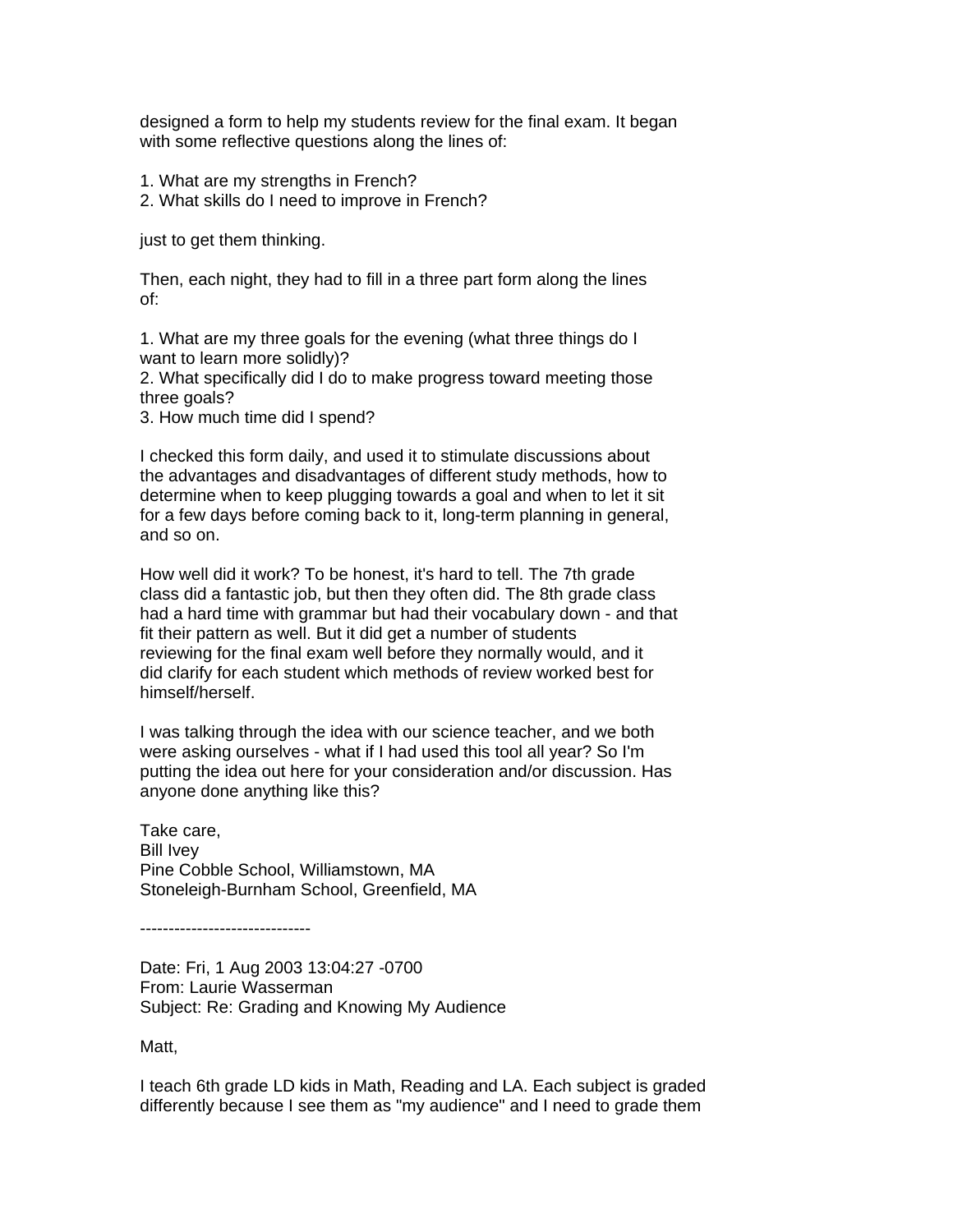according to their educational and IEP needs. For example, in Math, they are graded this way:

Preparation/Participation 20% Binder 20% Tests/Quizzes 20% Homework 20% Projects 20%

The majority of my students do not perform well on tests, so I count the projects the same weight; this gives them an alternative assessment to demonstrate knowledge and understanding. Like Brenda, I count being prepared with proper materials as crucial.

In LA I grade as follows: Essays 25% Spelling Quizzes 25% Novel Work 25% Classwork/Participation/Preparation 25%

In Reading: Quizzes 25% Projects 25% Classwork/Participation 25% Preparation 25%

I adjust the weighting depending on my class each year, and sometimes each term. As I get to know my students I may find I need to put more emphasis on being prepared, participating, etc.

Laurie

------------------------------

Date: Fri, 1 Aug 2003 12:04:37 -0700 From: Elizabeth Renaud Subject: Re: Grading

--- Melba Smithwick wrote:

The key to students' success is to post > their averages weekly, teach them to review them > each week, stay on their case and

> communicate with their parents often.

How true! This past year our 8th grade class (students and parents) was notorious for claiming no one told them how bad they were doing. Fortunately, we added more progress reports, and had a couple of meetings with the kids and parents to inform them of their progress. The parents and students were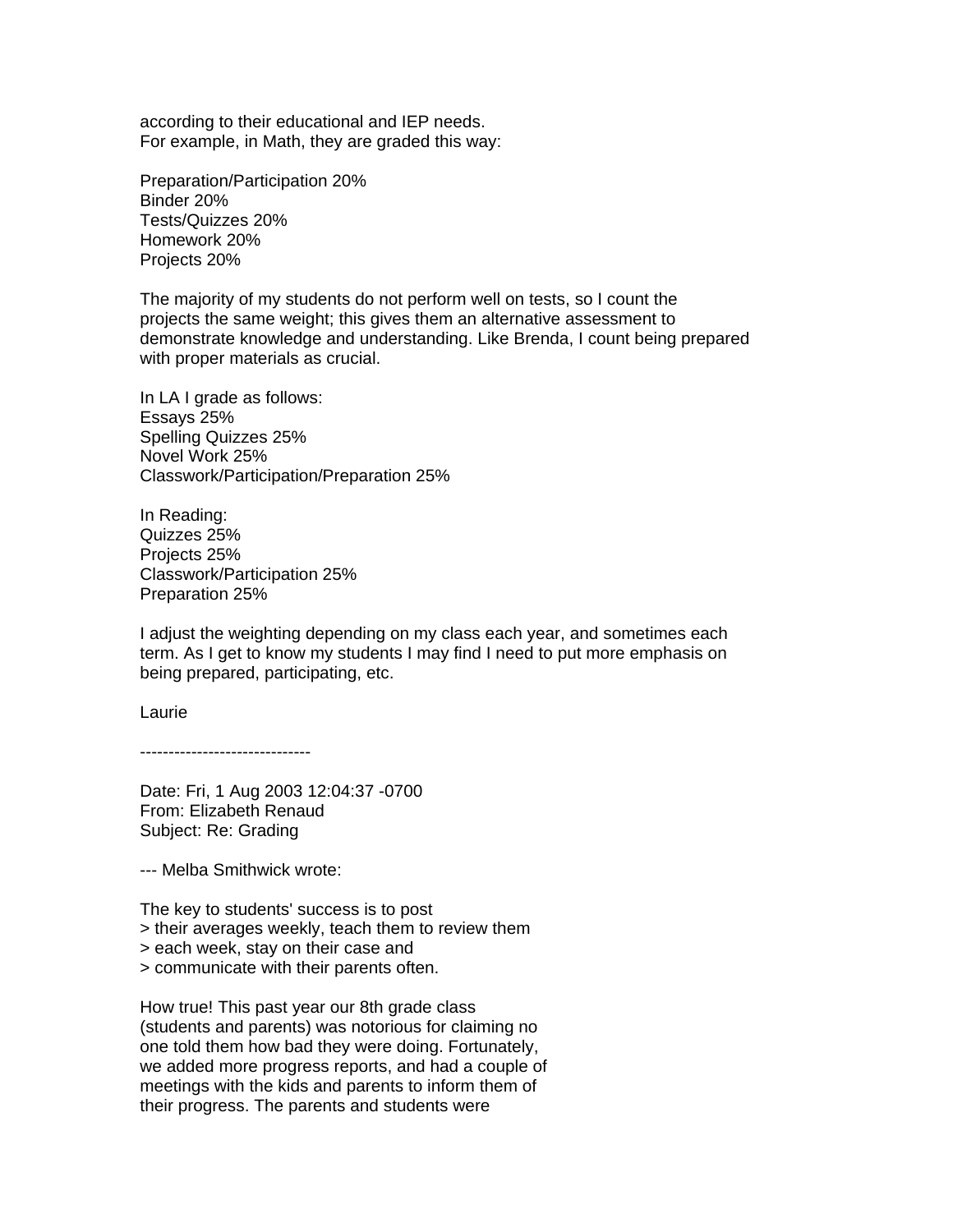required to sign statements that they were aware of where they stood. We still had parents complain they never were told. Of course, the principal was then able to produce the signed documents, and that usually was sufficient.

However, we have been discussing how to get the kids to understand how they get their grades. So many times a kid will be failing, usually by not doing the work, then get motiviated and do an assignment. Many times that assignment will be done well and a passing grade will be assigned. But then the kid is shocked when he/she finds out they are still failing. These kids are really in the moment. If one assignment is passing, then they are passing the class.

This next school year, our 7/8 team is going to begin to show the students how their grades are figured. Although, some teachers just do a quick example on the overhead and go on, I think I will make it much more hands on. I plan on having each of my students keep track of their grades and every week or two, actually have a time when they figure their averages. Hopefully, this will make it more meaningful for them. After all it is their grade they are figuring not some mythical example I give on the overhead.

I really think the key is "ownership". Finding a way to impress upon the students they own the grade. However, I have been impressed with the discussions related to re-tests, reflection on the work, etc. I've got to believe that we make gains in the direction of ownership when we teach kids how to make what they are doing meaningful to them. In addition to meaningful, engaged lessons, it is important to pull them in on the reflection.

I have always had conflicts with grading. I want to move my students beyond that letter they see on the report card to a deeper understanding of what they are learning and whether or not they are becoming proficient in what they are learning.

Elizabeth Renaud Fremont Elem. Alhambra, CA

------------------------------

Date: Fri, 1 Aug 2003 15:17:41 -0400 From: Rick Wormeli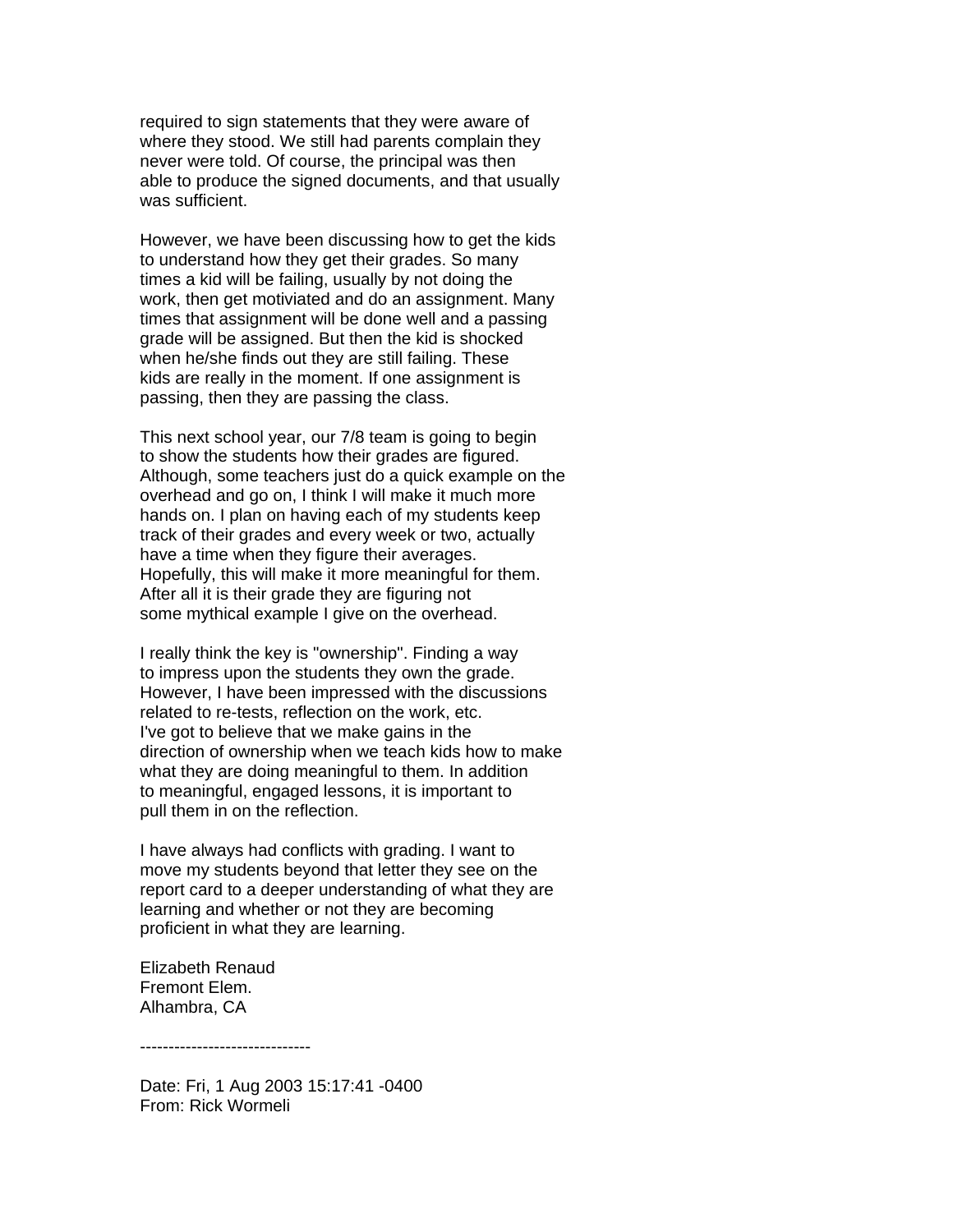## Subject: Re: Grading

Melba's right on many fronts -- as usual! :-) Teachers do it differently in every district. An underlying hope, however: That we'll help students focus on what they're learning, not on their averages. If we're going to stop and look at averages every week or two, let's give at least as much time to stopping and looking at all we've learned/mastered, too. Students need that big picture, and we can provide it. I don't think society is well-served to have grades as the soul indicator of school and personal academic health. I know we have to work in reality, but maybe we can change reality....

-- Rick Wormeli

------------------------------

Date: Fri, 1 Aug 2003 15:25:01 -0400 From: Rick Wormeli Subject: Re: Grading

Hi Lori -- Great question! Here's something that was hard for me to swallow at first, but then I grasped it and it made a lot of sense:

*Our averages of student grades are starting points.* 

*The final grade is ultimately up to our professional opinion, not a mathematical calculation.*

If a student's work adds up to an A, but I can analyze his products against standards and see that they just don't add up to an A level proficiency, I'll give him a B -- as long as I can justify it. This is an extreme case, however. Usually a student's grades indicate his mastery clearly, but sometimes and for varied reasons a students squeaks through with a grade that does not reflect his mastery. If a student gets a B or B+ on his average, but really demonstrates masterful, A-level proficiency, he gets an A. It's not a fudge grade for his character or hard work, it's a serious contemplation of his mastery coming from a professional educator and subject expert -- the teacher.

If a student was struggling in the initial weeks of a grading period but then went on to master everything we studied that quarter and achieved A's on it, when I stop and assess him against all the standards for that quarter when I complete those report cards, he gets the highest levels he's achieved; he gets an A, despite his earlier struggles. This is only if he's gone back and demonstrated proficiency on everything in the grading period, of course. If he's received A's only the most recent material but it doesn't reflect his mastery of earlier studies, then we can't do this.

-- Rick Wormeli

------------------------------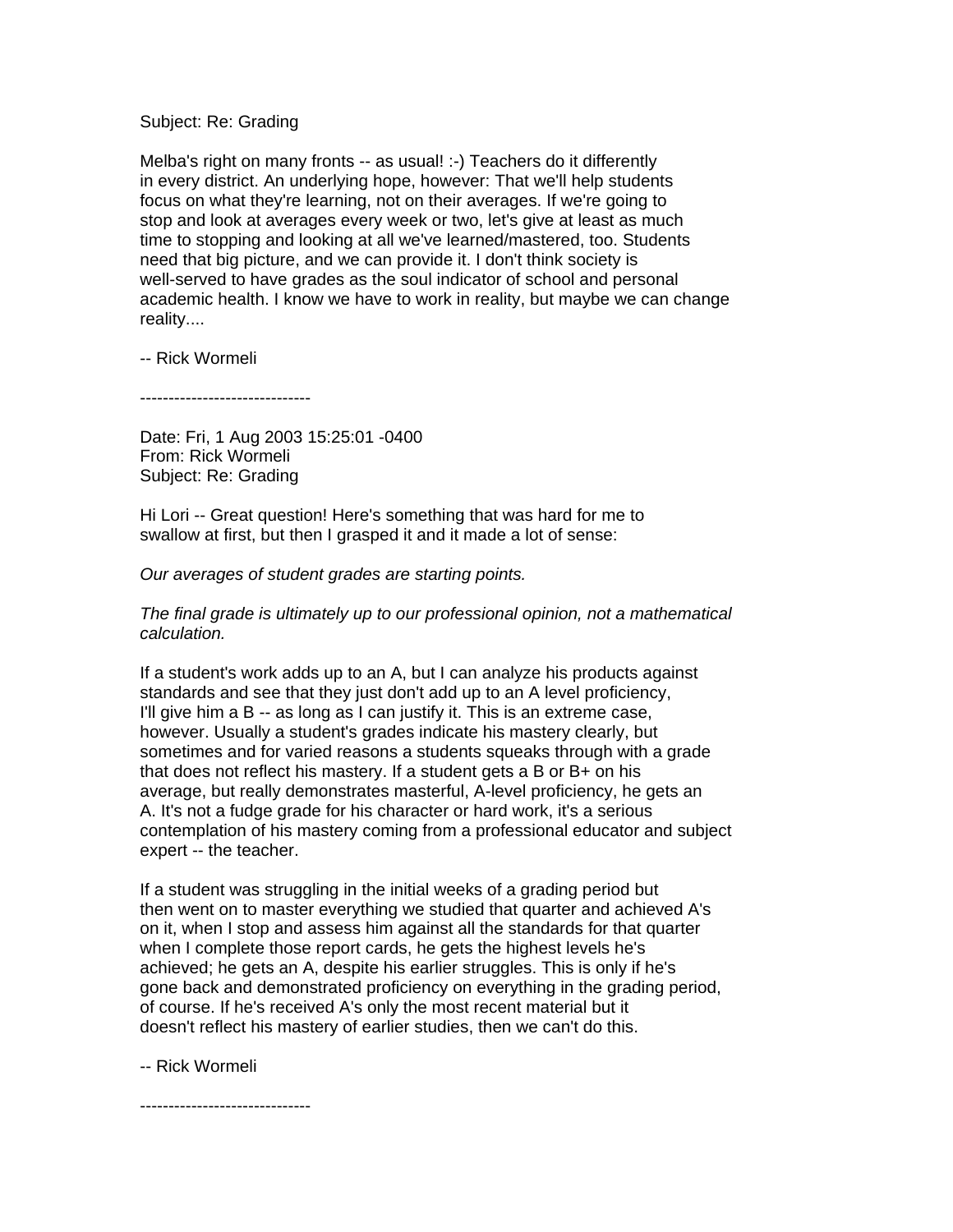Date: Fri, 1 Aug 2003 16:26:58 -0400 From: Juanita Edge Subject: Re: Giving students choices

Rick,

On p. 177 you talk about giving students choices. For example, instead of requiring note cards for research you teach them six ways to take notes. Please describe the six ways.

Juanita Edge

------------------------------

Date: Fri, 1 Aug 2003 16:56:29 -0400 From: morton Subject: Re: Natural consequences

Hi Rick,

Thank you for taking the time to write out such a long, detailed list of potential responses. I'm no longer fantasizing about dunce caps :) and timeouts with all these wonderful ideas to choose from.

Margaret

------------------------------

Date: Fri, 1 Aug 2003 17:00:52 -0700 From: fijifamily Subject: Re: Re-taking tests and grading issues

I've always taught my kids that what you learn is more important than what grade you receive, but sometimes it is hard to justify this way of thinking.

My 14yo dd took an advanced math placement course, worked her tail end off doing two hours of homework a day, plus working on projects over some weekends only to get B's all year, finally pulling it up to an A at the end of the year. Her G.P.A. for the year was something like 3.85 and she pointed out that had she taken a regular math course, it would likely have been a 4.0. She understands that she learned and did more than the other kids, but still didn't think it fair that her grades didn't reflect the harder work she was doing. She also wasn't invited to the end of year awards night. Was she basically being punished for being smart? Just what do grades really mean anyways? Roxanne in WA

- > I'm also in a quandary
- > about grading with differentiated assignments--one student pointed out
- > that if she had done "that other assignment" instead of the one she was
- > assigned (an enriched version) she would have had an A+, so she she was
- > being punished for being smart. ????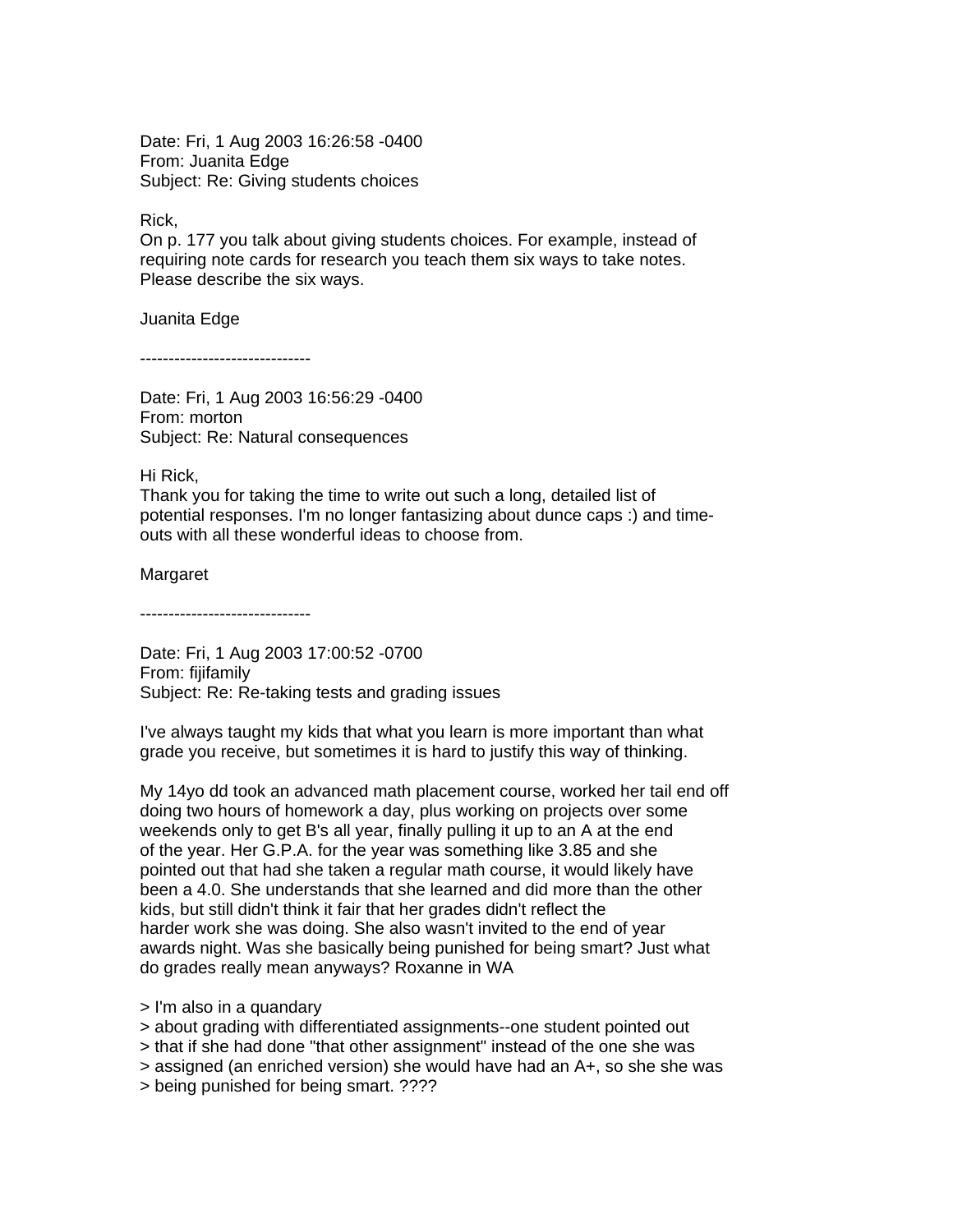------------------------------

Date: Fri, 1 Aug 2003 20:56:42 -0400 From: Isabel Wiggins Subject: Thanks Rick

Rick,

Thanks for making yourself available for the chat this week. I've benefited from the discussion and your book is an inspiration.

Isabella Wiggins

------------------------------

Date: Fri, 1 Aug 2003 22:33:34 -0400 From: Rick Wormeli Subject: Re: Thanks and Farewell

Hi Isabella -- Thank you for your kind words and provocative questions. You were a terrific catalyst for our discussion. I look forward to our future conversations and all that I have yet to learn from you.

I'm still planning to respond to several of the book chat's e-mails, finishing by Saturday or Sunday morning at the latest. I hope John will keep the chat open until noon on Sunday, if possible, so I can get these last responses out. I haven't been too talkative this afternoon and evening because the PowerPoint slides for the NMSA Web casts on Day One and Beyond (one in September and one in October) were due today, and I've been trying to finish them. I'm just now finishing the slides on discipline, in fact.

In case some of you are off to vacation spots, starting the school year, and/or other great things, please accept my sincere thanks for participating in our conversations this week, even if you were just a lurker and thinker and never posted a message. I am more than honored that you would consider something I wrote as worth your time and professional discourse. A great outcome of this week would be the launch or reframing of your own ideas regarding our topics and the inclination to fully explore their potential in the coming year.

I'm especially indebted to those seasoned veterans who joined the chat and offered their wisdom. I know you're asked to share your ideas a lot, and sometimes it gets repetitive, but hopefully the dynamic is different enough with all these new folks who haven't had the privilege of your thinking to keep it interesting for you. You certainly were the tops of professional this week. I'm in awe of your skillful contributions to our profession.

To those of you who are new to middle school teaching: Thank you for choosing middle school teaching as the way to contribute your many gifts. As some strange person once said, you'll turn our bulwarks into cathedrals; you'll surpass what we've built. These are amazing leaders of tomorrow with whom you're working. What an incredible opportunity you have to shape all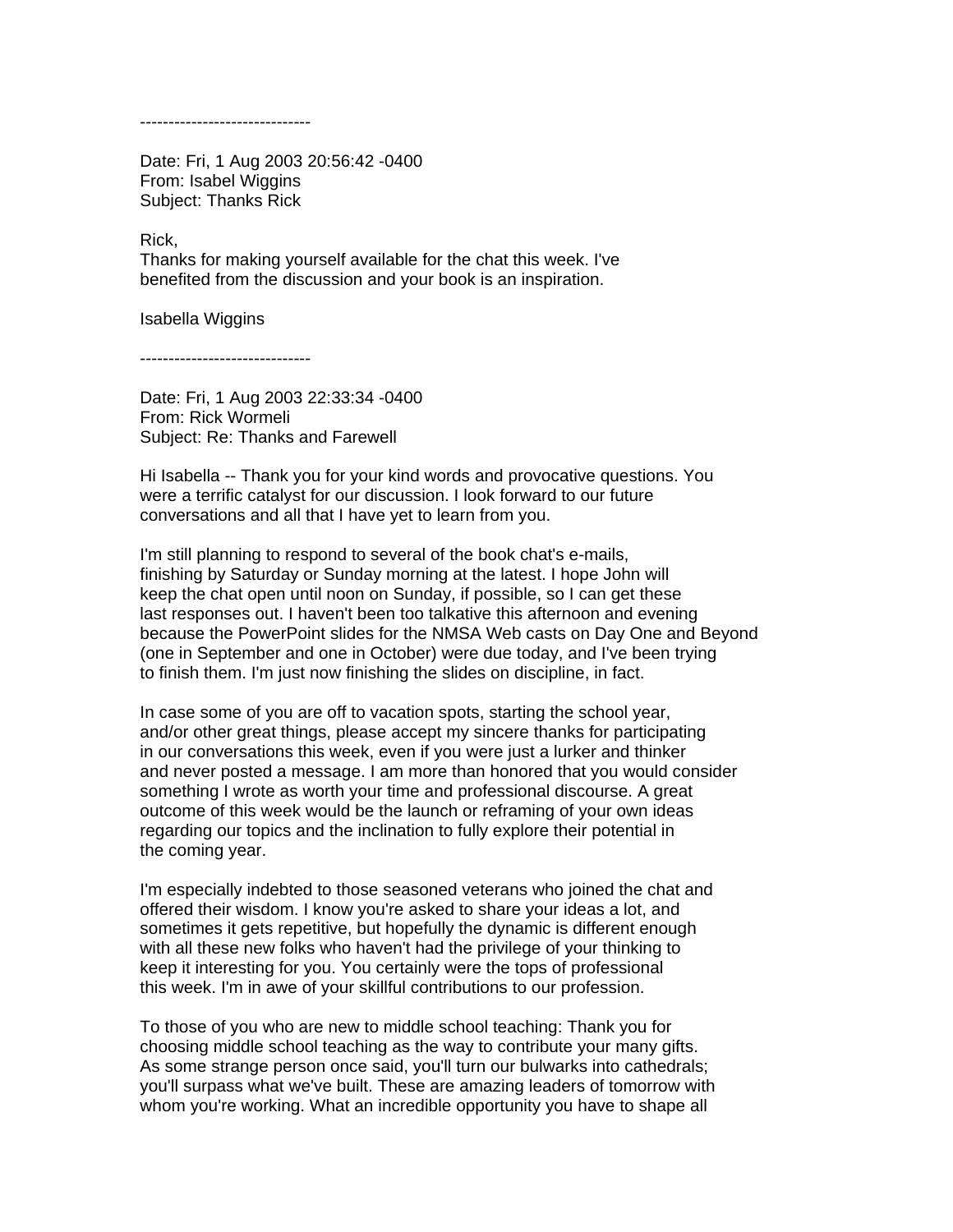that is to come. Those of us on the listserv and in middle schools around the world stand with you, ready to help. With so many folks ready to listen and guide, you're ready for day one and beyond. :-)

-- Rick Wormeli

## **Messages Posted on August 2, after conversation officially ended.**

From: Dmsteach Subject: Re: [MWBOOKS] Thanks and Farewell To: MWBOOKS@MILEPOST1.COM

#### Rick,

Thanks to you for sharing with us this week (and always). I know that your books will be in my classroom to be 'required reading' for any student teachers that I'll be having in the coming years.

Jeanie Dotson

--------------------------------------------------------------

From: Rick Wormeli Subject: Re: [MWBOOKS] Meeting parent about grades To: MWBOOKS@MILEPOST1.COM

Hi Carolyn -- I'm deeply sorry that you have to go through such issues with this family. It would make some teachers gun-shy about recording anything less than good grades on the report card. Stand tough, as I'm sure you already do.

My first thought as I read your piece was just to let the parents vent. The second thought was that the administration should take this from your plate and handle it without your involvement. It's wise for them to contact you and hear your grade determination process, but beyond that, it's in an administrator's arena. Whatever happens, please have someone beyond the administration and the family there -- a teammate? a union representative? another teacher in the school? It's important that whoever it is does not come across as adversarial. This person should be there to document what is said and to make sure you had a chance to explain things with clarity, if needed.

It sounds like you've done everything you can for this family. If you haven't correlated the students products with the standards of excellence set for them yet, however, I'd do a few of those. Pull out (or ask them to bring in) tests, writings, projects, etc. and explain on a few of them how the students' product did not reflect anything higher than the grade he perceived. If he doesn't have the products to analyze, that makes your case, too. Such analysis is calm, rationale, courteous, and professional.

It sounds like the administration supports your position about not changing the grade, but I'd go in early and talk with him or her about how things are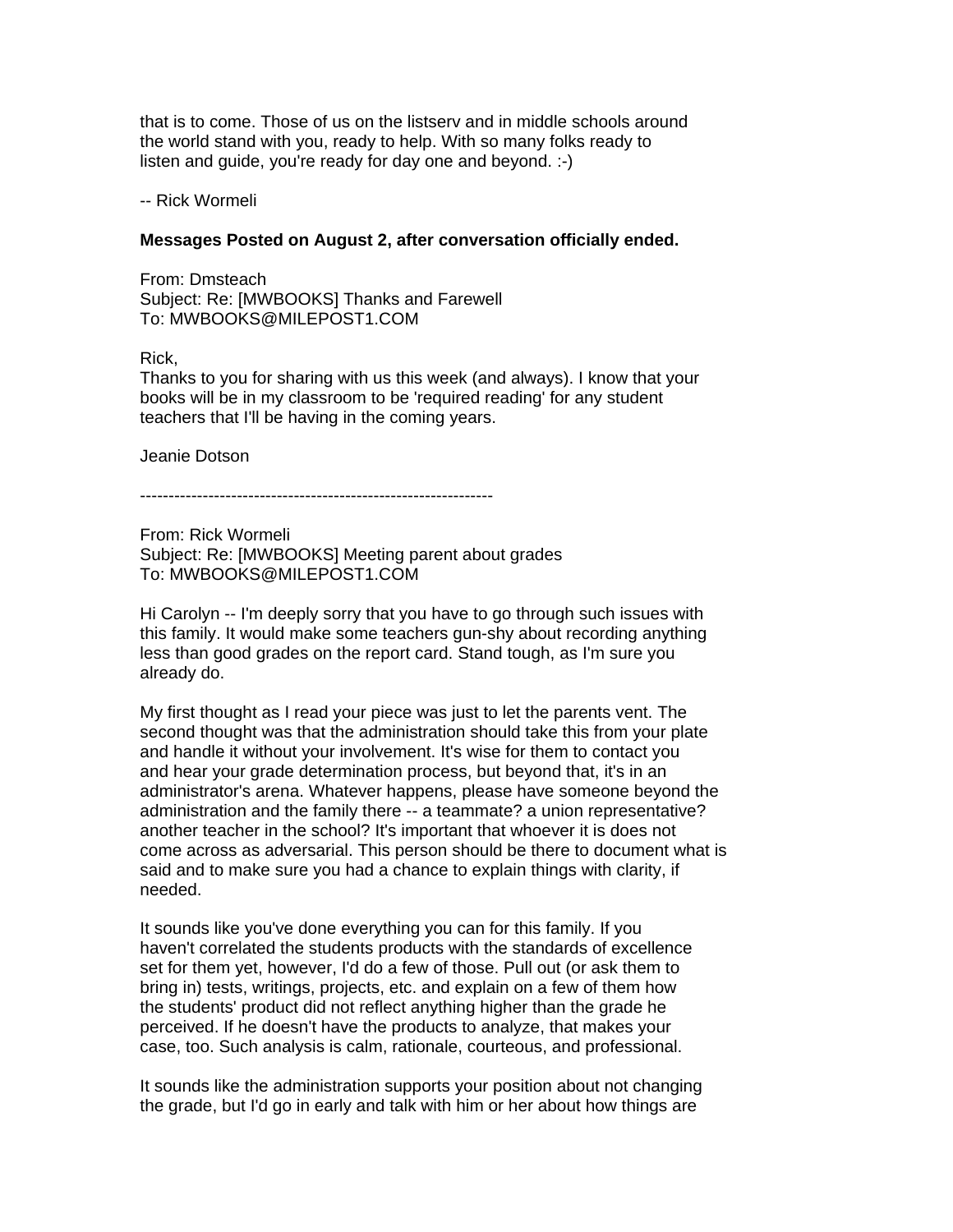going to be handled. For example, one of the principals with whom I worked asks teachers to minimize their talking and let him do the talking, if it's needed. He says that most angry parent meetings are mainly for the parent to vent and feel heard, not for me to defend myself. Because my principal was skillful with this sort of thing, I followed his advice and the whole thing evaporated after a day or two. If you've offered well-reasoned rationale for your grading decisions, the family's irrational response moves them and their and issues to the realm of dysfunction -- you'll never win. Don't give the discussion any more life when this happens by sticking around to discuss things further.

If it gets ugly, give one warning that the meeting will terminate if the family continues to be verbally and emotionally abusive of you. Presumably your administration will step in at this point. If the ugliness continues, end the meeting. Refer them to your school district's appeal process (assuming you have one), leave, and go to do something worthwhile the rest of the day. If the family makes disparaging comments about you to other parents in the community, you can file a claim against the family. That's a big set of emotional and legal hurdles, of course. Hopefully you won't have to choose such battles.

Whatever happens, remember the other families and children who find you very fair and think your approaches are solidly professional and sensitive. If not for you, their children would not have learned as well or at all. I know you're well grounded and this kind of thing probably won't shake you, but it can get a little weird at times and it's good to remind ourselves of our past, present, and future successes. Let us know how it goes. -- Rick Wormeli

---------------------------------

From: Rick Wormeli Subject: Re: [MWBOOKS] Perceptions of grades To: MWBOOKS@MILEPOST1.COM

Roxanne - Hi -- I know this is hopeful thinking, but the real bottom line for our children is that they are happy and find meaningful ways to participate in the world. That's it. In middle school, is it really that important that they take the advanced courses? Not really. One to two-hour pull-out programs once a week for gifted students don't result in meeting their needs (How the Gifted Brain Learns, David Sousa, Corwin Press, 2003). If the one you're talking about, Carolyn, is longer than that or every day, then it probably does. I think that students who have healthy attitudes and behaviors go a lot farther in high school and by virtue of that, farther in college. They're able to deal with life and they learn how to cope with struggle in a healthy manner. With our overscheduled lives in our society, the most loving thing we can do is not sweat the B's in advanced courses, or we can let them stay with the regular courses and get A's -- working with these teachers to increase the complexity (differentiate) as often as appropriate, however. The negative impact of massive amounts of homework on family relationships and personal growth alone is worth the reconsideration.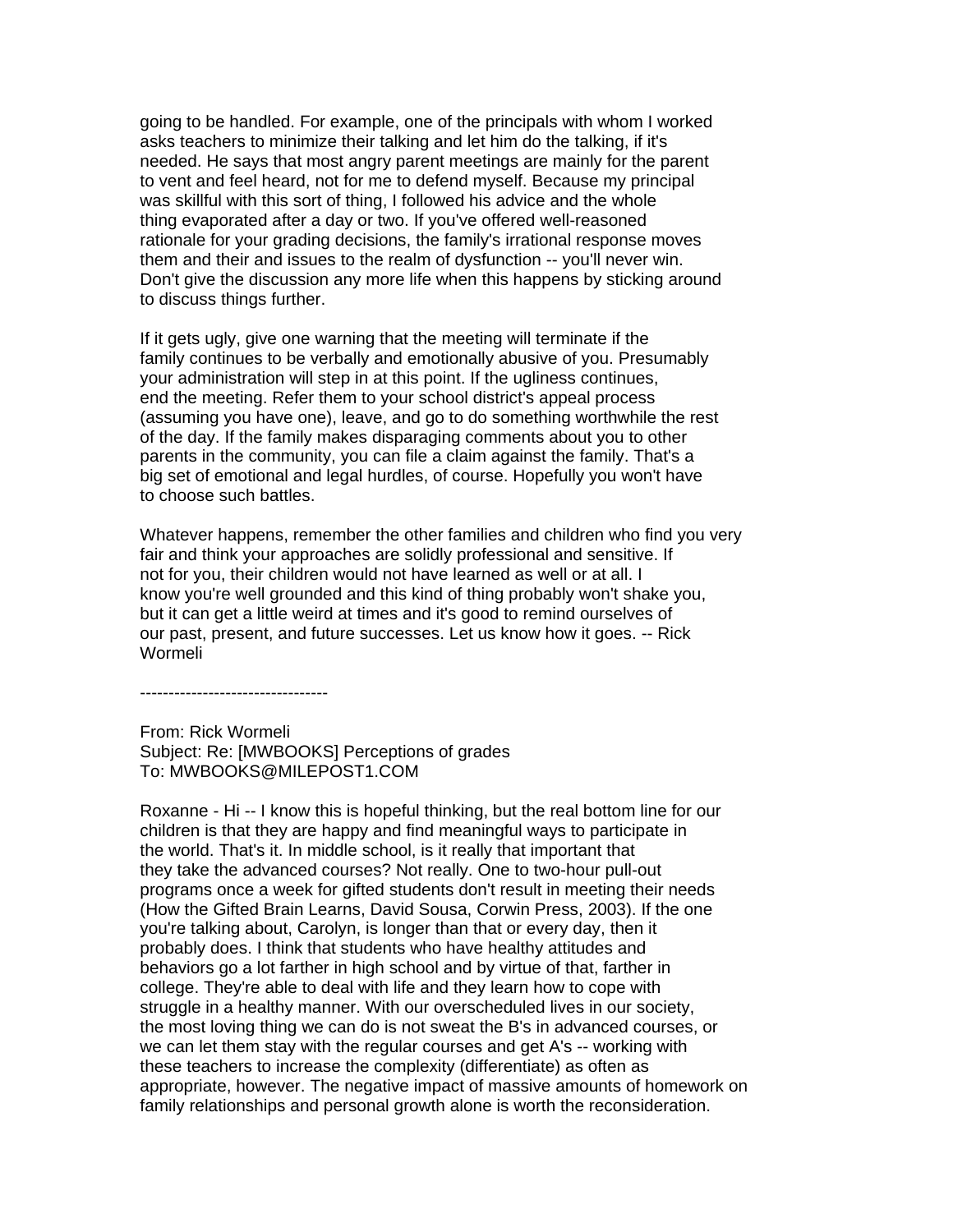Look at your daughter's reason for getting grades: "...do not get the recognition they think they deserve in the forms of a higher grade." She already equates grades with who she is. Why do we perpetuate this atrocity? In Roxanne's example, her daughter thinks the brass ring is the higher grade and the end of the year awards night. She thinks 3.85 g.p.a. makes her less of a success than a 4.0 -- Does she know how subjective grades are? Where did we get on the train that said 4.0 was the only indicator of an absolutely fantastic person? I'll take a student with a g.p.a. of 2.0 and higher who is involved in service organizations, thoughtful academics, and with healthy family and friend relationships just as much as someone with a 4.0. We need so much more than academic knowledge and skills in our world. This is not devaluing hard work and advanced accomplishment, it's putting it in the long-term perspective.

Why do we do those awards night celebrations at the end of the year or quarter -- Do we really think they motivate those who attend and their uninvited classmates to do those same academic behaviors during the next grading period or year? I know I'm going "Alfie Kohn" on this, but the research is clear -- they don't result in such things. They are a detriment in the long run. They have no business being the goal for students.

If our kids' basic needs for humanity and learning are being met in a class that does not place undue burdens on their shoulders, then I'd opt for those regular classes over the honors classes. This is assuming, of course, that the teacher will differentiate for students. If the needs are not being met by the regular education teacher, then go for the honors classes but remove something else from your daughter's load. We can't keep adding. Remember that homework should not exceed one to two hours per night -- for the all the classes put together, not just for one class. Beyond that, the educational impact is next to nil and we're just creating resentment which will have more impact (negatively) than lack of homework. That's one reason we work on teams and try to coordinate homework.

I know this is hard. I worry about all this with my own children -- one of which is identified as gifted by the school district and one that is not, though both are wonderfully gifted in many ways -- Daddy bias coming through loud and clear. When I look at them and think about the goals I have for each of them, it's that they are happy, that they become good parents one day, and that they find contributing to the world and serving others their highest callings. The stresses of advanced coursework and grade myopia don't always lead to such aspirations.

-- Rick Wormeli

---------------------------------

From: Rick Wormeli Subject: Re: [MWBOOKS] Grading To: MWBOOKS@MILEPOST1.COM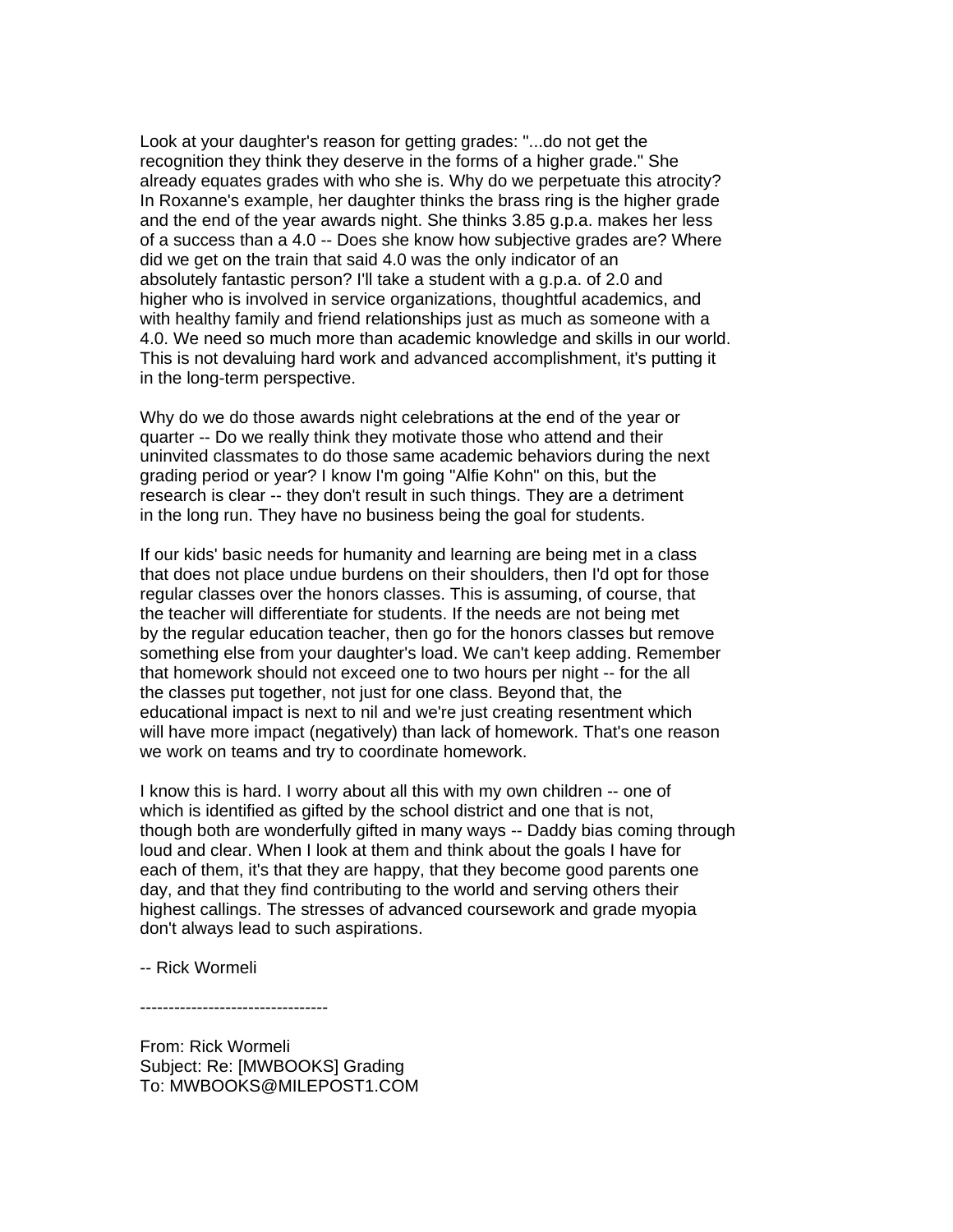Wow, Rick, you deserve the rest of the summer off. I hope your school year doesn't start until the end of August or beginning of September. Go do something with your family and let your mind roam. :-)

I really like your idea of recording attendance and other information on the same page as grades. It's all in one place. For those folks not using electronic gradebooks it might mean having two grade books in order to accommodate multiple lines for each of 180 students or so, but it would be worth it.

Thanks, Rick, for all your practical ideas and perspectives. You've helped many of us. -- Rick Wormeli

---------------------------------

From: Elizabeth Renaud Subject: Re: [MWBOOKS] Meeting parent about grades To: MWBOOKS@MILEPOST1.COM

Carolyn:

Nina worte:

If another teacher also had similar experiences with this student, you might also ask that he/she be > included in the conference to back up your perceptions. Above all, don't

> lose faith in yourself. It is simply not possible

- > to completely avoid all
- > confrontations.
- > Good luck!

>

I wholeheartly agree. We had a few parents that really gave us a hard time at the end of the year because we would not let the kid participate in the graduation ceremonies. As a team, we try very hard to have all the teachers the kid had in the meeting. Even one other teacher helps give credibility to the situation.

I also agree with Nina's suggestion you meet with the principal before the meeting. I have done that as well and it helps to have a game plan going into the meeting. One meeting we had with a mother and daugther, we had already decided we were not going to let the daughter in the graduation ceremony. She was failing two subjects. The principal let the mother talk until she was finished, and then proceeded to acknowledge what she said, but stood by the final decision and explained why she stood by the decision. Obviously, the mother and daughter were not happy, but let it end there.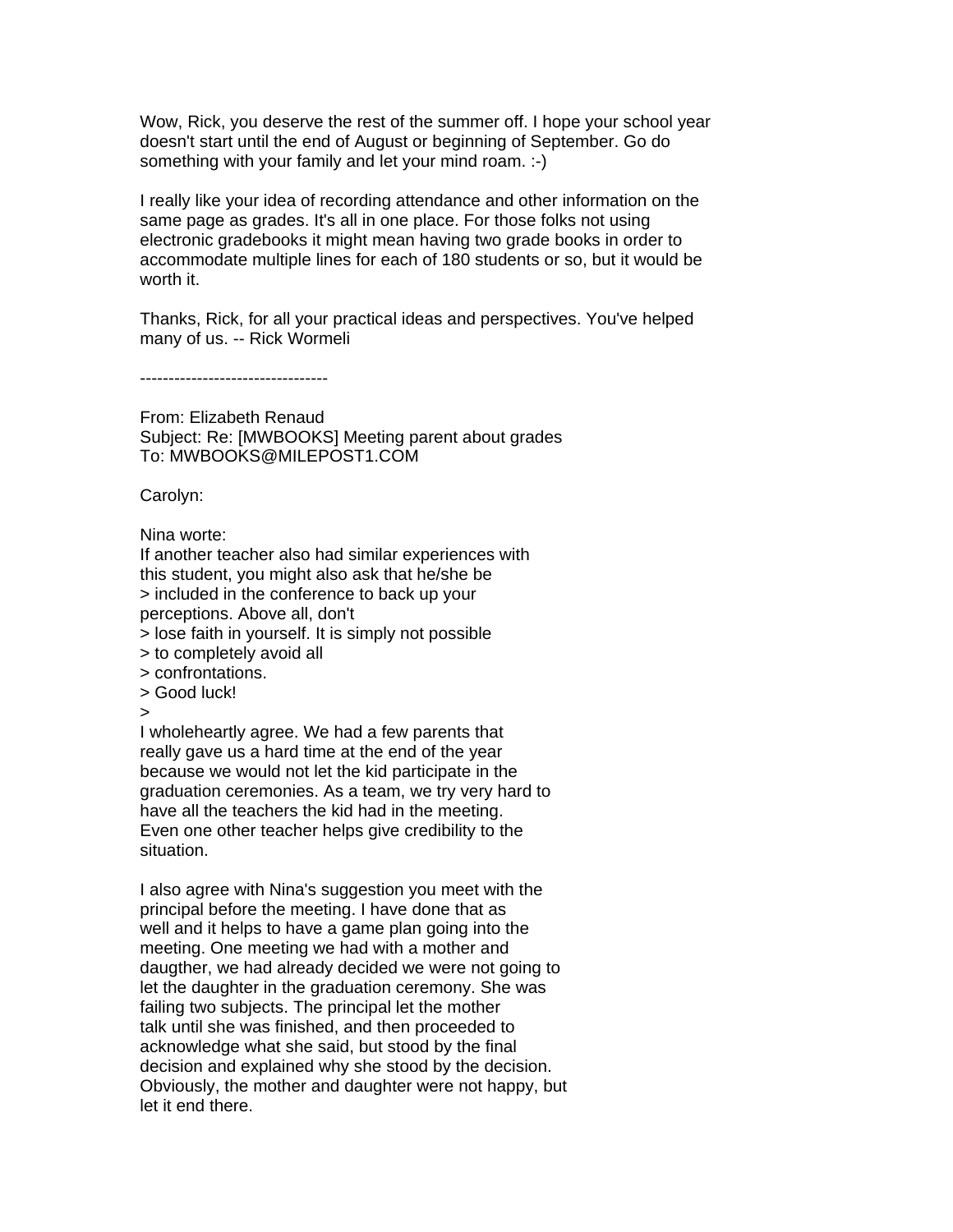Another parent went to the district office, but when the district office contacted our principal and heard the story, they stood by our decision to keep the student from participating in the ceremony.

I am in my 5th year of teaching and have learned quickly to keep a good record of work and grades, as well as behavior. I know you do the same. It really goes a long way when I present my case to the principal. Our principal is very supportive, but she definitely wants good documentation.

Like Nina said, we do the best we can do, don't lose faith in ourselves and keep moving forward.

You're in my thoughts, and I do wish you the best of luck on August 7.

Elizabeth Renaud Fremont Elem. Alhambra, CA

From: Elizabeth Renaud Subject: [MWBOOKS] Perception of Grades To: MWBOOKS@MILEPOST1.COM

\_\_\_\_\_\_\_\_\_\_\_\_\_\_\_\_\_\_\_\_\_\_\_\_\_\_\_\_\_\_\_\_\_\_

Rick:

Your message on grades was fantastic. Ever since I started teaching in the middle school I have believed I am teaching students and far more than just grades and at times standards. You said it far better than I could.

I printed your message to have something to think about and be able to talk to other teachers about this subject.

I want to echo others thanks for your time and experience. This book chat has been far more informative than most of of my education classes. I truly appreciate your experience as well as everyone's experience and advice on this list.

Enjoy the rest of your summer.

Thank you,

Elizabeth Renaud